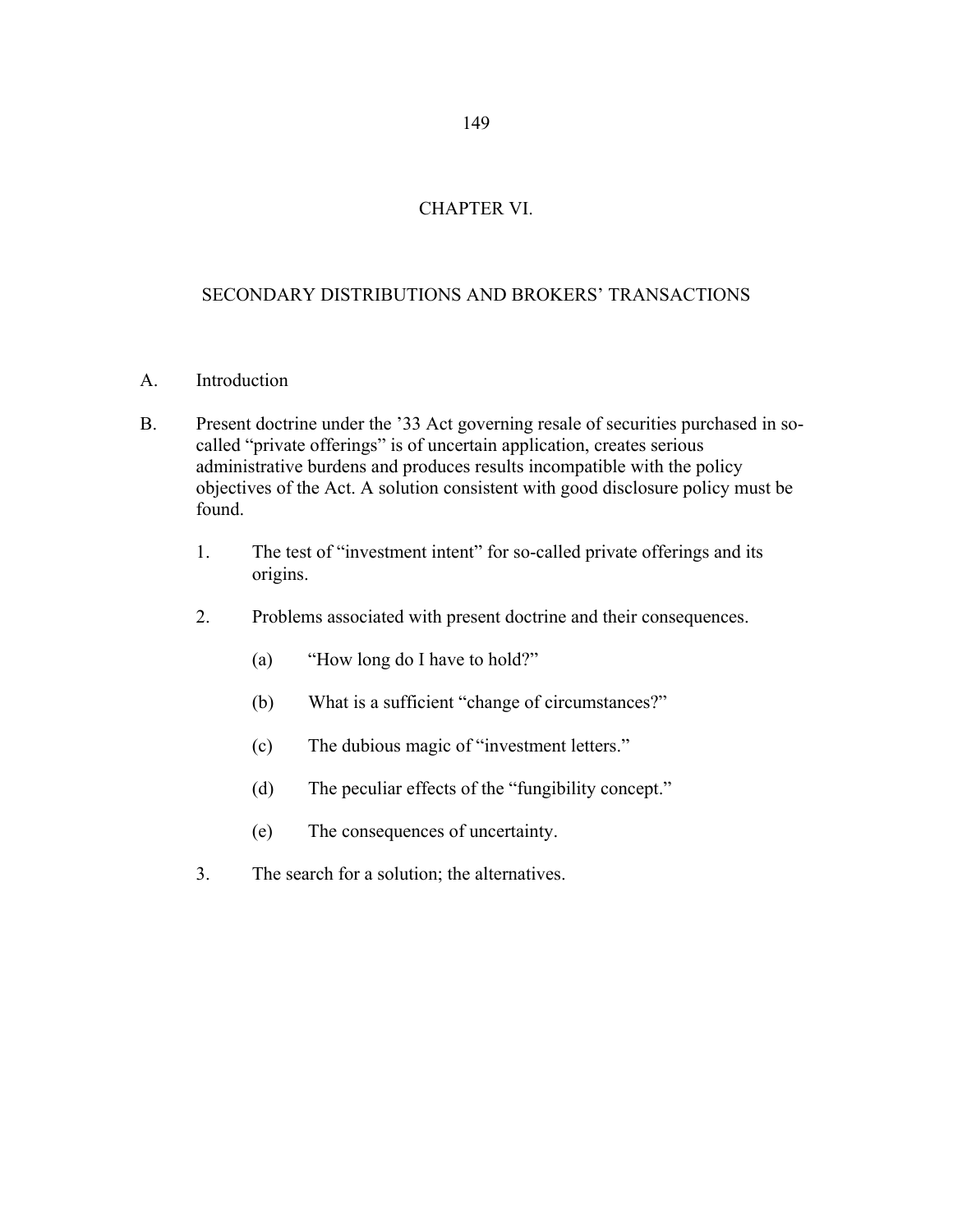- C. New rules should be adopted which would (1) distinguish between non-reporting and reporting companies in respect of the public sale of securities, without registration, either by controlling persons or by persons who acquired their securities in non-public transactions, and (2) replace subjective with objective tests to the extent practicable.
	- 1. Basic concepts of the proposals recommended by the Study.
		- (a) New rules dealing with securities issued in private placements and securities held by controlling persons.
			- (i) Background
			- (ii) The term "distribution" (Rule 162).
			- (iii) "Restricted security" (Rule 161).
			- (iv) Persons deemed to be "underwriters" (Rule 163).
			- (v) The effect of transactions not constituting "distributions" under Rule 162 on applicability of the exemption provided by Section 4(2) (Rule 180).
			- (vi) The qualified list (Rule 164).
			- (vii) Expanded availability of Regulation A.
			- (viii) Proposed rules to take effect prospectively.
			- (ix) The inclusion of a "preliminary note" to the proposed rules.
		- (b) Amendment of Rule 154 to modify the definition of "brokers' transactions" in Section 4(4).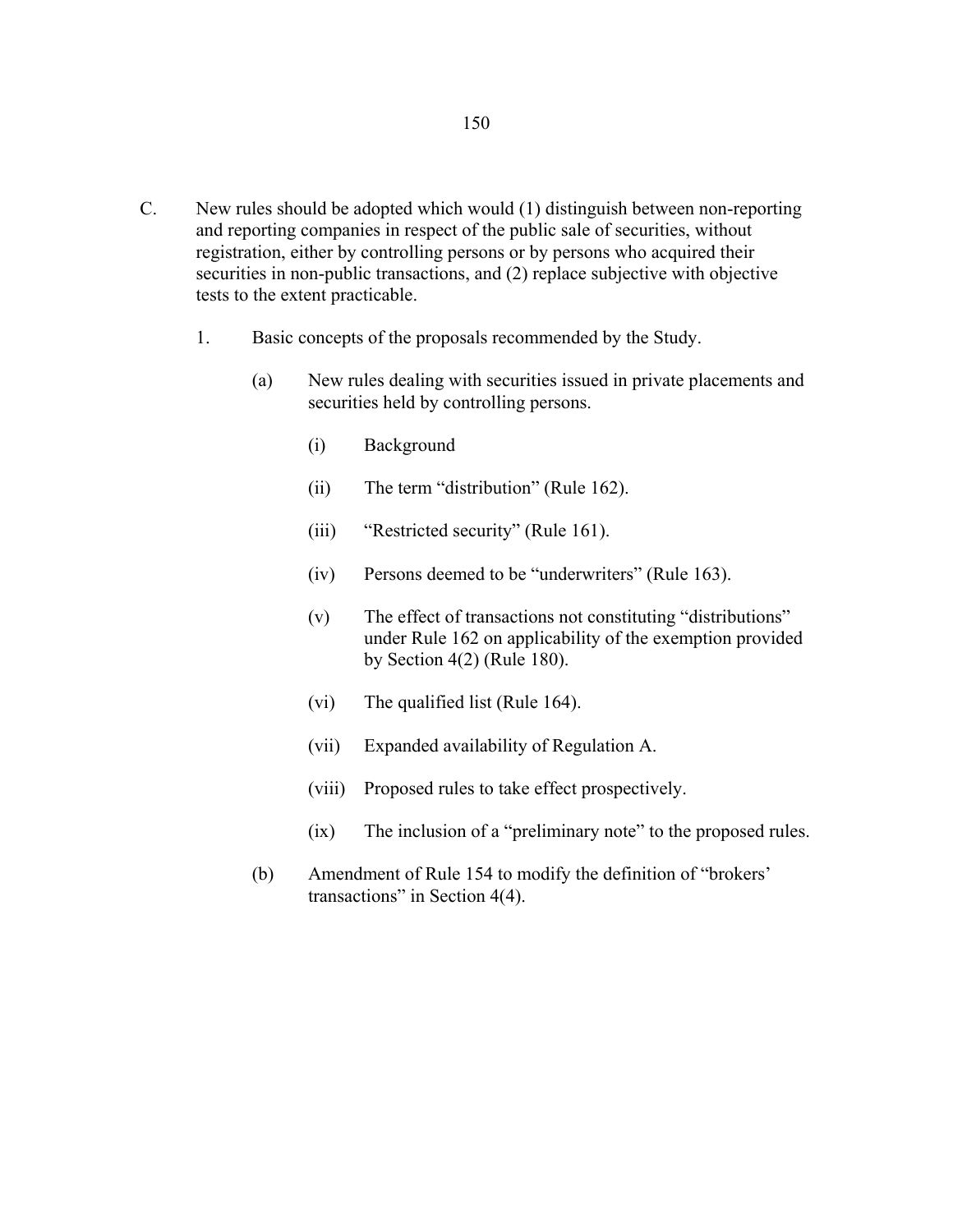- 2. Practical consequences of the Study's proposals.
	- (a) Sales made on behalf of controlling person (non-reporting company).
	- (b) Sales made on behalf of controlling person (reporting company).
	- (c) Sales by those who purchased privately (non-reporting company).
	- (d) Sales by those who purchased privately (reporting company).
	- (e) Recipients of securities in business combinations where the acquired company is privately owned—herein of "contingent stock".
	- (f) Private placements of convertible securities.
	- (g) Transfers by gift, on death, or on termination of a bona fide trust.
	- (h) Pledges of securities.
	- (i) Securities acquired by reason of stock dividends, stock splits and recapitalizations.
	- (j) Non-reporting company becomes a reporting company.
	- (k) Restricted securities cease to be restricted.
- 3. Some implications for the future of the proposed rules.
- D. The concept of "control" under Section 2(11) of the '33 Act should exclude remote relationships. It would be consistent with good policy to clarify this point by rule and appropriate illustrations.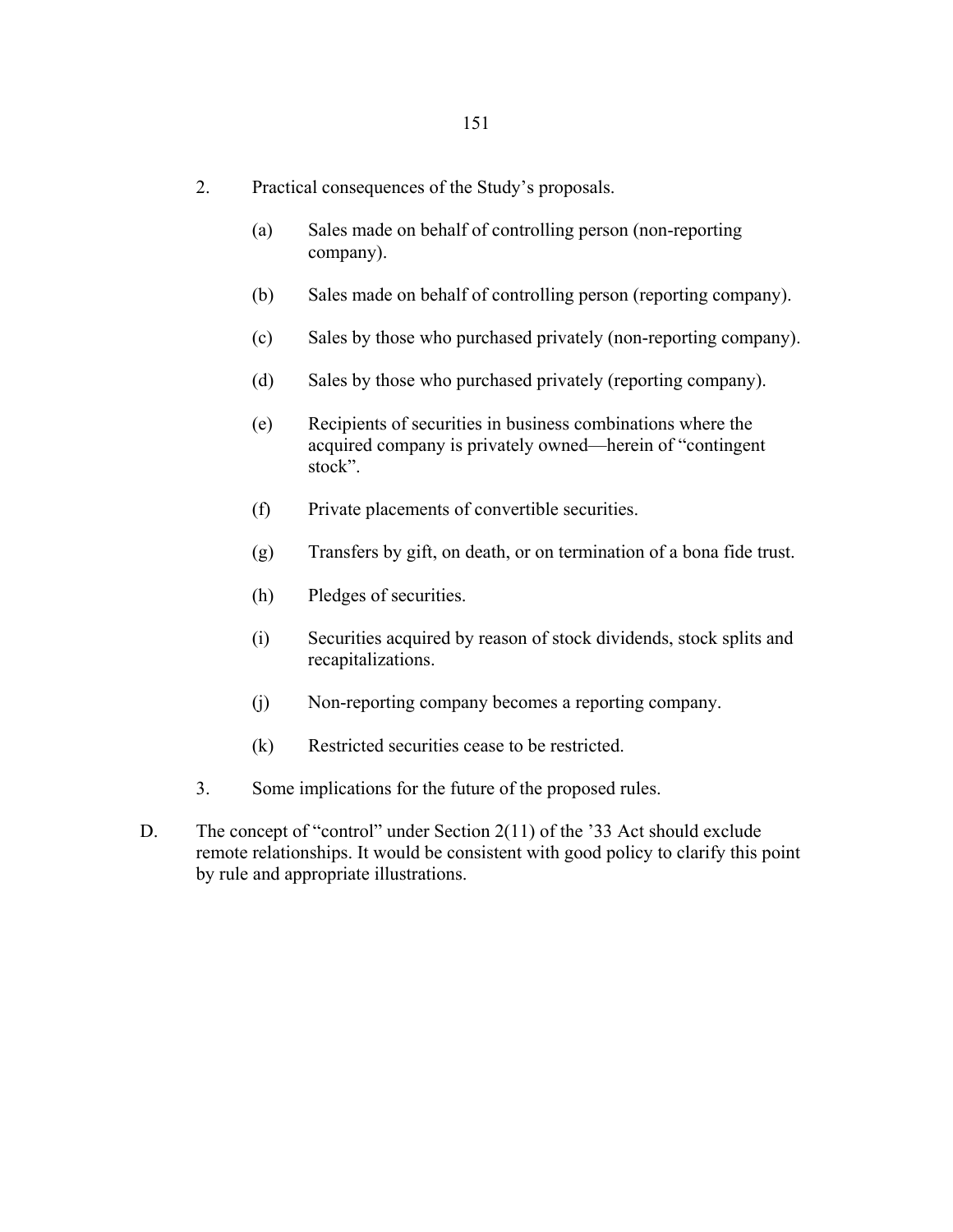### CHAPTER VI.

### SECONDARY DISTRIBUTIONS AND BROKERS' TRANSACTIONS

### A. Introduction

 This Chapter proposes definitional rules dealing in the main with resales by persons who have purchased securities in so-called "private placements." The proposed rules are at variance with certain long-standing interpretations of statutory language. The reason is simply stated. In the area of statutory interpretation which is primarily involved, uncertainty and divergence of practice presently prevail to an unacceptable degree. Greater certainty and predictability are essential. They can be obtained, in the Study's judgment, only under a new interpretative framework more closely attuned to the objectives of the '33 Act.

 Present interpretations are keyed to the necessity of asserting, and then demonstrating, a state of mind on the part of the private purchasers of securities. The test for claiming exemption from the registration requirements is subjective. Did the purchaser possess the requisite "intent"? Can he demonstrate that his intentions were legally correct? It is this emphasis on state of mind which is at the heart of the problem. In lieu thereof, the Study recommends a specific set of objective rules—rules which would inform the

152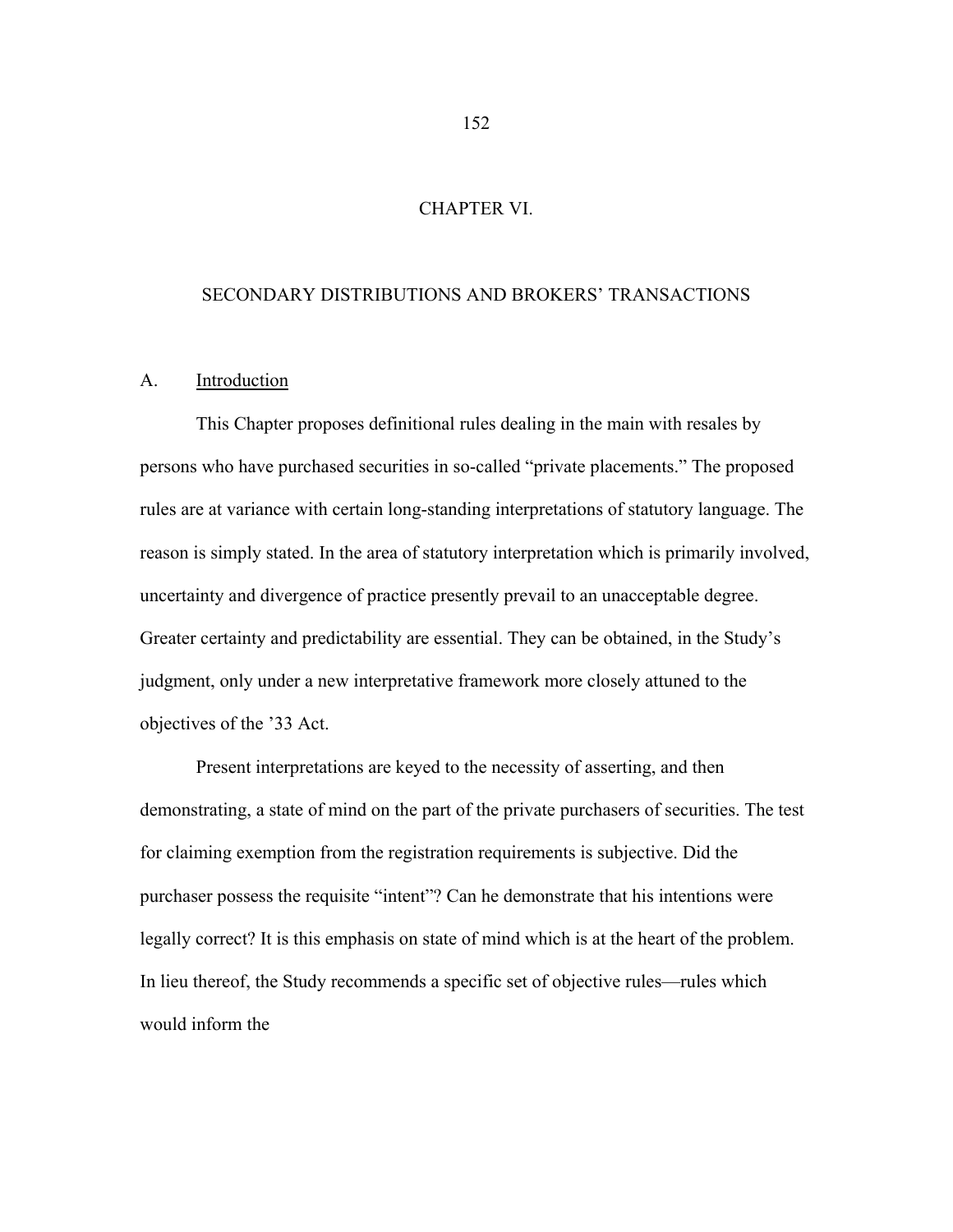purchaser how long he must hold and how he may sell, irrespective of his state of mind. Similarly informed, the issuer would be in a position to take appropriate precautions against violation of registration requirements.

 An essential point should be stressed. The proposed rules are grounded on an informative system of periodic reporting by issuers which are subject to the reporting requirements of Sections 13 or 15(d) of the Act. The present system of periodic reporting needs improvement if it is to furnish an adequate backstop for the proposed rules. Chapter X contains the Study's recommendations for this purpose.

 Does the Commission have power to adopt the rules which are here proposed? The Study believes that it has that power, although the question is not free from doubt. The Commission's General Counsel concurs.

First, it is evident that Congress intended that the Commission would utilize its accumulated experience in the formulation of rules necessary to make the statute work. Section 19(a) of the '33 Act provides a broad grant of rule-making power together with specific authority to define accounting, trade, and technical terms. The proposed rules are built upon a careful and detailed definition of the general term "distribution" in Section 2(11), the meaning of which was left to the agency to clarify.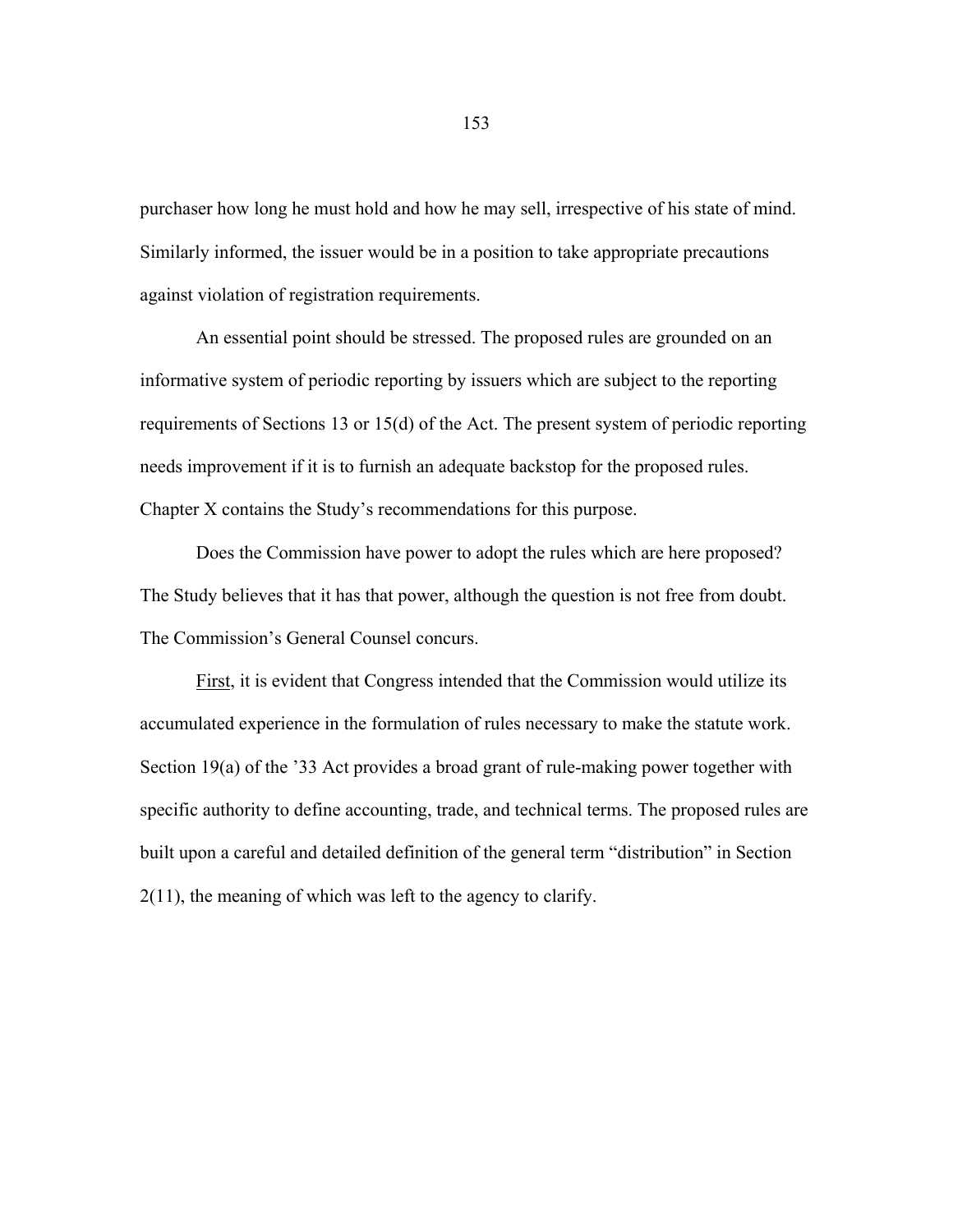Second, students of the administrative process have, in recent years, stressed the

duty of administrative agencies to use their rule-making power to provide specificity and

predictability, where possible. A distinguished jurist, Judge Henry J. Friendly of the

United States Court of Appeals for the Second Circuit, had this to say:

 My thesis is that where the initial standard is . . . general, it is imperative that steps be taken over the years to define and clarify it . . . I do not suggest that this process can be so carried out that all cases can be determined by computers; I do suggest that it ought to be carried to the point of affording a fair degree of predictability . . . in the great majority of cases and of intelligibility in all.<sup>1/</sup>

School comments:

 Where a statute allows wide range for policy choice the agency's failure to define policy may give rise to evil consequences and bring administrative delegation into disrepute. A broad delegation of power in not only a power, it is a summons to create order.<sup>2/</sup>

In his Administrative Law Treatise, Professor Davis at once compliments and

chides the Commission:

 Some of the regulatory agencies are too much holding back from the use of their rule-making power. Even the SEC, whose accomplishment in clarifying law through rule-making is outstanding among the agencies, unduly refrains from resort to rule making... $^{3/2}$ 

1/ Friendly, The Federal Administrative Agencies: The Need for Better Definition of Standards 75 Harv. L. Rev. 863, 874 (1962).

 $\mathcal{L}_\text{max} = \mathcal{L}_\text{max} = \mathcal{L}_\text{max} = \mathcal{L}_\text{max} = \mathcal{L}_\text{max} = \mathcal{L}_\text{max} = \mathcal{L}_\text{max} = \mathcal{L}_\text{max} = \mathcal{L}_\text{max} = \mathcal{L}_\text{max} = \mathcal{L}_\text{max} = \mathcal{L}_\text{max} = \mathcal{L}_\text{max} = \mathcal{L}_\text{max} = \mathcal{L}_\text{max} = \mathcal{L}_\text{max} = \mathcal{L}_\text{max} = \mathcal{L}_\text{max} = \mathcal{$ 

- 2/ Jaffe, Judicial Control of Administrative Action 49 (1965).
- 3/ 1 Davis, Administrative Law Treatise §6.13 (Supp. 1965).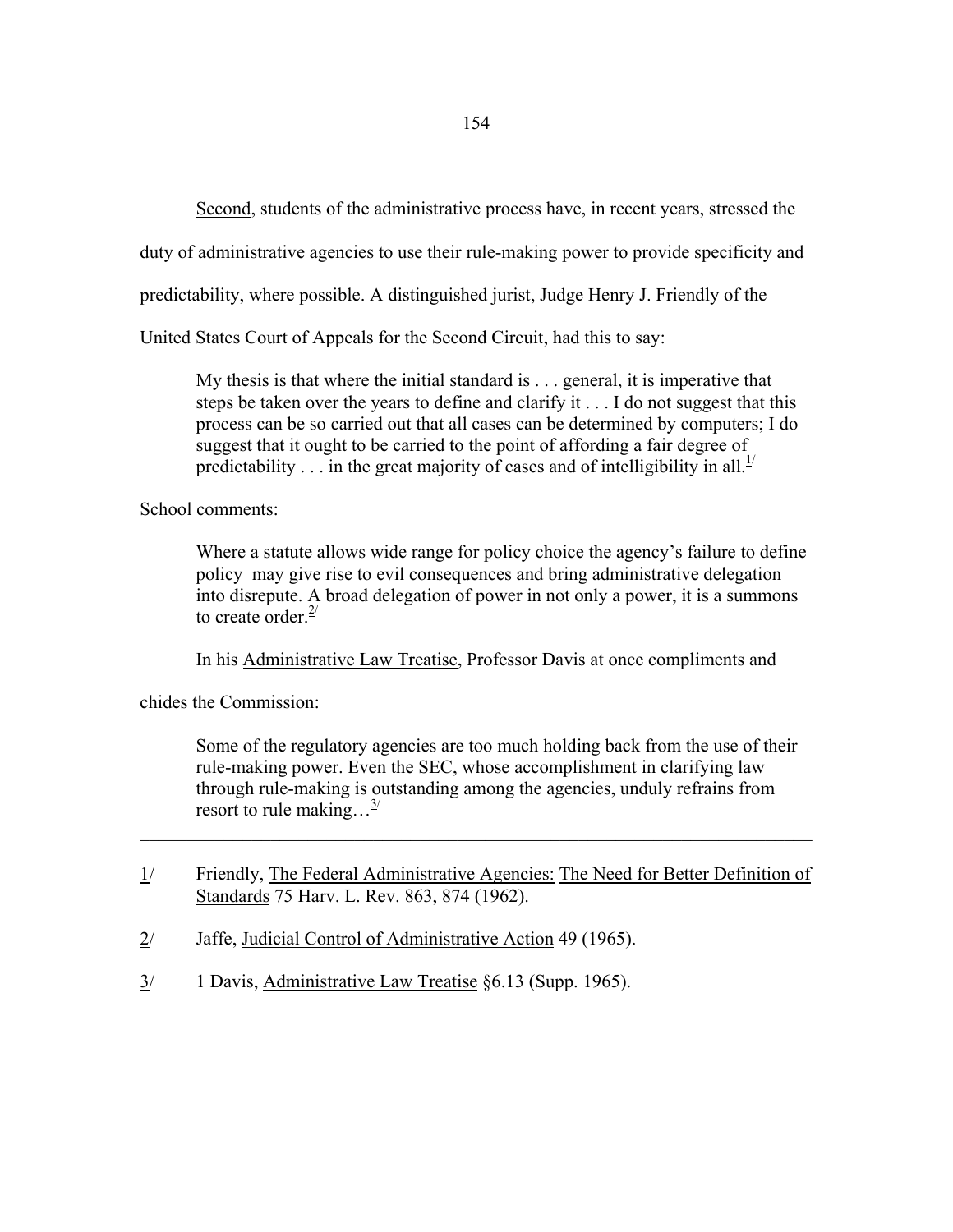Third, one of the benefits of the administrative process is the opportunity it affords to change long-standing interpretations which have ceased to function effectively in light of changing conditions. A recognition of this fact led the President of the New York Stock Exchange to testify in 1934:

 Instead of having a fixed rule of law, which can only be changed by an act of Congress . . ., we advocate the power being put in a commission to make these rules and regulations, which if they are wrong, they can immediately change.  $4/4$ 

The same thought has been expressed by Mark Massel, formerly of the Brookings

Institution staff:

 Policy formulation is a never-ending process. It calls for feedbacks of ideas and information coming from the administration of existing policies. New problems arise that cannot be foreseen when rules are developed. As conditions change, they may require changes in policy. $\frac{5}{2}$ 

Finally, for reasons more fully set forth in the text which follows, the Study

believes that the proposed rules are necessary not only to provide greater predictability,

but to give fuller effect to the statutory purpose. "The focus of inquiry," said the Supreme

Court in U. S. v. Ralston Purina Co., "should be on the need of the offerees for the

protections afforded by registration".  $\frac{6}{5}$  Yet the most casual inquiry into the effects of

prevailing interpretative pattern discloses its grave shortcomings in this respect. Sale

 $\_$  , and the contribution of the contribution of  $\mathcal{L}_\mathcal{A}$  , and the contribution of  $\mathcal{L}_\mathcal{A}$ 

<sup>4/</sup> Hearings on H. R. 7832 and 8720 before the House Committee on Interstate and Foreign Commerce, 73rd Cong., 2d Sess. 726 (1934).

<sup>5/</sup> Massel, The Regulatory Process, 26 Law and Contemp. Probs. 181, 188 (1961).

<sup>6/ 346</sup> U. S. 119, 127 (1952).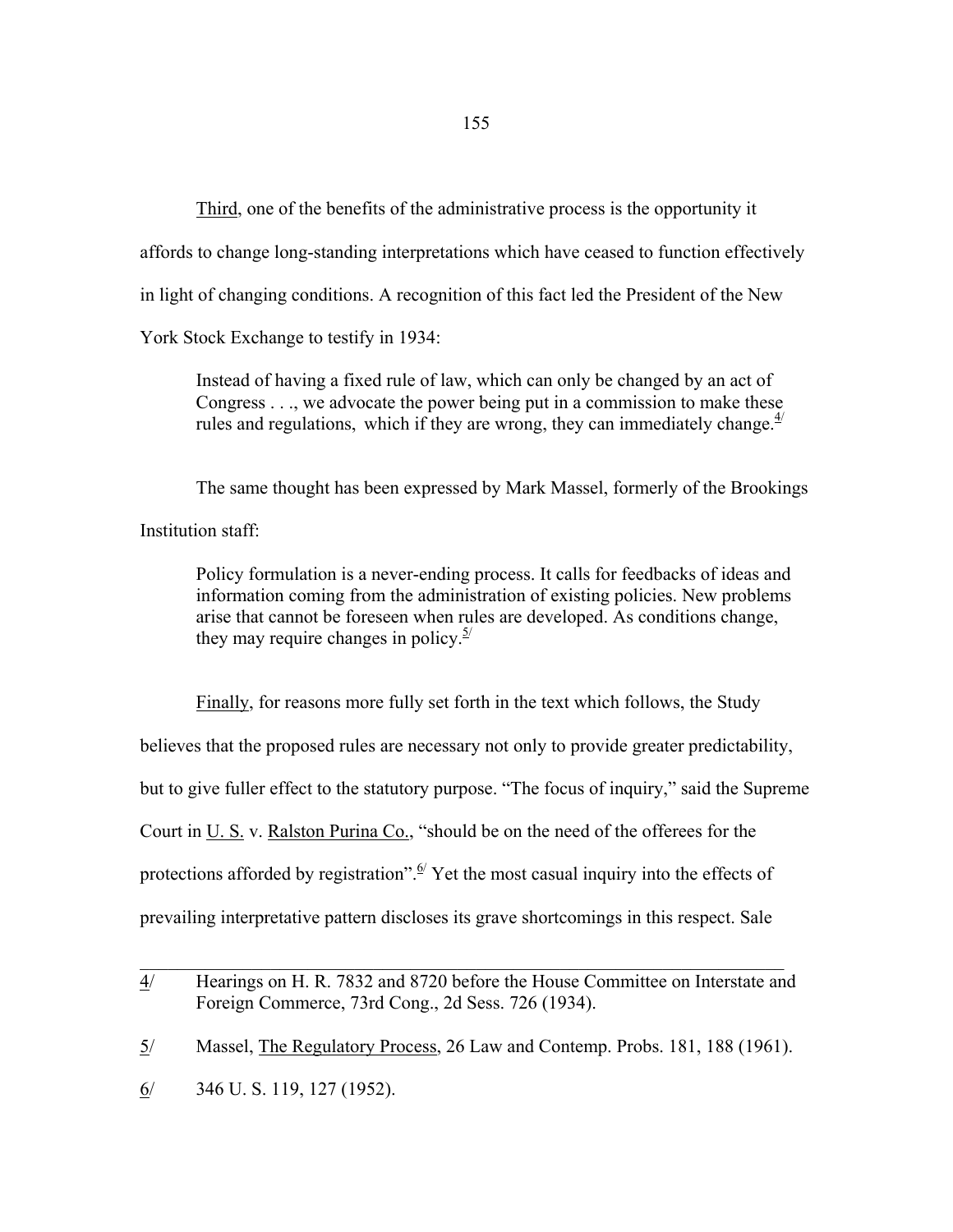without registration may turn on events wholly unconnected with the needs of investors, and without distinction as to whether (1) the issuer of the securities is providing information concerning its business and financial affairs in regular reports to the Commission, (2) the quantity of securities being sold without registration is massive or modest, and (3) there is, or is not, a heavily compensated selling effort involved. The proposed rules have been designed to do away with such anomalies.

\* \* \* \*

 The great bulk of interpretative requests and requests for "no action" letters received by the Division of Corporation Finance raises questions which are answered by the rules proposed in this Chapter. These rules, however, employ certain statutory concepts which have never been given precise and definite content. Can more specific definitions be developed to assist in determining when a particular offering of securities is a "public offering", or when a particular person should be regarded as a "controlling" person?

 The Study considered these questions long and seriously. In the areas involved, it was apparent that a substantial lack of specificity was inherent in the workings of the statutory scheme—a degree of generality made mandatory by the almost infinite variety of circumstances encountered in the practical world. Those with whom the Study met generally concurred in this observation.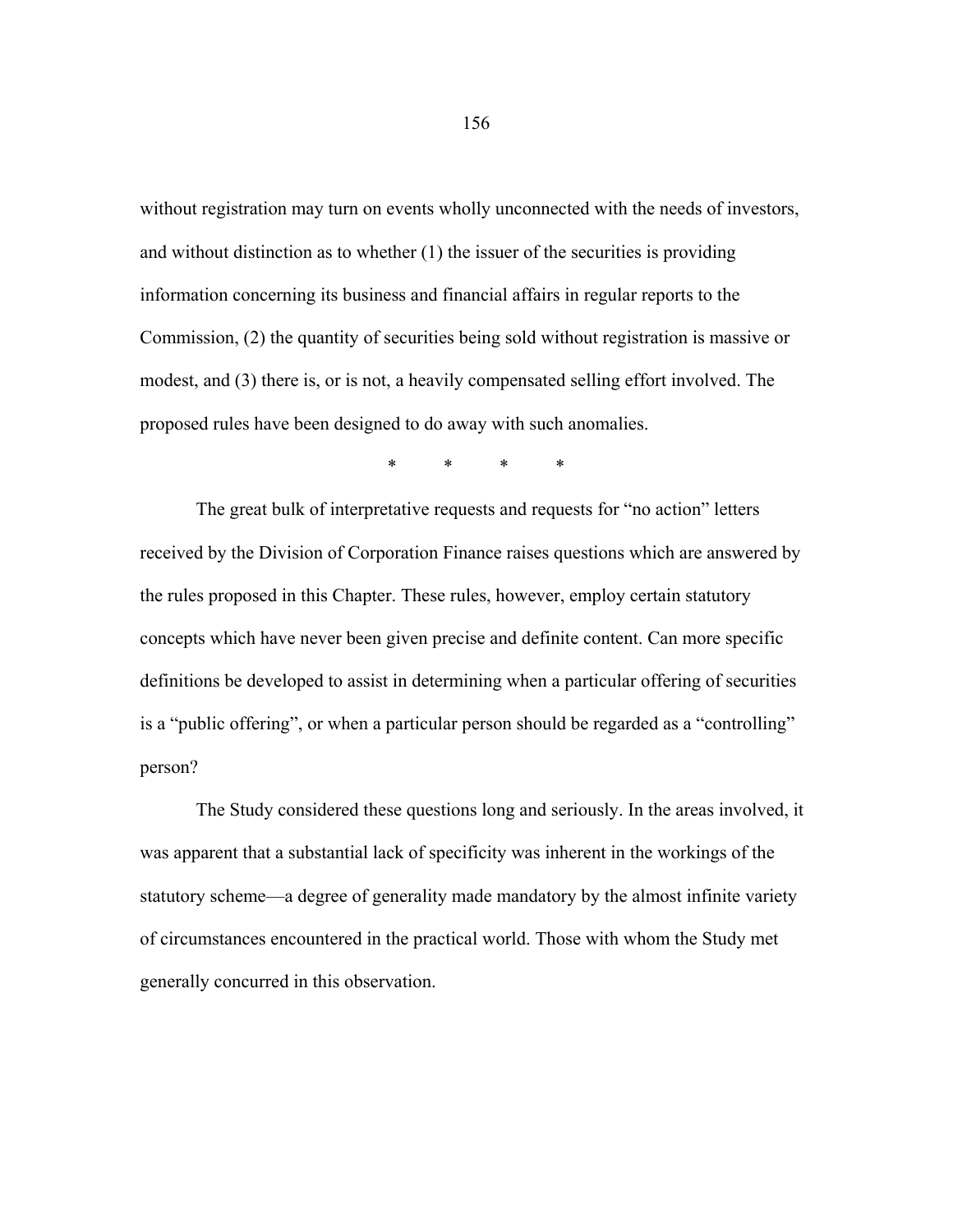The distinction between a public and a private offering has acquired a substantial legal gloss over the years. Any attempt to simplify the issue by application of a "numbers test" runs afoul of two important considerations which are essential to the distinction: (1) the integration of separate offerings which are, in essence, parts of the same "issue" of securities, and (2) the effect of subsequent resales by initial purchasers. In the time available to it, the Study found no satisfactory way to reduce these considerations to precise terms. Both are discussed in some detail in the most recent Commission release dealing with the private offering exemption.<sup> $\mathcal{I}'$ </sup> The development of effective techniques for controlling subsequent resales has been the subject of sophisticated commentary reflecting its importance in the statutory scheme. $\frac{8}{3}$ 

 Further efforts to develop a rule generally applicable to the distinction between a private and a public offering may well be productive and should be encouraged.

 In one particular area (where "integration" is not a significant factor) a more definite standard, although limited in scope, was thought to be practicable. An issuance of securities for the purpose of acquiring a closely-held going business can reasonably be considered as distinct from issues made for other purposes. Accordingly,

 $\mathcal{L}_\mathcal{L} = \mathcal{L}_\mathcal{L} = \mathcal{L}_\mathcal{L} = \mathcal{L}_\mathcal{L} = \mathcal{L}_\mathcal{L} = \mathcal{L}_\mathcal{L} = \mathcal{L}_\mathcal{L} = \mathcal{L}_\mathcal{L} = \mathcal{L}_\mathcal{L} = \mathcal{L}_\mathcal{L} = \mathcal{L}_\mathcal{L} = \mathcal{L}_\mathcal{L} = \mathcal{L}_\mathcal{L} = \mathcal{L}_\mathcal{L} = \mathcal{L}_\mathcal{L} = \mathcal{L}_\mathcal{L} = \mathcal{L}_\mathcal{L}$ 

<sup>7/</sup> See Securities Act Release No. 4552 (November 6, 1962).

<sup>8/</sup> See Israels, Stop Transfer Procedures and the Securities Act of 1933-Addendum to Uniform Commercial Code – Article 8, 17 Rutgers L. Rev. 158 and Israels, Addendum, 23 Bus. Law, 865 (1968).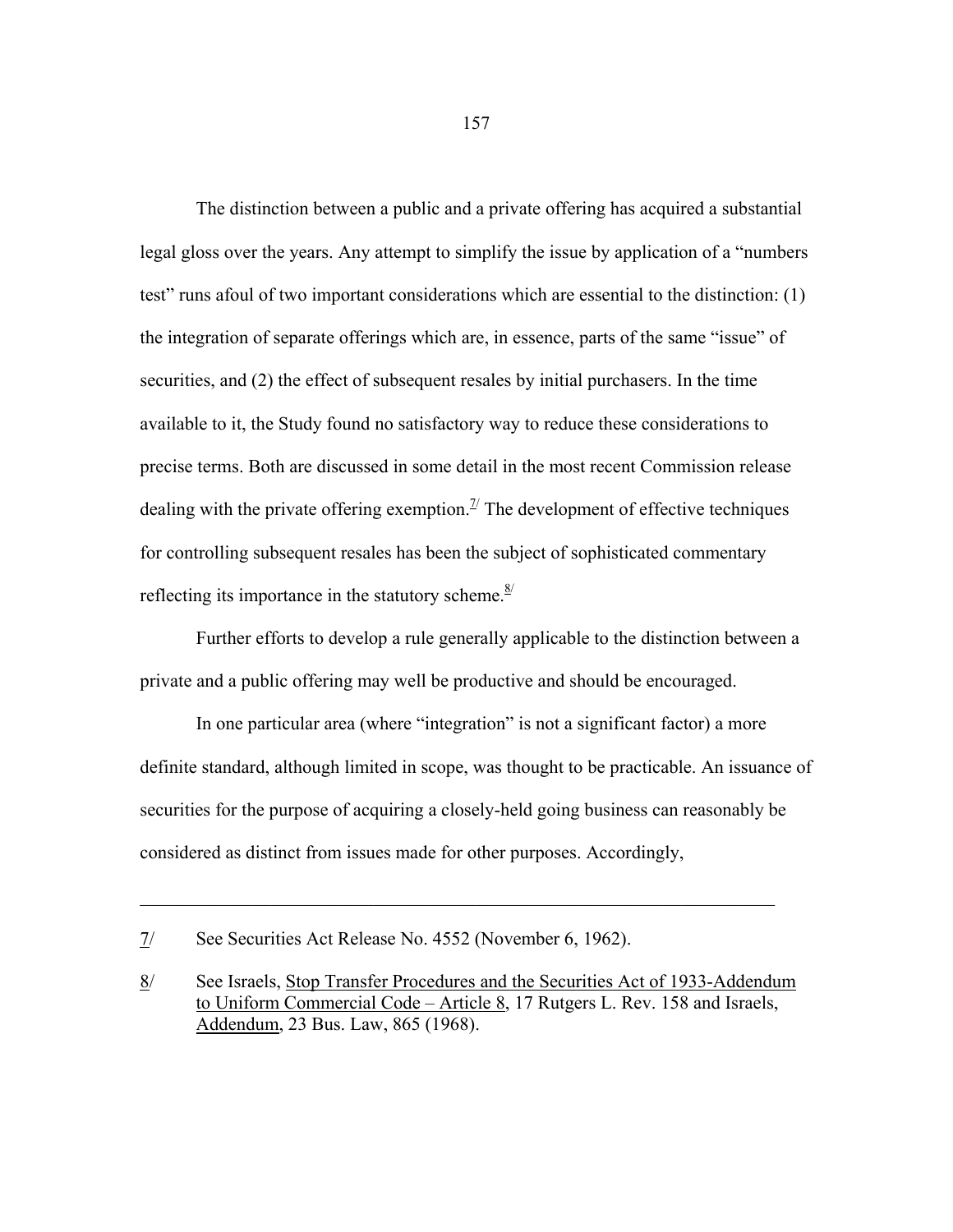Part E of Chapter VII, at pp. 293-4 infra, proposes a rule restricted to bona fide business combinations and intended to provide assurance that registration is not required where the offerees are limited to a designated number, assuming that resales of the securities by the original purchasers are also appropriately restricted. The rule would not prevent reliance upon the private offering exemption in instances not expressly covered by its terms.

 A holder's right to sell securities publicly without registration may depend on whether or not he is in a control relationship with the issuer. "Control" is not defined in the Act. The generalized definition found in Rule 405 provides little assistance in deciding particular cases. Control of a company may arise from a combination of factors and the significance of most of these may vary from case to case, depending not only on the presence or absence of certain relationships but also upon the particular circumstances of the company and of the persons having an interest in it. The factors which would determine who is in control of General Motors would be far different from the factors which would determine who is in control of a small over-the-counter company; and even among similar companies, each case may present different relationships, corporate structures and managerial pattern. $\frac{9}{2}$ 

 $\mathcal{L}_\text{max}$  , and the contribution of the contribution of the contribution of the contribution of the contribution of the contribution of the contribution of the contribution of the contribution of the contribution of t

H.R. Rep. No. 1383, 73d Cong., 2d Sess. 26 (1934).

<sup>9/</sup> The problem of defining "control" in the context of the '34 Act is described in the following passage from the House Committee's report: It would be difficult if not impossible to enumerate or to anticipate the many ways in which actual control may be exerted. A few examples of the methods used are stock ownership, lease, contract, and agency. It is well known that actual control sometimes may be exerted through ownership of much less than a majority of the stock of a corporation either by the ownership of such stock alone or through such ownership in combination with other factors.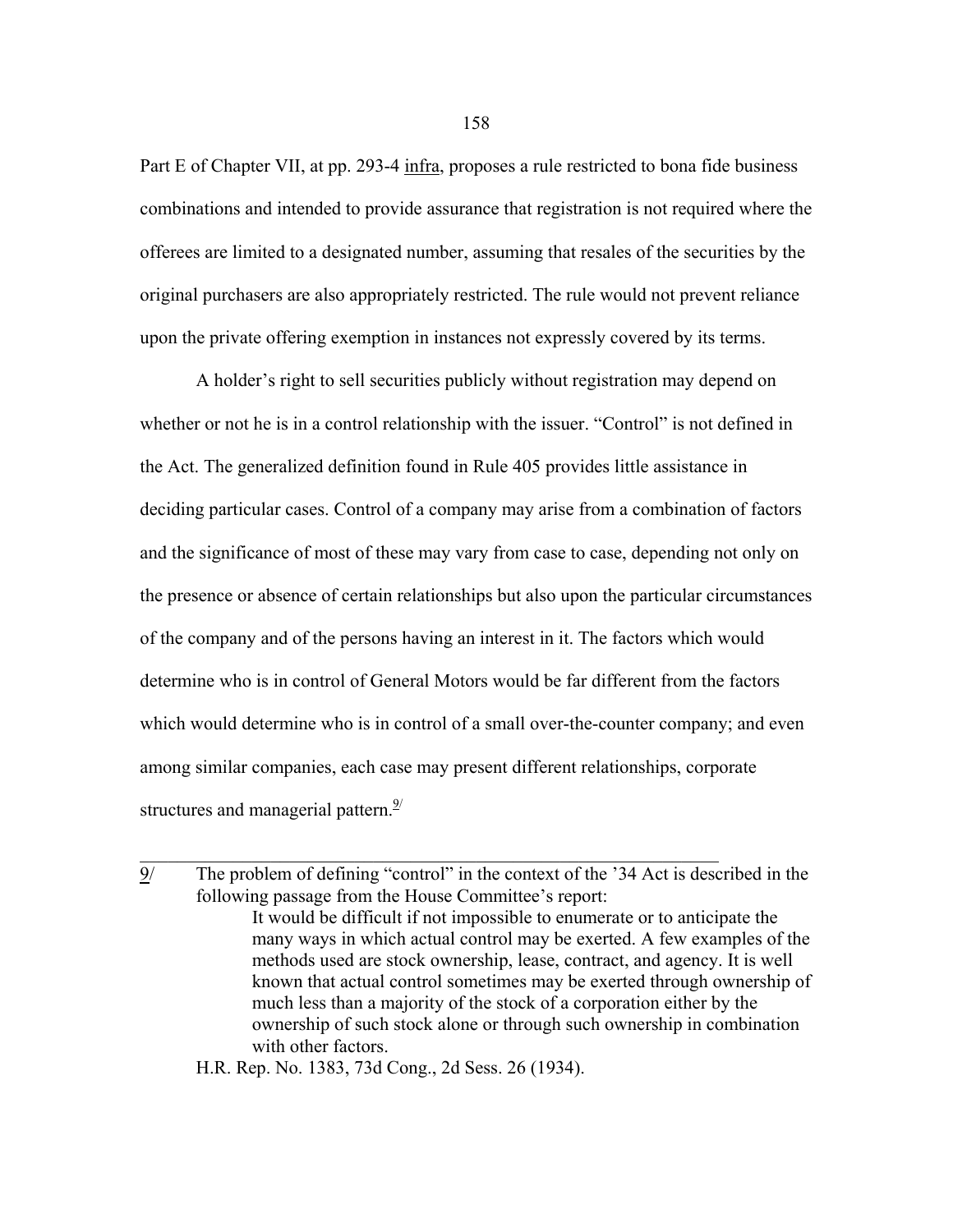In an effort to provide a modest degree of guidance in this area, however, the Study gave careful consideration to the possibility of a rule which would clarify those conditions under which a person would not be deemed to be "in control," regardless of the particular circumstances. Such a rule has several disadvantages. First, it is possible that a person might employ it to conceal a control relationship. Accordingly, the net cast by such a rule must necessarily be a very broad one. Second, there is a danger that all persons who have one or more of the relationships enumerated in the rule would, ipso facto, be classified as controlling persons. In fact, however, the existence of one or more of such relationships might be entirely consistent, under particular facts, with an absence of control.

 In an effort to minimize this second disadvantage, the Study developed a series of illustrative examples of instances in which a person would not be considered to be in control despite the fact that the rule in question would offer him no safe haven.

 The combination of rule and illustrative cases was thought to be of sufficient value to justify its recommendation to the Commission. The details of the Study's proposal are more fully discussed in Part D of the text which follows, at pp. 245-7.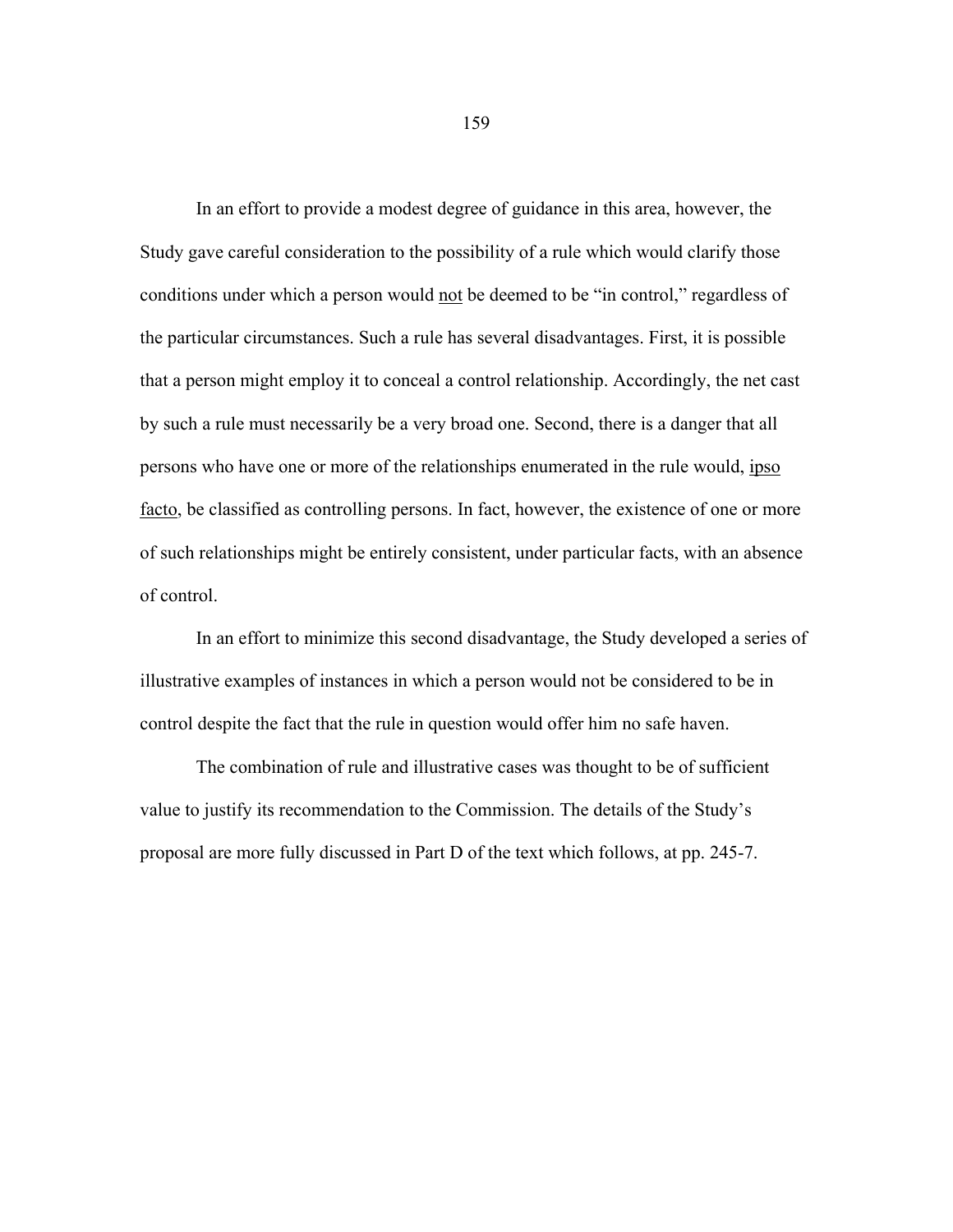- B. Present doctrine under the '33 Act governing resale of securities purchased in socalled "private offerings" is of uncertain application, creates serious administrative burdens and produces results incompatible with the policy objectives of the Act. A solution consistent with good disclosure policy must be found.
	- 1. The test of "investment intent" for so-called private offerings and its origins.

Two elementary concepts are basic to an understanding of the prevailing wisdom

as applied to so-called "private offerings" of securities.

First, the scheme of the '33 Act requires registration of any offer of any non-

exempt security made by any person to any other person absent a specific exemption.

Second, in dealing with the registration requirement (as contrasted with the

antifraud provisions), the draftsmen of the '33 Act were essentially concerned with

 $\mathcal{L}_\mathcal{L} = \mathcal{L}_\mathcal{L} = \mathcal{L}_\mathcal{L} = \mathcal{L}_\mathcal{L} = \mathcal{L}_\mathcal{L} = \mathcal{L}_\mathcal{L} = \mathcal{L}_\mathcal{L} = \mathcal{L}_\mathcal{L} = \mathcal{L}_\mathcal{L} = \mathcal{L}_\mathcal{L} = \mathcal{L}_\mathcal{L} = \mathcal{L}_\mathcal{L} = \mathcal{L}_\mathcal{L} = \mathcal{L}_\mathcal{L} = \mathcal{L}_\mathcal{L} = \mathcal{L}_\mathcal{L} = \mathcal{L}_\mathcal{L}$ 

offerings to the public rather than with offerings limited to persons who could fend for

themselves  $\frac{10}{1}$ 

10/ Landis, The Legislative History of the Securities Act, 28 Geo. Wash. L. Rev. 29, 37 (1959):

 "Public offerings" as distinguished from "private offerings" proved to be the answer. The sale of an issue of securities to insurance companies or to a limited group of experienced investors was certainly not a matter of concern to the federal government. The bureaucracy, untrained in these matters as it was, could hardly equal these investors for sophistication, provided only it was their own money that they were spending.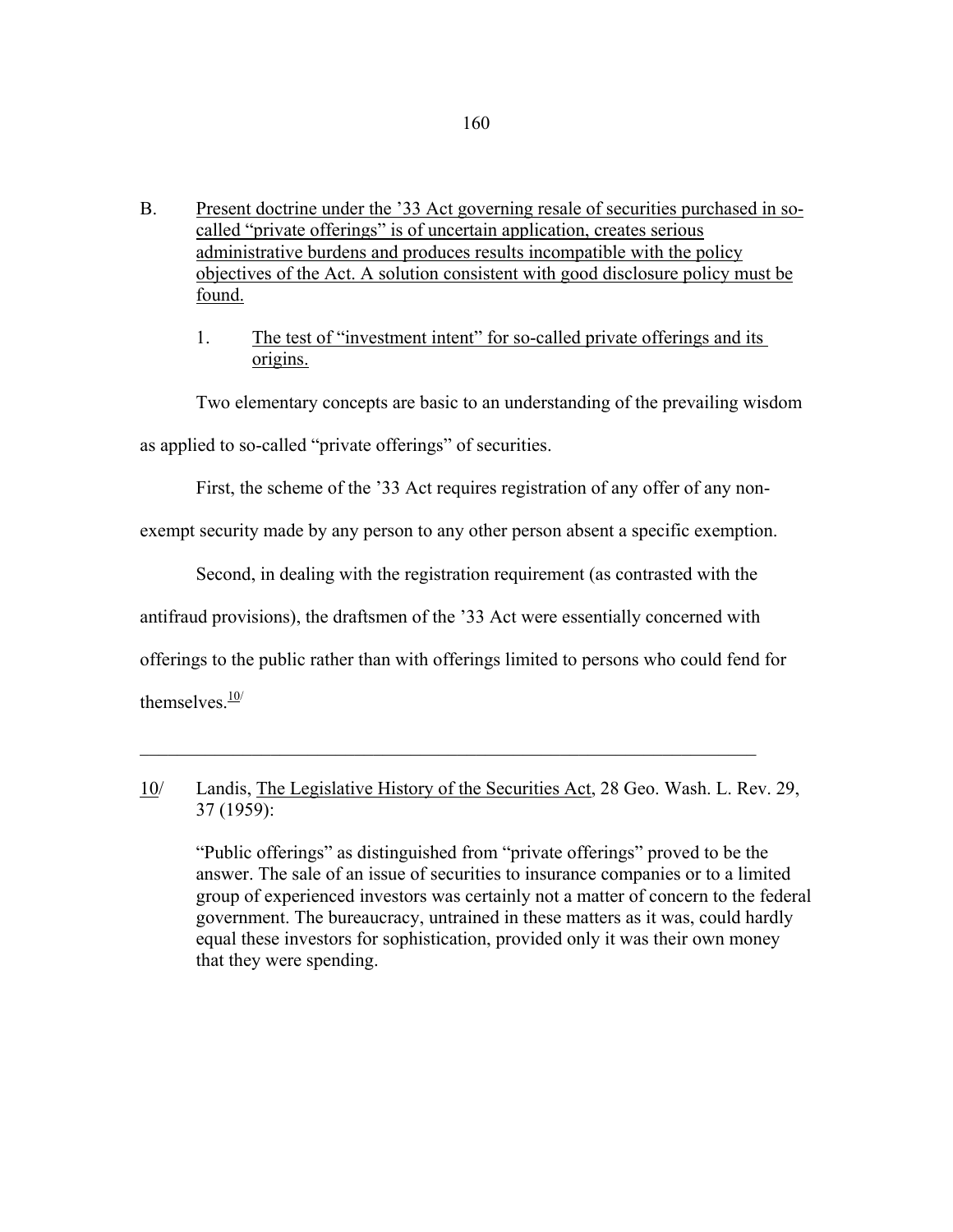A series of specific exemptions therefore lie at the heart of the '33 Act. One of these (now Section 4(2) is intended to provide exemption for the issuer of securities engaged in what is essentially a private financing transaction.

 The provisions of this specific exemption did not fully answer the draftsmen's problems, however. Suppose that an issuer sells a block of its stock to A, a noncontrolling person, who thereafter resells the stock. If the resale is not to the public, an exemption from registration is appropriate; if the resale is to the public, registration ought to be required.

The following drafting technique was adopted:

 First, an exemption from registration (now Section 4(1)) was provided for any person "other than an issuer, underwriter or dealer." (A, in the foregoing example, is clearly neither an issuer nor a dealer. He may or may not be an "underwriter;" if not, his transaction is exempt from registration.)

Second, the term "underwriter" was broadly defined in Section 2(11). Under this definition, ordinary investors may become "underwriters" if they act as links in the chain of transmission of securities from issuers (or those who control them) to the public. A key word in Section 2(11) is "distribution". Although not expressly defined, the term "distribution" in Section 2(11) has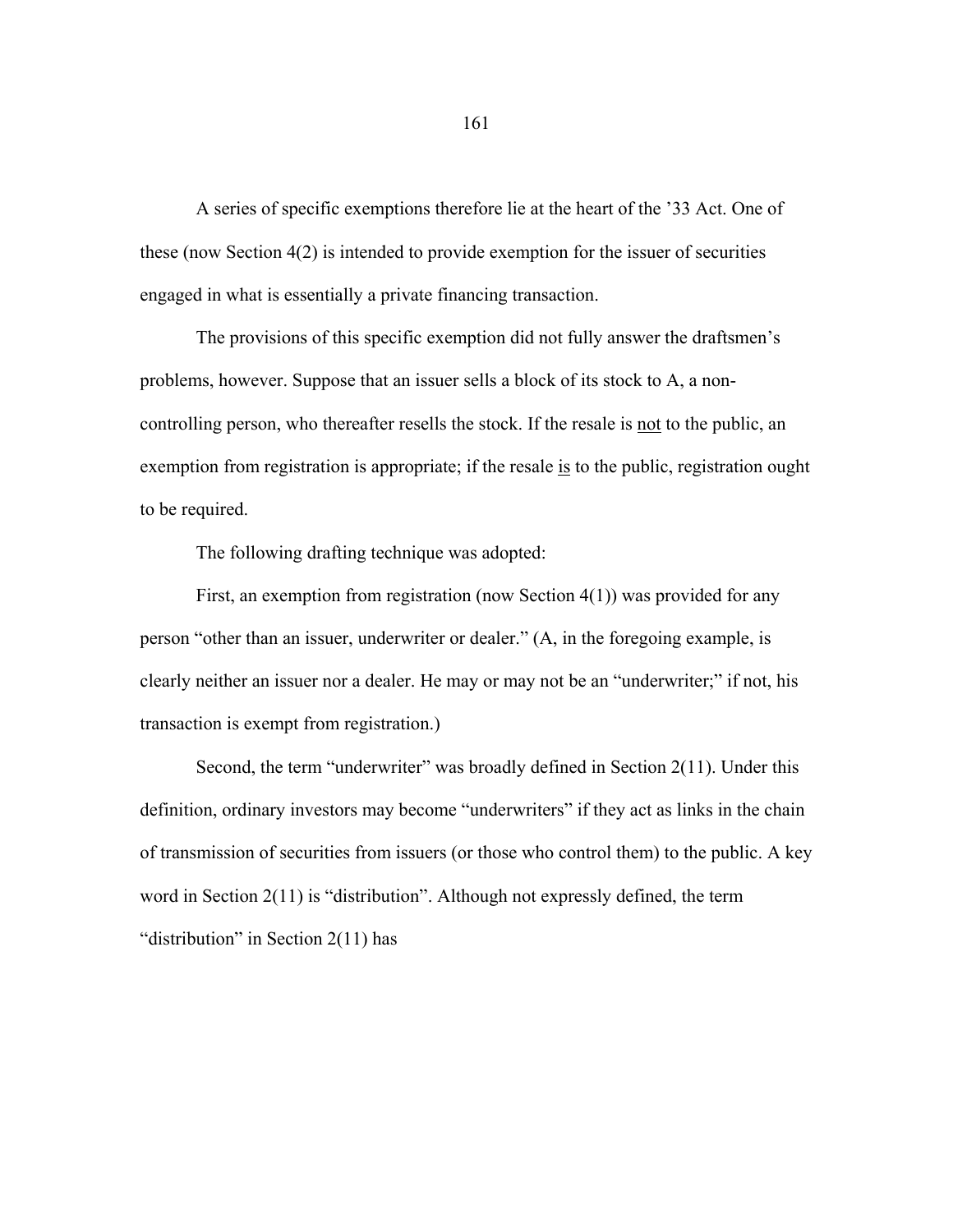always been regarded by the Commission as essentially synonymous with public offering.<sup> $11/$ </sup> (A, in the foregoing example, is an "underwriter" if his resale is to the public. Being an "underwriter," he does not come within the terms of the exemption in Section 4(1). No other exemption can apply to his transaction.<sup>12/</sup> He must register the securities.)

 The application of these principles to the real world of investment proved to be no easy task. Both the securities bar and the Commission seized upon a phrase in the broad definition of "underwriter." That phrase is: "… purchased from an issuer with a view to… distribution". Thus, any person who purchases a security from an issuer with a view to its subsequent distribution (or public offering) is an "underwriter" and is not entitled to exemption from registration. A corresponding interpretation was given to the issuer's exemption in Section 4(2). If any of the several persons to whom an issuer sells securities in a private financing transaction happens to purchase the securities "with a view to" their later "distribution", the issuer's transaction is one "involving a public offering." It is therefore not exempt.

 $\_$  , and the set of the set of the set of the set of the set of the set of the set of the set of the set of the set of the set of the set of the set of the set of the set of the set of the set of the set of the set of th

<sup>11/</sup> Loss, Securities Regulation 551 2d ed. (1961); Orrick, Some Interpretative Problems Respecting the Registration Requirements Under the Securities Act, 13 Bus. Law. 369, 370 (1958).

<sup>12/</sup> For purposes of this analysis, the so-called intra-state exemption of Section  $3(a)(11)$ , the small transactions exemption provided by Section  $3(b)$  and the Commission's Regulation A, and the exemption for officially approved exchanges (Section 3(a)(10), are disregarded.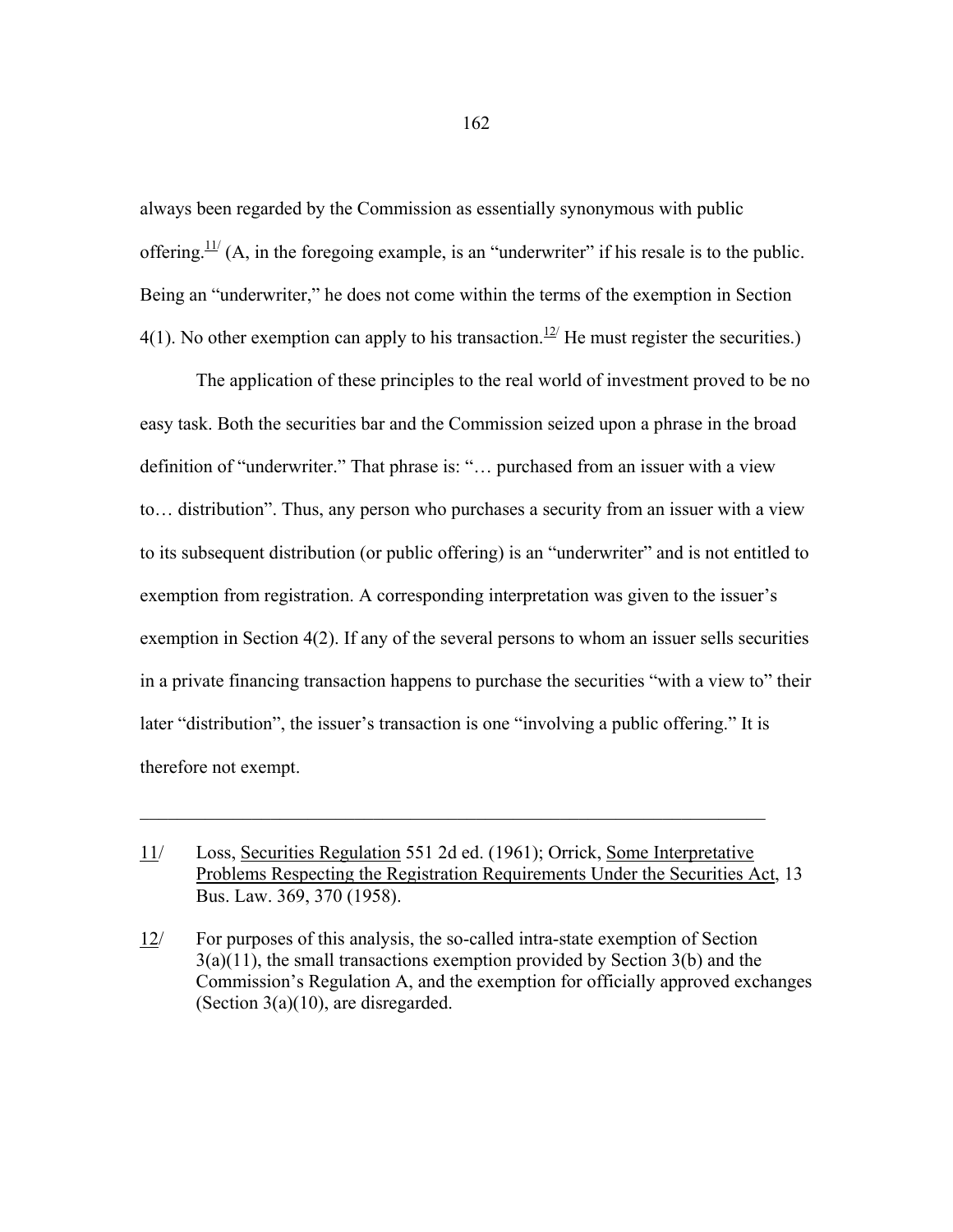As a result of this process of interpretation, the Commission and those affected by the '33 Act soon found themselves tied to a wholly subjective test by which to determine when a person is an "underwriter." Does the person who buys from the issuer or controlling stockholder have the "view" or "intent" of later reselling his securities to the public? How can his true "intention" be accurately determined? It is obviously impossible to peer into his mind. Only two procedures were available, both of doubtful efficacy:

 (1) A procedure which involved placing in a written record his own assertion of what was in his mind when he took the securities; and

 (2) A procedure which involved looking to his later acts, and the circumstances surrounding them, as evidence of what was in his mind when he took the securities.

 The first of these two procedures became settled in practice as the so-called "investment letter." The purchaser of securities in a private financing signs a statement containing the assertion that he is not taking the securities with a view to their later "distribution"; that, on the contrary, he intends to hold them for "investment."

 The second procedure evolved into the doctrine that a "change of circumstances" is a necessary precondition to the public sale of securities originally purchased under an "investment letter", unless the length of holding of itself furnishes sufficient evidence of an original "investment intent."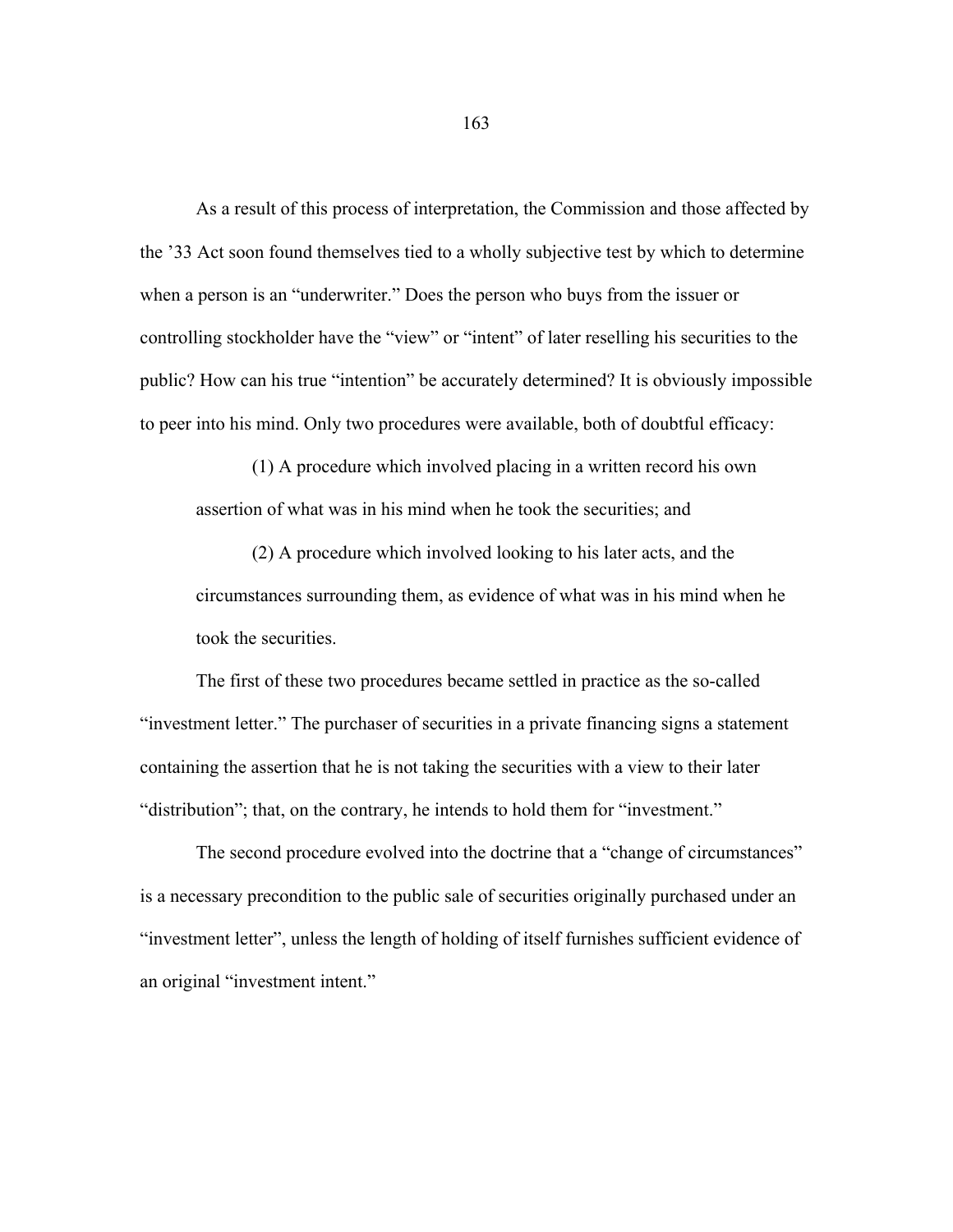### 2. Problems associated with present doctrine and their consequences.

(a) "How long do I have to hold?"

The Commission has indicated that "one evidentiary fact" to be considered in determining whether or not a private purchaser took with the necessary investment intent is the length of time between acquisition of the securities and resale. $13/$ 

 Will any particular holding period furnish sufficient evidence of investment intent? No definite answer is available. In the language of the Commission's statement, the weight to be given to the holding period will "vary with the circumstances of each case. Of course, the longer the period of retention, the more persuasive would be the argument that the resale is not at variance with original 'investment intent'..." $\frac{14}{1}$ 

 Other pronouncements on this subject by the Commission and its staff furnish little additional clarification.<sup>15/</sup> In its opinion

 $\mathcal{L}_\text{max} = \mathcal{L}_\text{max} = \mathcal{L}_\text{max} = \mathcal{L}_\text{max} = \mathcal{L}_\text{max} = \mathcal{L}_\text{max} = \mathcal{L}_\text{max} = \mathcal{L}_\text{max} = \mathcal{L}_\text{max} = \mathcal{L}_\text{max} = \mathcal{L}_\text{max} = \mathcal{L}_\text{max} = \mathcal{L}_\text{max} = \mathcal{L}_\text{max} = \mathcal{L}_\text{max} = \mathcal{L}_\text{max} = \mathcal{L}_\text{max} = \mathcal{L}_\text{max} = \mathcal{$ 

<sup>13/</sup> Securities Act Release No. 3825 (August 12, 1957).

<sup>14/</sup> Id.

<sup>15/</sup> The Commission's Rule 155, relating to the private placement of convertible securities, provides a special application of the holding period requirement. Under that rule (1) the convertible security may never be sold to the public without registration, regardless of the length of time it has been held, and (2) upon conversion of the convertible security, whenever occurring, a new determination must be made as to whether the person to whom the conversion securities are issued is or is not an "underwriter"; in other words, a new holding period commences at the time of conversion, whenever that act occurs.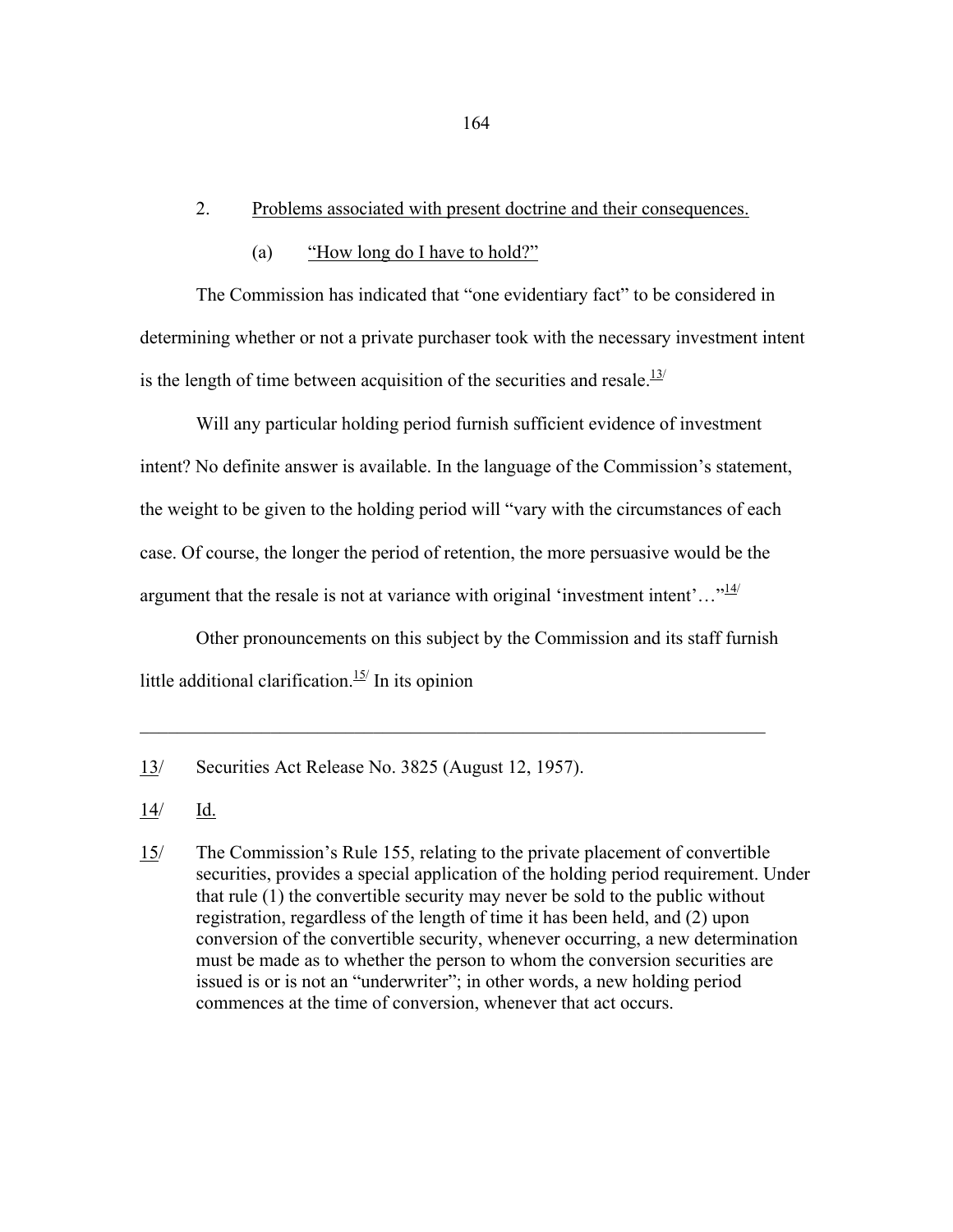in the Crowell-Collier case<sup>16'</sup>, the Commission observed that "... holding for one year does not afford a statutory basis for an exemption..." Subsequent to Crowell-Collier, former Chairman (then Commissioner) Cohen remarked that a presumption of investment intent might arise after a two-year holding, a statement which has sometimes been referred to as the "Cohen two-year rule." Its author clearly indicated, however, that certain kinds of factual situations would negate any such presumption, despite the period of holding.<sup>17/</sup> A very recent comment on the subject by an experienced private practitioner is as follows:

 . . .As a practical matter, the shares may . . . be sold in any manner after the lapse of a sufficient amount of time, the period being rather indefinite but probably two to three years. For the record, however, it is official dogma that if stock is acquired for investment, a lapse of time (no matter how long) does not automatically free the stock from restrictions on resale. [Footnote omitted] $18/$ 

 Members of the Commission's staff have on occasion advised investors who hold privately placed debt securities that the staff would not look with disfavor on a resale after five years. A recent registration statement filed by a closed-end investment

 $\_$  , and the set of the set of the set of the set of the set of the set of the set of the set of the set of the set of the set of the set of the set of the set of the set of the set of the set of the set of the set of th

- 17/ SEC Problems of Controlling Stockholders and in Underwritings, 30-31 (Israels, ed., 1962).
- 18/ Schneider, Acquisitions Under the Federal Securities Laws A Program for Reform, 116 U. Pa. L. Rev. 1323, 1337 (1968).

<sup>16/</sup> Crowell-Collier Publishing Co. Securities Act Release No. 3825, p. 7 (August 12, 1957).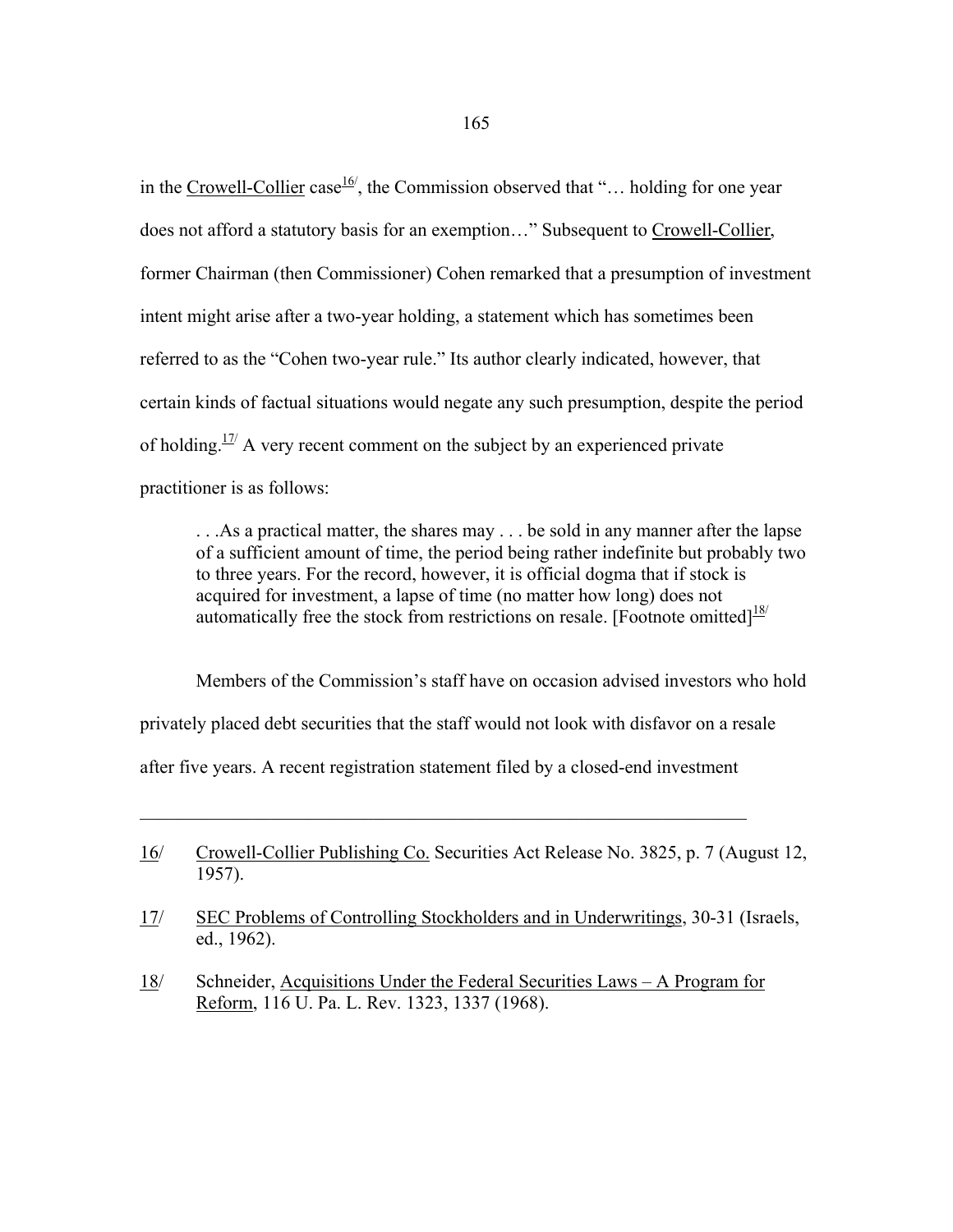company stated the registrant's intention to invest largely in securities acquired privately from issuers and controlling stockholders. Under these circumstances the Commission's staff took the position that the registrant is acting as an underwriter irrespective of the period of holding, and the registration statement discloses that no public resales of portfolio securities will be made without registration. $19/1$ 

### (b) What is a sufficient "change of circumstances?"

 As noted above, the "change of circumstances" doctrine resulted from the felt need for an affirmative demonstration of an original investment intent. If an investor suffers a "change of circumstances" between his original purchase and his subsequent resale, one can argue on the basis of factual evidence that resale was not contemplated from the very start. But what is a sufficient "change of circumstances" for this purpose?

This has always been a troublesome question.

 In the first place, a change that could reasonably have been anticipated at the time of purchase will be of no evidentiary value. Assume, for example, that an investor purchases in a non-public offering shares of a company which later merges into another

 $\_$  , and the set of the set of the set of the set of the set of the set of the set of the set of the set of the set of the set of the set of the set of the set of the set of the set of the set of the set of the set of th

<sup>19/</sup> Fund of Letters, Inc., Registration No. 2-28515 (1968)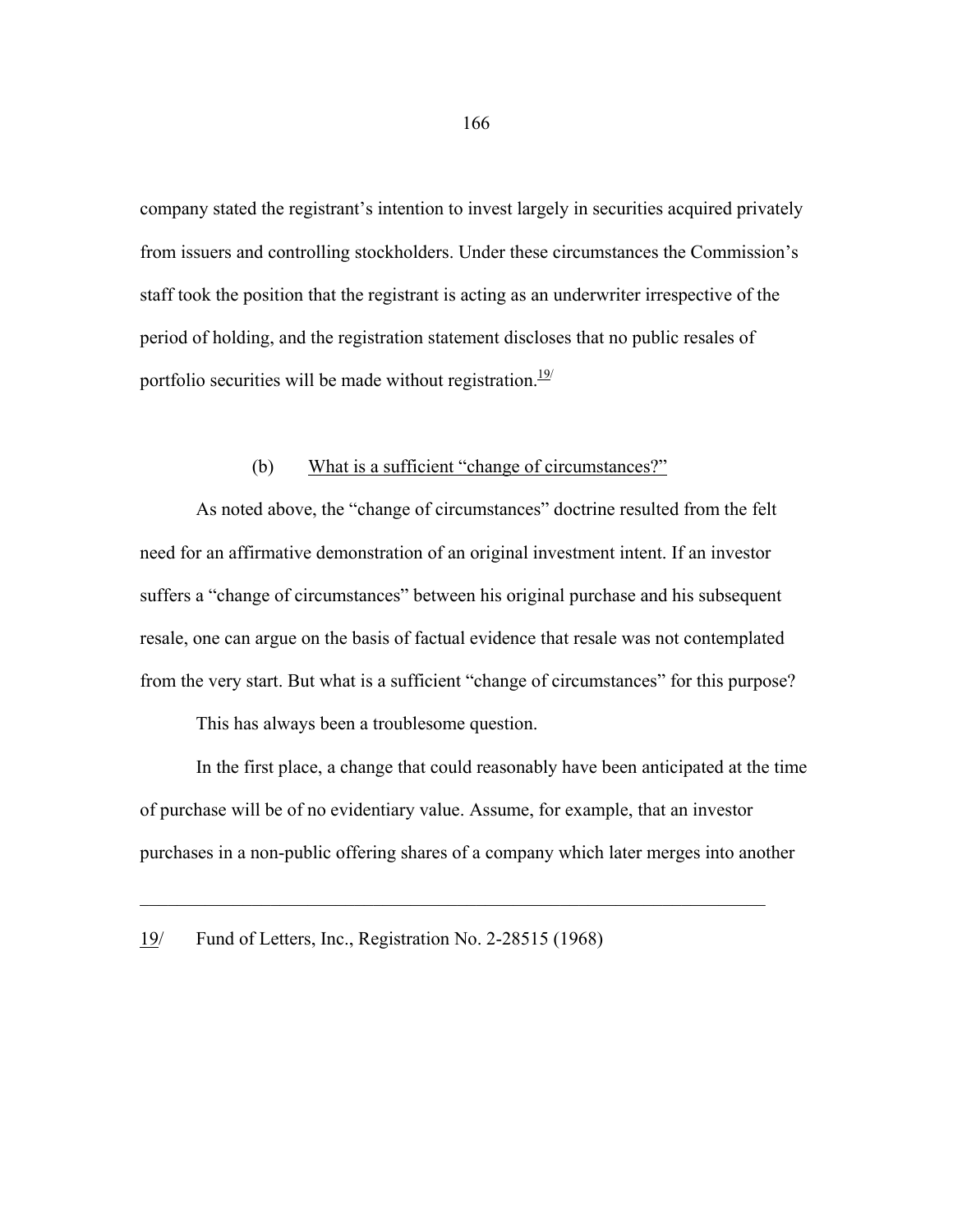company. Even if the specific merger was not in contemplation at the time of the original investment, the Commission's staff has taken the position that a merger is an event reasonably to be anticipated in the life of a company, and hence does not constitute a sufficient "change of circumstances." The stock of the surviving company received as a result of the merger is therefore held subject to the same restrictions as the stock originally purchased in the private offering.

 Secondly, it has been held that no change of circumstances occurs where investors anticipate business success only to be disappointed by actual results.  $20/$  There is an analogous proposition: neither an advance nor a decline in the market value of the securities purchased can constitute a valid "change of circumstances." $21/2$ 

 Thirdly, the substantiality of the required "change of circumstances" varies directly with the length of time between purchase and sale. The shorter the time, the more drastic the require change. Is there a minimum period, in all events? This is unclear, and

 . . . prudent counsel would prefer to see the passage of at least two years as partial basis for his opinion that sale may be made because of a change of circumstances which was not contemplated at the time the security was originally acquired.<sup>22/</sup>

20/ Gilligan, Will & Co. v. SEC. 267 F 2d 461, 468 (2d Cir., 1959) cert. den. 361 U.S. 896.

 $\_$  , and the contribution of the contribution of  $\mathcal{L}_\mathcal{A}$  , and the contribution of  $\mathcal{L}_\mathcal{A}$ 

- 21/ Crowell Collier Publishing Co., Securities Act Release No. 3825 (Aug. 12, 1957).
- 22/ When Corporations Go Public, 20, (Israels and Duff, Jr., eds., 1962)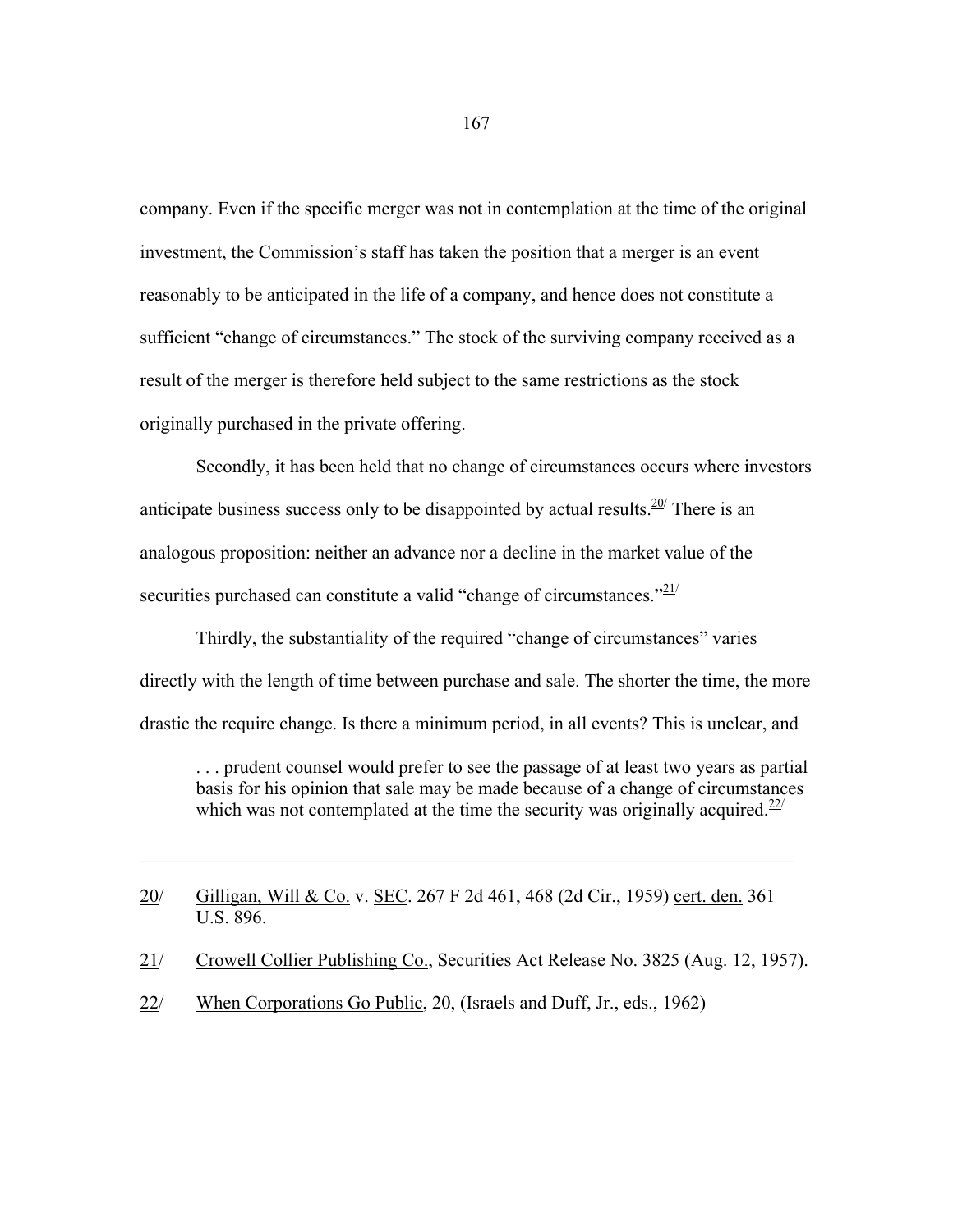Is it possible for an institution (such as an insurance company) which purchases securities directly from an issuer or from a controlling stockholder to have a "change of circumstances"? Doubts on this score have been expressed by members of the Commission's staff. Moreover, it has been questioned whether the "change of circumstances" doctrine can have any application to a broker-dealer firm which purchases securities in private transactions, since the essence of such a firm's business is the purchase and sale of securities. $\frac{23}{1}$ 

Apart from its uncertainty,  $\frac{24}{1}$  the "change of circumstances" test, like the holding period requirement, is essentially non-functional in that it bears no relation to the needs of investors for adequate disclosure. Its paradoxical impact may be illustrated as follows: assume that two investors, A and B, acquire shares of a company in a private offering. A takes 50,000 shares, or 10% of the total number of common shares outstanding after completion of the offering. B takes 5000 shares. Some time later, A has a "change of circumstances." Under the prevailing wisdom, A may now sell all of his 50,000 shares to the public, without registration, in any fashion he pleases. If a substantial selling effort is essential to dispose of the entire block of 50,000 shares, he may pay whatever underwriting commission is needed (or sell to a

 $\mathcal{L}_\text{max} = \mathcal{L}_\text{max} = \mathcal{L}_\text{max} = \mathcal{L}_\text{max} = \mathcal{L}_\text{max} = \mathcal{L}_\text{max} = \mathcal{L}_\text{max} = \mathcal{L}_\text{max} = \mathcal{L}_\text{max} = \mathcal{L}_\text{max} = \mathcal{L}_\text{max} = \mathcal{L}_\text{max} = \mathcal{L}_\text{max} = \mathcal{L}_\text{max} = \mathcal{L}_\text{max} = \mathcal{L}_\text{max} = \mathcal{L}_\text{max} = \mathcal{L}_\text{max} = \mathcal{$ 

24/ Perhaps the best commentary on the uncertain content of the "change

<sup>23/</sup> Where a brokerage firm acquires securities or warrants to purchase securities in connection with the performance of an underwriting function, such securities are part of the public offering and must be registered. Securities Act Release No. 4936, Guide No. 10 (December 9, 1968).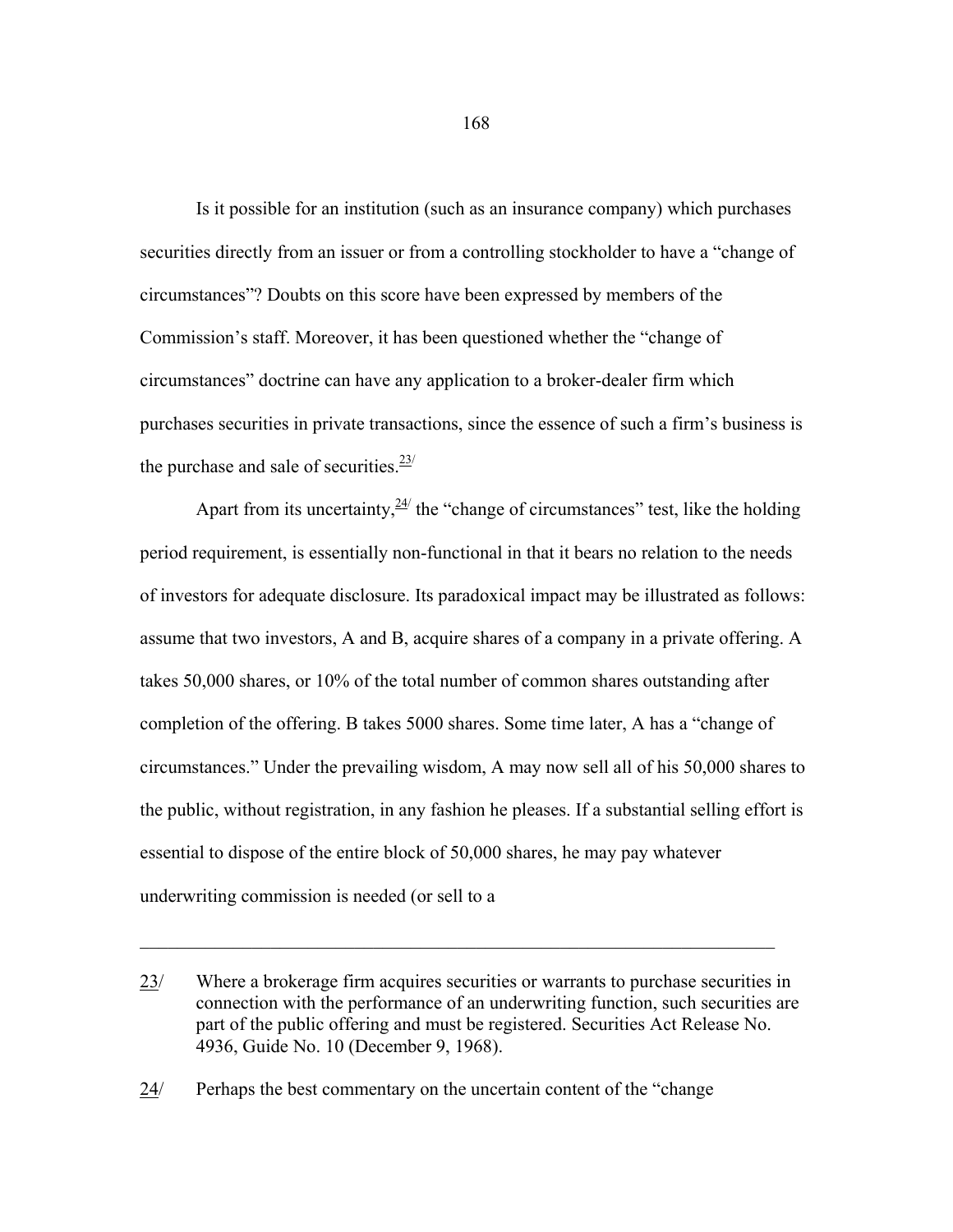of circumstances" doctrine is found in the mildly sardonic verses of C. Leonard Gorden of the New York bar:

> If you buy stock privately, Enlightened counsel will implore: Heed the Act of Thirty-Three Subsection One of Section Four.

Make your purchase for investment. Have a clear and pure intent. Do not think about divestment Till some unforeseen event.

Avoid the Crowell-Collier snare Be one of few and not of many. You need not be a millionaire But don't go in with your last penny . . .

Thereafter, changing factors which Might make a sale by you exempt Must be a bad and sudden switch Which justifies a changed intent.

When you have held two years or more That sad and unforeseen event Need not be tragic as before To justify a new intent!

So put your stock upon the shelf; Don't question when it will be free. The very thought defeats itself With legal logic's subtlety.

With time and troubles, you may get Advice of counsel or, much better, Advice to sell that's safer yet – An SEC "no action" letter.

 $\mathcal{L}_\text{max} = \mathcal{L}_\text{max} = \mathcal{L}_\text{max} = \mathcal{L}_\text{max} = \mathcal{L}_\text{max} = \mathcal{L}_\text{max} = \mathcal{L}_\text{max} = \mathcal{L}_\text{max} = \mathcal{L}_\text{max} = \mathcal{L}_\text{max} = \mathcal{L}_\text{max} = \mathcal{L}_\text{max} = \mathcal{L}_\text{max} = \mathcal{L}_\text{max} = \mathcal{L}_\text{max} = \mathcal{L}_\text{max} = \mathcal{L}_\text{max} = \mathcal{L}_\text{max} = \mathcal{$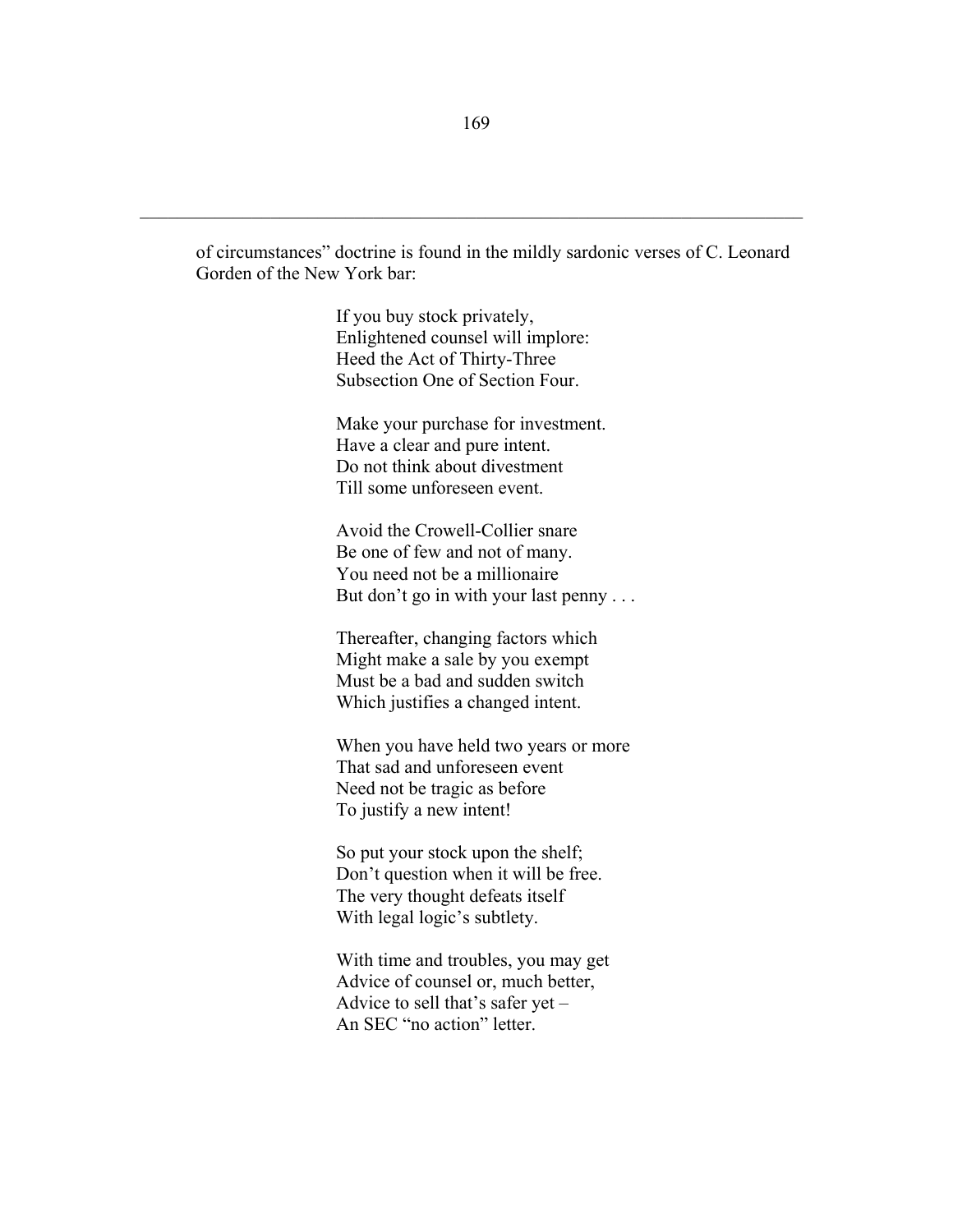syndicate of underwriters at whatever discount from the market price in necessary) in order to provide the required selling incentive. The commission (or discount) would remain undisclosed. By his sale, he may even create a public market for the company's shares where none existed before.

 By contrast, B, who has had no change of circumstances, may not sell without registration even a few hundred of the shares he had previously purchased.

 An obvious question may be asked: in what possible way is A's "change of circumstances" relevant to the needs of public investors, so as to justify the sale of A's entire block of shares without appropriate disclosure?

 The easy answer to the question is "none." That answer, however, does not do justice to the effort made by the Commission and its staff over the years to protect public investors through disclosure. Both "change of circumstances" and the holding period requirement arose from the need, deeply felt by the Commission, to find ways of deterring the flow of securities from issuers to the public without registration. It can be persuasively argued that these doctrines were a necessary means to that end in an earlier era. This chapter will examine whether or not there is a better procedure for today.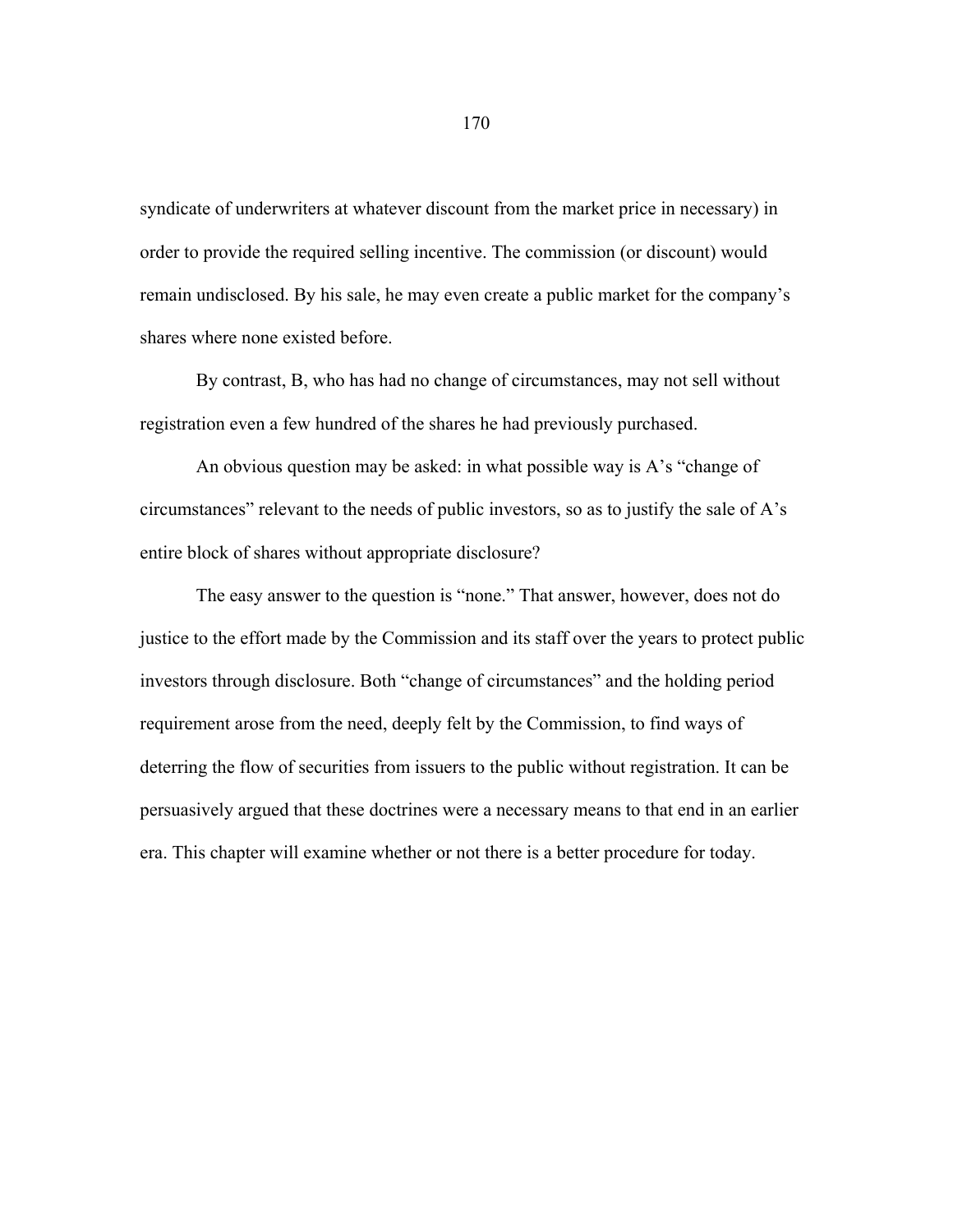## (c) The dubious magic of "investment letters".

Mention has been made<sup>25/</sup> of the established practice of obtaining a so-called "investment letter" from each purchaser in non-public offerings made by issuers and controlling persons. The development of such a practice is understandable, since the subjective intent of the purchaser is crucial to the existence of an exemption. Intent is an elusive thing and all precautions should be taken. What, then, is the effect of an "investment letter"?

The Commission responded to that question in its Crowell-Collier opinion:

 An issuer may not establish a claim to an exemption under section 4(1) merely by collecting so-called "investment representations" from a limited group of purchasers if in fact a distribution by such persons occurs.  $\frac{26}{ }$ 

Commenting on this opinion, Mr. David Henkel of the New York bar has remarked:

 The Crowell-Collier case made it perfectly clear that the investment letter is not worth the paper it is written on, if in fact it is not lived up to.  $27/2$ 

 So long as the present interpretation of Section 2(11) obtains, however, it would be incautious for an issuer to fail to obtain carefully phrased "investment letters" in all private sales. One could argue that the taking of investment letters is mere ritual,

 $\mathcal{L}_\mathcal{L}$  , and the contribution of the contribution of the contribution of the contribution of the contribution of the contribution of the contribution of the contribution of the contribution of the contribution of

- 26/ Securities Act Release 3825, p. 6 (August 12, 1957).
- 27/ When Corporations Go Public 22 (Israels and Duff, eds., 1962).

<sup>25/</sup> P. 163, supra.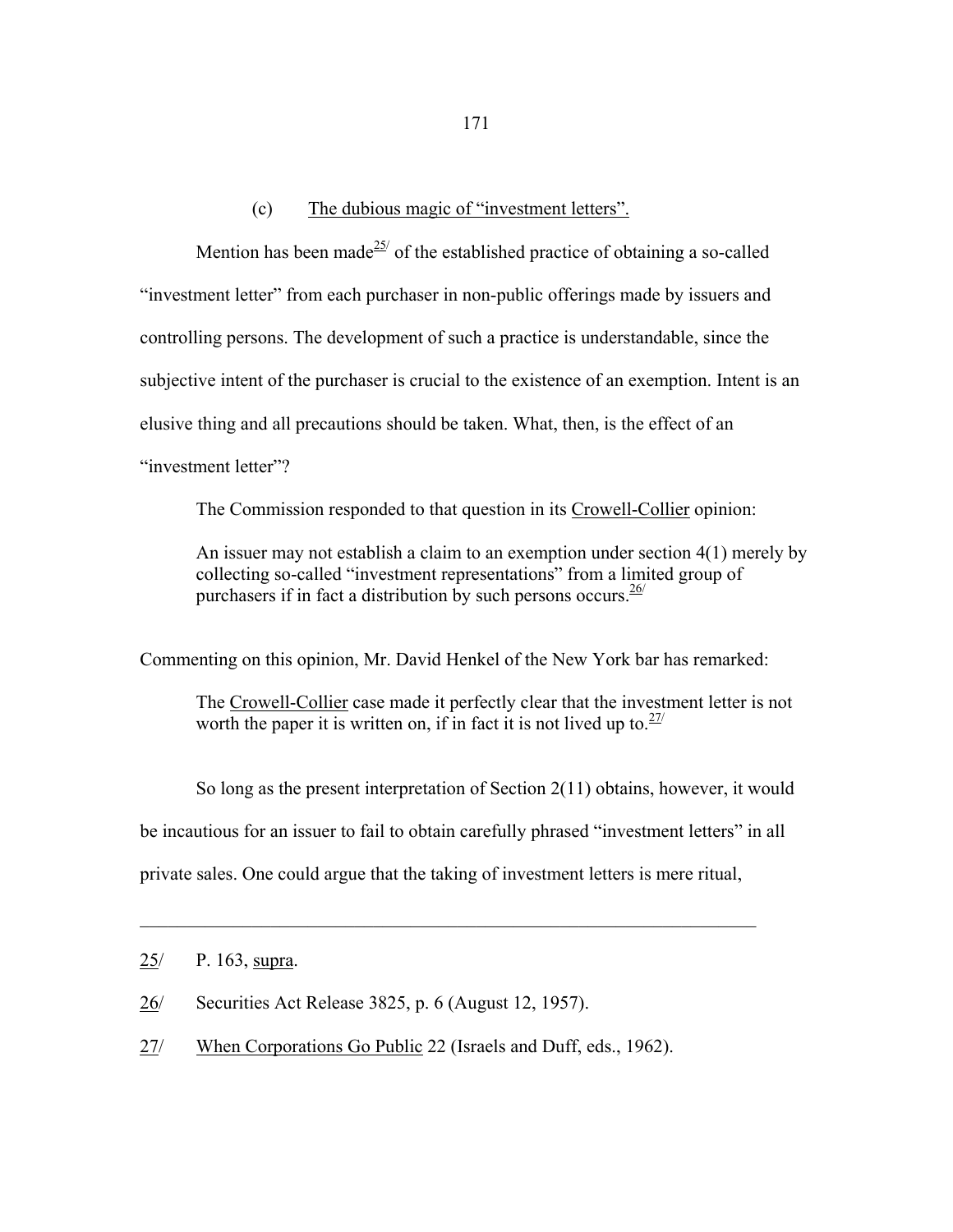but failure of an issuer to do so might be deemed to evidence a disregard for the significance of the purchaser's intent with respect to the securities.

 The important fact is that the "investment letter" device is of little practical value in furthering a policy which would provide disclosure to the public investor when he needs it.

#### (d) The peculiar effects of the "fungibility concept".

 If there is to be an "investment intent" test for exemption under the '33 Act, the fungibility of securities purchased at different times is essential to its integrity. An example will illustrate the concept:

 A purchases 10,000 shares of the common stock of a particular issuer in the trading market. One year later he acquires 10,000 additional shares directly from the same issuer in a non-public transaction. Ten days after the latter transaction, without having experienced any "change of circumstances," A seeks a "no action" letter from the Commission's staff regarding the proposed sale to the public of the 10,000 shares he purchased in the trading market. The "no action" request would be denied. All of the shares now held by A would be deemed to be restricted against public sale.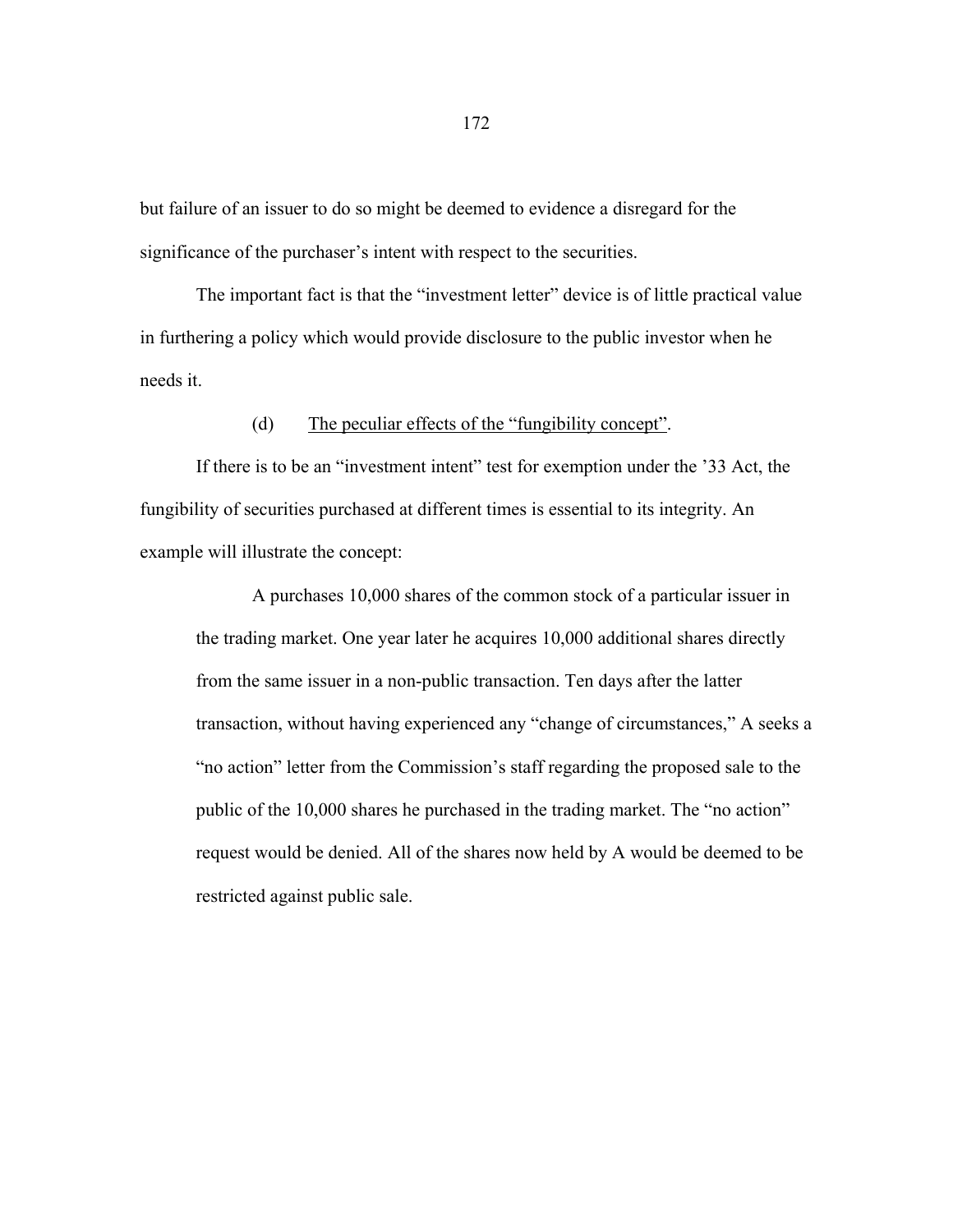Assume, however, that A's transactions are reversed. His first purchase is a private placement and his second is in the trading market. It is by no means clear whether the Commission's staff would apply the same theory of fungibility, if, 10 days after his purchase in the market, A were to decide to sell those recently purchased shares.

 "Fungibility" also applies, of course, when successive blocks of the same security are purchased in a series of private offerings. A special application of the fungibility doctrine relates to so-called "contingent stock" issued in acquisitions. Assume that company A acquires company B from its 7 shareholders, agreeing to issue 50,000 shares of A's common stock in exchange for the stock of B, and also agreeing that if B's business maintains or achieves certain levels of profitability (and not otherwise) the 7 shareholders of B will be entitled, five years later, to an additional 25,000 shares of A. C, one of the 7 shareholders of B, receives 2,000 shares as his portion of the "contingent" block of 25,000 shares. A month later he decides to sell a portion of the shares acquired by him five years previously. The Commission's staff, in denying no action requests under similar circumstances, takes the position that the receipt of the "contingent" shares starts a new holding period as to all shares of the same class then held by C.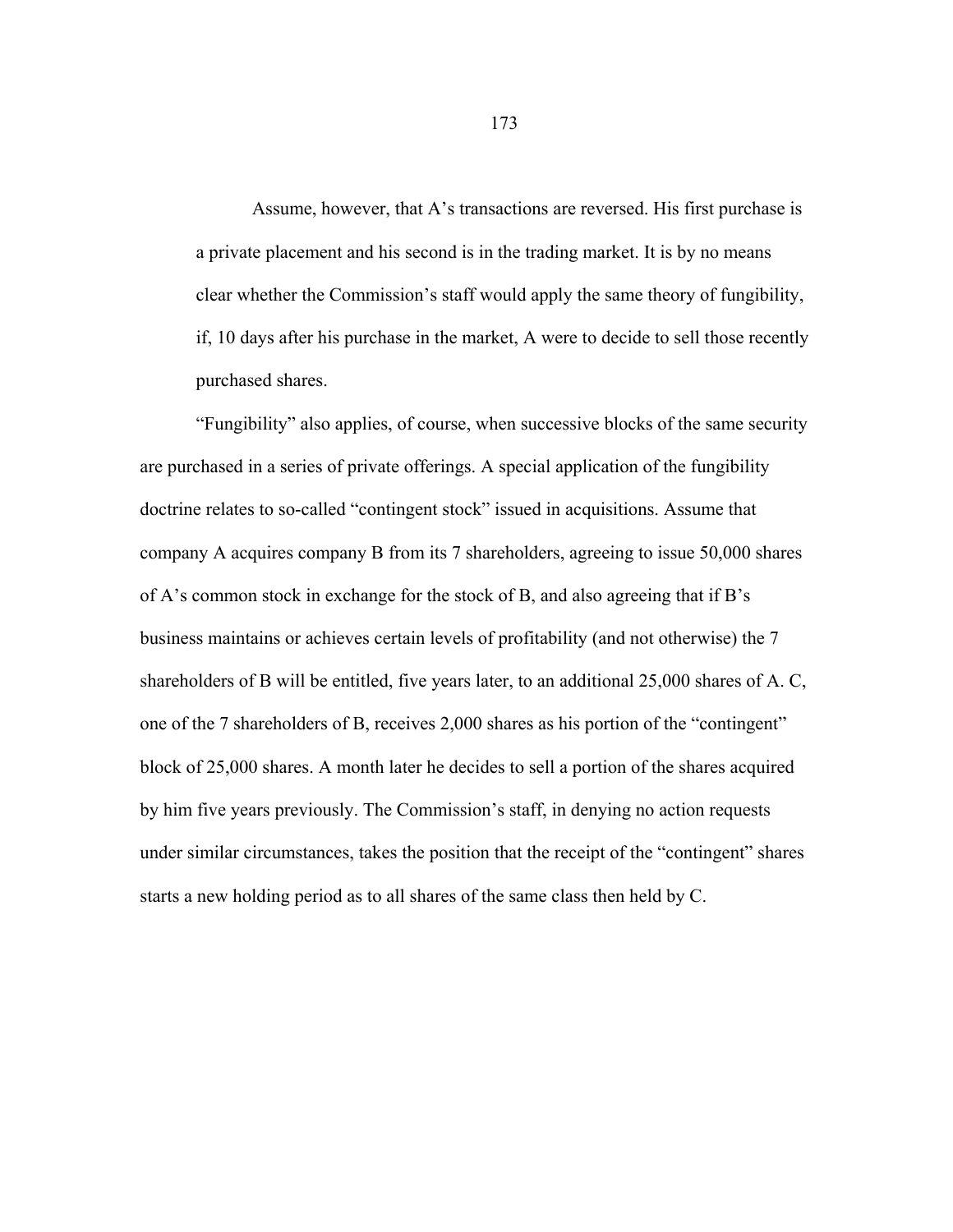In application, the present "fungibility concept" bears little relationship to the needs of investors for disclosure. It has never been formalized as a Commission rule or interpretative release, and hence introduces an additional element of uncertainty into an already clouded situation. It is essential, however, to prevent evasion of registration requirements under present interpretations of the exemptive provisions. The extent to which such a concept remains a necessary element in a new interpretation of the exemptions will be considered at a later point in this chapter (at pp. 201-02).

### (e) The consequences of uncertainty.

 Apart from the more obvious difficulties experienced by issuers, investors and brokers as a result of uncertainties in the application of statutory requirements, four consequences of the prevailing interpretation of "investment intent" deserve to be stressed. All are detrimental to the healthy administration of the securities laws:

 (1) The existence of vague and imprecise standards ("change of circumstances" and passage of indeterminate amounts of time) have operated through the years to sanction the sale in interstate commerce of large quantities of securities originally issued in non-public transactions.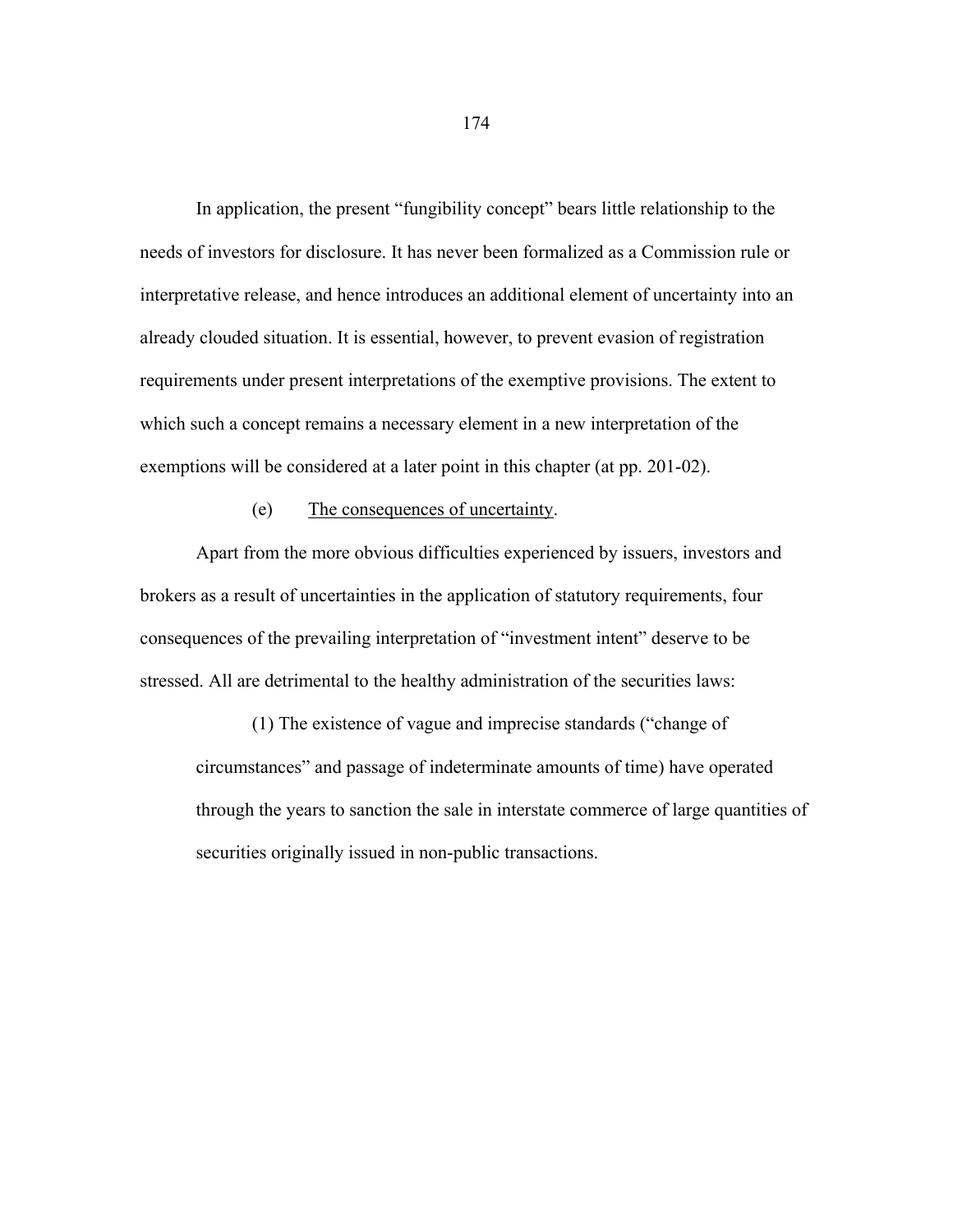Such sales have occurred and are occurring irrespective of the availability or nonavailability of information concerning the issuers of the securities. The prevailing interpretation of Section 2(11) draws no distinction between issuers furnishing periodic reports to the Commission for the benefit of the public and issuers as to which no information is available.

 (2) The Commission's staff is faced with a growing burden in responding to requests for interpretative advice and "no action" letters centered around the question: "when may I sell?" In fact, a large majority of all such requests under the '33 Act pertain to resales following a private offering. It is important that this burden be reduced. To the extent that certainty can be provided, "no action" requests would become unnecessary.

 In order to test the possible impact of the new rules which it recommends, the Study made a detailed analysis of approximately 500 written requests for "no action" letters to which the Chief Counsel's office of the Division of Corporation Finance responded during the months of November and December, 1968. It was estimated that had the new rules been in effect during those months, approximately 90% of such requests would have been unnecessary. (A request was regarded, for this purpose, as unnecessary if the question raised is specifically answered in the new rules.)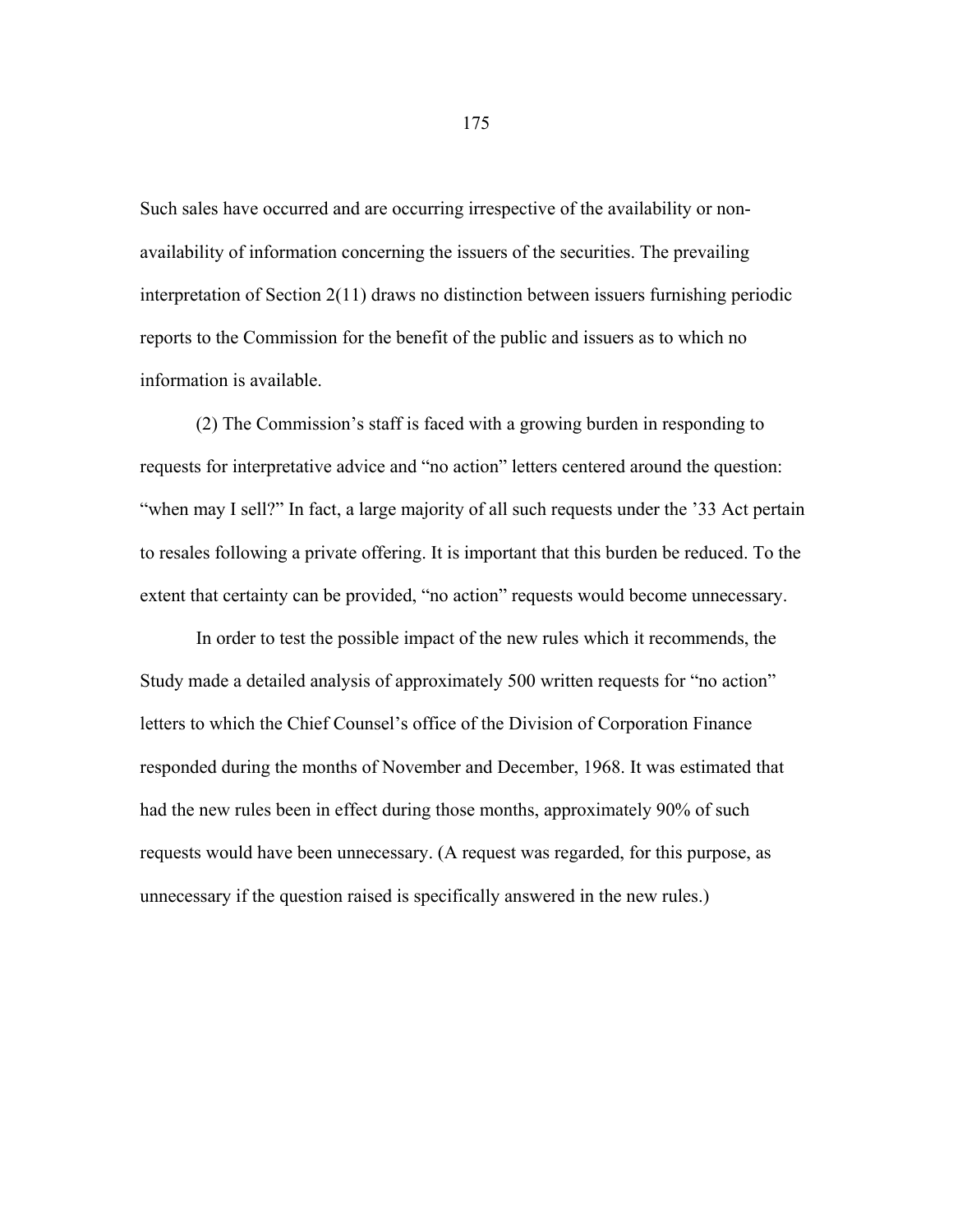It would, of course, be overly optimistic to expect a 90% reduction in requests for interpretative advice should the proposed new rules be adopted. It can be expected that questions will be asked about the interpretation of any such new rules. However, the need for "no action" letters arising from uncertainties inherent in present standards should be drastically reduced.

 Apart from the mere bulk of requests currently faced by the staff, there is a constant problem in providing reasonably consistent advice. Since the tests with which the staff must work are subjective, its reactions in given situations depend, to a degree at least, on a "feel" of the transaction conveyed by the request for "no action". Troublesome inconsistency is often the result. Yet that inconsistency, which exists within a relatively compact staff operating under a single director, pales in comparison with the inconsistency in advice given by private counsel as to when and under what circumstances securities sold in private offerings may be resold.

 Any lawyer who has practiced in the securities field can recall instances in which several able counselors, viewing an identical set of facts, all reached differing conclusions. An overly conservative counsel may block a transfer of securities which other counsel would consider perfectly within the law, or (on occasion) an issuer of securities may advance

176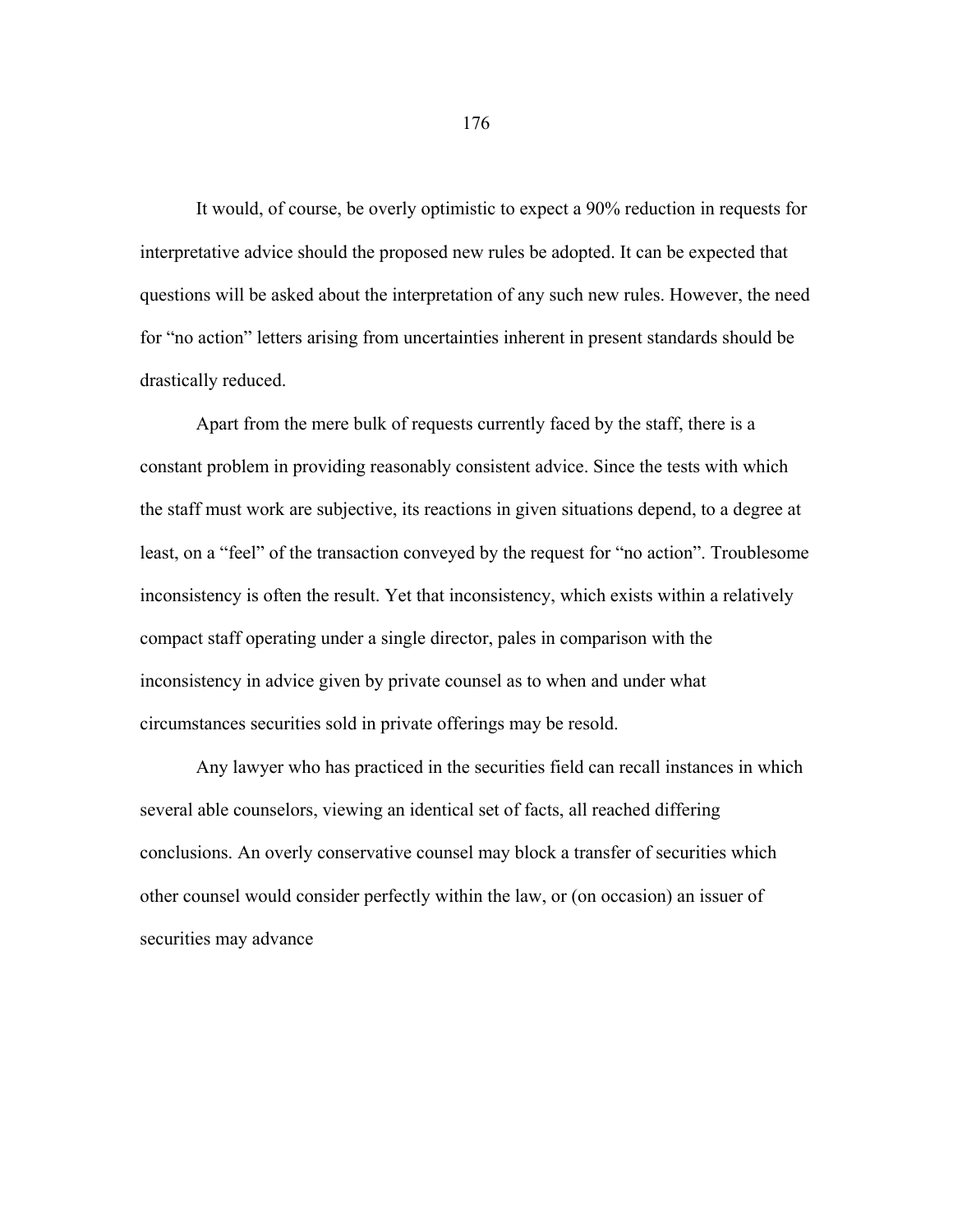a particularly rigid view of the law in order to prevent a transfer of securities from occurring which it does not wish to see occur for other reasons. Practical problems of this sort are not infrequent.

 (3) The lack of objective tests to determine when and how shares issued in a nonpublic transaction may be offered publicly provides an unfortunate leeway for the unscrupulous. It has been the Commission's experience that unprincipled counsel will often given opinions on the availability of exemption from registration when careful or responsible counsel would not do so. The result of this is to put careful counsel at a marked disadvantage. The client's objective is immediate cash. The pressures are strong, and the temptation to cut the statutory corner is magnified by uncertainty.

 (4) Even in flagrant cases of alleged violation of the registration requirements, the Commission's staff faces formidable problems of proof. An intent to distribute must be shown. All of the surrounding circumstances must be developed as bearing on the existence or lack of existence of such intent. The difficulties faced by issuers and issuees of securities in coping with subjective tests are paralleled by the difficulties encountered by the Commission's staff in its attempt to enforce the federal law.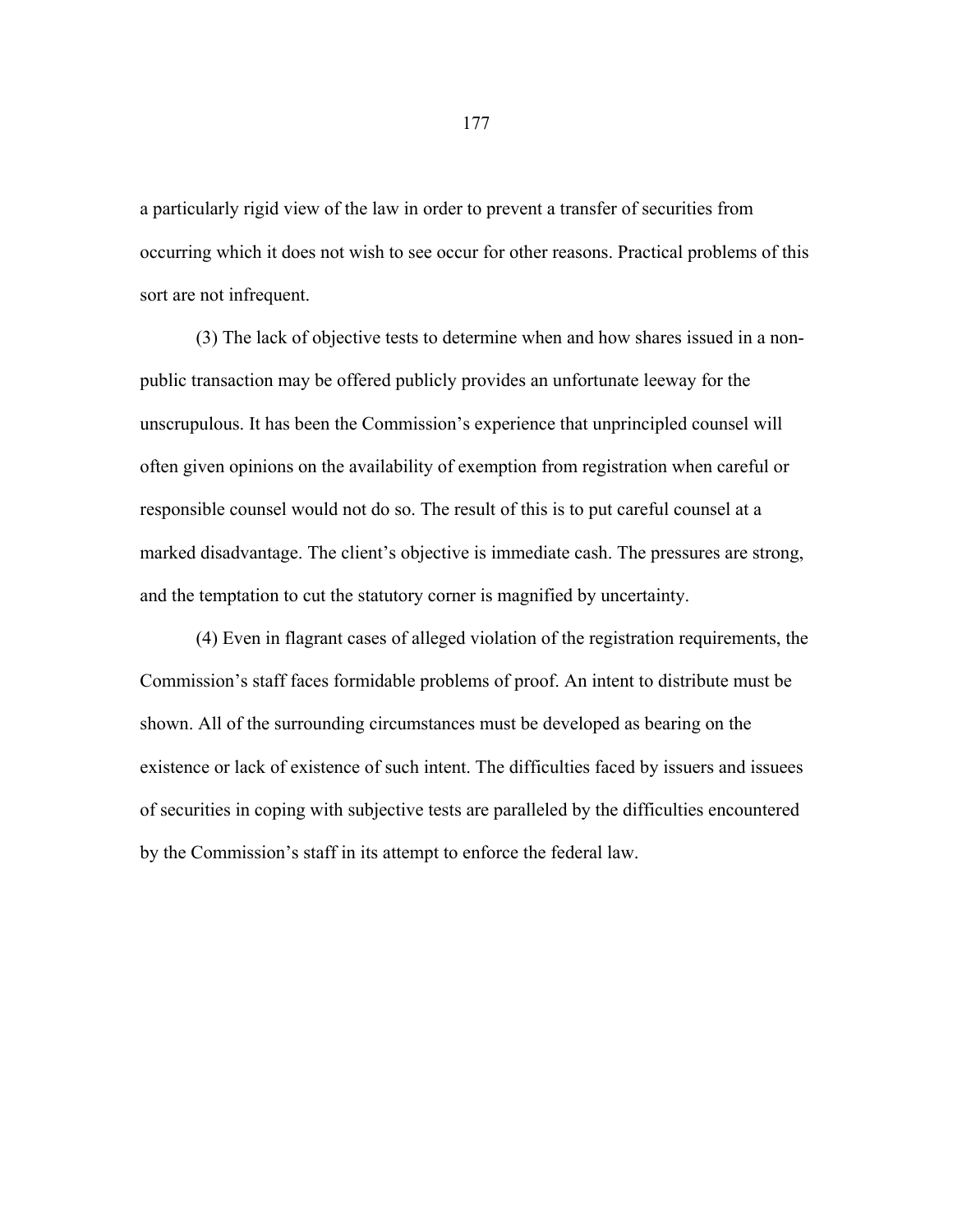#### 3. The search for a solution; the alternatives.

 In the Study's judgment, it is essential for the Commission to find a solution to the problems outlined in this portion of the chapter. Such a solution should be sought with appropriate criteria in mind. Three such criteria are suggested:

 (1) The present subjective tests associated with the statutory exemptions should be replaced with tests as objective in character as possible. This represents an essential step toward predictability.

 (2) Any new interpretations should reflect a greater degree of integration between the disclosure requirements of the '33 Act and the '34 Act. Assuming improvement of '34 Act disclosures, as recommended in this report, it should be possible to permit secondary sales of the securities of reporting companies to take place which would not be permitted under a system to restrictions applicable to secondary sales of all securities.

 (3) New interpretations of the exemptive provisions should be consistent with the fundamental aim expressed in the opening phrases of the '33 Act:

to provide full and fair disclosure of the character of the securities sold in interstate and foreign commerce and through the mails and to prevent fraud in sale thereof

Where such full and fair disclosure concerning a particular issuer of securities is unavailable to the public, whether because the issuer has never registered any securities under the '33 Act or because it has never registered a class of securities and placed itself under

178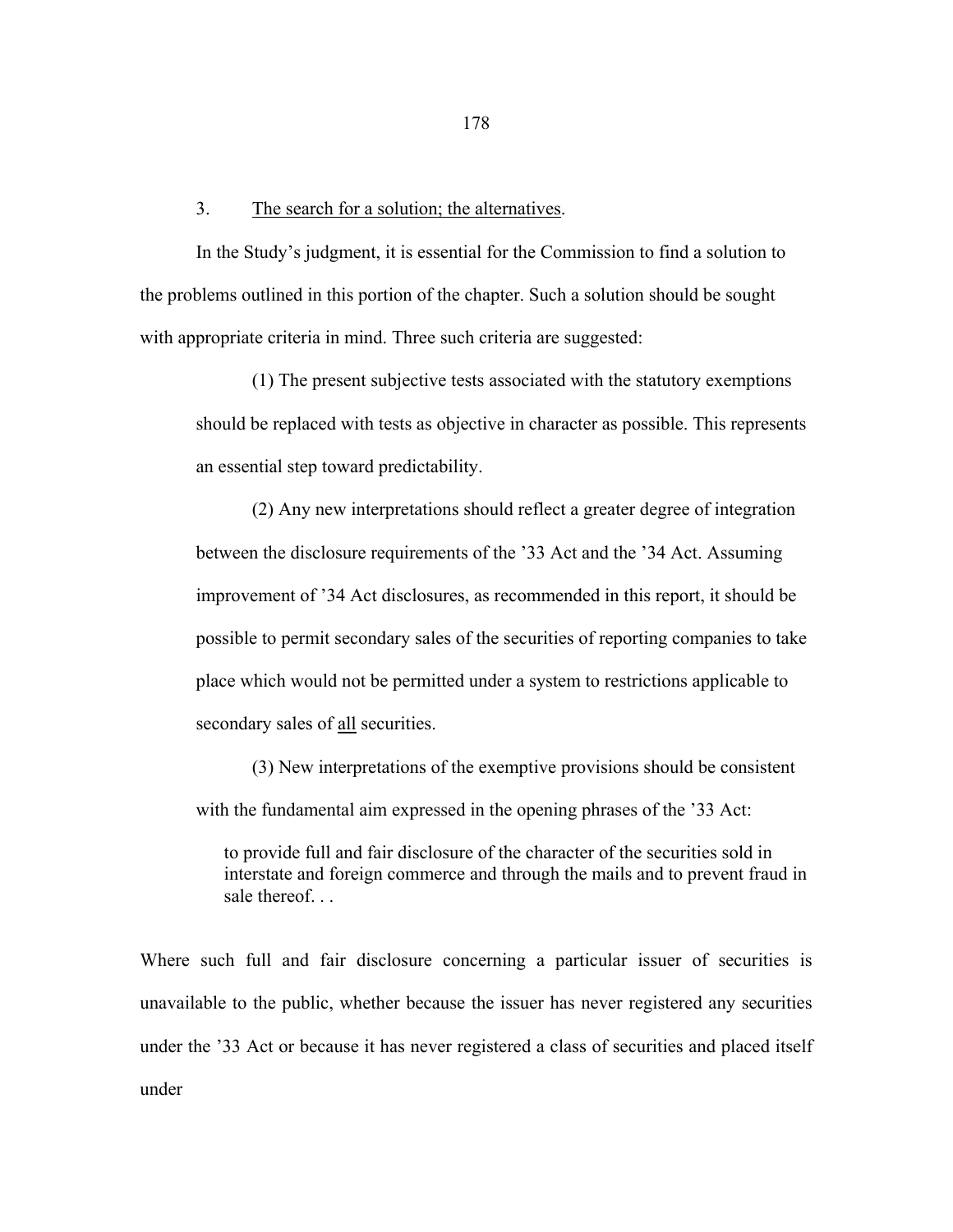obligation to make periodic reports under the '34 Act, the rules of the Commission should inhibit, insofar as practicable, the flow of its securities into the interstate trading markets through secondary sales.

 There are a number of alternative procedures, some of which have previously been suggested to the Commission. All have been carefully considered by the Study. Three will be briefly discussed here.

 The first would involve retention of the test of "investment intent" for purposes of determining (1) who is an "underwriter," and (2) when transactions by an issuer "involve" a public offering. An attempt would be made, however, to provide some measure of certainty by expressly permitting resale of privately placed securities in limited brokerage transactions (consistent with the present requirements of Rule 154) after a three-year holding period. In order to prevent the "parking" of securities of dormant companies for three years prior to their public "distribution" under such a rule, it would be provided that the rule applies only if the issuer of the securities has continuously conducted its business during the three-year period with gross revenues during the period exceeding a minimum figure of several hundred thousand dollars.

 This suggested approach was rejected by the Study as giving no effect to the availability of information about an issuer and thus failing to meet the policy objectives of the Act.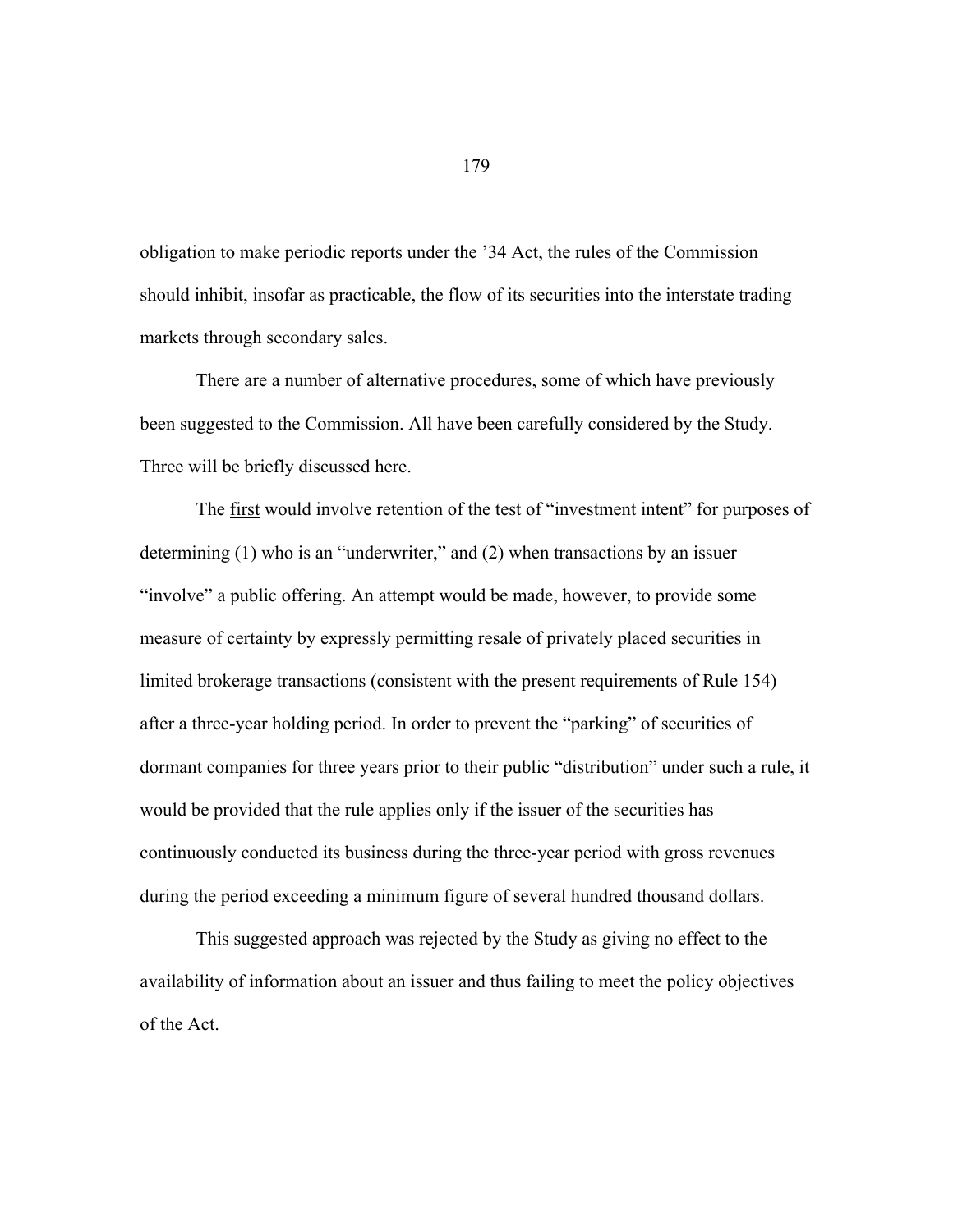A second suggested approach would rely principally upon the Commission's power to specify the content of registration statements and prospectuses. Essentially, all public resales of securities (excepting only securities originally purchased in registered public offering or in the trading markets and, possibly, minimal amounts of other securities) would require registration. However, the forms to be used for this purpose would vary from the present Form S-1 (for public resale of the securities of non-reporting companies) to a minimal one-page document to be filed by a reporting issuer whenever a resale occurred of an appropriately limited amount of its securities in ordinary brokerage transactions. (A variant of this approach would expend the availability to individual sellers of the Section 3(b) exemption, but require that an offering circular be used in connection with any sales, however made, in excess of \$50,000 in any one year.)

 This suggested approach did not appeal to the Study because of the immense burden of paperwork which it would impose on sellers of securities without clear and corresponding benefits to the public.

 A third approach would be constructed around a definition of "distribution" (as that term is used in Section 2(11) of the '33 Act) aimed at reducing '33 Act registration requirements where they do not result in significant benefits to investors and requiring registration where disclosure is not otherwise available. The new

180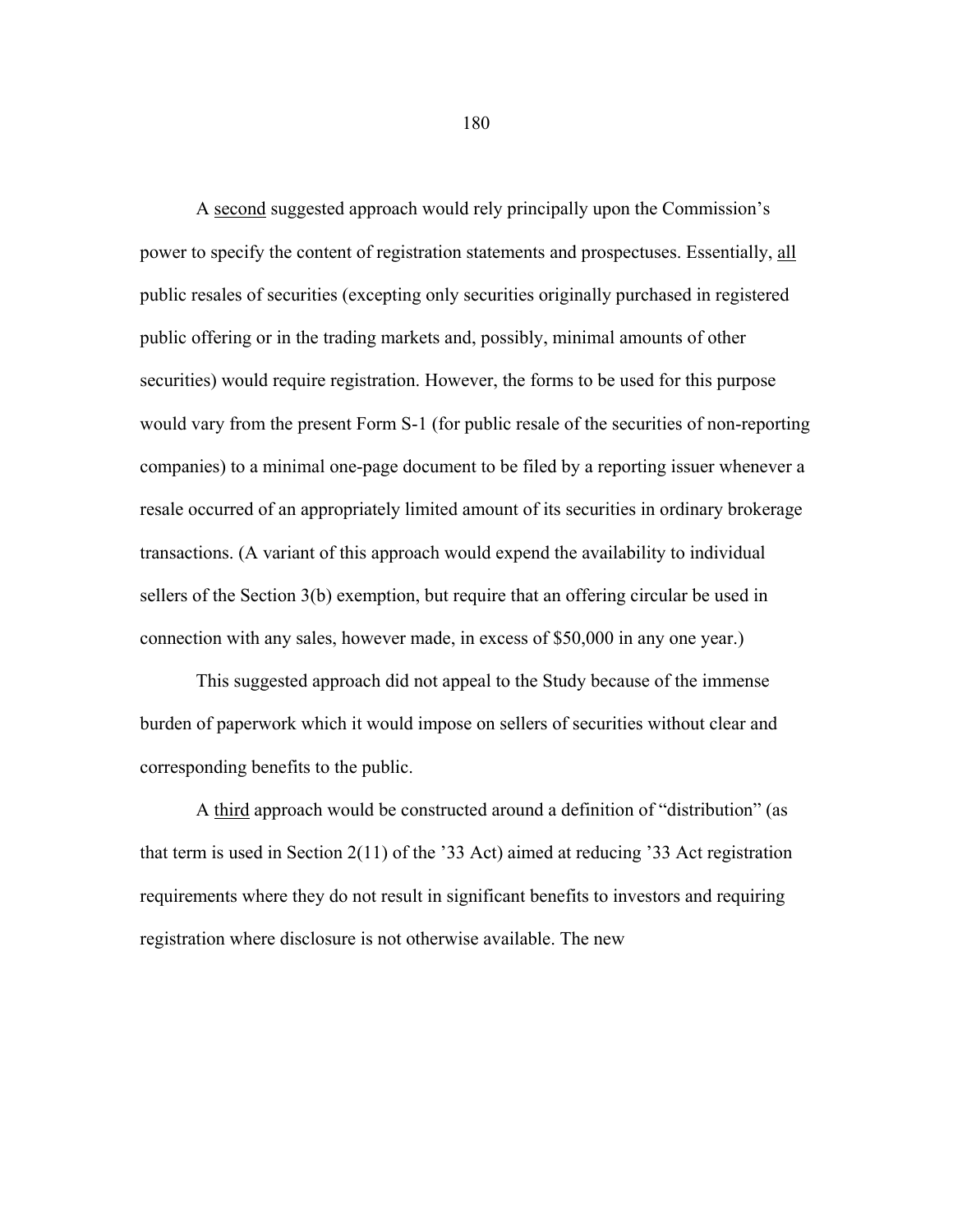definition would permit limited secondary sales of the stock of reporting companies without registration while restricting secondary public sales (without registration) of the stock of non-reporting companies for a substantial period of years. It would apply both to securities sold on behalf of controlling persons and to securities acquired in private placements. This would end the peculiar anomaly created by the Commission's Rule 154 under which, at present, a controlling stockholder of a corporation may be able to sell without registration securities which he has acquired in the market of the value of several millions of dollars, whereas a subordinate supervisory employee, who purchased 1000 shares one year ago in an unregistered employees' stock purchase plan and who signed an "investment letter" regarding those shares, would be advised that he cannot sell even 100 shares through his broker.  $28/$  The tests under the new definition would, insofar as possible, be objective ones.

 $\mathcal{L}_\text{max} = \mathcal{L}_\text{max} = \mathcal{L}_\text{max} = \mathcal{L}_\text{max} = \mathcal{L}_\text{max} = \mathcal{L}_\text{max} = \mathcal{L}_\text{max} = \mathcal{L}_\text{max} = \mathcal{L}_\text{max} = \mathcal{L}_\text{max} = \mathcal{L}_\text{max} = \mathcal{L}_\text{max} = \mathcal{L}_\text{max} = \mathcal{L}_\text{max} = \mathcal{L}_\text{max} = \mathcal{L}_\text{max} = \mathcal{L}_\text{max} = \mathcal{L}_\text{max} = \mathcal{$ 

<sup>28/</sup> In his article Acquisitions Under the Federal Securities Acts – A Program for Reform, 116 U. Pa. L. Rev. 1323, 1336 n. 45 (1968) Carl Schneider cites the case of a registration statement filed under the '33 Act on behalf of several stockholders of Minnesota Mining and Manufacturing Company who had acquired their shares in what was classified as a private offering. The registration statement covered 29,275 shares, representing 1/20 of 1% of the outstanding common stock. These shareholders could not sell without full registration. But a controlling shareholder of the same company could have sold without registration, within the limits of the Rule 154 definition of "distribution", many times that number of shares.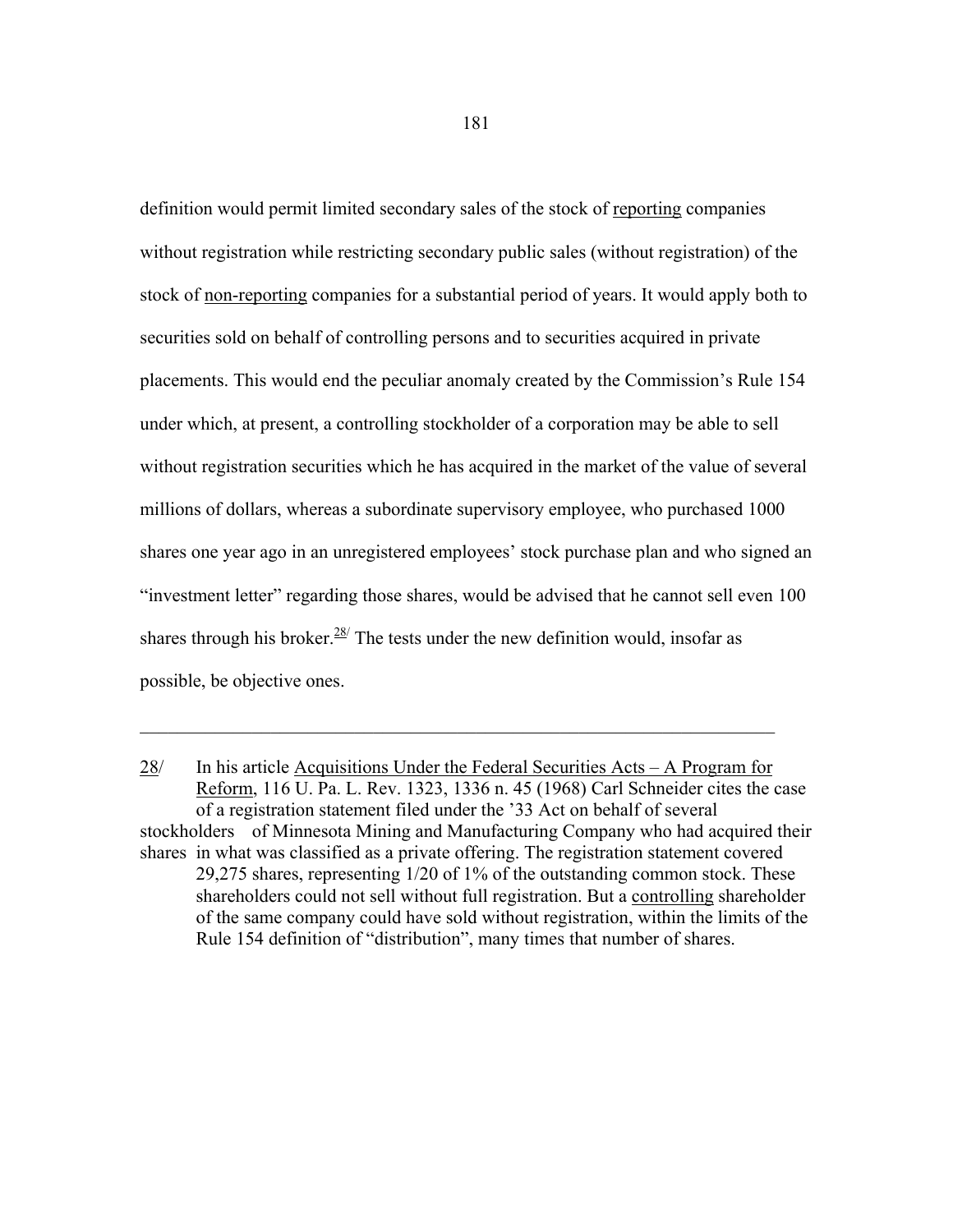The third approach was selected by the Study. Its details and practical consequences are discussed in the ensuing section of this chapter.

C. New rules should be adopted which would (1) distinguish between non-reporting and reporting companies in respect of the public sale of securities, without registration, either by controlling persons or by persons who acquired their securities in non-public transactions, and (2) replace subjective with objective tests to the extent practicable.

The new rules proposed by the Study for this purpose are found in Appendix VI-

1. They are grouped together in a proposed new Article 5 of the General Rules and

Regulations under the '33 Act and are designated by number – Rules 161, 162, 163, 164

and 180.

The proposed new Article 5 (entitled "Rules relating to underwriters and non-

public offerings under Sections 2(11) and 4(2) of the Act") collects under one heading all

 $\mathcal{L}_\text{max} = \mathcal{L}_\text{max} = \mathcal{L}_\text{max} = \mathcal{L}_\text{max} = \mathcal{L}_\text{max} = \mathcal{L}_\text{max} = \mathcal{L}_\text{max} = \mathcal{L}_\text{max} = \mathcal{L}_\text{max} = \mathcal{L}_\text{max} = \mathcal{L}_\text{max} = \mathcal{L}_\text{max} = \mathcal{L}_\text{max} = \mathcal{L}_\text{max} = \mathcal{L}_\text{max} = \mathcal{L}_\text{max} = \mathcal{L}_\text{max} = \mathcal{L}_\text{max} = \mathcal{$ 

new and existing rules dealing with Sections 2(11) and  $4(2)$ .<sup>29/</sup> This necessitates

- (a) Rule 160, dealing with the meaning of the phrase "directly or indirectly controlling an issuer" in Section  $2(11)$ , which is discussed in Part D of this chapter.
- (b) Rule 181, dealing with the definition of "not involving any public offering" in Section 4(2) in connection with acquisitions of bona fide going businesses, which is discussed in Part E of Chapter VII.

<sup>29/</sup> Other recommended rules proposed to be included in the new Article 5 are: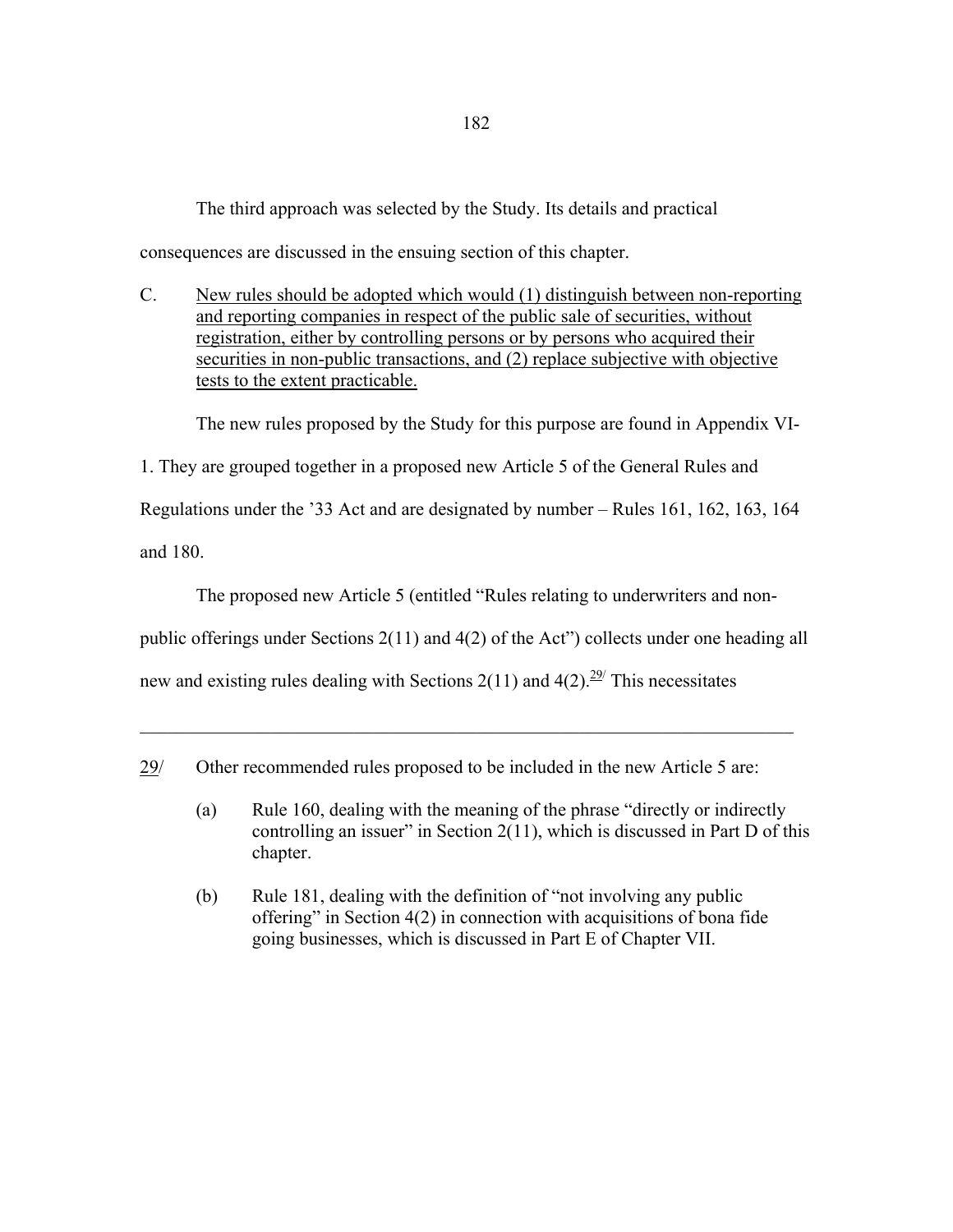a rearrangement of certain existing rules. The proposed rearrangement is outlined in detail in Appendix VI-2.

 In the sections of this chapter which follow, (1) the basic concept of proposed Rules 161-164 are outlined, (2) their practical consequences are dealt with under a series of headings illustrative of typical problem situations, and (3) some implications for the future are briefly explored.

- 1. Basic concepts of the proposals recommended by the Study.
	- (a) New rules dealing with securities issued in private placements and securities held by controlling persons.
		- (i) Background

Apart from the intrastate exemptions of Section  $3(a)(11)$ , the small offerings exemption provided by Section 3(b) and the regulations thereunder, and two exemptions designed primarily for exchanges of securities Sections( $3(a)(9)$ ) and  $3(a)(10)$ ), the exemptions applicable to transactions in securities are found in Section 4 of the Act. Three of these are clearly not available to anyone acting as an "underwriter" of securities. (The fourth, found in Section 4(4), protects only those who act as brokers under certain limited circumstances). For anyone (other than the issuer of the securities or a control person) who seeks to find out whether or not an exemption from registration is available for his sale of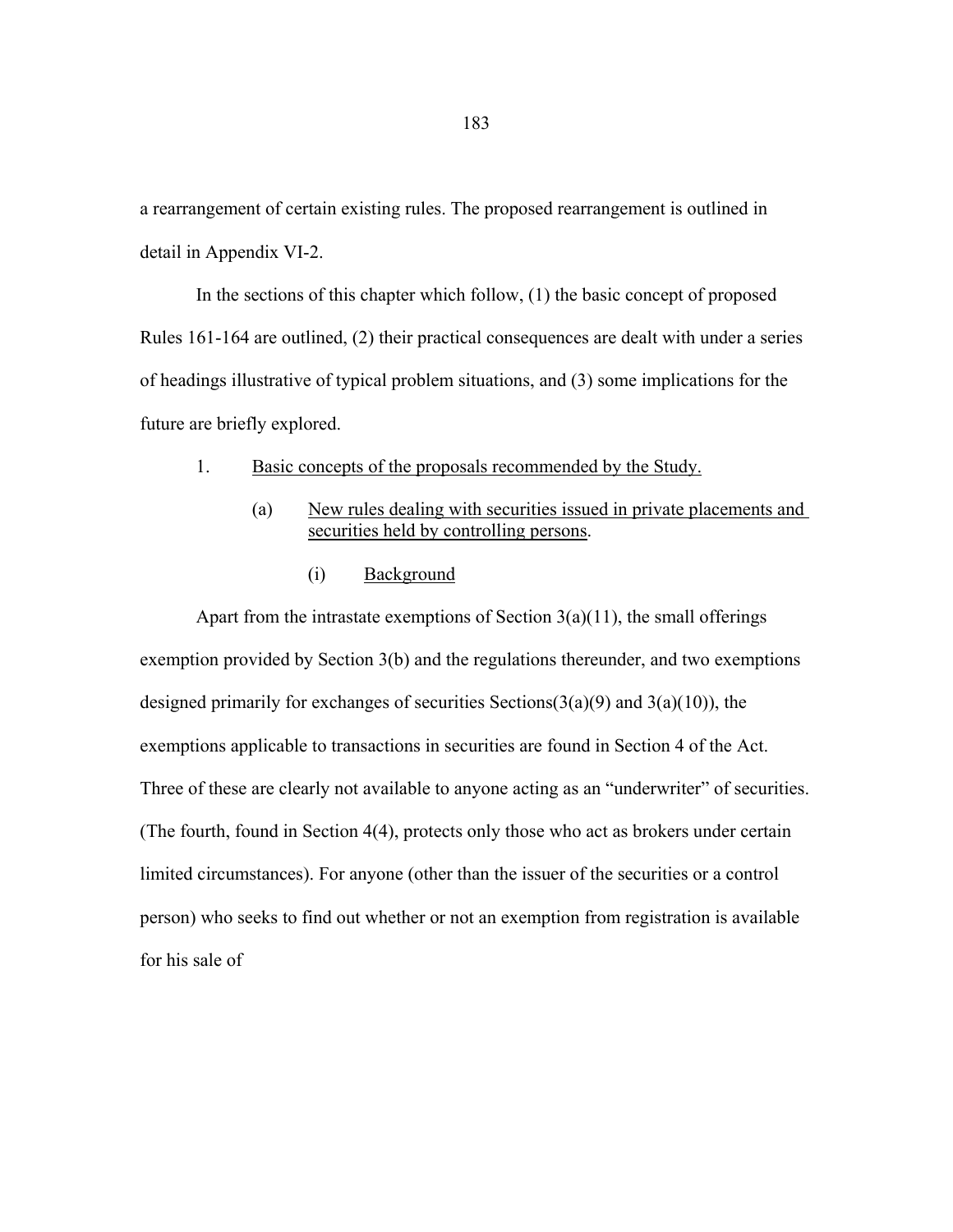securities, the crucial question is: am I an underwriter?

 The investment banking firm which arranges with an issuer (or with a controlling stockholder) for a public sale of securities is, of course, clearly an "underwriter" under Section 2(11). No rules are needed to introduce certainty here; the plain language of the statute is sufficient. Not clear, however (as discussed in the preceding section of this chapter) are the circumstances under which individual investors who are nonprofessionals in the securities business; and brokers who sell for the accounts of such non-professional investors, become underwriters under the Act.

 It is the latter area which is intended to be clarified by the proposed rules, through objective tests to determine when a person of the sort described is an underwriter and when he is not.

The keys to this determination are found in three of the proposed rules:

- (1) Rule 162, which defines the term "distribution;"
- (2) Rule 161, which defines the term "restricted security," and
- (3) Rule 163, which provides that persons are "underwriters" when they participate in or are connected with a "distribution" of "restricted securities."

These three rules will be discussed in turn.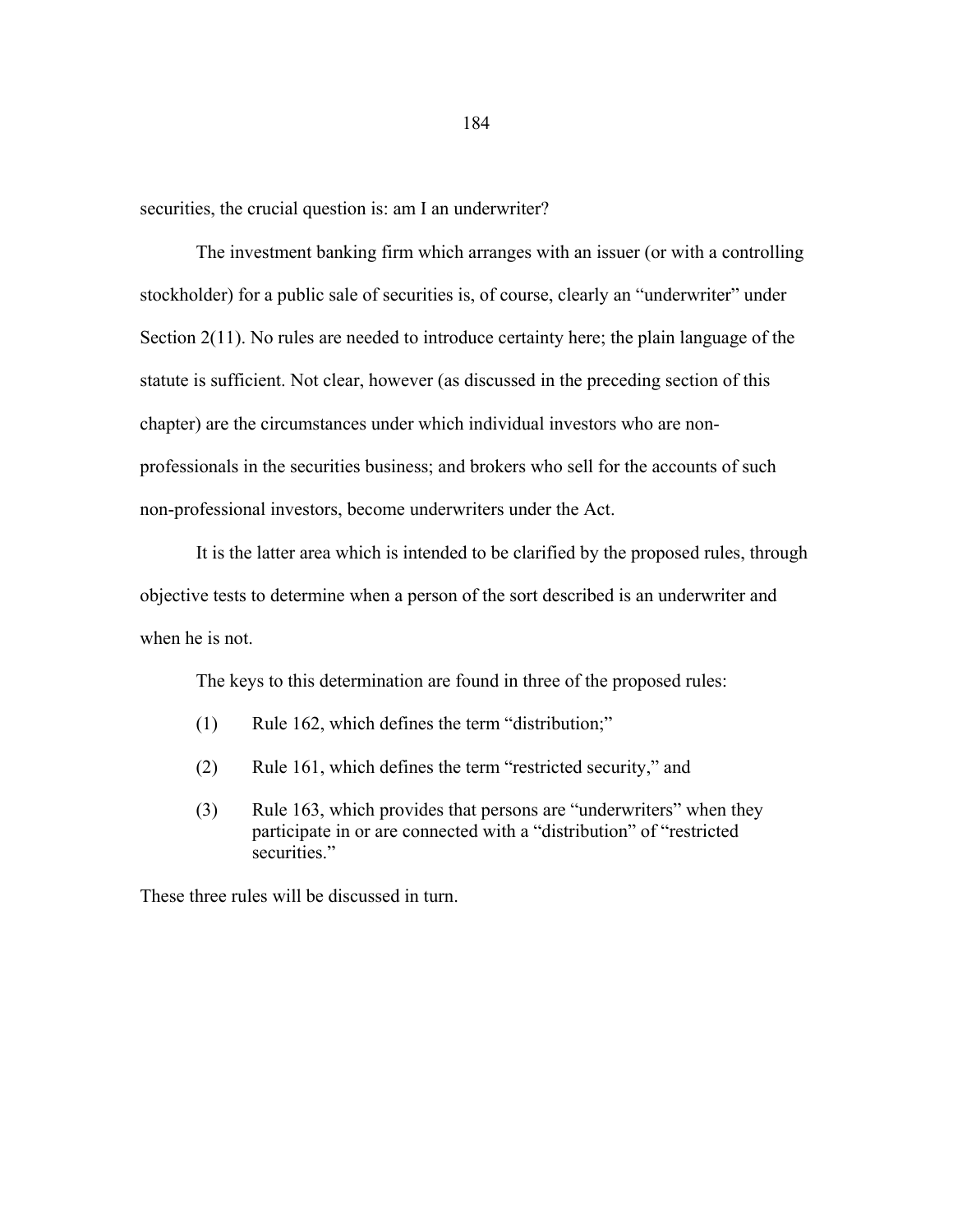### (ii) The term "distribution" (Rule 162).

 A curious paradox is involved in the use of this term under the prevailing interpretations. It is not found in Section 4(4). However, in an attempt to lend a degree of certainty in the meaning of Section 4(4), the Commission developed a rule (Rule 154) which is built around a definition of "distribution." The term "distribution" does appear in Section 2(11) of the Act. It is a key word in the meaning of that section, although not defined. Yet under existing interpretations, the definition of "distribution" in Rule 154 has no application in the context of Section 2(11).<sup>30/</sup> The rule does not allow what is sauce for the goose to be sauce for the gander.

 Essentially, the Study recommends that this peculiar state of affairs be reversed. A definition of "distribution" should be introduced in the context of Section 2(11) which will apply both to the sale of securities on behalf of controlling persons and to sales by persons who have purchased their securities in private offerings. This would be accomplished by proposed Rule  $162.$ <sup>31/</sup> The Study also recommends amendment of Rule 154 to bring its provisions into consonance with Rule 162, as discussed on pp. 220-6, infra.

 $\mathcal{L}_\text{max}$  , and the contribution of the contribution of the contribution of the contribution of the contribution of the contribution of the contribution of the contribution of the contribution of the contribution of t

185

<sup>30/</sup> Securities Act Release No. 4818 (Jan. 20, 1966).

<sup>31/</sup> The proposed definition does not fit other contexts, such as Rules 10b-2 and 10b- 6 under the '34 Act.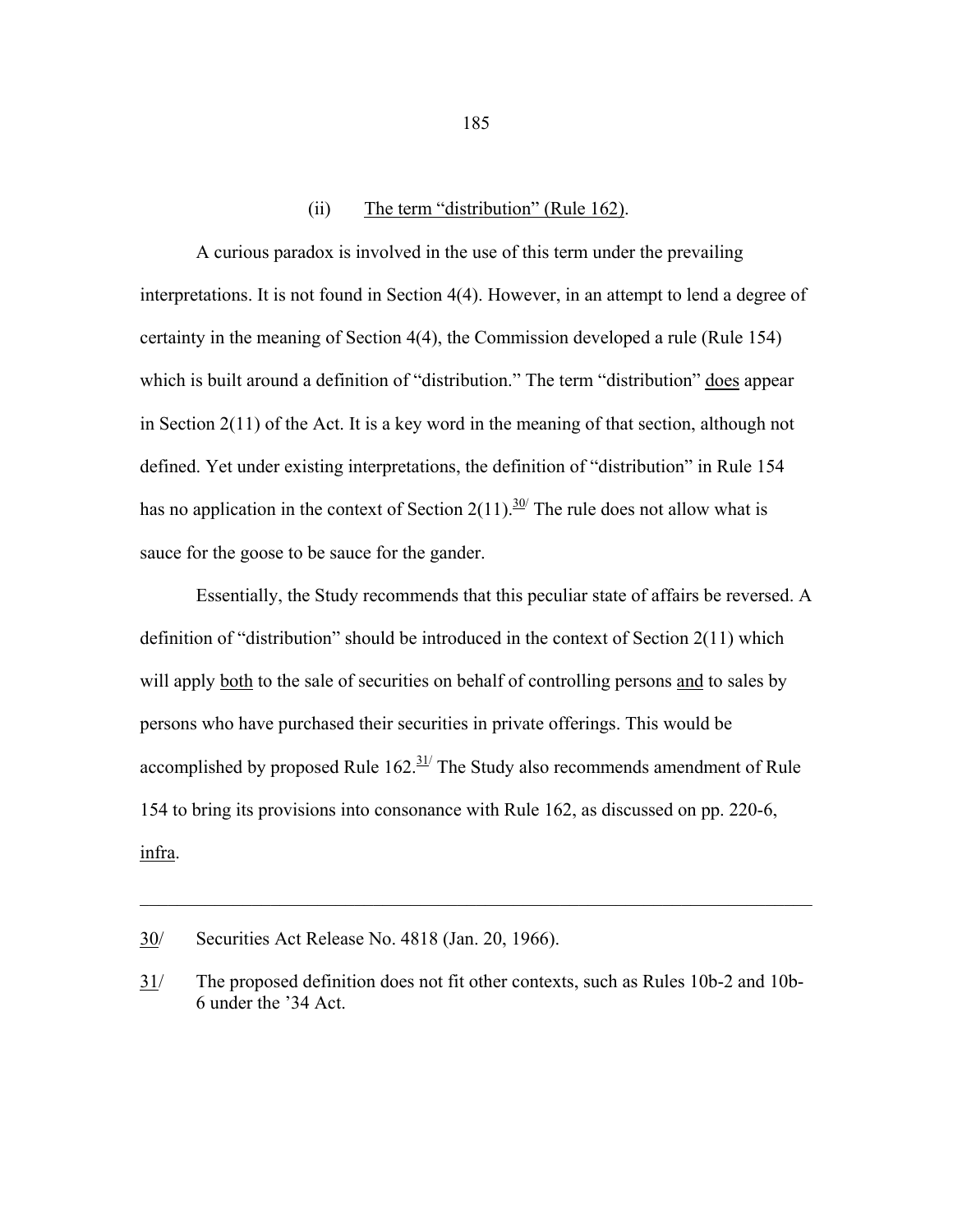As observed in the Introduction to this Chapter, in developing a new definition of "distribution" in the context of Section 2(11), the Study focused its inquiry (in the words of Justice Clark) on "… the need of the offerees for the protections afforded by registration." $32/$  A central question was asked: when securities held by a controlling person are sold, or when securities sold privately by the issuer are resold, under what circumstances do investors need the protection of registration?

 It was concluded that a sensible answer to this question could only be found by drawing a distinction between companies which file regular reports on their affairs with the Commission under Sections 13 or 15(d) of the '34 Act (so-called "reporting companies") and companies which do not. If there has been no full disclosure of a company's business, earnings and financial condition (or if, despite the fact that the company is reporting company, its reports appear to be defective or out of date), then a sale to the public of that company's securities ought to be accompanied by the disclosures afforded by '33 Act registration. Conversely, if a company has registered a class of its securities with the Commission under the '34 Act and is maintaining the currency of the information in that original registration statement through up-to-date periodic reports to the Commission, then it ought to be

 $\mathcal{L}_\text{max} = \mathcal{L}_\text{max} = \mathcal{L}_\text{max} = \mathcal{L}_\text{max} = \mathcal{L}_\text{max} = \mathcal{L}_\text{max} = \mathcal{L}_\text{max} = \mathcal{L}_\text{max} = \mathcal{L}_\text{max} = \mathcal{L}_\text{max} = \mathcal{L}_\text{max} = \mathcal{L}_\text{max} = \mathcal{L}_\text{max} = \mathcal{L}_\text{max} = \mathcal{L}_\text{max} = \mathcal{L}_\text{max} = \mathcal{L}_\text{max} = \mathcal{L}_\text{max} = \mathcal{$ 

## 32/ SEC v. Ralston Purina Co., 346 U.S. 119, 127 (1952).

186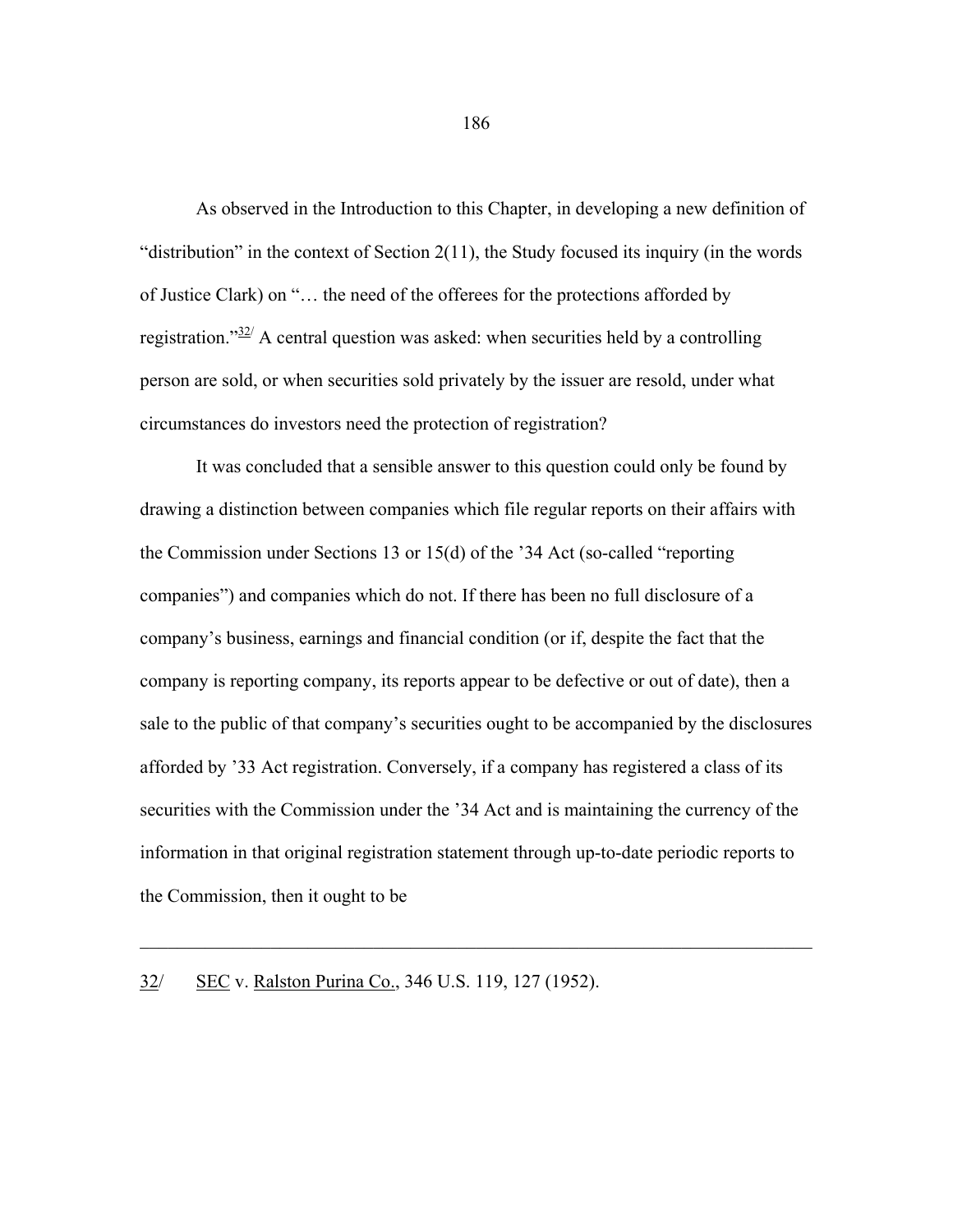possible to permit secondary sales of its securities to the public without the filing of a '33 Act registration statement except (1) where the quantity of those securities to be sold exceeds an amount which the trading market could normally be expected to absorb within a reasonable period of time, or (2) where, in order to move the securities from private into public hands, arrangements for the solicitation of buying customers, or selling incentives exceeding the commissions paid in ordinary trading transactions, are required.

 In other words, the exemptions from '33 Act registration should be interpreted not only in light of the selling effort which can reasonably be anticipated but also in light of the character and extent of the disclosures already made by the issuer of the securities.

 If these propositions are correct, then a person who supplies capital to a new venture must do so with full realization that his investment is not liquid in the sense that he can expect to have a free choice of markets. Depending upon the success of the venture—a risk which he must take—he may or may not have a free choice of markets in the future. Unless it becomes practicable to provide the public with adequate disclosure through an appropriate Commission filing, he may well be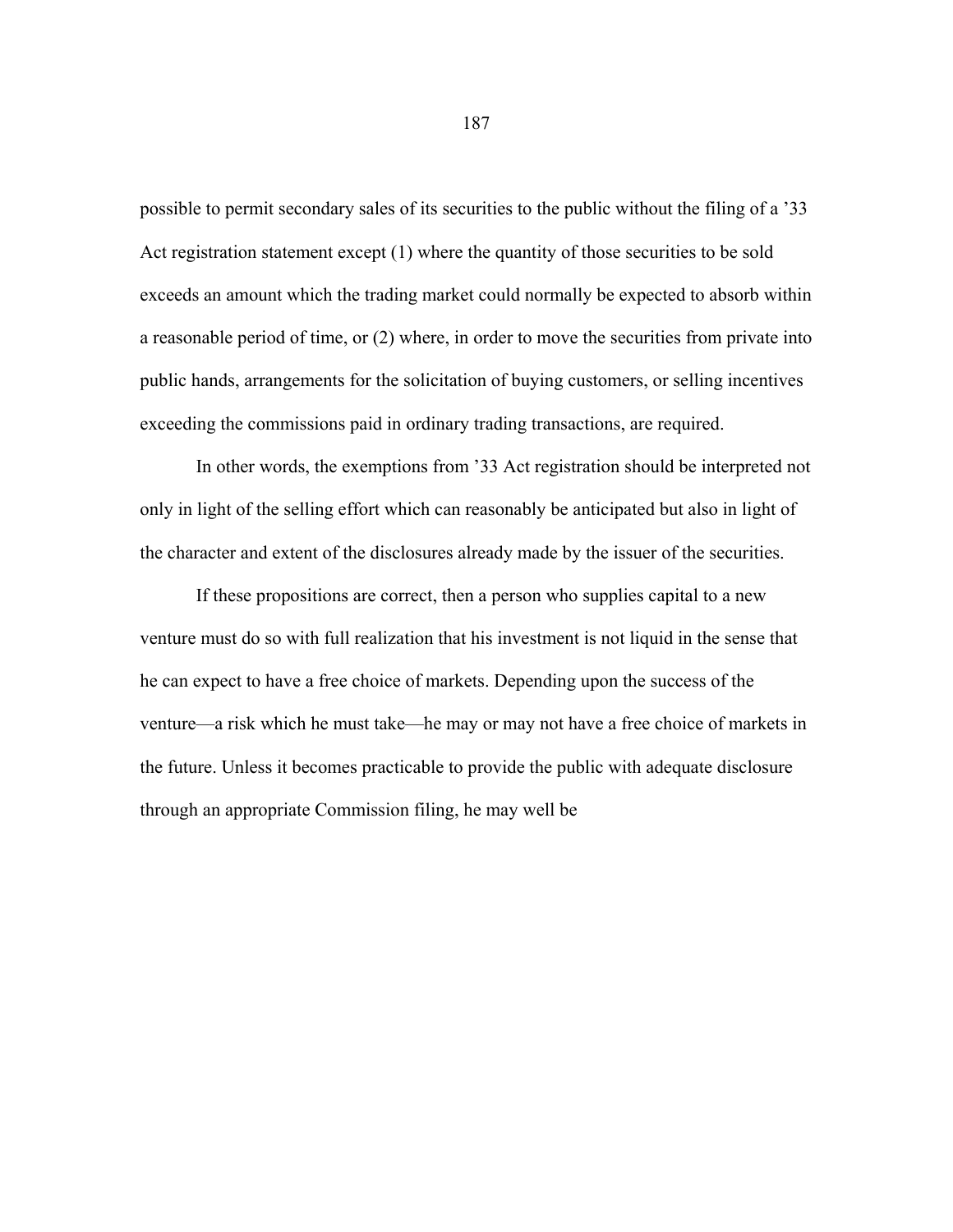limited to private resale, irrespective of any changes that may occur in his circumstances.

 On the other hand, if the venture is successful, he can anticipate the likelihood that the company may require additional equity capital. If that capital is obtained through a registered public offering of stock, the company will become a reporting company (unless the amount of new capital to be raised is so small that the offering can be made under Regulation A) and a public market—subject to some limitations—will be open to him. A similar result would, of course, flow from the registration for public sale of securities held by other stockholders of the company. In appropriate circumstances, he might himself utilize the registration process (or the Regulation A exemption) to dispose of all or part of his investment.

 Logic would appear to dictate that the foregoing restrictions on public resale of any securities originally taken in a private placement should last indefinitely. $33/$  After long and careful

 $\mathcal{L}_\mathcal{L} = \mathcal{L}_\mathcal{L} = \mathcal{L}_\mathcal{L} = \mathcal{L}_\mathcal{L} = \mathcal{L}_\mathcal{L} = \mathcal{L}_\mathcal{L} = \mathcal{L}_\mathcal{L} = \mathcal{L}_\mathcal{L} = \mathcal{L}_\mathcal{L} = \mathcal{L}_\mathcal{L} = \mathcal{L}_\mathcal{L} = \mathcal{L}_\mathcal{L} = \mathcal{L}_\mathcal{L} = \mathcal{L}_\mathcal{L} = \mathcal{L}_\mathcal{L} = \mathcal{L}_\mathcal{L} = \mathcal{L}_\mathcal{L}$ 

With respect to issuers other than continuous registrants, on the other hand, the holding period should perhaps be indefinite; that is to say, purchasers in a private placement whose later resales, at any time, amount to a distribution, and thereby turn the issuer into a "public" company, should be deemed underwriters in the present statutory sense, at least for the purpose of attributing their distribution to the issuer itself.

Cohen, "Truth in Securities" Revisited, 79 Harv. L. Rev. 1340, 1404 (1966)

188

<sup>33/</sup> In the context of possible statutory change, such is the view of Milton Cohen: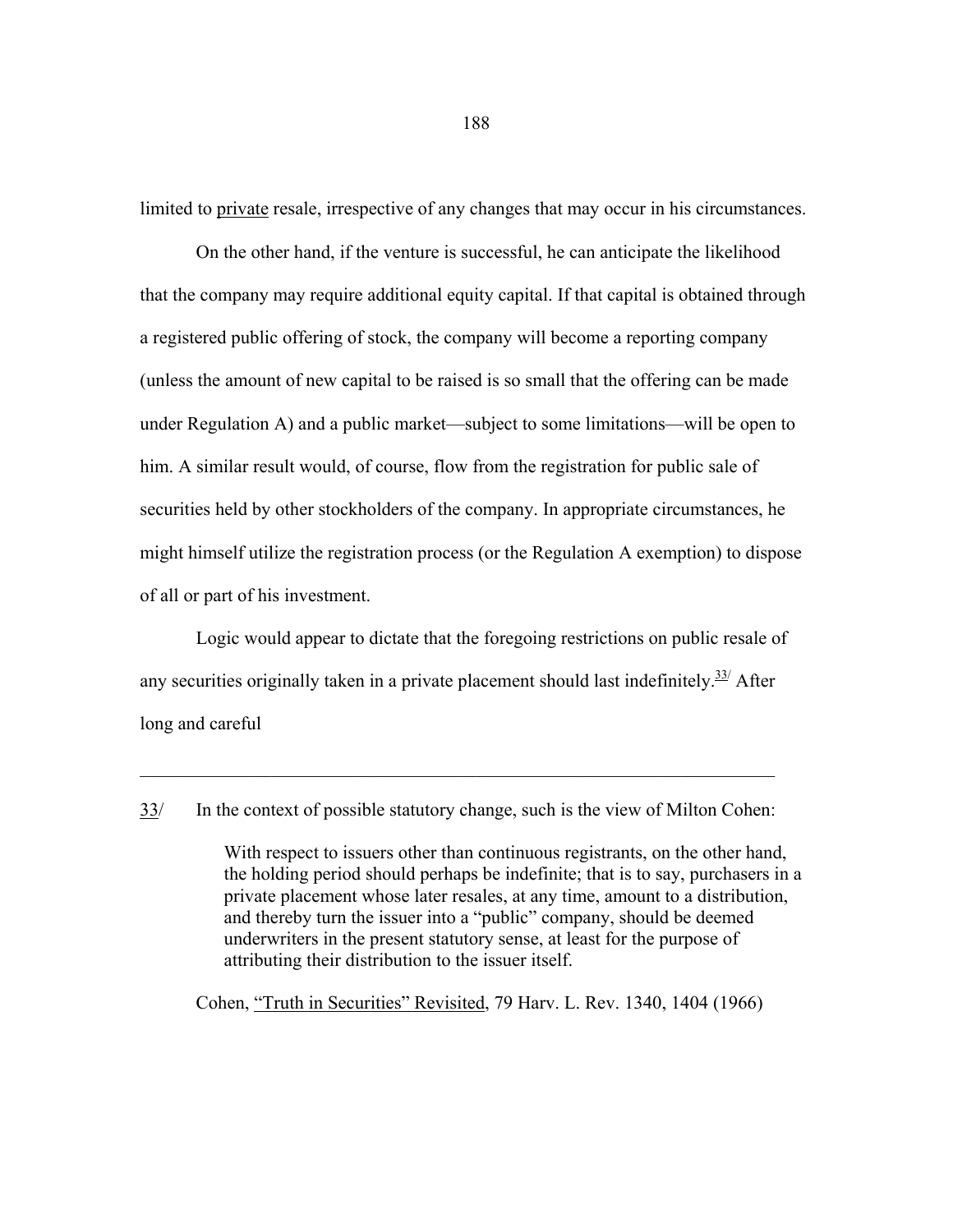consideration, however, the Study determined that the restrictions should last for a definite period of years, after which the securities would be free of restrictions on resale.<sup>34/</sup> Perpetual restraints on alienation have been viewed with disfavor and would create difficulties in the administration of the Act. How long should the period of restrictions be? The Study believes that it should be at least 5 years. This is the period used in the draft of Rule 161. The Commission may well determine, however, that a longer period is justified by the primary objective of investor protection.

 The new definition of "distribution" in Rule 162 is consistent with the above analysis.

First, non-public transactions are excluded from the term" distribution" and do not require registration of the securities involved.

Second, any public offering of the securities of an issuer which is not subject to appropriate reporting requirements is a "distribution."

Third, a public offering of the securities of an issuer which is subject to the reporting requirements and is not delinquent in its filings is not a "distribution" (and no registration of the securities is required) if the amounts involved and the method

 $\_$  , and the set of the set of the set of the set of the set of the set of the set of the set of the set of the set of the set of the set of the set of the set of the set of the set of the set of the set of the set of th

<sup>34/</sup> This assumes that the issuer has been a bona fide operating company during the period. A test for this purpose is found in Rule 161, discussed at p. 203, infra.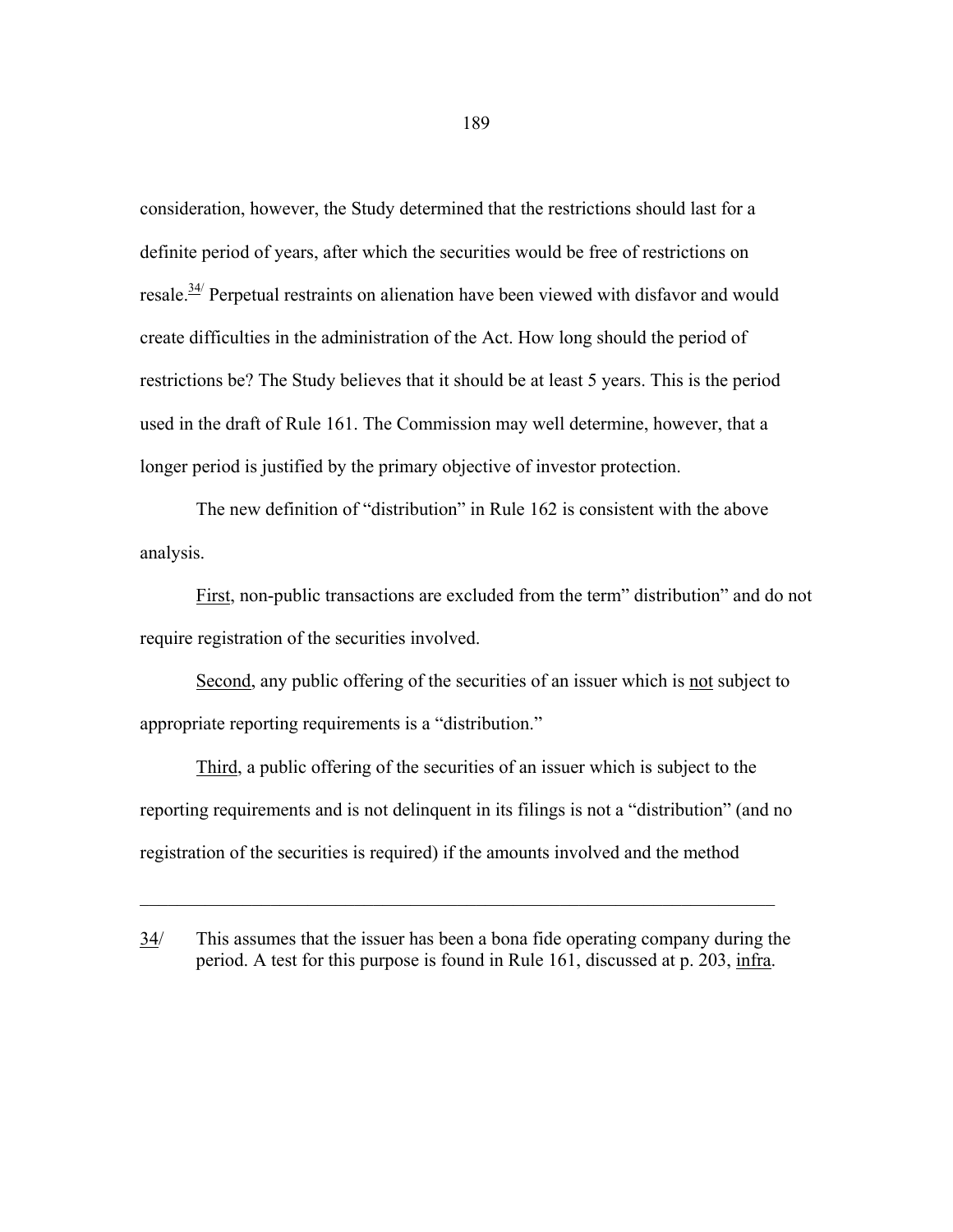of sale are consistent with ordinary trading.  $\frac{35}{2}$ 

 Objective tests were needed to determine what sales are consistent with ordinary trading. Here, a precedent was available to the Study. The draftsmen of the present version of Rule 154 sought a similar objective. That rule was designed to separate the routine trading transaction from the transaction involving the disposition of a large block of securities by means of extra selling incentives. The Study examined the various parts of Rule 154 and consulted many persons, both within and without the Commission, who had accumulated practical experience with the operation of the rule.

 As a result of this examination, the Study reached the conclusion that the general framework of Rule 154 is valid as applied to the securities of reporting companies, at least until the Commission can assess the results of an initial period of experience with improved '34 Act reporting. Following such a period of experience, the Commission would be in a position to

 $\mathcal{L}_\mathcal{L} = \mathcal{L}_\mathcal{L} = \mathcal{L}_\mathcal{L} = \mathcal{L}_\mathcal{L} = \mathcal{L}_\mathcal{L} = \mathcal{L}_\mathcal{L} = \mathcal{L}_\mathcal{L} = \mathcal{L}_\mathcal{L} = \mathcal{L}_\mathcal{L} = \mathcal{L}_\mathcal{L} = \mathcal{L}_\mathcal{L} = \mathcal{L}_\mathcal{L} = \mathcal{L}_\mathcal{L} = \mathcal{L}_\mathcal{L} = \mathcal{L}_\mathcal{L} = \mathcal{L}_\mathcal{L} = \mathcal{L}_\mathcal{L}$ 

<sup>35/</sup> It was recommended to the Study that, in advance of all public sales which are excluded by Rule 162 from the definition of "distribution," a statement be required to be filed with the Commission indicating the number of shares to be sold, the name of the broker to be used, and affirming that the seller does not possess any material information about the issuer's affairs which had not been made public. The Study considered the suggestion, and determined for a number of reasons not to recommend that it be adopted. It seemed questionable whether the benefits of such a filing would outweigh the burdens involved. Although the filing might serve as a deterrent to fraud, other means would seem to be better adapted to that function.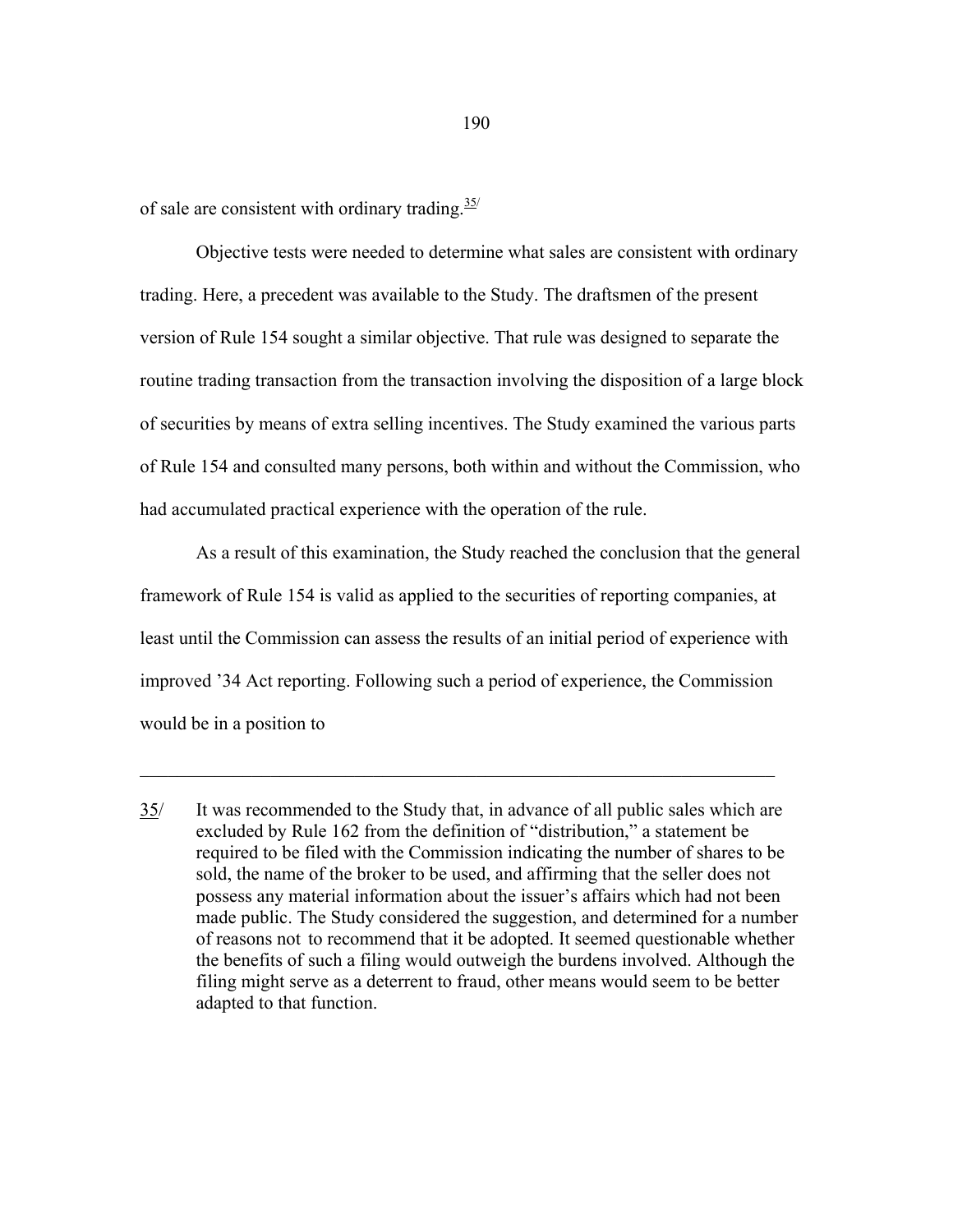determine whether the limits applicable to ordinary trading could be broadened.<sup>36/</sup> Certain problems exist with the Rule 154 tests, however, which need to be solved. The following paragraphs present the Study's detailed conclusions on the subject of appropriate objective tests of ordinary trading.

(1) Quantity limitations. The quantity limitations of Rule  $154\frac{37}{10}$  have been a frequent target of criticism. Some who were consulted by the Study took the position that these limitations are far too generous and permit major dispositions of securities to be made to the investing public with essentially no disclosure. At the opposite end of the spectrum, the view was expressed that there should be no quantity limitations whatever. Still others believed that, for "seasoned" corporations which had been reporting on their affairs to the Commission for a period of years and which met

# 36/ See pp. 244-5, infra.

37/ Specifically, "a sale or series of sales of securities which, together with all other sales of securities of the same class by or on behalf of the same person within the preceding 6 months will not exceed approximately 1% of the outstanding shares or units of the security in the case of a security which is traded only otherwise than on a securities exchange and, with respect to a security which is admitted to trading on a securities exchange, the lesser of either 1% of the outstanding securities of the class or the aggregate reported volume of trading during any one week within the preceding 4 calendar weeks." Securities Act Release No. 3525 (December 12, 1954).

 $\mathcal{L}_\text{max} = \mathcal{L}_\text{max} = \mathcal{L}_\text{max} = \mathcal{L}_\text{max} = \mathcal{L}_\text{max} = \mathcal{L}_\text{max} = \mathcal{L}_\text{max} = \mathcal{L}_\text{max} = \mathcal{L}_\text{max} = \mathcal{L}_\text{max} = \mathcal{L}_\text{max} = \mathcal{L}_\text{max} = \mathcal{L}_\text{max} = \mathcal{L}_\text{max} = \mathcal{L}_\text{max} = \mathcal{L}_\text{max} = \mathcal{L}_\text{max} = \mathcal{L}_\text{max} = \mathcal{$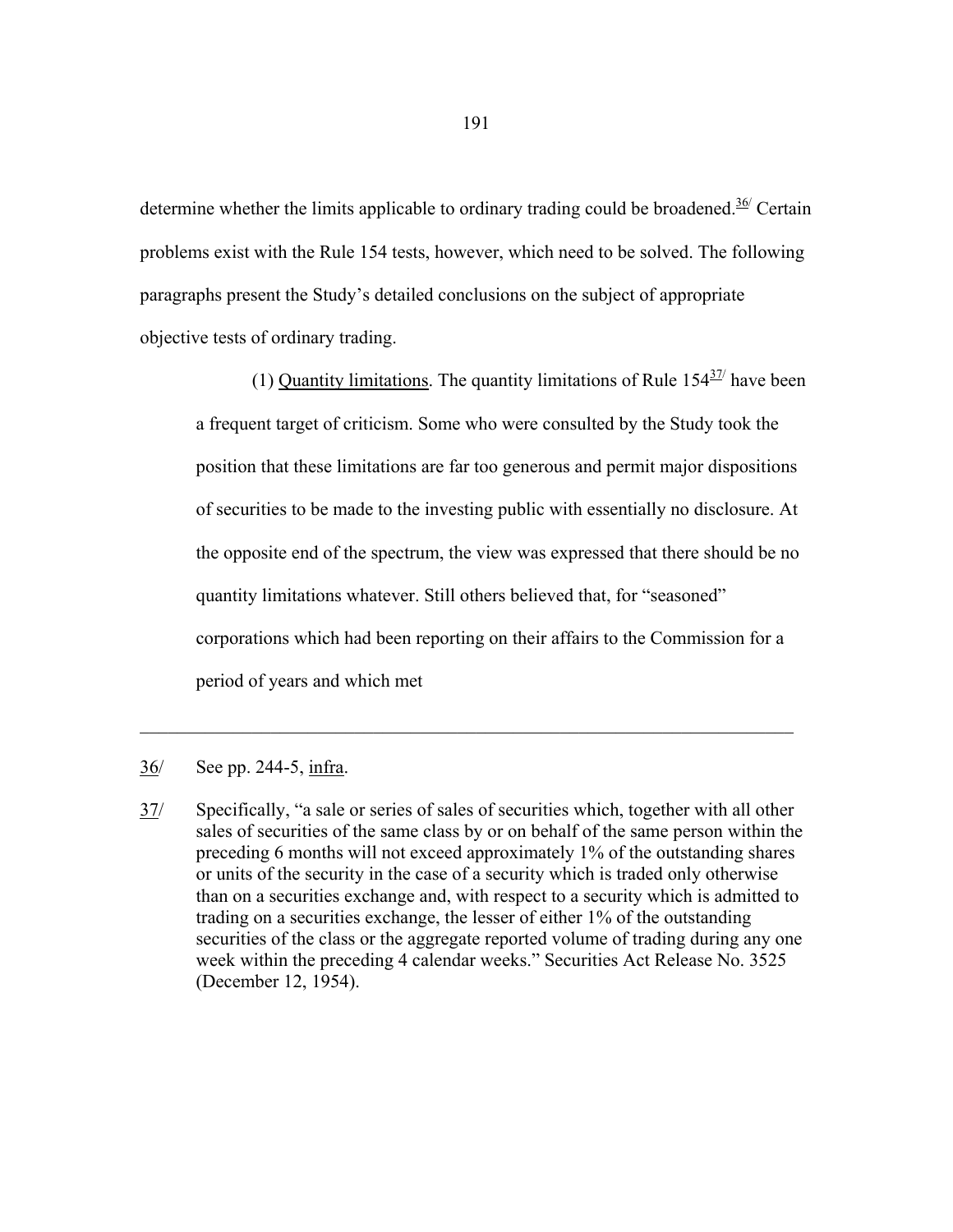certain additional "quality" criteria, the quantity limitation should be increased but not eliminated.

 The Study does not believe that, for the present at least, a test based solely upon the absence either of unusual brokerage commission charges or direct solicitation of public customers, with no quantity limitation, could be recommended. During the active market of the last few years, an enormous public appetite has developed from time to time for certain stocks. In such periods, a large percentage of the outstanding stock of a company might easily have been disposed of without selling effort. $38/$  An appropriate quantity limitation will tend, at least, to diminish the temptation to stimulate the public's appetite in advance of sale which may otherwise exist on the part of those who wish to dispose of a sizable percentage of a company's outstanding stock. For quantities in excess of the limitations, the requirement of registration will cause the available factual information about the company to be weighed and measured with care.

 Assuming that some quantity limitations should be retained, should those now contained in Rule 154 be used? The

38/ For an earlier example of such a situation, see Ira Haupt & Company¸ 23 SEC 589 (1946). During a period of less than six months, the brokerage firm was able to sell 93,000 shares of the stock of Park & Tilford, Inc. (constituting approximately 38% of the then outstanding common stock) on behalf of the controlling interests of that company. Some solicitation of customers' orders apparently did occur, but only about 4,000 shares were involved.

 $\_$  , and the contribution of the contribution of  $\mathcal{L}_\mathcal{A}$  , and the contribution of  $\mathcal{L}_\mathcal{A}$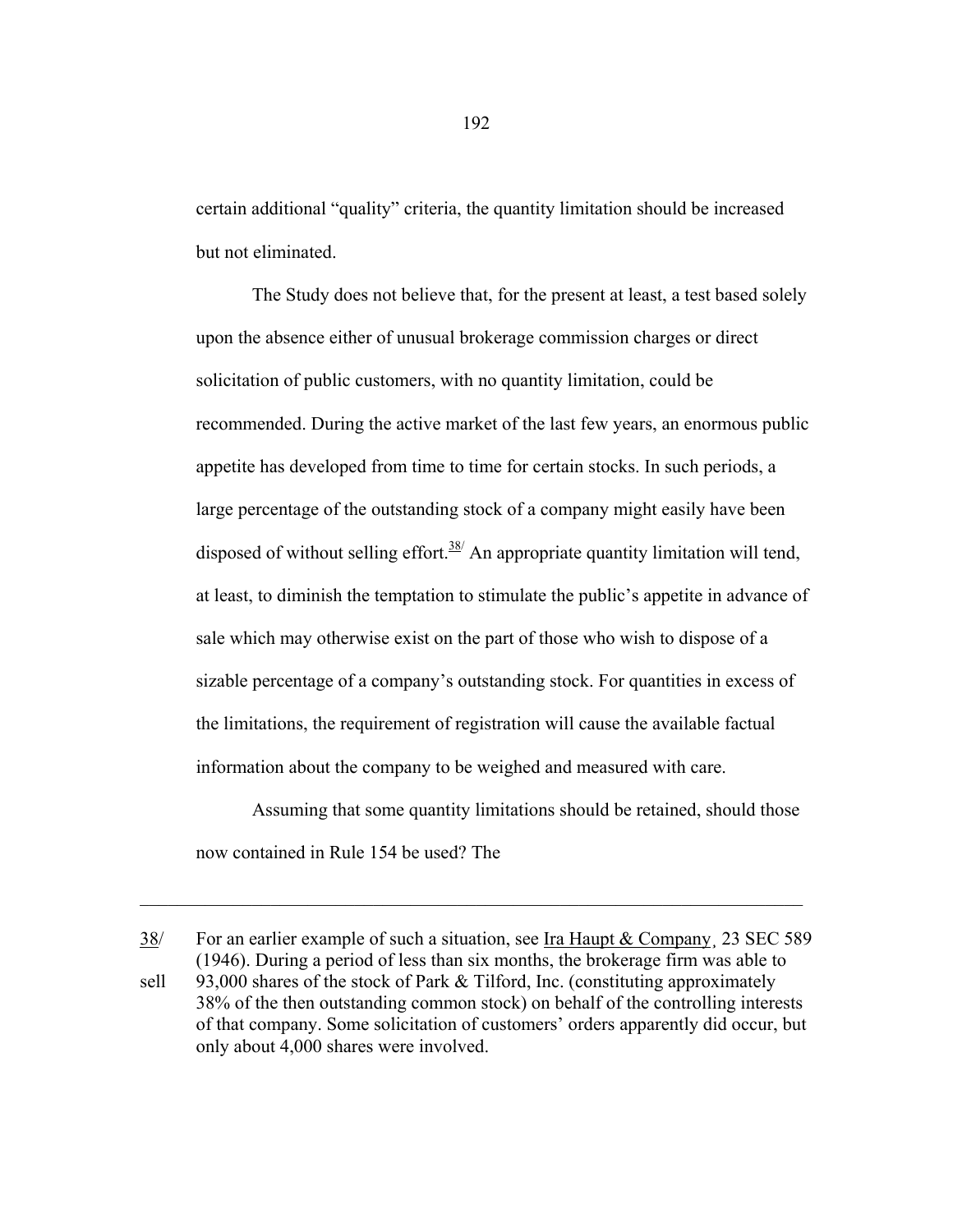Study has not been persuaded either by those who should reduce the present limitations or by those who would increase them. Sizable dollar amounts of securities can be sold without registration under the present limitations.<sup>39/</sup> However, the Study does not consider a quantity limitation based on dollars to be either logical or feasible.

 Rule 154 uses the dual test of trading volume and percentage of outstanding shares to measure the quantity of listed securities which may be sold. In periods of heavy volume, the share percentage test would fix the maximum. The Study became interested in determining whether or not the share percentage test was reasonably related to average weekly trading volume. An inquiry (make with the aid of the Commission's computer) disclosed that it was. A total of 2,242 issues of common stock listed on the New York and American Stock Exchanges were studied for the period October 1, 1967 – March 31, 1968 to determine how frequently the share percentage test, as opposed to the trading volume test,  $40/$ controlled the maximum quantity of shares which could be sold. The results, averaged

 $\_$  , and the contribution of the contribution of  $\mathcal{L}_\mathcal{A}$  , and the contribution of  $\mathcal{L}_\mathcal{A}$ 

<sup>39/</sup> For example, common shares of a well-known listed corporation (with approximately 45 million shares outstanding) valued at over 21 million dollars could have been sold under the existing limitations by a controlling person of that corporation at almost any time during the spring of 1968.

<sup>40/</sup> Only the trading volume on the principal exchange on which the security was listed was used.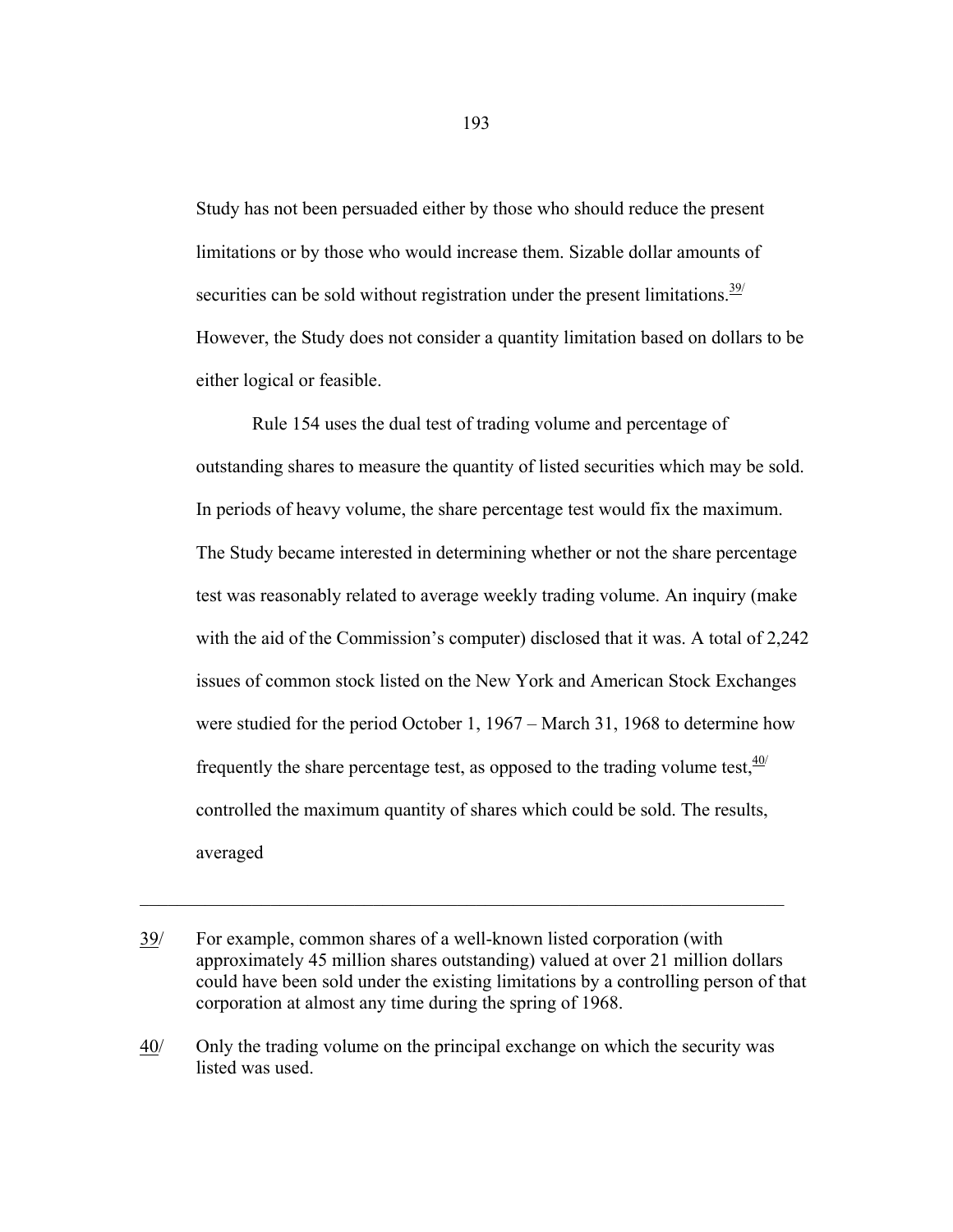for all issues, showed that the trading volume test controlled the quantity 48.6% of the time, whereas the share percentage test controlled the quantity 51.4% of the time. Clearly, under today's conditions at least, a rough but reasonable relationship exists between the two tests, and application of the share percentage test to over-the-counter securities, which is a practical necessity since trading volume figures are as yet not available $41/2$ , results in no obvious discrimination between the markets.

 Under Rule 154, the quantity which may be sold, measured by the share percentage test, is reduced by the amount of securities sold within the last six months. The Study sees no compelling reason for this reduction, insofar as prior private placements are concerned, and the test in Rule 162 has been modified accordingly. Prior public offerings may stand on a somewhat different footing. Solicitation of buyers is likely to have been widespread during such offerings, and to permit additional quantities to be sold under Rule 162 in close conjunction with such offerings might conflict with the limitations of the rule.

 $\_$  , and the set of the set of the set of the set of the set of the set of the set of the set of the set of the set of the set of the set of the set of the set of the set of the set of the set of the set of the set of th

<sup>41/</sup> The Study is hopeful that when the NASDAQ system developed by the NASD is put into operation, it may be possible to employ a trading volume test as the primary quantity limitation applicable to sales of over-the-counter securities as well as listed securities.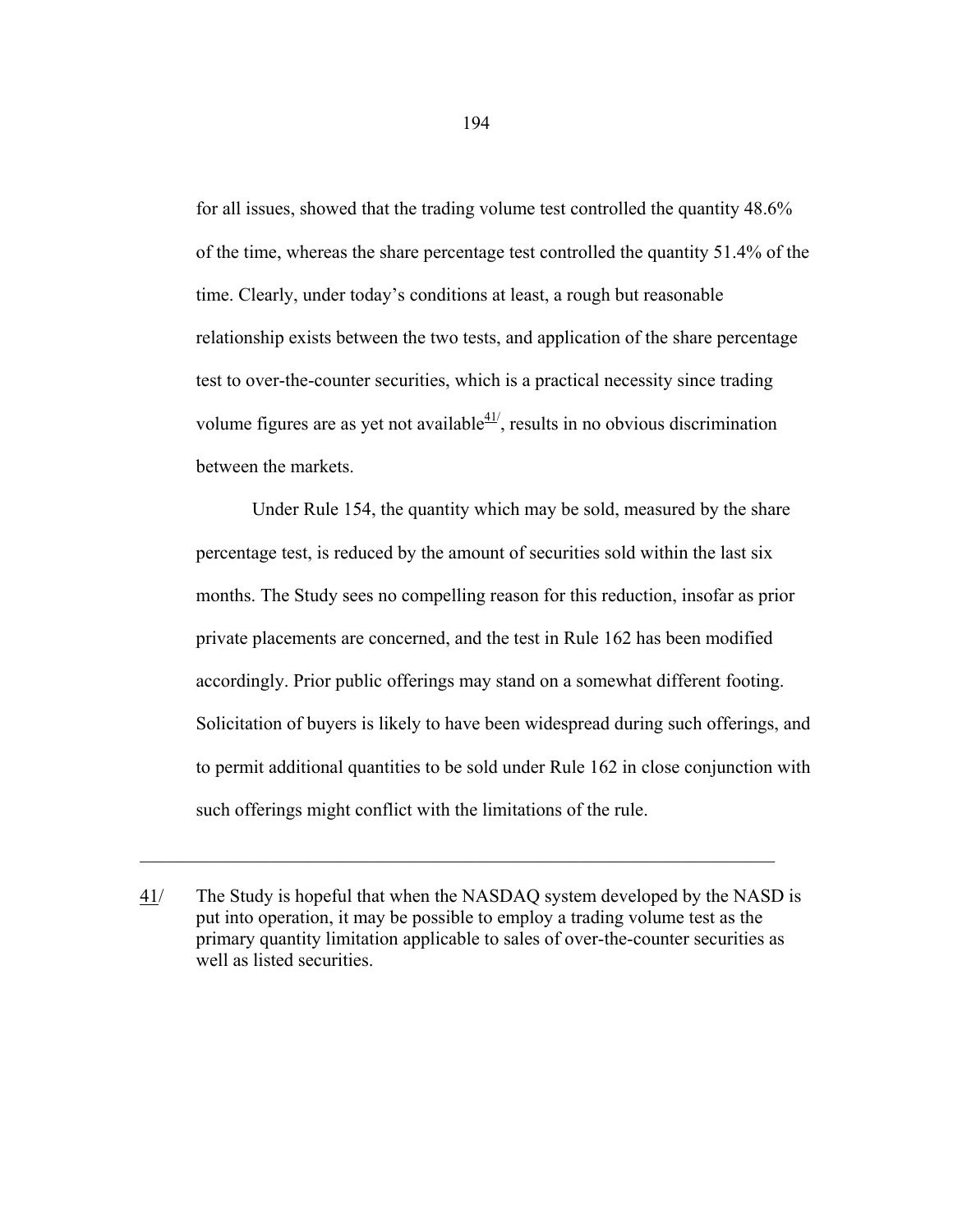A logical case can be made for separating reporting companies into various categories, depending on size, stability, earnings record, character of market, etc., and applying a different quantity limitation to each category. This subject was carefully considered by the Study, and it was ultimately determined that advantages of such a system were outbalanced by its inherent complexity. The principle of Occam's razor which counsels against the multiplication of categories is not to be forgotten in administrative rule-making. A single, broadly applicable quantity limitation represents a compromise, but it is a compromise necessary, for the present at least, to make the proposed rules administratively workable.

 Finally, it was strongly suggested to the Study that the share percentage test should apply only to the floating supply of stock in the market. Several methods for determining an approximate figure for the floating supply were suggested, including subtraction of the securities owned by all officers and directors from securities outstanding. Such subtraction would be done at least once a year. The Study considered this suggestion carefully and determined not to recommend it. The processes of calculation would be complex, and could possibly result in inaccurate data.

 (2) Who is a "person?" Rule 154 permits a limited quantity of securities to be sold "on behalf of the same person."

195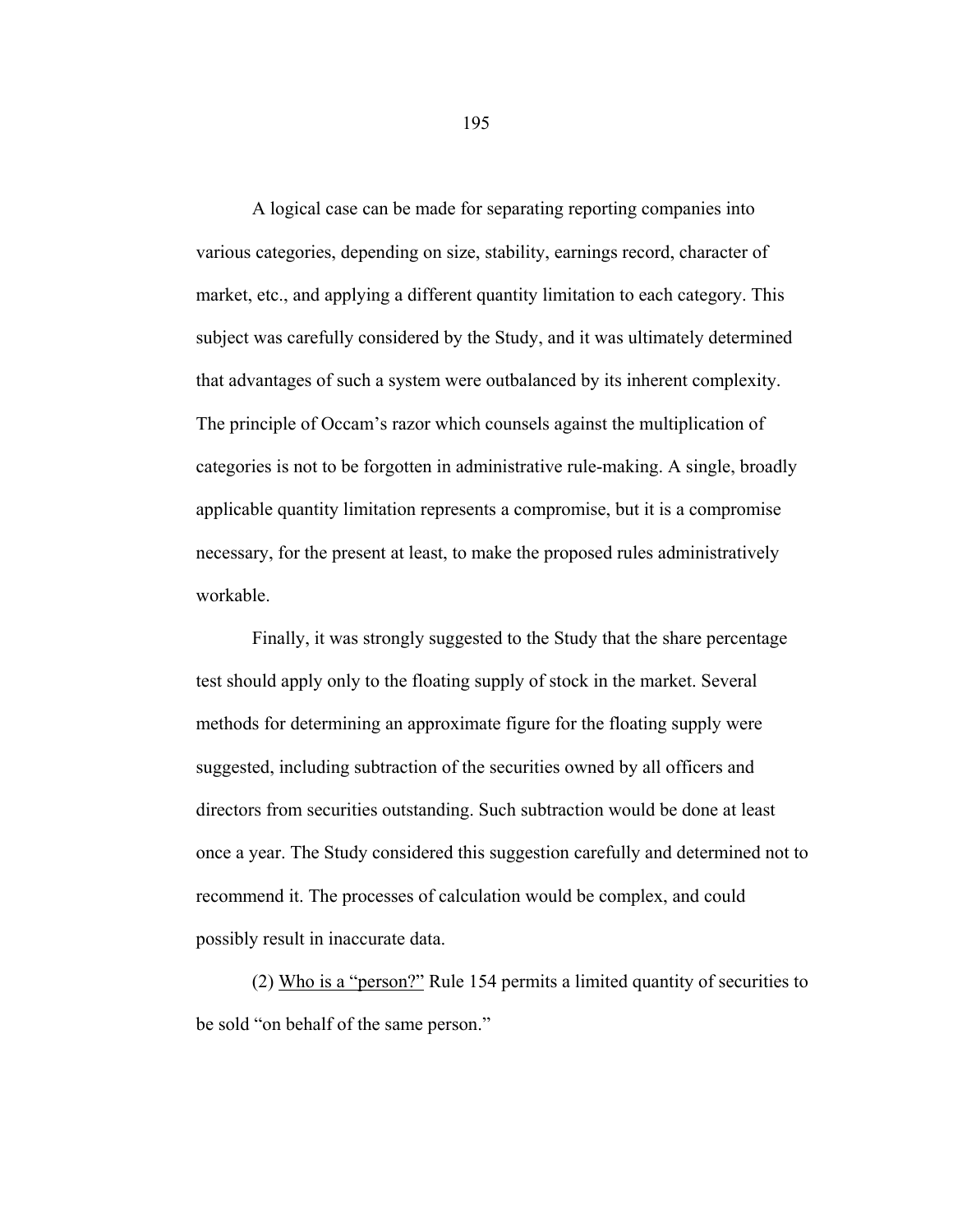Under existing interpretations, "person" may mean "group". The Commission had indicated that all sales by members of "a group of closely related persons" are deemed to be sales by any one member of the group.<sup> $42$ </sup> The relationship is not limited to ties of blood or family connection. The uncertainties created by this interpretation led to its reexamination by the Study. It is the Study's recommendation (embodied in Rule 162) that only those members of a carefully defined family group be considered together for purposes of the quantity limitation.

 (3) Sales in successive periods. Uncertainty has also arisen under Rule 154 as to whether or not the permitted quantity of securities can be sold on behalf of the same person in successive six-month periods. In 1966, the Commission announced that if any plan exists to effect such sales, they would be deemed to constitute a distribution not exempted by the rule.<sup> $43/$ </sup> The Study reexamined this limitation (which is of uncertain application in many instances) and decided to recommend that it be dropped. Other limitations of greater functional importance (such as the requirement that the issuer be a reporting company) will govern the public sale of unregistered securities under Rule 162.

 $\mathcal{L}_\text{max} = \mathcal{L}_\text{max} = \mathcal{L}_\text{max} = \mathcal{L}_\text{max} = \mathcal{L}_\text{max} = \mathcal{L}_\text{max} = \mathcal{L}_\text{max} = \mathcal{L}_\text{max} = \mathcal{L}_\text{max} = \mathcal{L}_\text{max} = \mathcal{L}_\text{max} = \mathcal{L}_\text{max} = \mathcal{L}_\text{max} = \mathcal{L}_\text{max} = \mathcal{L}_\text{max} = \mathcal{L}_\text{max} = \mathcal{L}_\text{max} = \mathcal{L}_\text{max} = \mathcal{$ 

43/ Id.

<sup>42/</sup> Securities Act Release No. 4818 (January 20, 1966).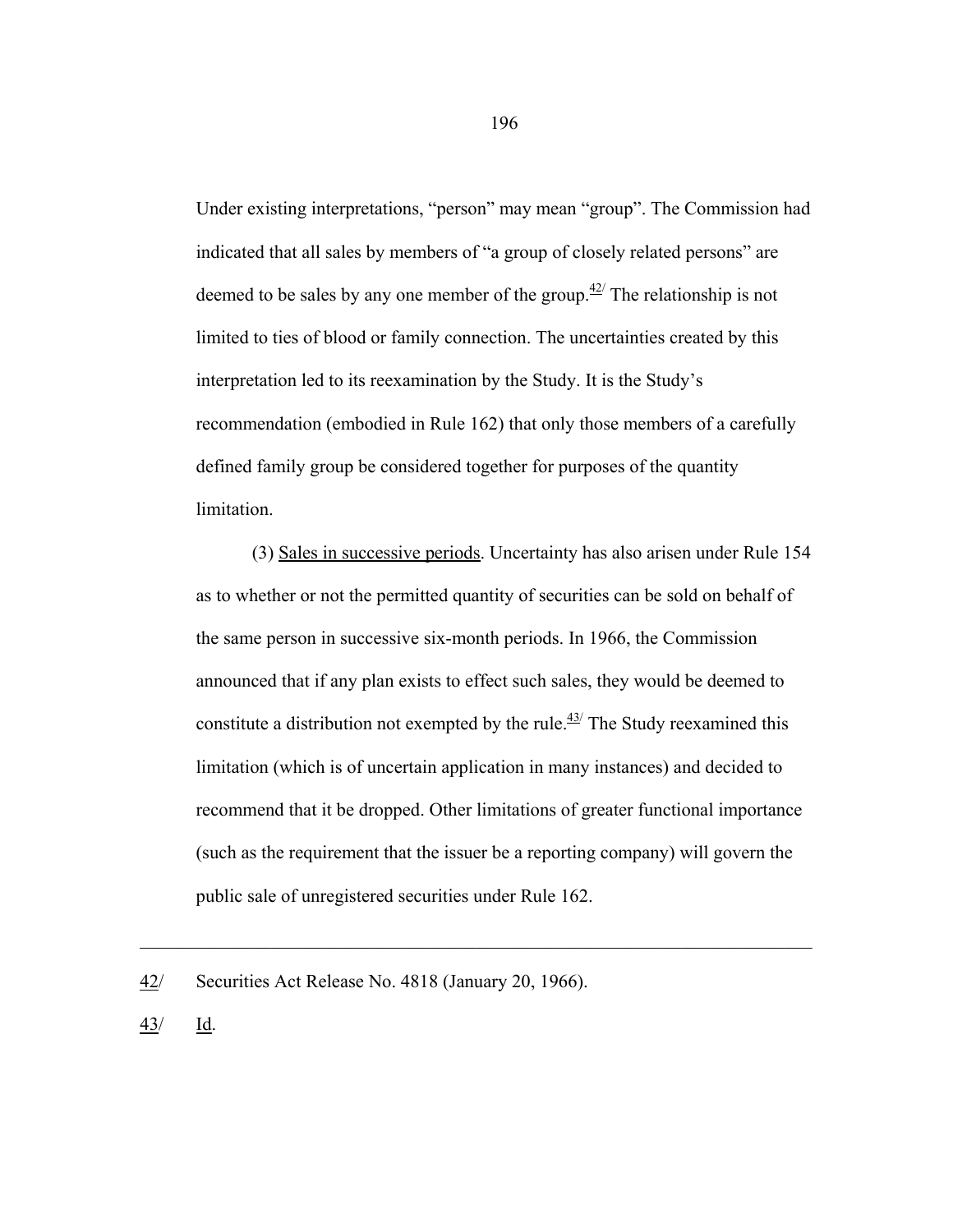(4) Restrictions on solicitation. Rule 154 prohibits all solicitation of buy orders by the broker excepting only that the broker may make inquiry of other dealers who have recently appeared in the "sheets." The Study believes that brokers should also be permitted to address inquiries regarding the security to be sold, whether listed or unlisted, to any other bona-fide broker-dealer. Rule 162 so provides.

 (5) Appearance of broker in the "sheets". Rule 154 is presently interpreted to forbid a broker handling an order to remain in the "sheets." $44/$  The Study has included a provision in Rule 162 which would permit a broker, if he is a bona fide market maker, to remain in the sheets while executing a transaction permitted by the rule.

 (6) Limitations on the commission charge. Rule 154 is not available if the broker receives more than "the usual or customary brokerage commission." This test is obscure, particularly as applied to the over-the-counter market. Rule 162 specifies the commission limits by reference to the minimum commission required by the exchange on which the security is listed and, for over-the-counter securities, by reference to the applicable minimum New York Stock Exchange commission.

 $\_$  , and the set of the set of the set of the set of the set of the set of the set of the set of the set of the set of the set of the set of the set of the set of the set of the set of the set of the set of the set of th

197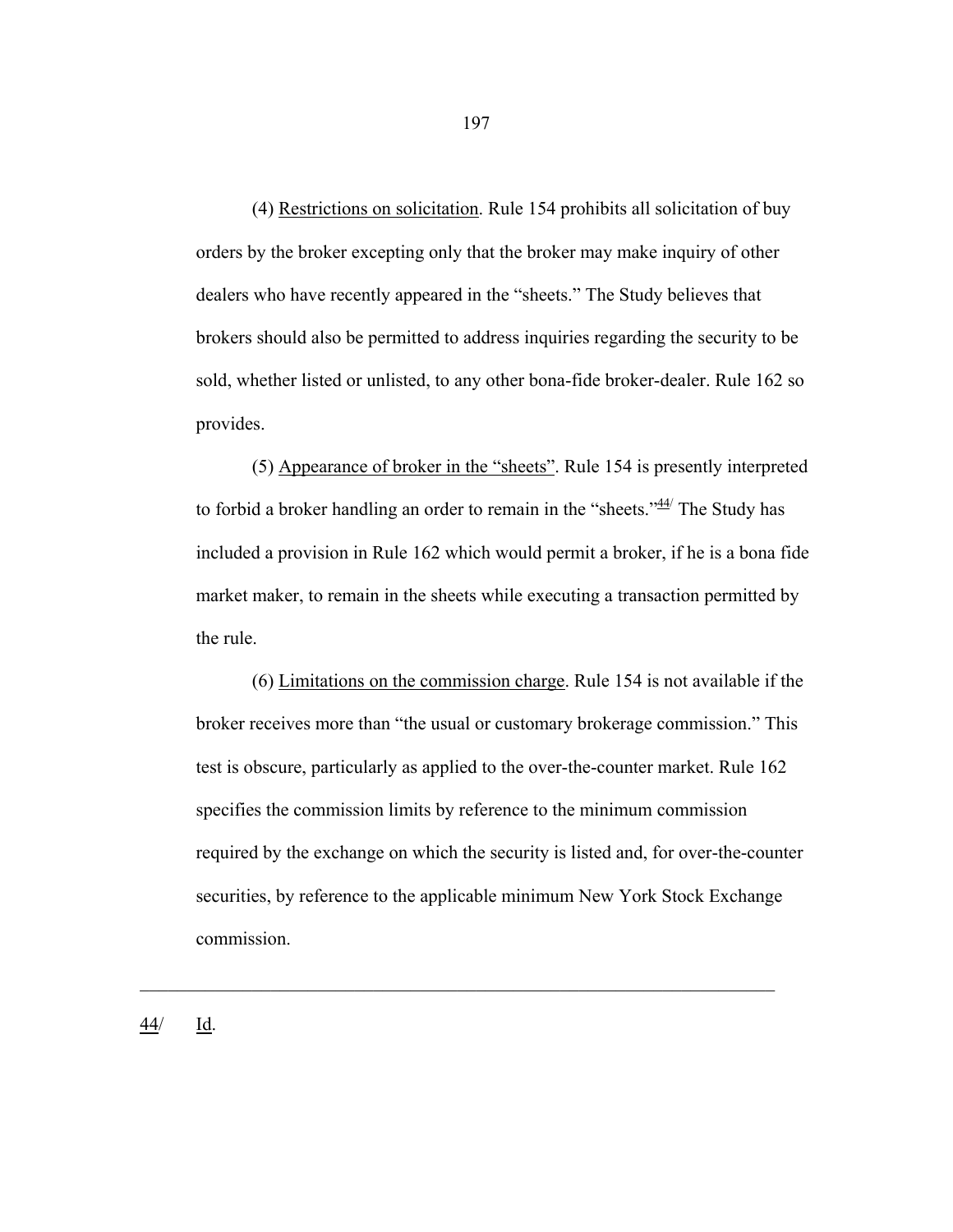The Study conducted an informal survey of broker-dealer firms in various parts of the country, both members and non-members of the principal stock exchanges, to determine what commissions were charged by them in brokerage transactions relating to unlisted securities. The response was that the charge did not exceed the New York Stock Exchange commission, except on rare occasions when a small odd lot was involved—an unlikely event when dealing with control or privately-placed securities. In large transactions, the Study was advised that the commission charge was frequently substantially below the required minimum for a listed security.

 It should be noted, of course, that if a broker has an unsolicited customer for the other side of a Rule 162 transaction, it can effect a cross and charge both seller and buyer a commission. ¶The Study reviewed the question whether the exception to "distribution" in Rule 162 should include appropriately limited principal transactions in over-the-counter securities. This would introduce a desirable flexibility if it could be accomplished without detriment to the restriction on selling compensation. To this end, it might be possible to formulate a requirement that the price paid by the dealer to his customer could be no less than a defined inter-dealer bid, minus the minimum commission applicable to the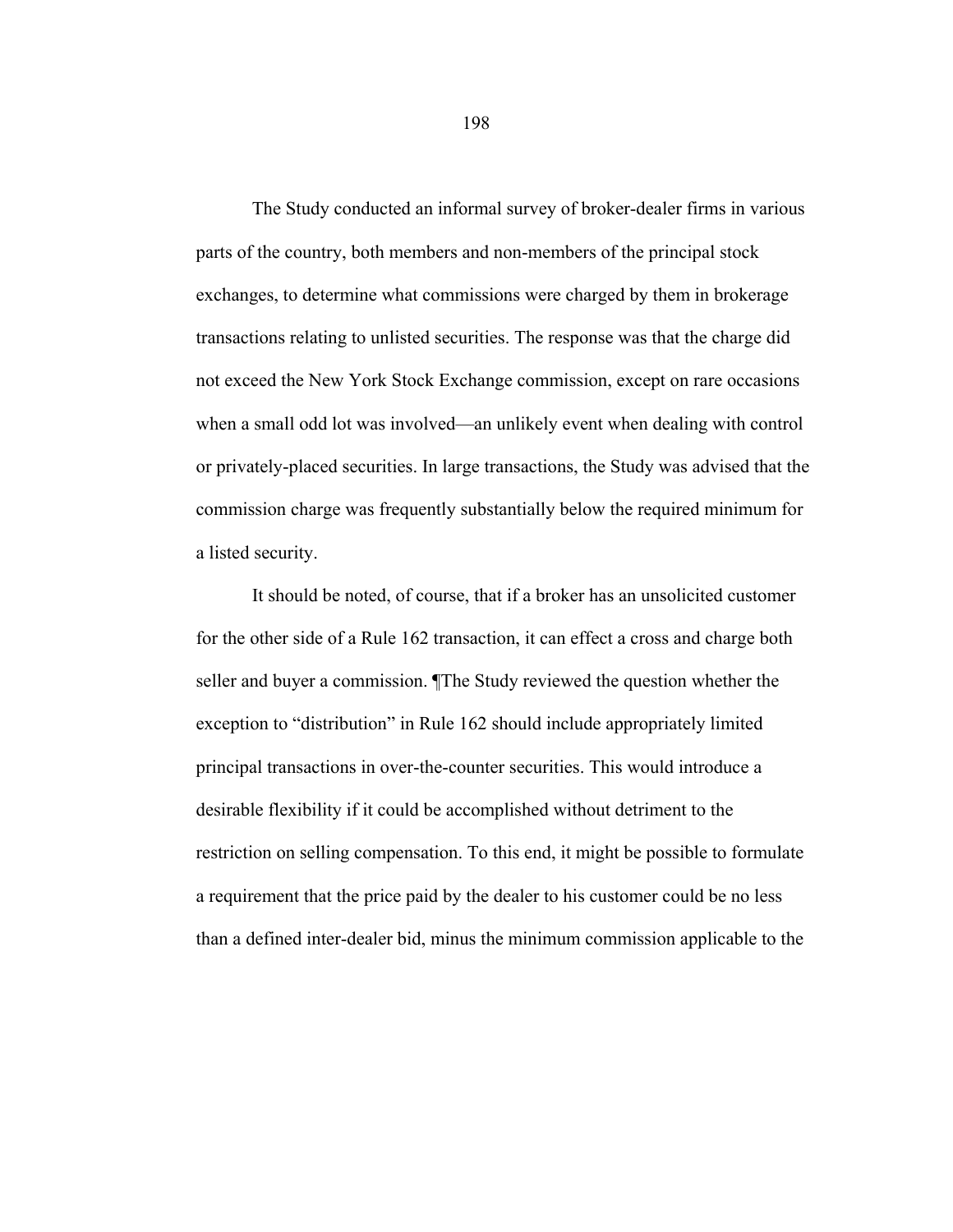sale of a like amount of securities on the New York Stock Exchange. It may be easier to achieve such a formulation after the NASDAQ system of the NASD goes on stream. Today, the spreads between wholesale bid and ask prices of some over-the-counter securities are large, and neither the lowest nor the highest independent bid seems to the Study to present a workable standard. Accordingly, until the question has been examined further, it is recommended that the exception for distribution remain limited to agency transactions. This also avoids any lack of coordination between Rule 162 and revised Rule 154 (described at pp. 220-26). A careful broker who is misled by his principal into believing that no distribution is in progress even though the principal is, in fact, engaged in a distribution, can be given protection by a rule under Section 4(4) only if the transaction is an agency transaction.

\* \* \* \* \*

 If the new definition of "distribution" is to be workable both for sales on behalf of controlling persons and sales of privately placed securities, one problem must be solved. The use of ostensible private purchasers as conduits for the sale of securities to the public without registration must be prevented. To solve this problem, a short, mandatory holding period is essential, during which the private purchaser is at risk. $45/$  All who consulted

 $\_$  , and the contribution of the contribution of  $\mathcal{L}_\mathcal{A}$  , and the contribution of  $\mathcal{L}_\mathcal{A}$ 

<sup>45/</sup> A controlling stockholder who acquired his shares in the trading market is not subject to any holding period.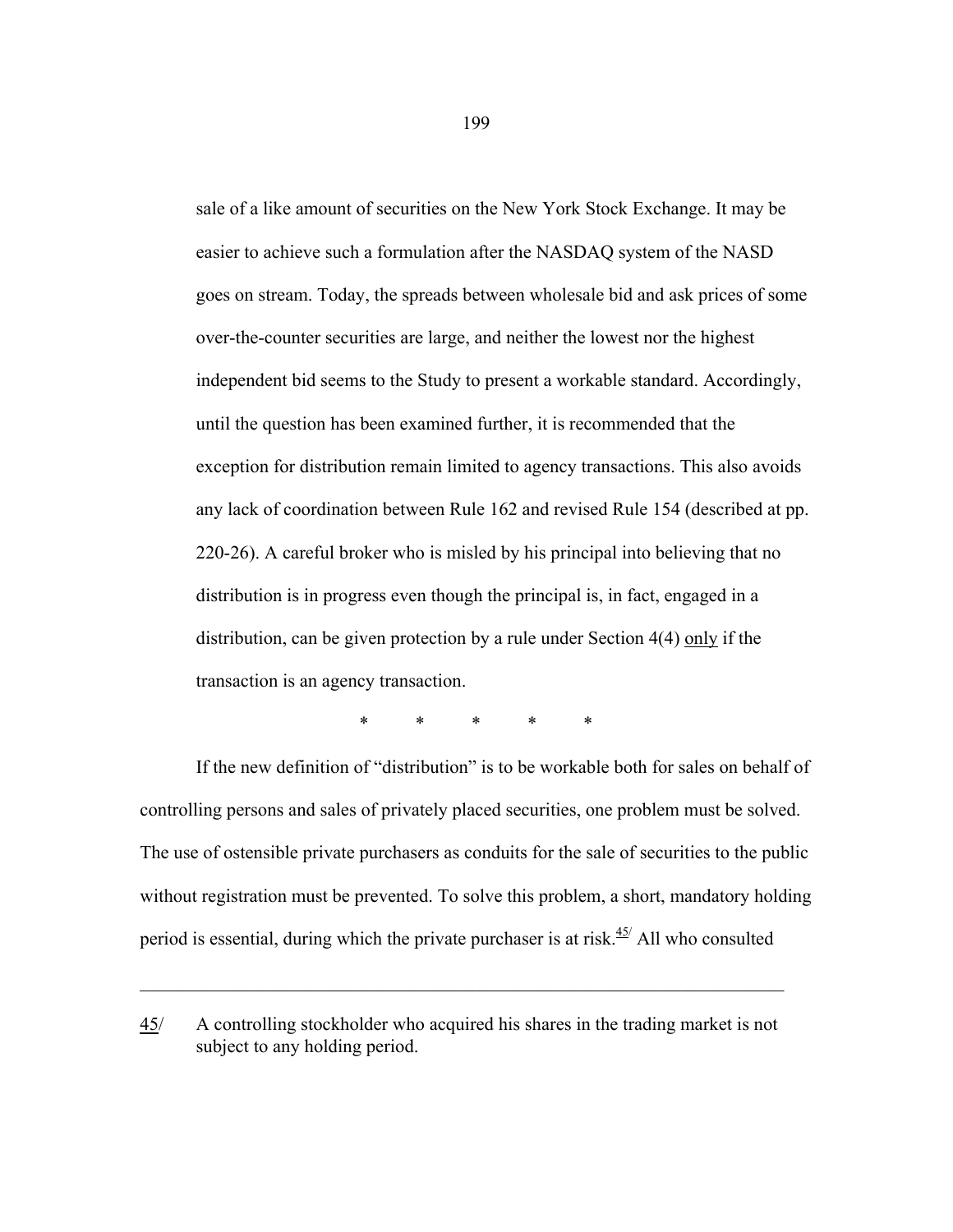with the Study on this matter recognized the need for such a holding period, but views as to its appropriate length differed appreciably. Some favored a period of six months. Others strongly believe that the period should be two years. The Study recommends (and has embodied in Rule 162) a period of one year. Such a period should be sufficient for the purpose. During the holding period, a private purchaser may not resell publicly without registration, unless exemption under Regulation A (or any other provision of Section 3) is available. He can, of course, always sell in transactions which are not public offerings, provided such resales are not of such a character as to make the initial sale a public offering.46/

 If the quantity limitation is to be meaningful, a similar holding period must apply to the purchaser in a private resale. If it were otherwise, for example, a holder of 5% of the outstanding stock of a company, restricted as to his own sales to 1% in each six month period, could dispose of his entire block simply by selling it to five intermediaries each of whom would immediately be in a position to resell all of his shares to the public.

 However, on some occasions, such as transfers involving pledges and gifts, those resulting from death and those resulting from the distribution to beneficiaries on termination of a bona fide trust, a transferee should be permitted to avail himself of the

 $\mathcal{L}_\text{max} = \mathcal{L}_\text{max} = \mathcal{L}_\text{max} = \mathcal{L}_\text{max} = \mathcal{L}_\text{max} = \mathcal{L}_\text{max} = \mathcal{L}_\text{max} = \mathcal{L}_\text{max} = \mathcal{L}_\text{max} = \mathcal{L}_\text{max} = \mathcal{L}_\text{max} = \mathcal{L}_\text{max} = \mathcal{L}_\text{max} = \mathcal{L}_\text{max} = \mathcal{L}_\text{max} = \mathcal{L}_\text{max} = \mathcal{L}_\text{max} = \mathcal{L}_\text{max} = \mathcal{$ 

 $46$  As to the effect of resales of this character, see Gilligan, Will & Co. v. S. E. C. 267 F 2d 461, (2d Cir., 1959) cert. den. 361 U.S. 896.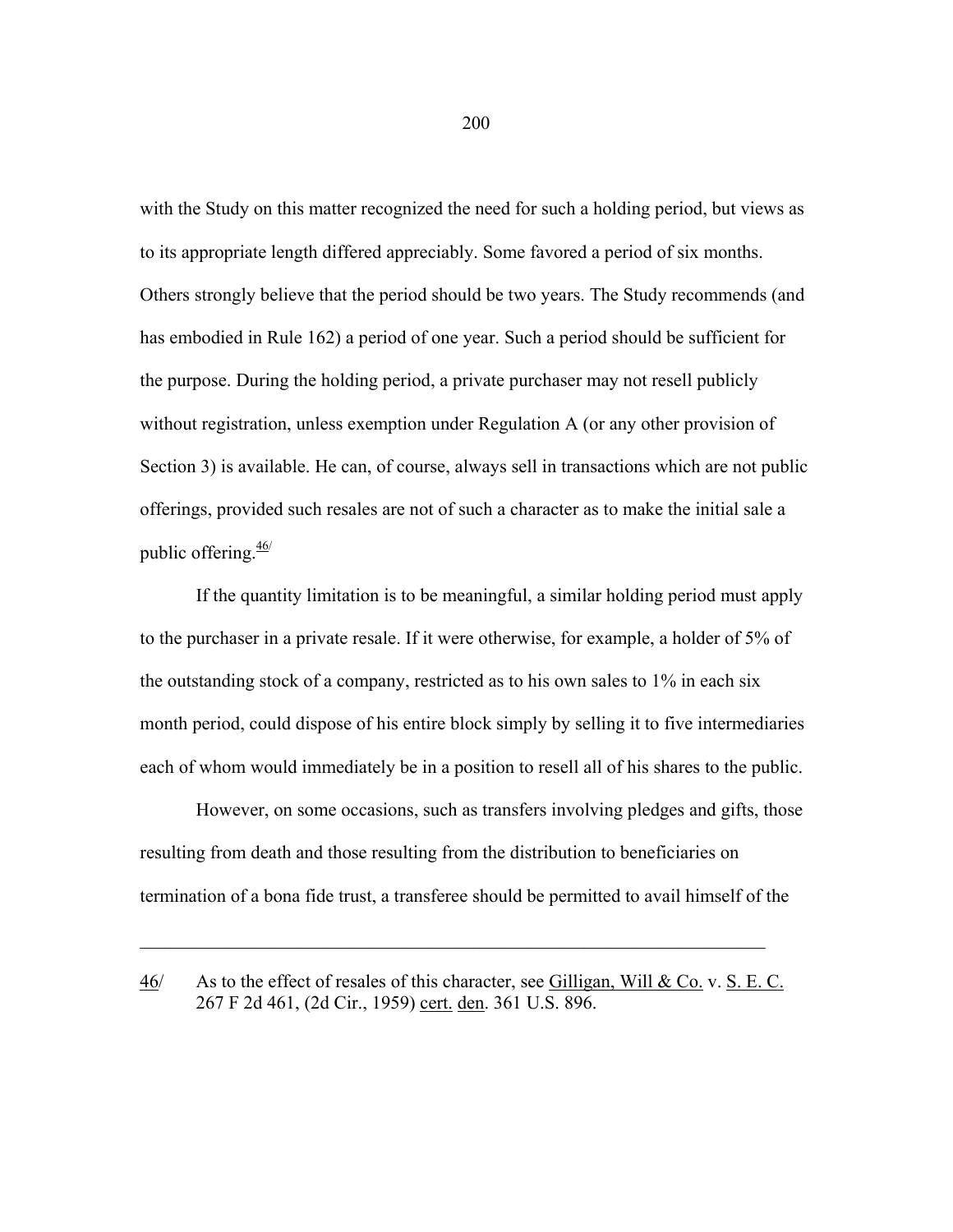period during which his transferor held the securities. On other occasions (such as the combination of two bona fide going businesses at the conversion of privately placed convertible securities) where outstanding securities are surrendered in exchange for newly issued securities, a holder of the newly issued securities should be permitted, in the Study's judgment, to make use of the period during which he held the surrendered securities. These special aspects of the holding period requirement are illustrated in the next section of this chapter.

 A holding period would be of little effect if a private purchaser could acquired successive blocks of securities at short intervals and intermix such purchases with sales of blocks which had been held for one year. To the limited extent necessary to prevent such a "rolling distribution," a clear and precise provision embodying the concept of fungibility is needed. That provision, found in Rule 162(b), requires that during the applicable holding period, the holder shall not have purchased any additional restricted securities of the same issuer. Purchases of securities of the same class in the open market, and sales, either of restricted or unrestricted securities, should not affect the period of holding. Although serving a necessary purpose, the provision in question can give rise to substantial complexity and possible hardship when applied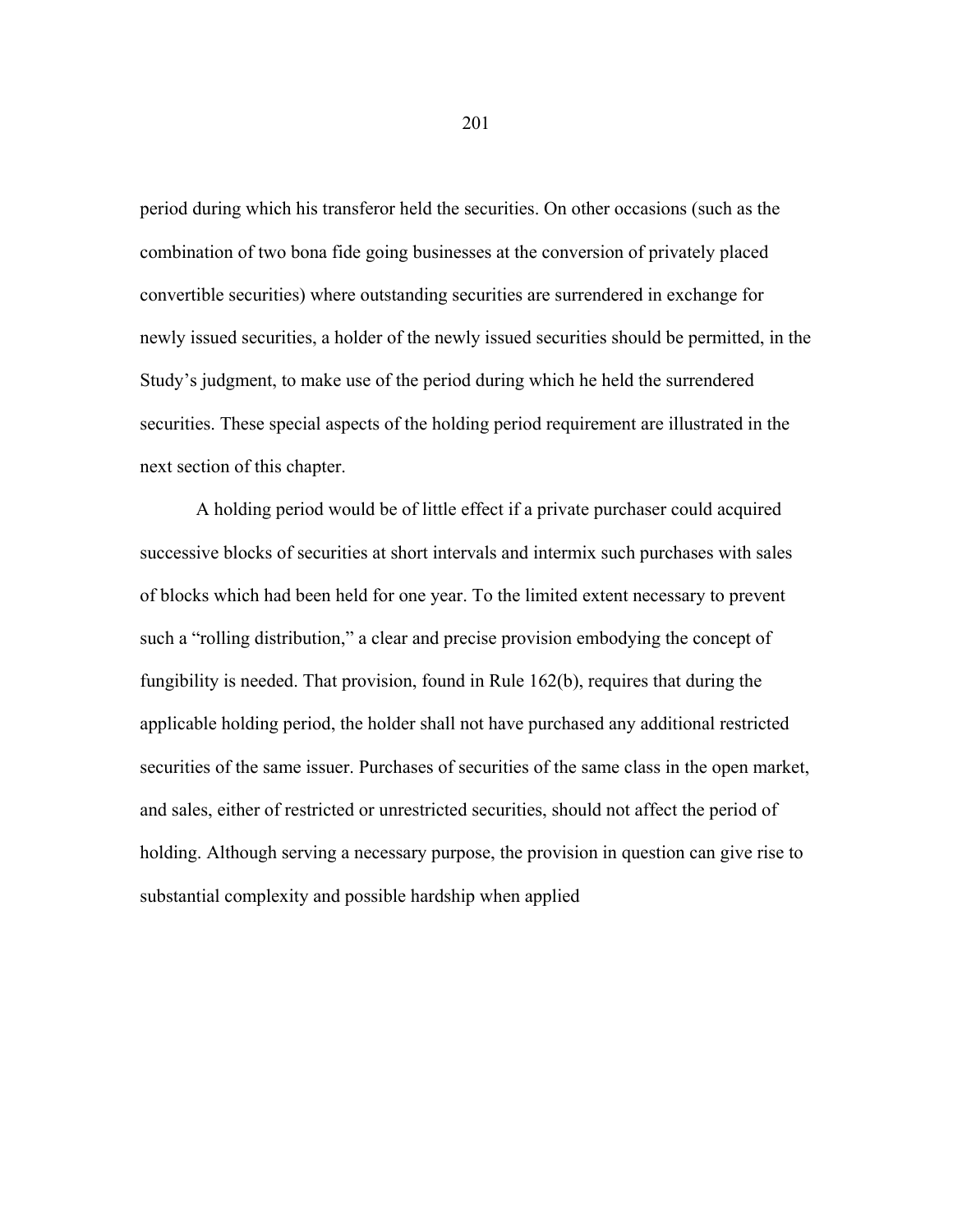in the context of an unregistered, qualified stock option program. The employee granted an option or options by his company may be hard pressed to develop an effective plan to meet both IRS and SEC requirements. Issuers do not seek capital through the exercise of such stock options. Therefore, an exception to the limited fungibility provision appears to be justified for securities privately purchased through the exercise of qualified or restricted stock options. Under Rule 162(c), exercise of such an option will not affect the holding period of shares previously purchased in connection with an option exercise.

## (iii) "Restricted security" (Rule 161).

 It will be recalled that, under the proposed rules, a person who makes a "distribution" of "restricted securities" is deemed to be an "underwriter." If a sale is made which clearly comes within the definition of "distribution" but the securities involved are not "restricted securities," the seller is not an underwriter. Nor is a seller of "restricted securities" an "underwriter" if he stays within the scope of the exceptions to the definition of "distribution."

 The term "restricted security," defined in Rule 161, means any security acquired directly or indirectly from its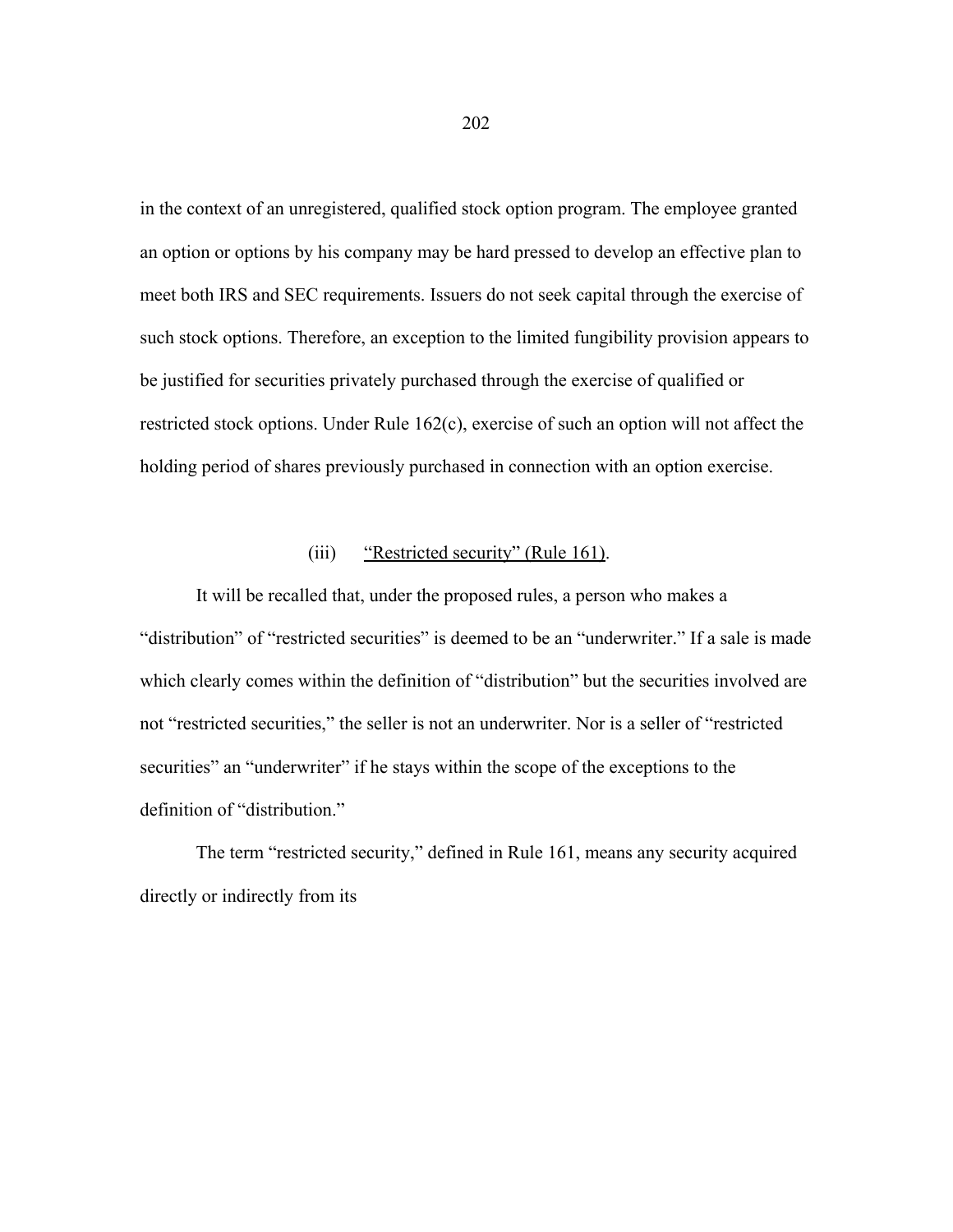issuer, or from any person in a control relationship with its issuer, in a transaction or chain of transactions none of which was a public offering or public disposition.

 Thus, when shares purchased privately are disposed of privately, they remain "restricted securities." Once sold in a public offering, however, they cease to be "restricted securities."

 As mentioned previously (at pp. 188-9), the Study reached the conclusion that restrictions could not be applied for an indefinite time to the resale of outstanding securities. Accordingly, under Rule 161, "restricted securities" automatically lose that status after a fixed period of years. There is one qualification, however: in order to prevent circumvention of the rule through the employment of shell corporations, it is essential to provide a means of assurance that the issuer of the securities has been an active, going business during the five year period. The test for this purpose recommended by the Study (and embodied in Rule 161) would require annual gross revenues of at least \$250,000 from the conduct of business in the ordinary course during the last 4 of the 5 years.

### (iv) Persons deemed to be "underwriters" (Rule 163).

 It is the purpose of this rule to remove the emphasis heretofore given to the phrase "... has purchased from an issuer with a view to ..." in Section 2(11) of the '33 Act.

203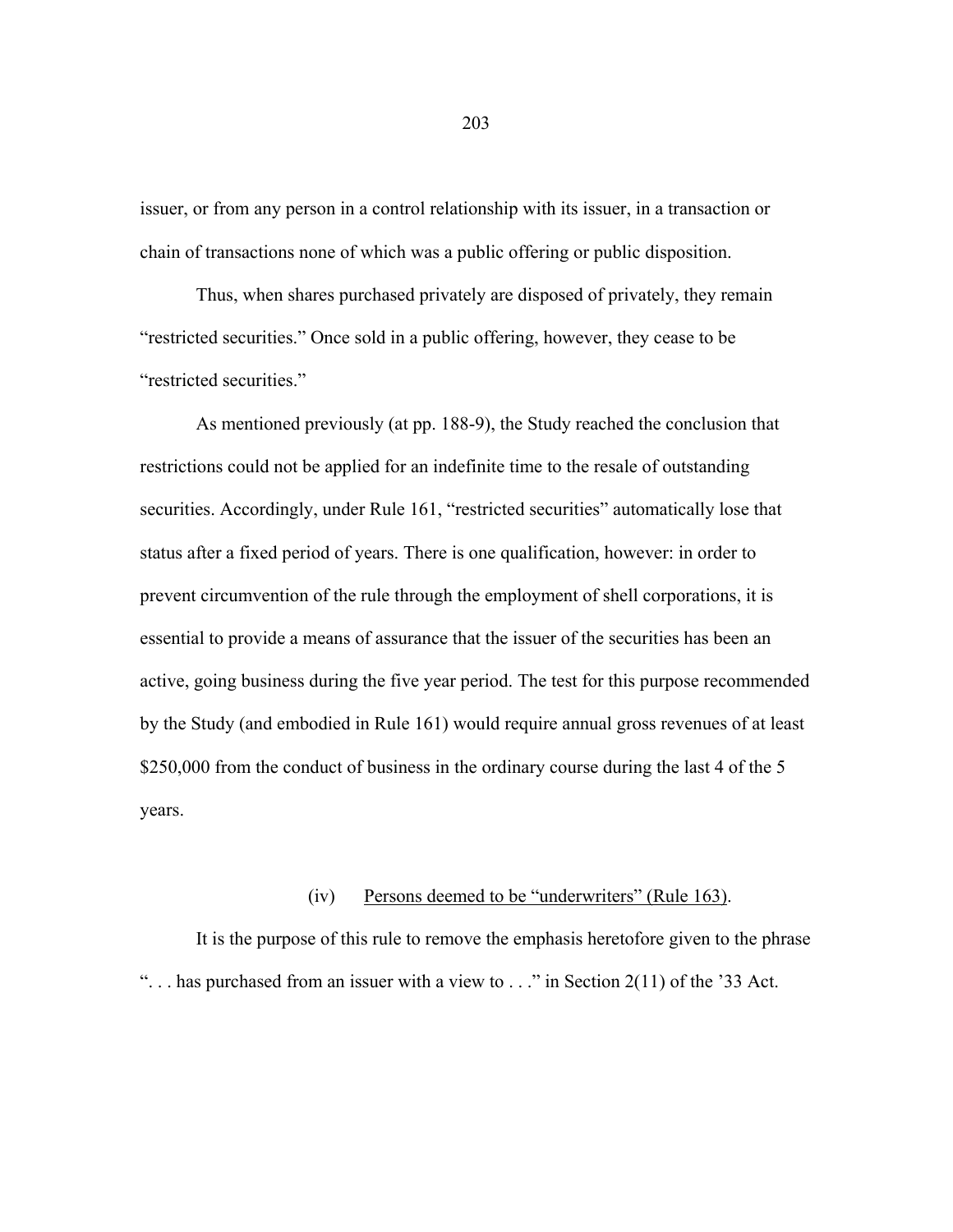As a substitute for the old emphasis, the rule incorporates a precise definition of the phrases (disjunctively connected to the above-quoted phrase):

. . . or offers or sells for an issuer in connection with, the distribution of any security, or participates or has a direct or indirect participation in any such undertaking, or participates or has a participation in the direct or indirect underwriting of any such undertaking;...

The foregoing phrases are defined together by Rule 163 to include any person who disposes of a "restricted security" in a "distribution."

 Such a person is an underwriter within the meaning of Section 2(11). Of course, the investment banking firm which performs a classic underwriting function in the distribution of securities for an issuer or controlling person is also an underwriter under that section. The definition in Rule 163 (as the language of the rule makes clear) is not exclusive.

 The test of Rule 163 is an objective one. Its components, "restricted security" and "distribution" have been defined by other rules. It will not be necessary to prove that a person lacked investment intent in order to find that he is an underwriter of securities if it can be shown that he has disposed of restricted securities in a distribution. Conversely, proof of the purity of one's intent will no longer be crucial to establishment of a claim for exemption. A person holding securities originally sold by the issuer or a controlling person in a non-public offering need only show (1) that his sales, whenever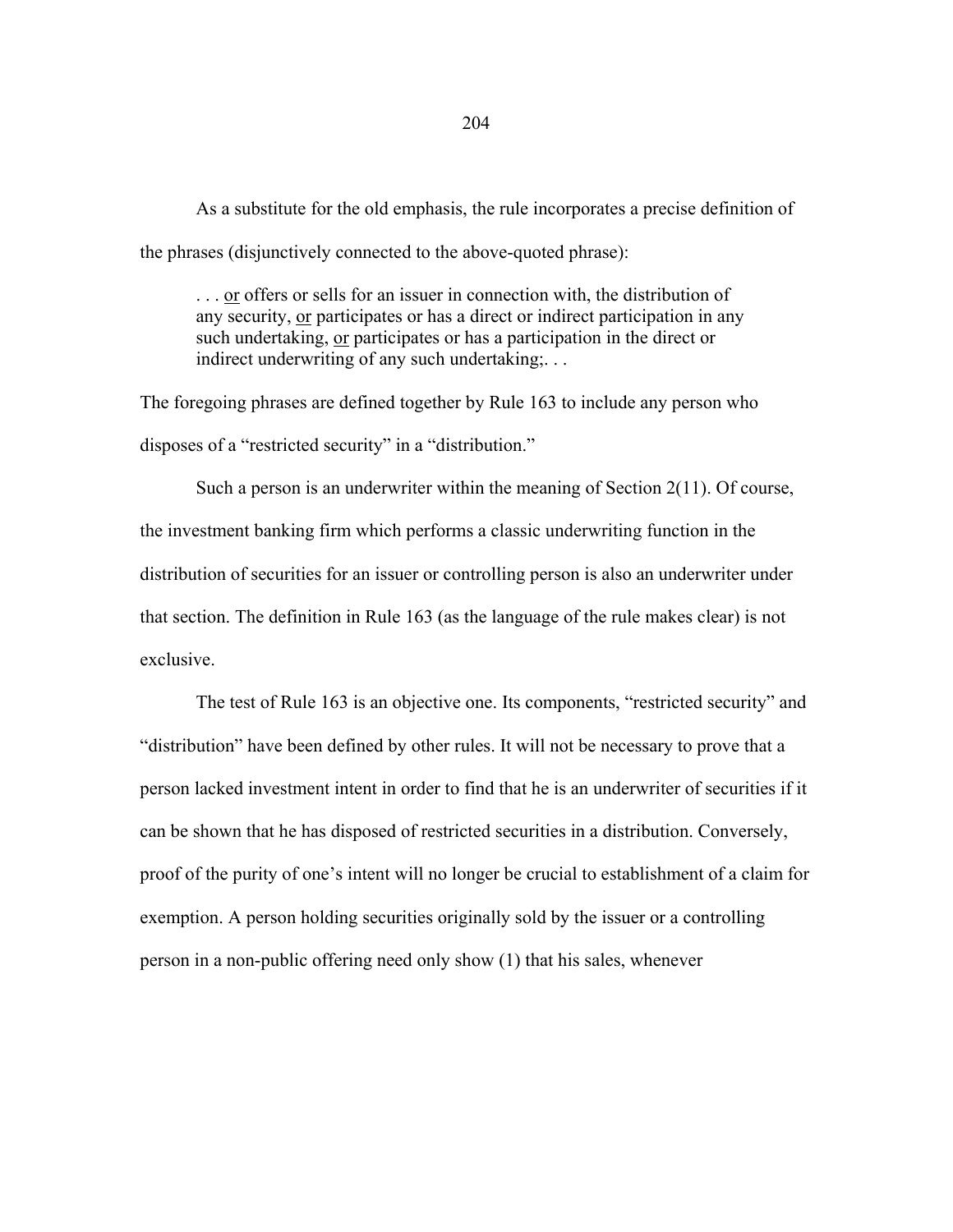occurring, did not amount to "distributions" or (2) that the securities he sold, at the time of sale, were no longer restricted.

 Under Rule 163, an effort has been made to relate the test for determining who is an underwriter to the needs of public investors. A holder of restricted securities would no longer be permitted to sell them, irrespective of the manner of sale, the quantity sold, or the availability of information concerning the issuer, on the basis of a claim that he has had a "change of circumstances."

 On the other hand, one who invests in privately placed securities will know in advance what he can and cannot do with his investment. His ability to resell publicly without registration will depend on the availability of information concerning the issuer in the Commission's public files, and not on some fortuitous change in his own fortunes.

# (v) The effect of transactions not constituting "distributions" under Rule 162 on applicability of the exemption provided by Section 4(2) (Rule 180).

Availability of the exemption of Section 4(2) to an issuer of securities is not determined solely by the character and extent of the initial private group of offerees. The transaction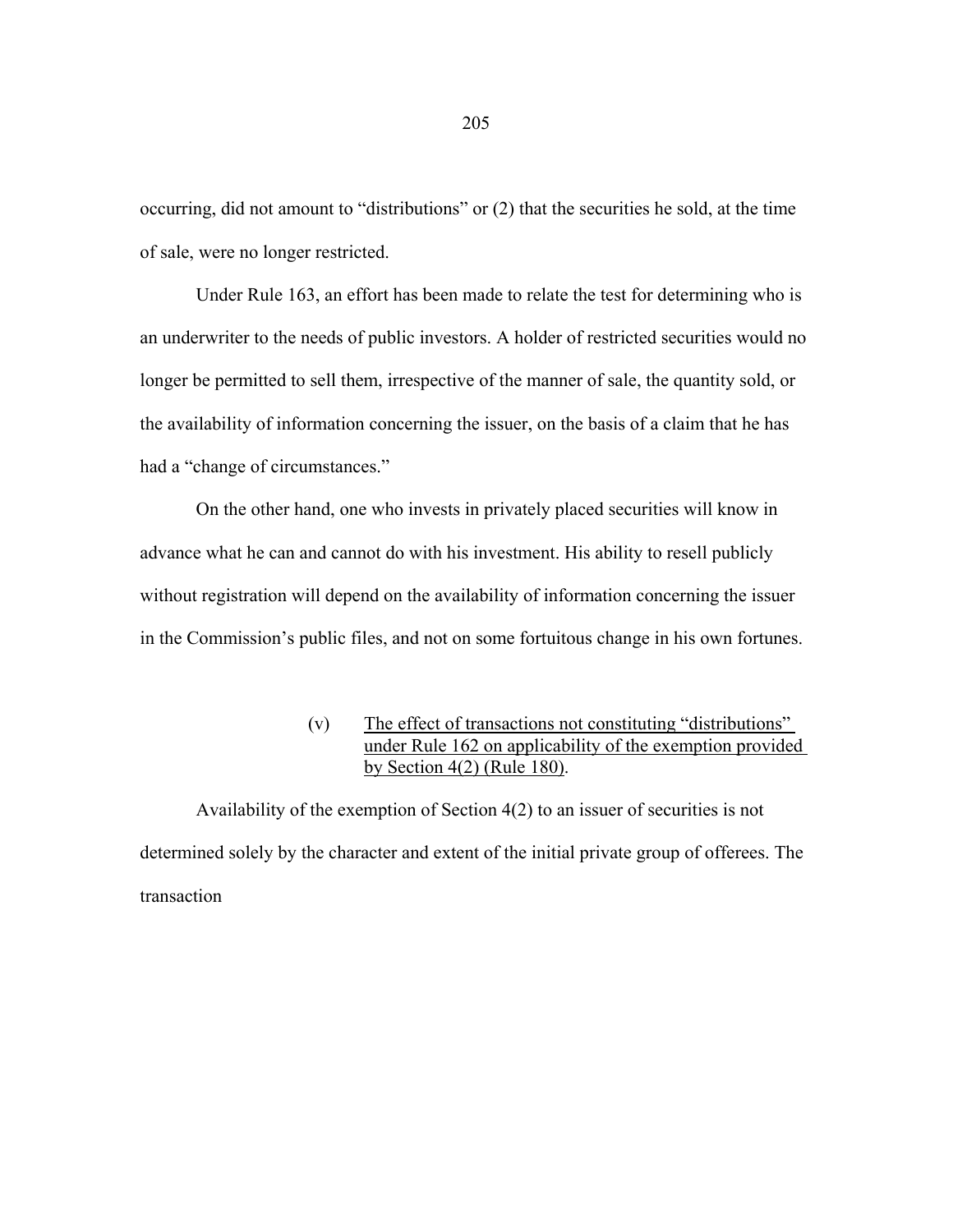may "involve" a public offering as a result of resales made by those offerees. $\frac{47}{1}$  Rule 180 is designed to prevent loss of the exemption from occurring as the result of any public resale transactions which are excepted from the definition of "distribution" by the provisions of Rule  $162(b)(1)(2)$  and (3).

# (vi) The qualified list (Rule 164).

 The new definition of "distribution" distinguishes between issuers which have filed an informative registration statement with the Commission and are submitting timely and significant reports under the '34 Act from other issuers of securities.

 How is such a separation to be accomplished from a practical standpoint? It is proposed that a list be maintained at the Commission's headquarters and at its principal regional offices to be known as the "Rule 164 Qualified List." This list would contain the names of all issuers whose securities may be publicly sold without registration in transactions not constituting "distributions" under Rule 162. If deemed desirable, the list could be published and kept up-to-date by frequent published supplements. As recently as two years ago, a sizeable clerical force would have been necessary to maintain an accurate list of the kind

47/ Victor and [illegible], Private Offering: Hazards for the Unwary, 45 Va. L. Rev. 869, 871, 879 (1959); Loomis, Enforcement Problems under the Federal Securities Laws, 14 Bus. Law. 665, 669 (1959).

 $\mathcal{L}_\text{max} = \mathcal{L}_\text{max} = \mathcal{L}_\text{max} = \mathcal{L}_\text{max} = \mathcal{L}_\text{max} = \mathcal{L}_\text{max} = \mathcal{L}_\text{max} = \mathcal{L}_\text{max} = \mathcal{L}_\text{max} = \mathcal{L}_\text{max} = \mathcal{L}_\text{max} = \mathcal{L}_\text{max} = \mathcal{L}_\text{max} = \mathcal{L}_\text{max} = \mathcal{L}_\text{max} = \mathcal{L}_\text{max} = \mathcal{L}_\text{max} = \mathcal{L}_\text{max} = \mathcal{$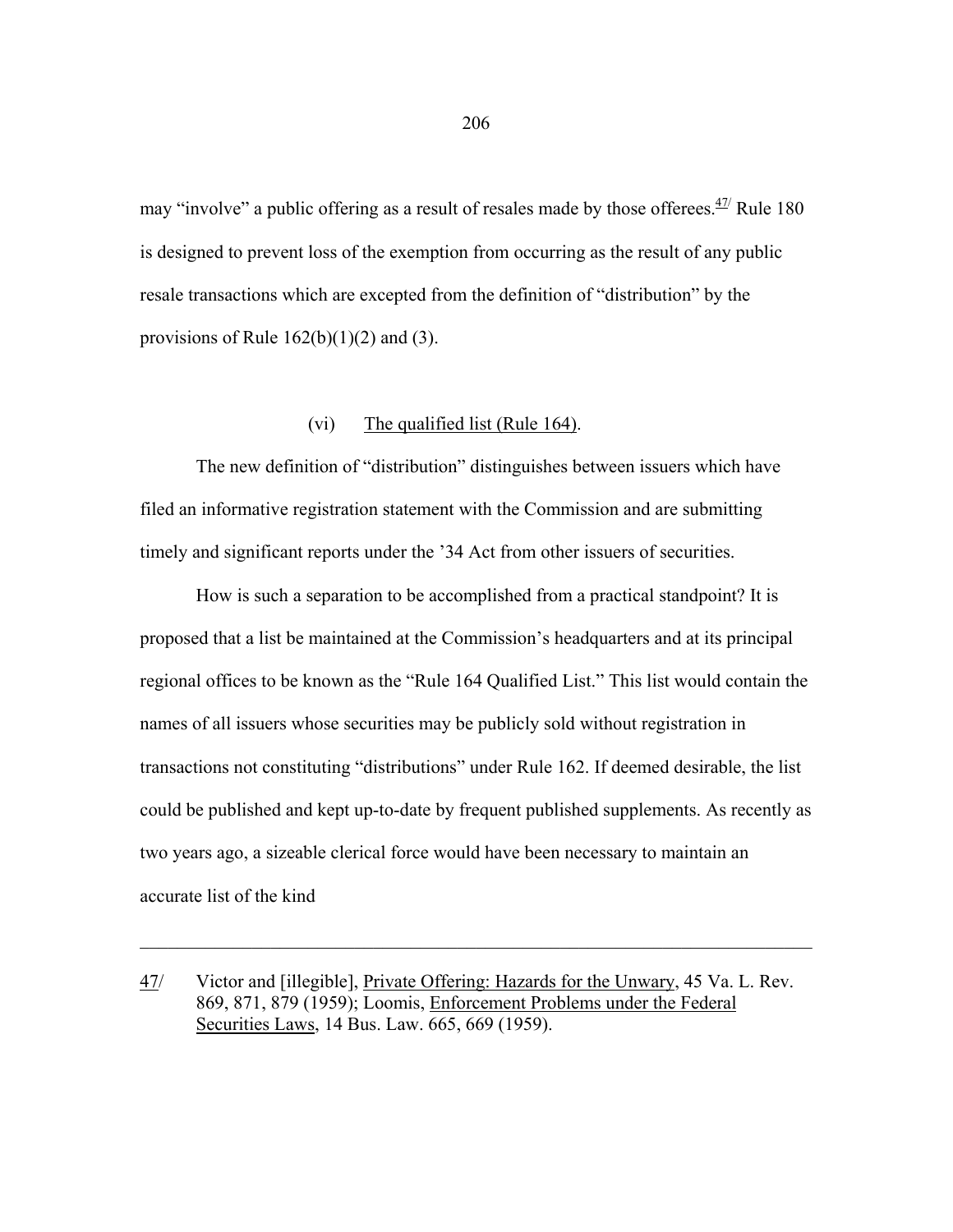referred to in Rule 164. Today, with the aid of the Commission's Electronic Data Processing Division, it can be accomplished with relative ease.

 Another possible method, perhaps administratively easier, would be to maintain a list of those issuers, otherwise obligated to file reports on the appropriate forms, which had been disqualified for delinquency or other reasons specified in Rule 164.

 The central policy embodied in the proposed rules is that public resales without registration under the '33 Act should be confined to the securities of those companies which are filing information with the Commission adequate to keep the trading markets reasonably well informed, and immediately available to all interested investors and their advisers through the Commission's microfiche system.

 Adequate information is supplied annually by the following categories of companies whose securities are not exempt from registration:

 (1) domestic corporations (other than public utility holding companies, certain public utilities and investment companies) with a class of securities listed on a national securities exchange or registered under Section 12(g) of the '34 Act, or subject to Section 15(d) of the '34 Act, which are required to file annual reports on Form 10-K;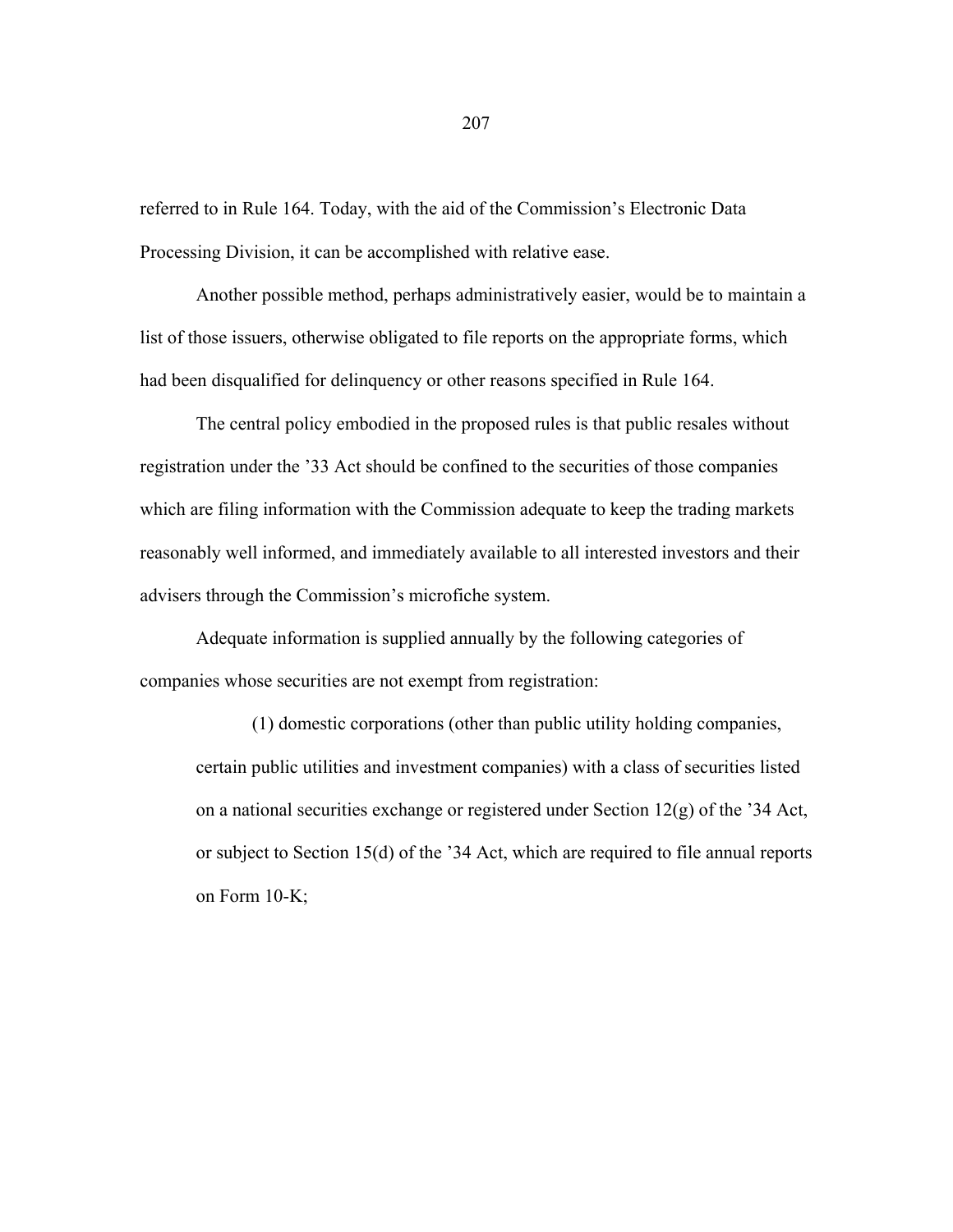(2) North American and Cuban issuers with a class of securities listed on a national securities exchange—the only foreign issuers required to file annual reports with the Commission on Form 10-K.

 (3) Public utility holding companies required to file annual reports with the Commission on Form U5-S.

 (4) Public utilities regulated by the Federal Power Commission or the Federal Communications Commission, which may file annual reports with the SEC either on Form 10-K or 12-K. $\frac{48}{1}$ 

 (5) Investment companies which are required under the '40 Act to file annual reports with the Commission on Form N-1R and to send certain designated reports to their shareholders.

 All of the foregoing categories of companies are required to file quarterly reports on Form 7-Q, 10-Q or N1-Q. (Form 7-Q and 10-Q are proposed by the Study Group in Chapter X to supercede Forms 7-K, 8-K and 9-K).

 $\_$  , and the contribution of the contribution of  $\mathcal{L}_\mathcal{A}$  , and the contribution of  $\mathcal{L}_\mathcal{A}$ 

<sup>48/</sup> As indicated in Chapter X, the Study suggests a review of Form 12-K to determine whether certain additional information, not now provided by that form, would be of significance to investors.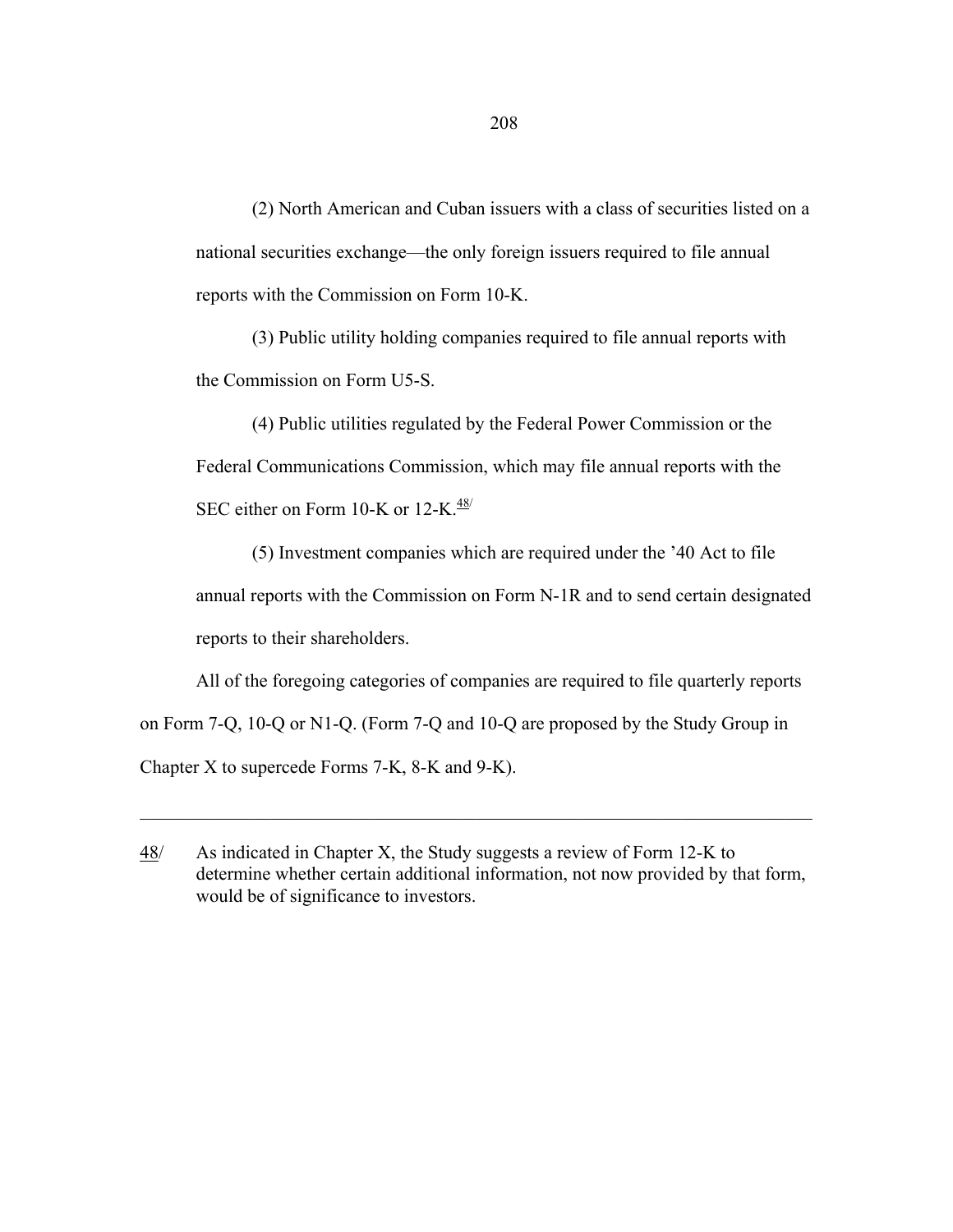Requirements consistent with the foregoing are contained in Rule  $164(b)$ .<sup>49/</sup> Subject to those requirements, an issuer will automatically be placed on the list—

 (1) If it has effectively registered a class of securities on a national securities exchange pursuant to Section 12(b) of the '34 Act, or

 (2) If it has become subject to the requirements of Section 15(d) of the '34 Act by virtue of having filed a registration statement under the '33 Act which has become effective.

 In both of the foregoing instances, it can be reasonaly [sic] be assumed that the registration statement filed with the Commission has been circulated to interested persons.

 In the case of an issuer which, by virtue of acquiring over 500 shareholders of record and over \$1,000,000 in assets, is required to file a registration statement under Section 12(g) of the '34 Act, there is less assurance that the information in the registration statement will be disseminated with reasonable dispatch. Moreover, a registration statement under Section  $12(g)$  may well become effective (since the process is automatic under

 $\_$  , and the set of the set of the set of the set of the set of the set of the set of the set of the set of the set of the set of the set of the set of the set of the set of the set of the set of the set of the set of th

<sup>49/</sup> Included in the Rule 164 Qualified List would be companies otherwise required to file interim financial information on Form 10-Q but specifically exempted from that obligation by Rules 13a-11 and 15d-11, as proposed to be amended. See pp. 361-3, infra., and Appendices X-5 and X-6.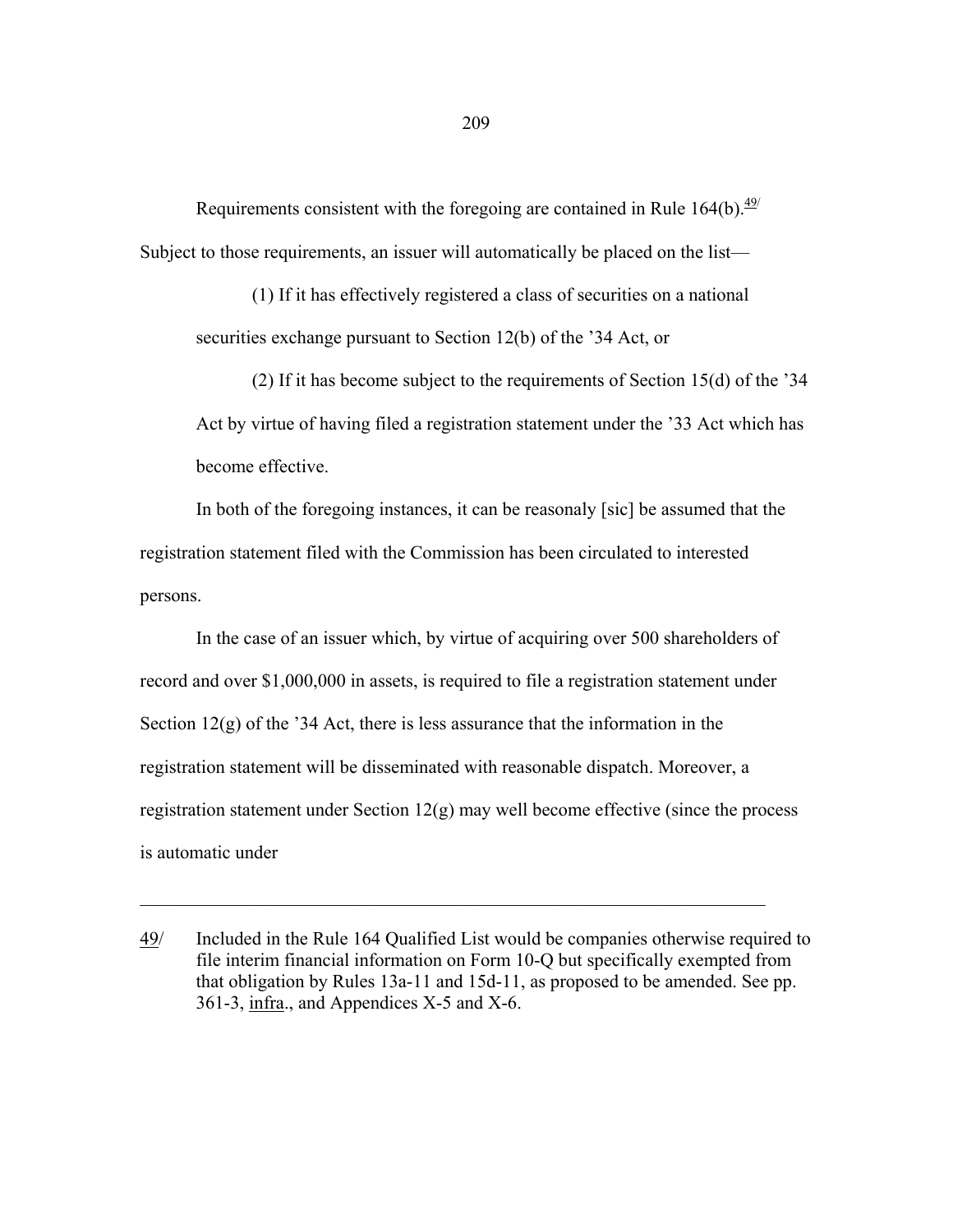the statute) before any response has been received to the staff's comments on the disclosures in the registration statement. For these reasons, the effective date of the registration statement is not a propitious time for relaxation of the restrictions on public sale of the issuer's securities effected on behalf of controlling persons or by persons who acquired their securities in private placements. Rule 164 therefore provides for a delay of six months (or such shorter time as the Commission may deem appropriate) after the effective date before such sales may occur. It can be anticipated that the Commission will shorten this period in appropriate cases.

 A procedure is provided in Rule 164 which enables the Commission to take action to keep from or to remove from the list the name of any issuer where the circumstances are such that full disclosure concerning the issuer is not available to public investors. The procedure contemplates an opportunity for hearing on the part of any such issuer.

 Insurance companies present a special issue. Such companies have a conditional exemption from the registration requirements of Section 12(g) of the '34 Act, provided the following conditions specified in Section  $12(g)(2)(G)$  are met:

 (1) The company is required to and does file an annual statement with the appropriate authority (typically the Insurance Commissioner) of its domiciliary state which conforms to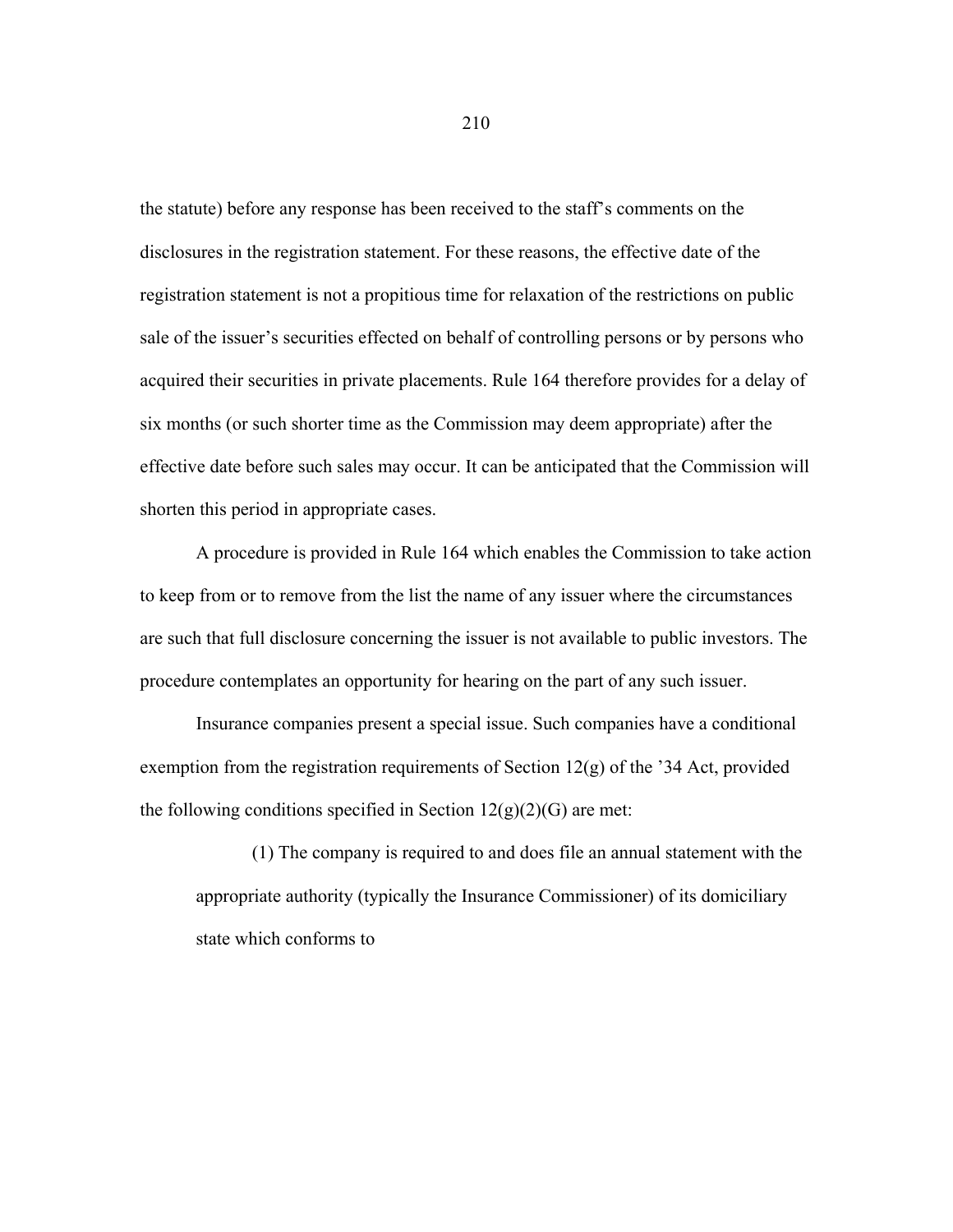the standards of the National Association of Insurance Commissioners ("NAIC") or, in the judgment of the proper state official, substantially conforms thereto. (NAIC has prescribed an annual form for the reporting of detailed financial data by all insurance companies, frequently referred to as the "convention statement." Early in 1964, and prior to adoption of the Securities Acts Amendments of that year, NAIC also developed and prescribed an annual "Stockholder Information Supplement" to be filed by all domestic stock companies with 100 or more stockholders. The supplement elicits certain information about management and about the shareholdings and share transactions of officers, directors and 10% stockholders. The Study understands that regulations requiring the filing of these forms have been adopted by all states and the District of Columbia.)

 (2) The company is subject to proxy regulation by its domiciliary state conforming to that prescribed by NAIC. (Soon after adoption of the '64 amendments, NAIC prescribed proposed proxy regulations for all domestic stock insurers having over 100 stockholders. It is understood by the Study that such regulations have been adopted in all states and the District of Columbia.)

 (3) Short swing trading by officers, directors and 10% stockholders is subject to reporting and profit recovery regulation "substantially in the manner" provided in Section 16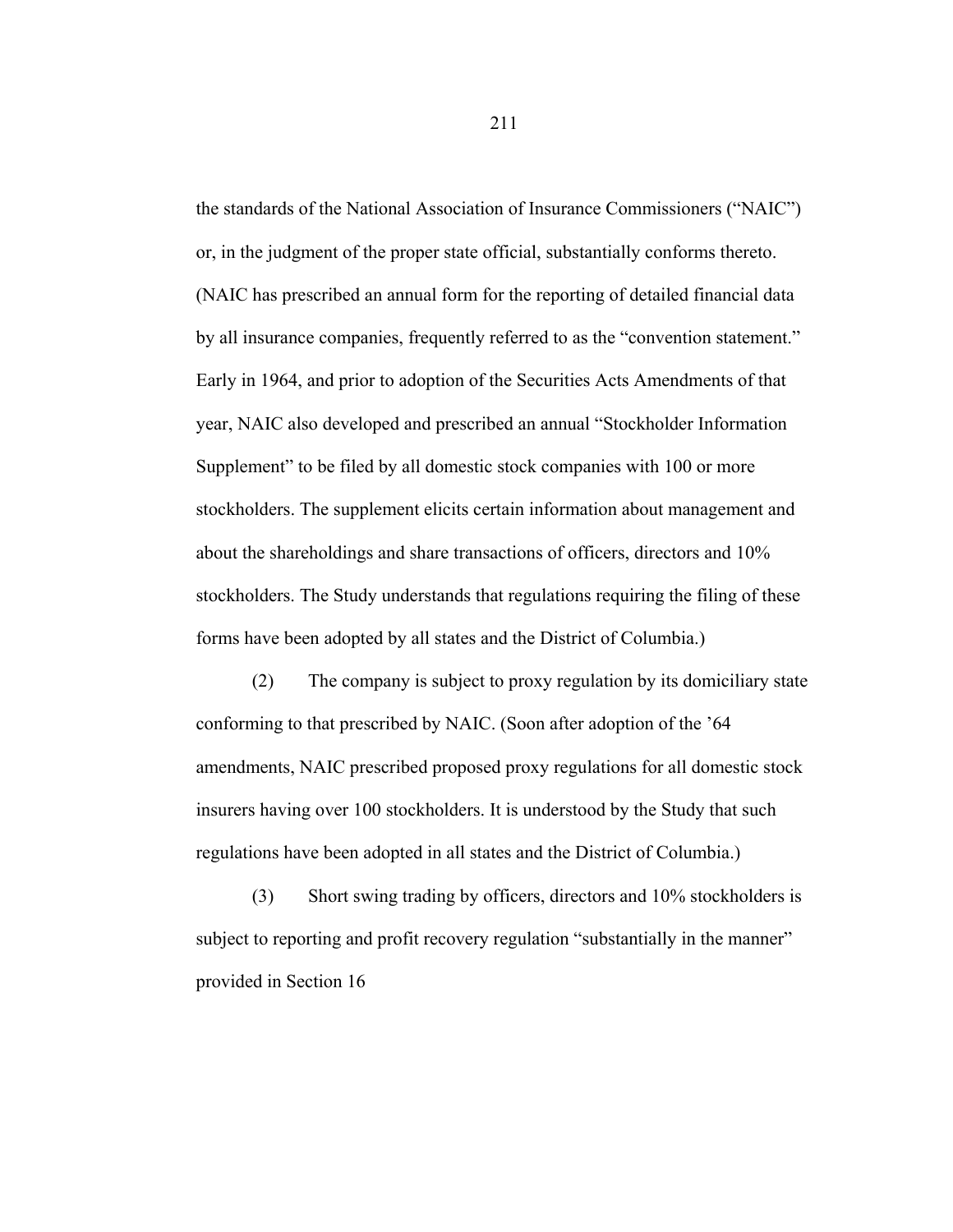of the '34 Act. (NAIC developed a model "insider trading" statute, and it is understood by the Study that all states and the District of Columbia have adopted such legislation.)

 State requirements as to insider trading are expressly inapplicable in the case of insurance companies which have registered a class of securities under Section 12 of the '34 Act. State requirements as to proxy regulation are inapplicable to insurance companies which comply with the Commission's proxy rules. There are at present 11 insurance companies with a class of securities registered under Section 12(b) of the '34 Act. In addition, 25 insurance companies have registered a class of securities under Section  $12(g)$  of that Act, although not required to do so. These 36 companies are subject in all respects to the reporting, proxy and insider trading requirements of the '34 Act. Approximately 227 additional insurance companies are subject to the annual and periodic reporting requirements (but not the proxy rules or insider trading provisions) of the '34 Act under Section 15(d) of that Act, by virtue of a prior registration of securities under the '33 Act.

 No accurate figures are available as to the number of publicly-held insurance companies which have obtained exemption from Section 12(g) pursuant to Section  $12(g)(2)(G)$ . Based on data furnished to the Study by the NASD, an examination of quotations furnished by the National Quotation Bureau, Inc., and information derived from Best's and Moody's, the Study estimates that there are at least 465 insurance companies with over 100 stockholders and at least 120 insurance companies with over 500 shareholders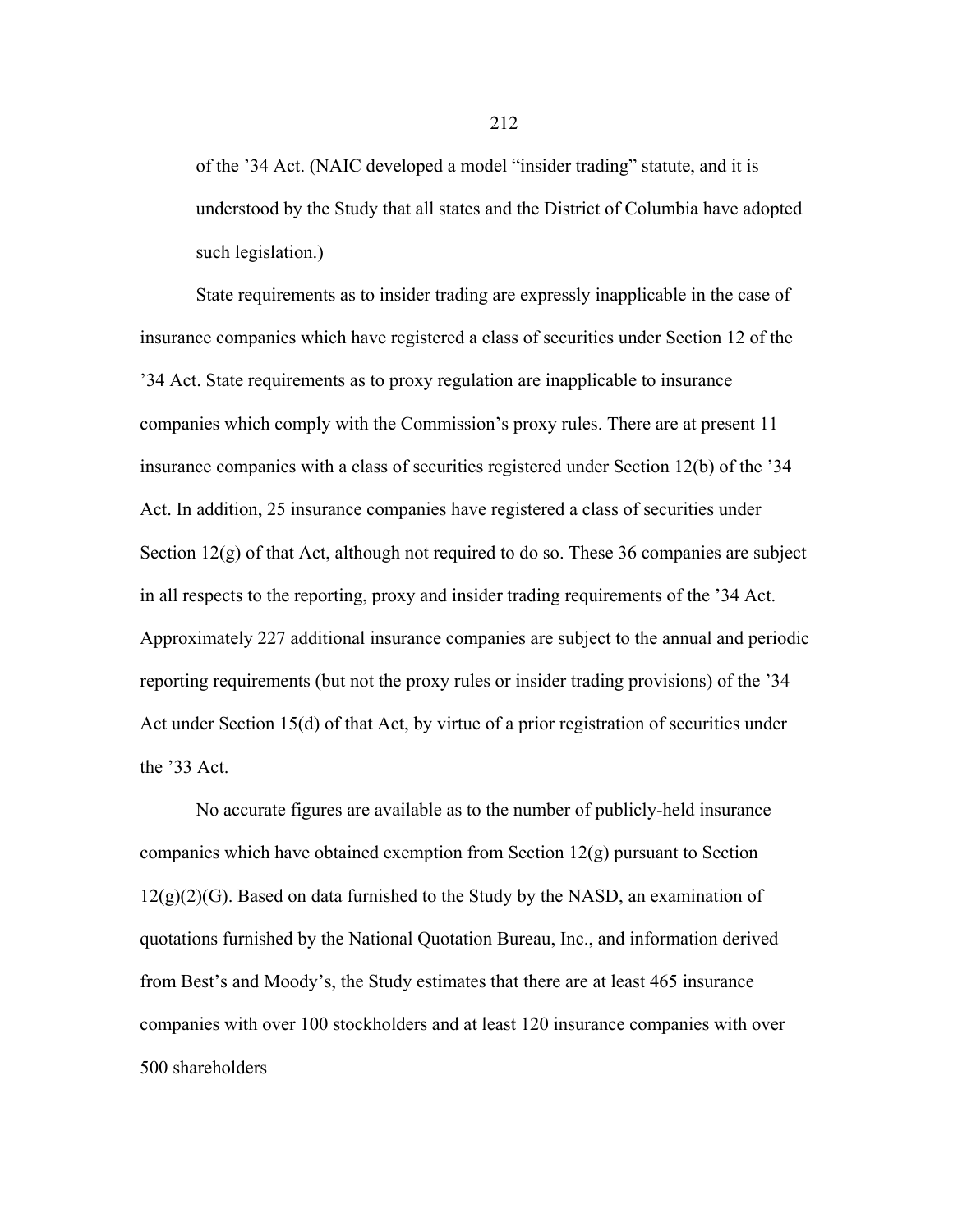which are not subject to either the reporting or proxy requirements of the '34 Act.

 The issue as to whether these insurance companies should be placed on the Rule 164 Qualified List involves a number of important factors, among which are the following.

 (1) The annual financial information filed by such companies with state authorities (the convention statement) was designed for regulatory purposes and not for the information of investors. It is complex and detailed, and its interpretation requires the skills of a specialized financial analyst.

 (2) Although financial statements are required to be sent to shareholders preceding a company's annual meeting, they are designated only by name and (to the Study's knowledge) there are no explicit requirements as to their content.

 (3) The annual reporting requirements applicable to such companies do not cover matters of the type proposed to be included in the amended Form 10- K, such as developments and changes in business and types of risks insured.

 (4) No interim reports of events of substantial significance to investors (such as are contemplated by present Form 8-K and proposed Form 10-Q) are required to be filed.

 (5) No mechanism similar to the microfiche system presently in operation at the Commission's Washington office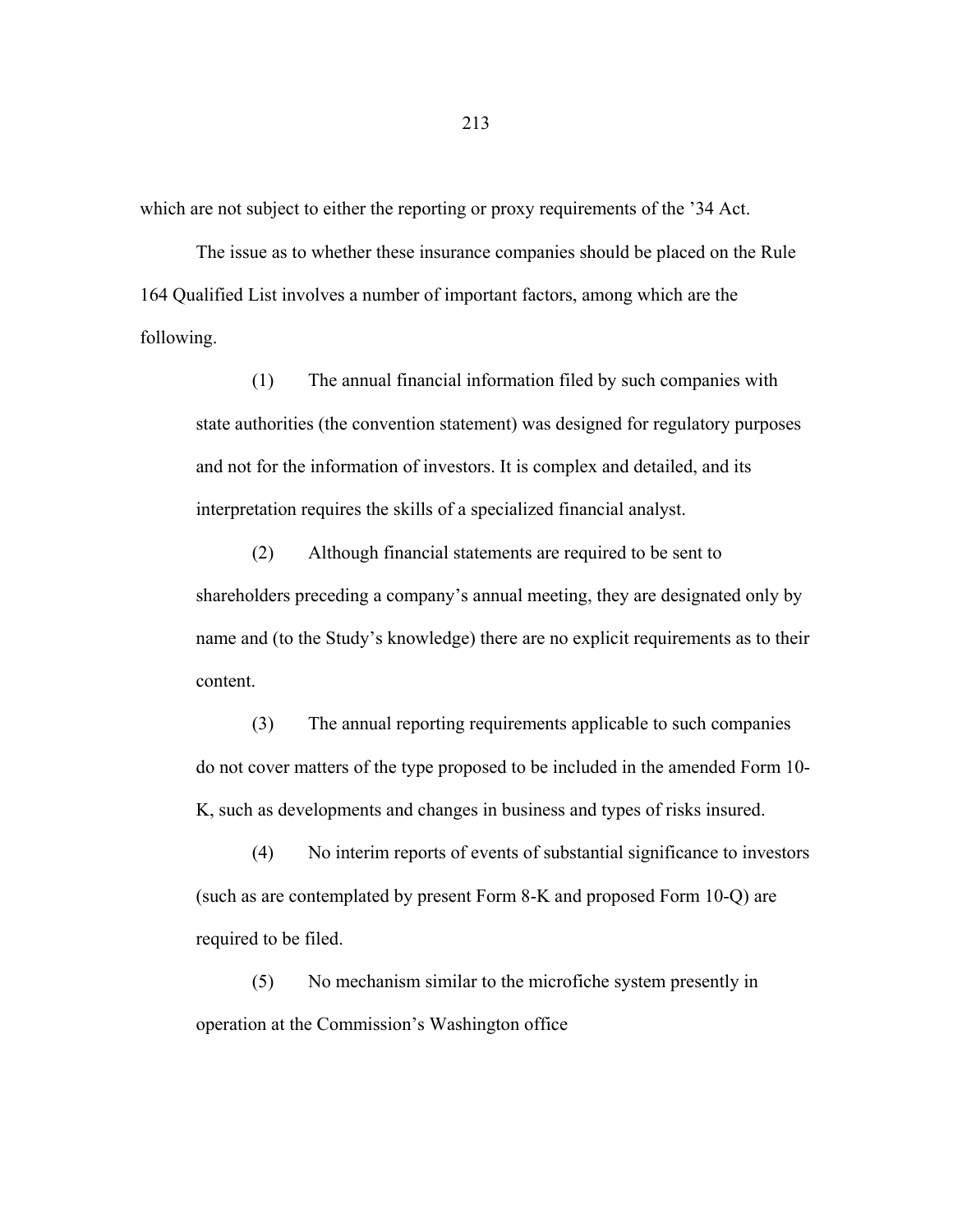(see Chapter IX) is available or in prospect for the ready dissemination to interested persons throughout the country of reports and other information filed with state insurance commissioners.

 A further issue is involved which cuts across the insurance company field. Is it feasible and desirable from the standpoint of informing investors for insurance companies to file interim, condensed financial information? All insurance companies required to file reports with the Commission are presently exempt from filing semi-annual financial reports on Form 9-K under Rules 13a-13 and 15d-13. A few states (California, for example) require quarterly financial reports from a broad range of insurance companies subject to their jurisdiction. Others may require such reports from particular companies during a "seasoning" period.

 The foregoing factors should be carefully weighed and considered before any change is made in the standards suggested for the Rule 164 Qualified List. The Commission should obtain more complete data concerning the policies of the state insurance commissioners and the practices of unregistered insurance companies in which there is substantial investor interest. Various matters deserve to be more carefully examined, including (1) the practicability of periodic reporting which would more closely approximate that proposed by the Study (in Chapter X), for those insurance companies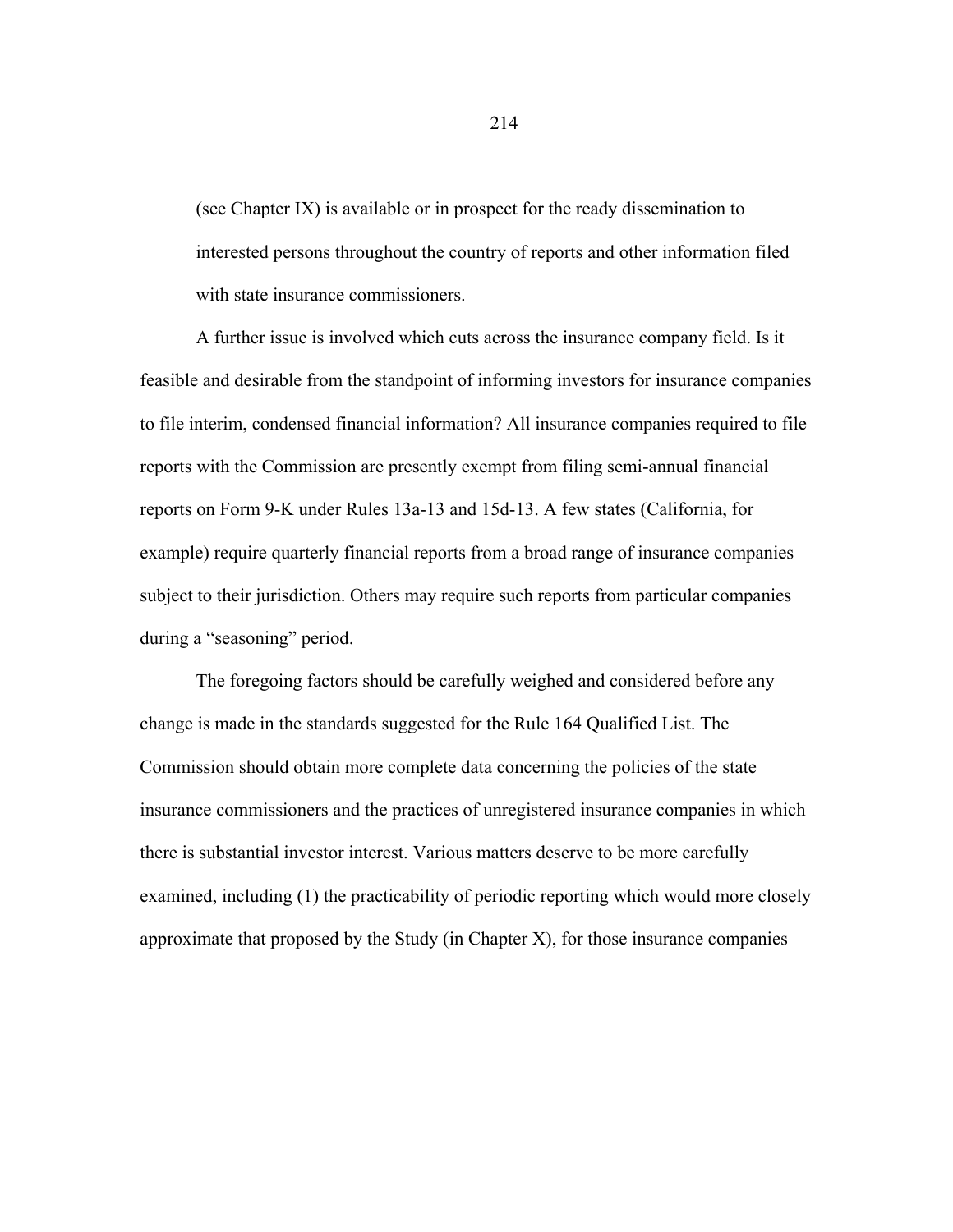wishing to be placed on the List; (2) the possibility of a procedure whereby duplicates of documents filed with state authorities would be made available for purposes of the Commission's microfiche system; and (3) the quality of the disclosures in annual and interim reports sent to the shareholders of insurance companies.

 There remains the question whether insurance companies (other than title insurance companies) which are required to file reports with the Commission should continue to have the benefit of an exemption from the filing of any interim financial information. The Study recommends that this exemption be retained temporarily while the feasibility and usefulness of condensed interim financial reporting by insurance companies is explored. See text at note 9, p. 362, infra.

### (vii) Expanded availability of Regulation A.

 Is Regulation A in conflict with the policy of the new rules? It would provide a limited outlet for the public sale of securities of non-reporting companies, unless its present availability were to be significantly curtailed. The Study does not recommend this. There are countervailing considerations. Regulation A does provide disclosures appropriate to the modest size of the offerings permitted thereunder. The Study sees no reason why it should not be made somewhat more widely available.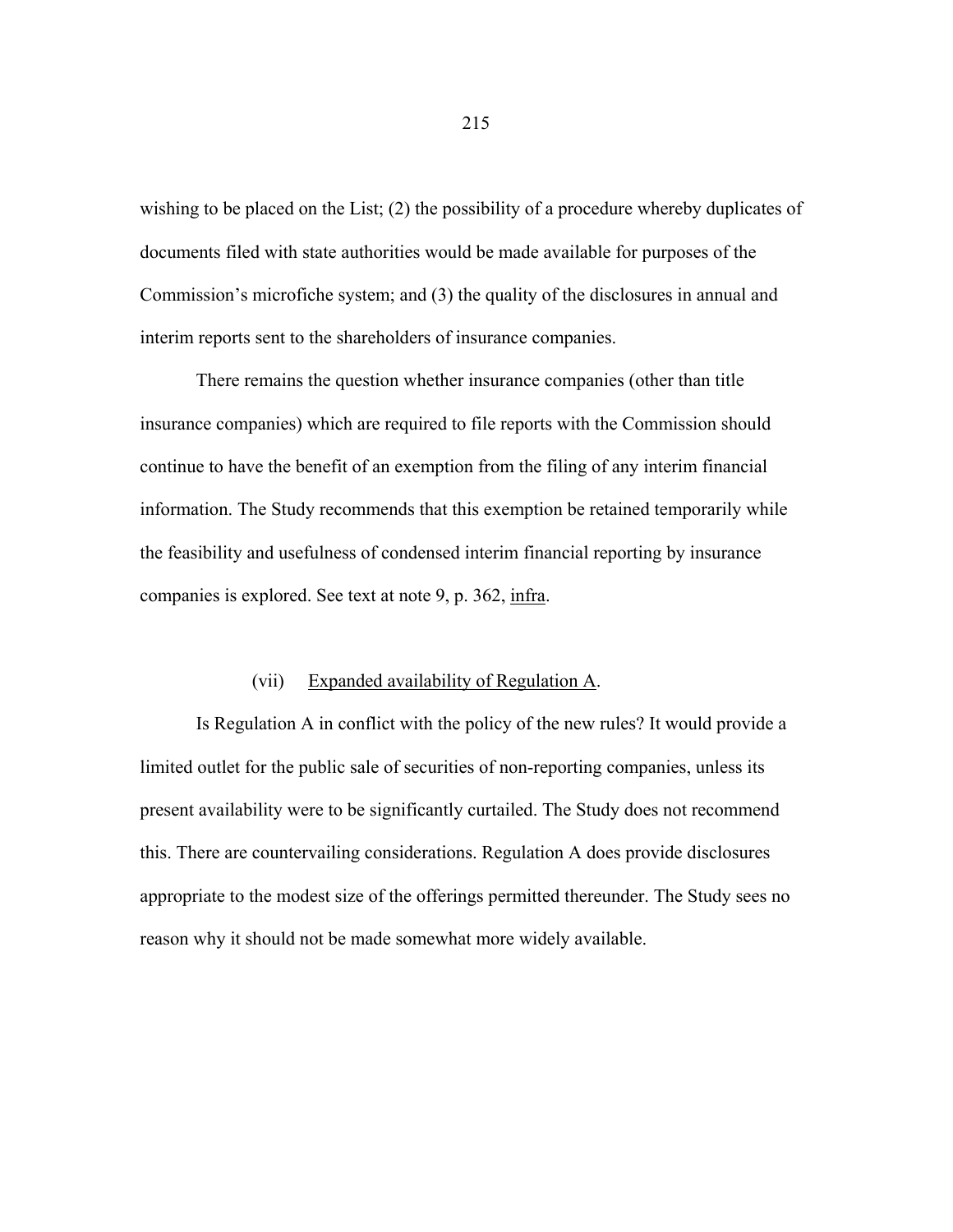Today, use of Regulation A up to the \$300,000 limit by the issuer automatically precludes its use for another year by any control person or holder of privately placed securities. If three individuals have sold a total of \$300,000 worth of securities under Regulation A, the issuer is barred from its use for another year. The Study proposes to change this feature of the Regulation. Any person holding restricted securities which have been outstanding for over one year and who, if he is a control person, has been such for over one year, should be able to sell up to \$100,000 of securities in any one year, irrespective of the use made of the Regulation at any time by the issuer or any other person. Details of this proposal will be found in Chapter VIII.

 With the expansion of Regulation A, a combination of outlets will be available to the controlling person or holder of the privately placed securities of a non-reporting company. He can resell in a private transaction which does not violate Ralston Purina standards. Under appropriate circumstances, the exemption provided by Section  $3(a)(11)$ may be available to him. $\frac{50}{ }$ 

 $\_$  , and the contribution of the contribution of  $\mathcal{L}_\mathcal{A}$  , and the contribution of  $\mathcal{L}_\mathcal{A}$ 

<sup>50/</sup> It is recognized that this exemption is not always available and, where available, may be difficult to rely upon. See Loomis, Enforcement Problems Under the Federal Securities Laws, 14 Bus. Law. 665, 670-671 (1959); Mulford, Private Placements and Intrastate Offerings of Securities, 13 Bus. Law. 297 (1958). If available, the exemption permits public sales of securities without disclosure, except as the states may act. For example, the California Corporate Securities Law of 1968 authorizes the California Commissioner to establish prospectus requirements for securities not registered under either the '33 Act or '34 Act (Section 25148) and provides for limited continuing disclosures to be required in such cases (Section 25146).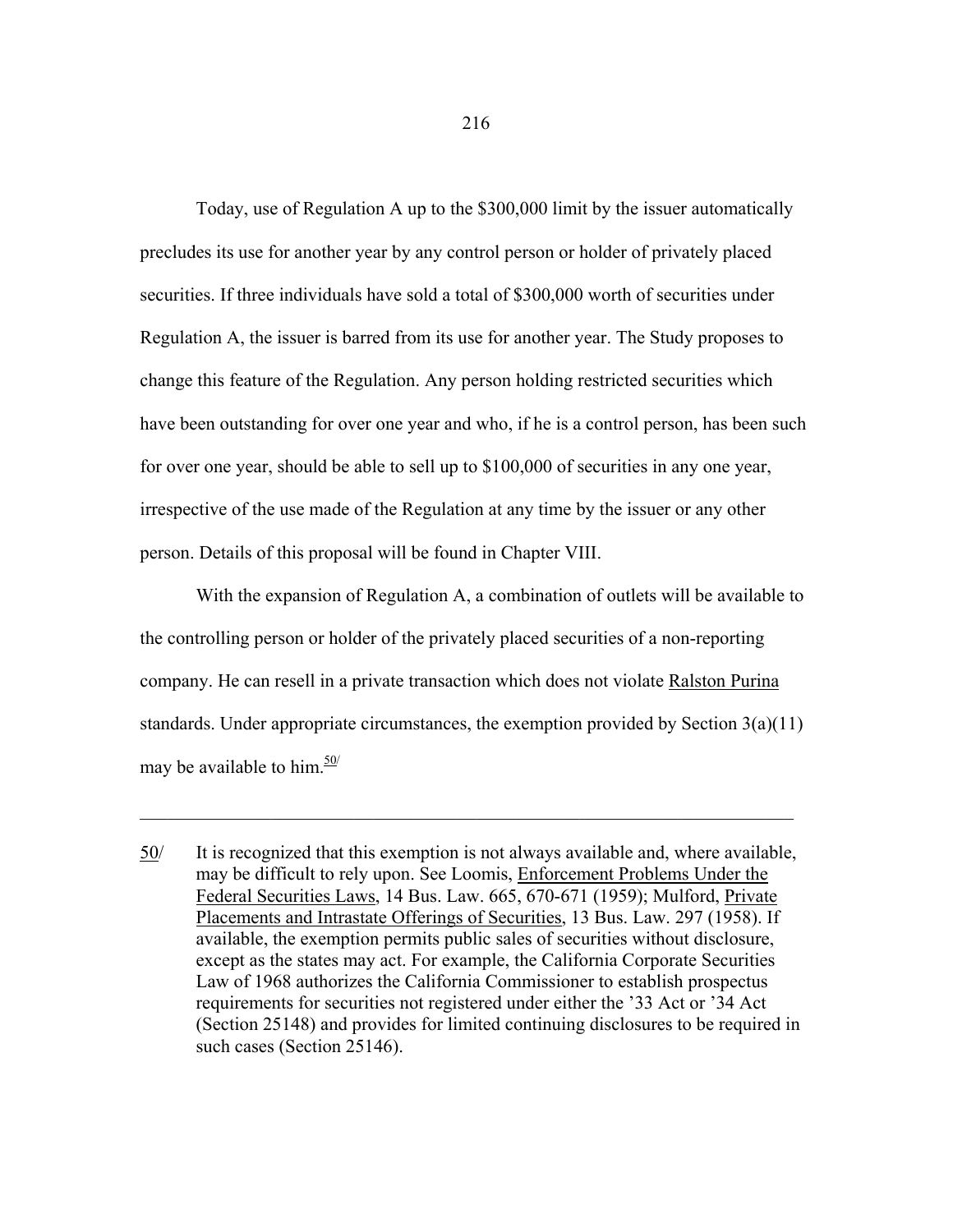He may be in a position to utilize Regulation A, without regard to what others have done. Finally, if these outlets are insufficient for his purposes, he may be able to obtain '33 Act registration either (1) through his position as a controlling person, or (2) through appropriate contractual arrangements with the issuer, if he is a supplier of private capital.

### (viii) Proposed rules to take effect prospectively.

 Substantial amounts of securities have been sold and are now held in reliance on existing interpretations associated with the private offering exemption. The Study recognizes that it would be extremely difficult to apply the new rules to such securities held by non-controlling persons. Prospective application of the new rules would mean, of course, that for a short period after their adoption, the old interpretations would continue to govern the resale of certain outstanding securities. There is no reason, however, why holders of such outstanding securities could not rely on the new rules if it would be beneficial from their standpoint to do so. After two or three years, for all practical purposes, only the new rules would be effective.

 A different set of considerations applies to outstanding securities held by controlling persons. The proposed revised Rule 154 (see pp. 220-5, infra.) has no application to the securities of non-reporting companies. It is manifestly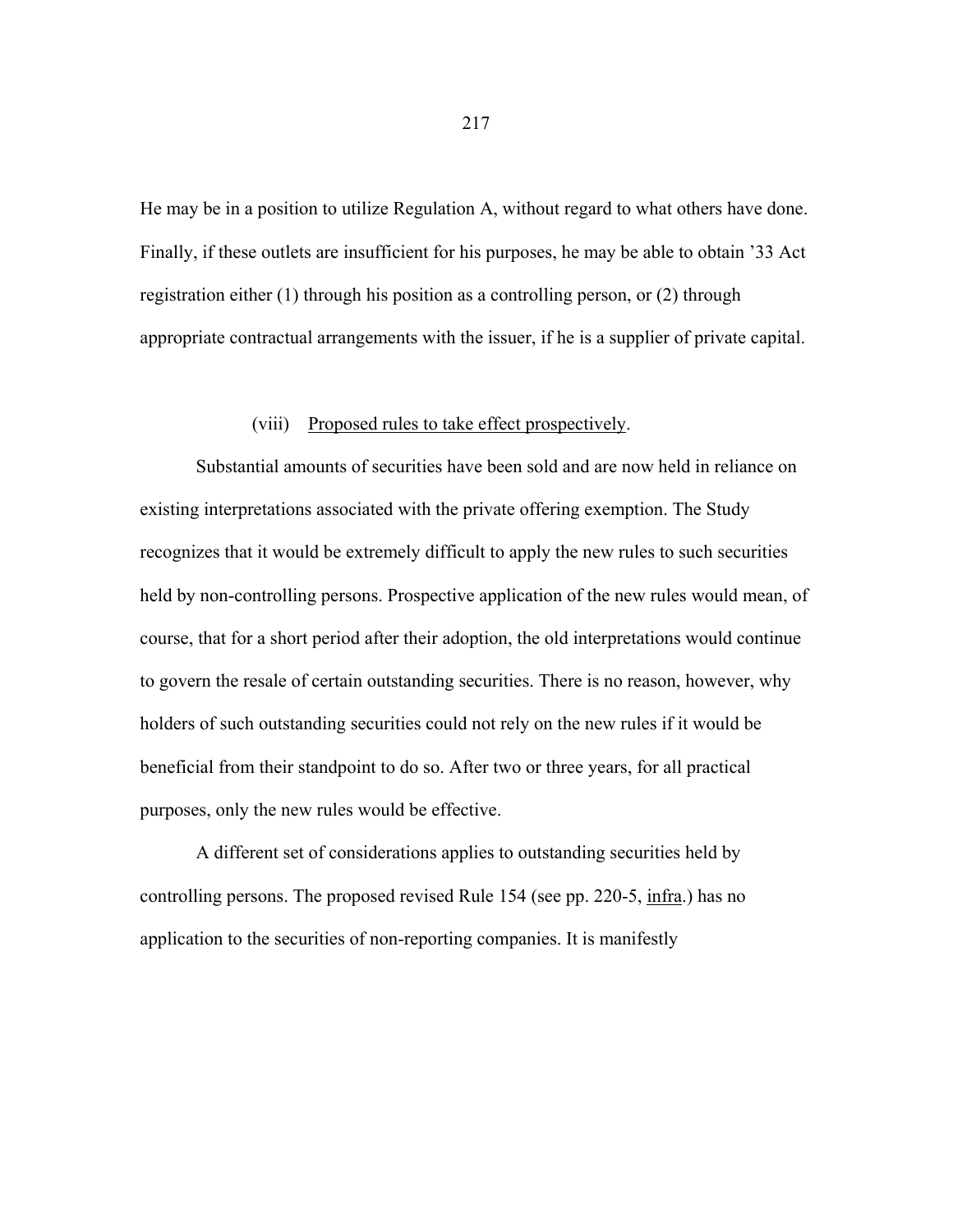impracticable to have two versions of Rule 154 in effect simultaneously, one applying to securities outstanding before the new rules are adopted, and one applying to securities acquired by controlling persons subsequent thereto. Moreover, such a situation, extending into the future for an indeterminate period, would be contrary to the fundamental policy intended to be implemented by the new rules.

 Accordingly, the Study recommends that the new rules apply to all resales on behalf of controlling persons, regardless of the date of acquisition by the seller of the securities so sold. The hardship involved is believed to be minimal.

## (ix) The inclusion of a "preliminary note" to the proposed rules.

 As mentioned previously (at pp. 182-3) it is suggested that the proposed rules (with the exception of the amended Rule 154) be grouped together in a separate article of the General Rules and Regulations adopted under the '33 Act. Article 5 has been used for this purpose in the drafting process.

 At the outset of the new Article 5, the Study proposes to include a somewhat expanded preliminary note to explain the scope and purposes of the rules contained in the Article. Certain of the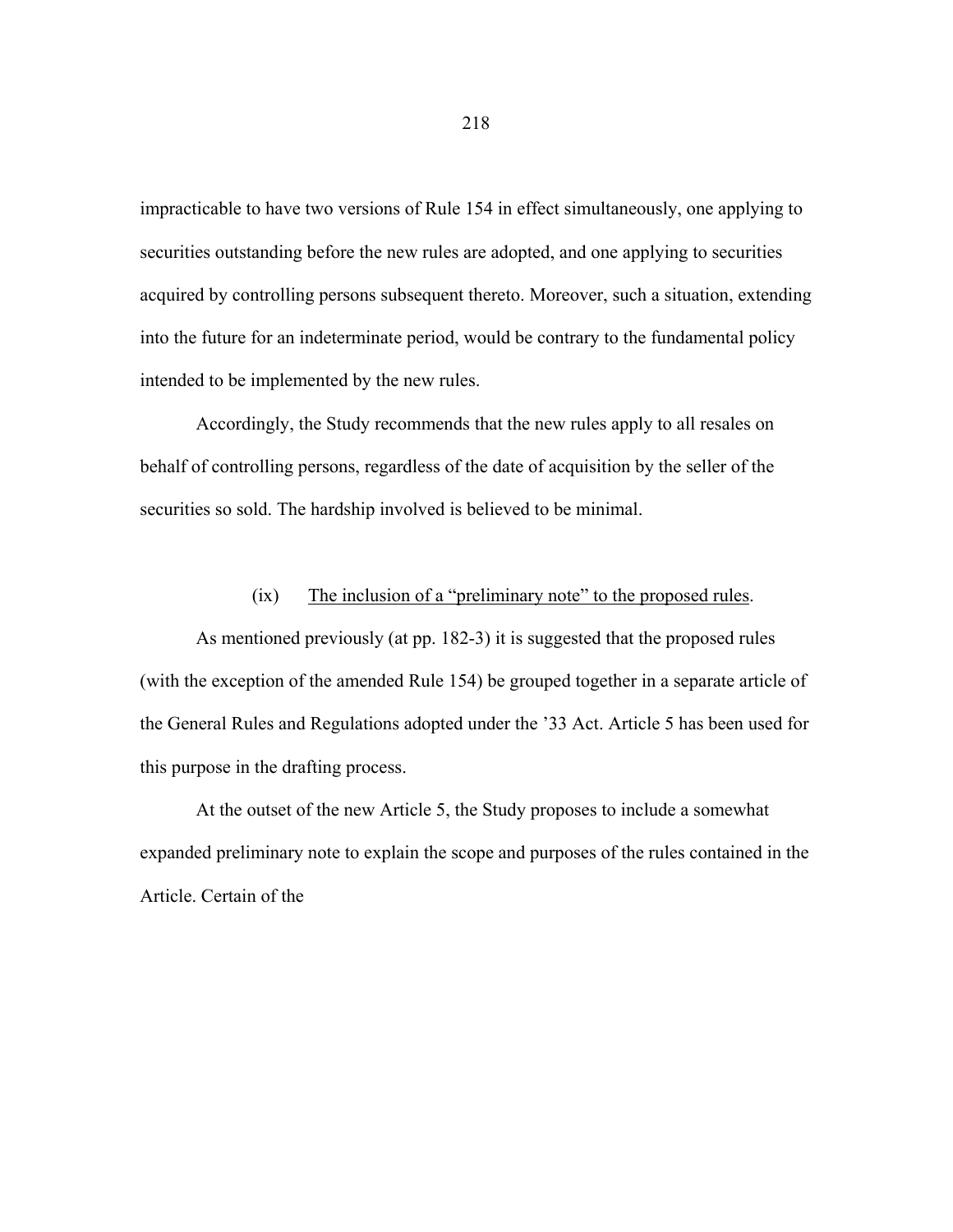Commission's rules are presently accompanied by explanatory notes (for example, the Note to Rule 460 under the '33 Act, the introductory Note to Schedule 14A of the Proxy Rules and the Note to Rule 14a-6). This procedure seems particularly appropriate where rules are necessarily lengthy and complex.

 The preliminary note to the new rules accomplishes one additional objective. From the onset of its work, the Study has been impressed by the value and effectiveness, in policing an offering made in reliance on the exemption in Section 4(2) of the '33 Act, of a protective legend on certificates evidencing the privately placed securities. Unfortunately, the Study was unable to find a practicable way to require such a legend as a condition of exemption.

 Without a conspicuous legend on the certificates, the issuer may be unable to stop transfers of privately placed securities which would destroy the private character of an offering. With such a legend, it can do so and for practical purposes protect the availability of the exemption.  $51/$  The use of the legend has recently been referred to by a leading commentator as "an almost

 $\_$  , and the contribution of the contribution of  $\mathcal{L}_\mathcal{A}$  , and the contribution of  $\mathcal{L}_\mathcal{A}$ 

<sup>51/</sup> Israels, Stop Transfer Procedures and The Securities Act of 1933 – Addendum to Uniform Commercial Code – Article 8, 17 Rutgers L. Rev. 158, reprinted in Selected Articles on Federal Securities Law, 231, 238-240 (American Bar Assn., 1968).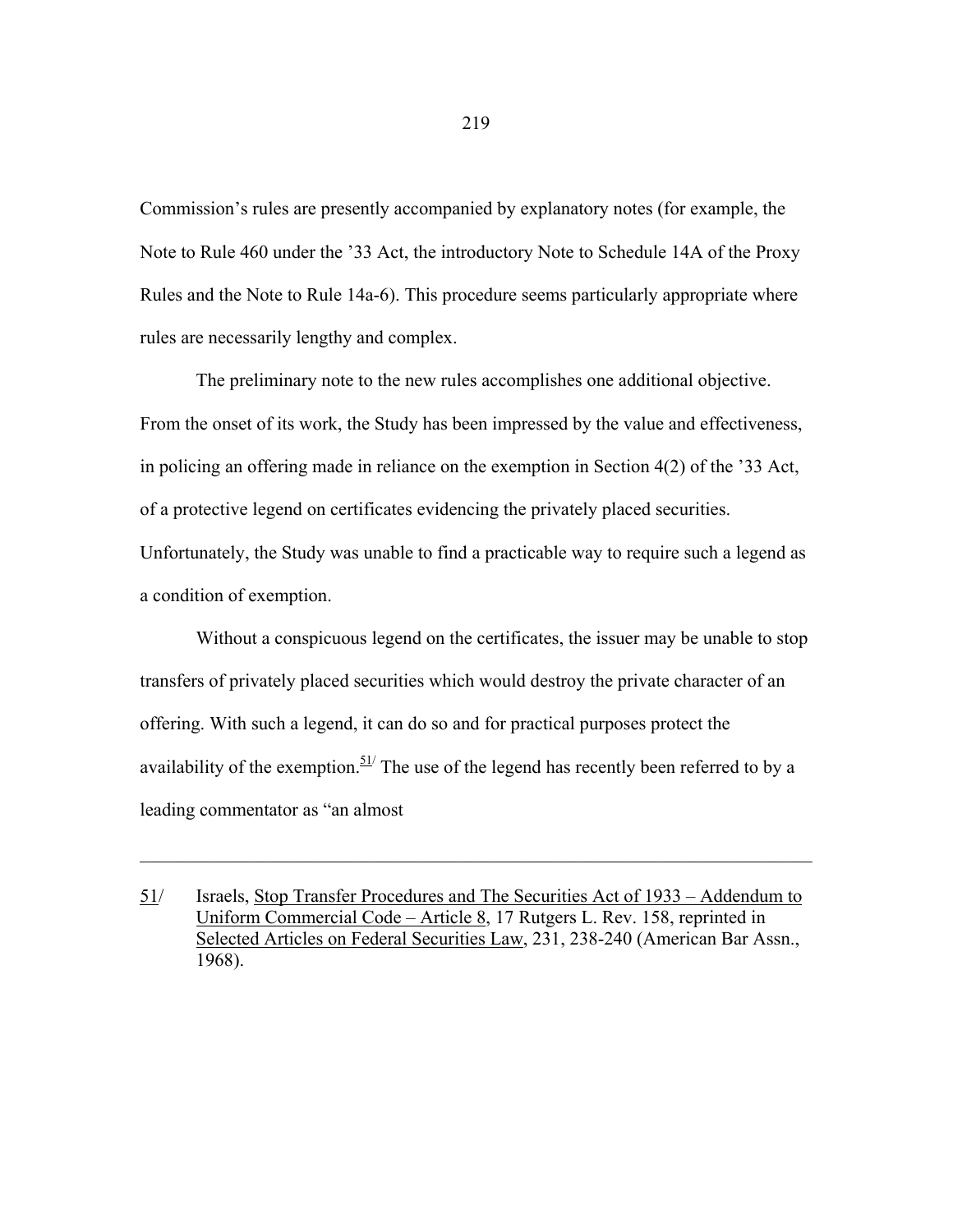standard pattern of corporate practice.<sup>" $52$ </sup> In the Study's judgment, the Commission should consider the presence or absence of an appropriate legend on certificates evidencing restricted securities a significant indication as to whether or not the circumstances surrounding an offering are consistent with exemption under Section 4(2).

 For these reasons, the Study included a paragraph in the preliminary note to Article 5 (1) referring specifically to the necessity for careful precautions on the part of an issuer to see to it that premature resales do not destroy an exemption, and (2) referring to the importance placed by the Commission on the use of an appropriate legend.

# (b) Amendment of Rule 154 to modify the definition of "brokers' transactions" in Section 4(4).

 A review of the limited legislative history of Section 4(4) indicates that Congress may well have contemplated the applicability of that exemption only in those limited circumstances (essentially three in number) when (1) the "dealer's exemption" provided by Section 4(3), usually relied upon by broker-dealers in their

 $\mathcal{L}_\text{max} = \frac{1}{2} \sum_{i=1}^n \mathcal{L}_\text{max}(\mathbf{z}_i - \mathbf{z}_i)$ 

<sup>52/</sup> Israels, Addendum, 23 Bus. Law. 865 (1968). See also Jennings and Marsh, Securities Regulation, Cases and Materials, 394 (1968); Sommer, Mergers, Consolidations, Sales of Assets—Rule 133, 16 West. Res. L. Rev. 11, 40 (1964) recommends use of a legend on certificates issued to the controlling persons of the acquired company in Rule 133 transactions.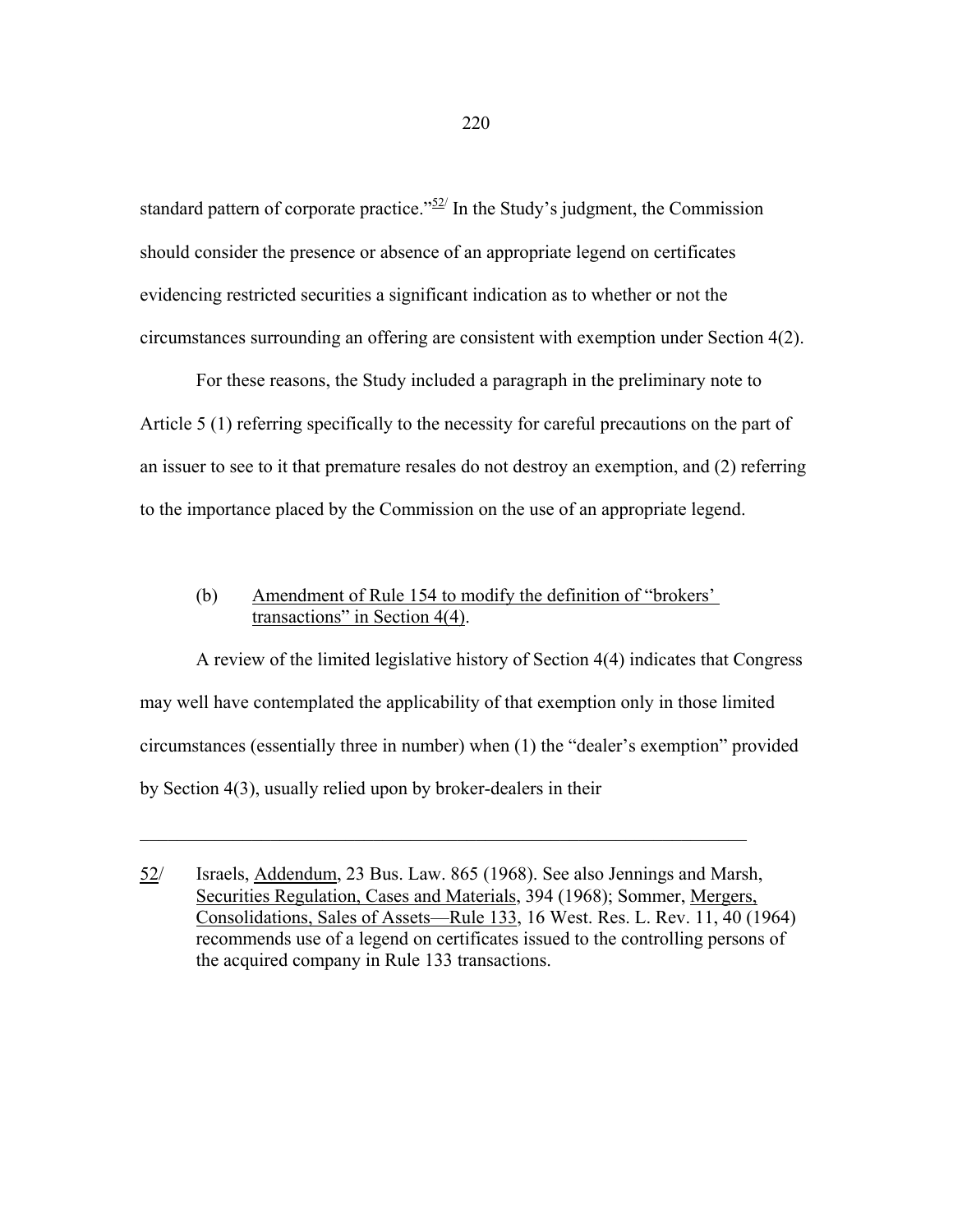everyday transactions, is not available, and (2) it would constitute a hardship to prevent an owner of securities who is neither an underwriter nor a dealer from disposing of such securities with the assistance of his broker. Under these circumstances, a special exemption is necessary to protect the broker; it is not needed to protect the broker's principal, who obtains exemption under Section 4(1).

 To illustrate the first of these three limited circumstances, assume that a corporation's first registration statement became effective two months ago and that the public offering was successfully completed. A, a customer of broker B, purchased some of the securities in the public offering and now wishes to resell them. In the meanwhile, a stop order has been entered by the Commission against further distribution of the securities. B cannot claim exemption under Section 4(3) and therefore cannot sell the securities for A unless he delivers a prospectus to buyers of the security. He is unable to do this because of the stop order. Unless special relief is provided, B will be prevented from acting as broker on behalf of A. It is only fair that relief be afforded; otherwise, the innocent customer would be unable to sell. On the other hand, the relief afforded should be limited. By hypothesis, other members of the public who will buy the securities will not receive a prospectus. It would be contrary to the purposes of the Act to permit the broker to solicit such buyers. Hence the express provisions against solicitation in Section 4(4).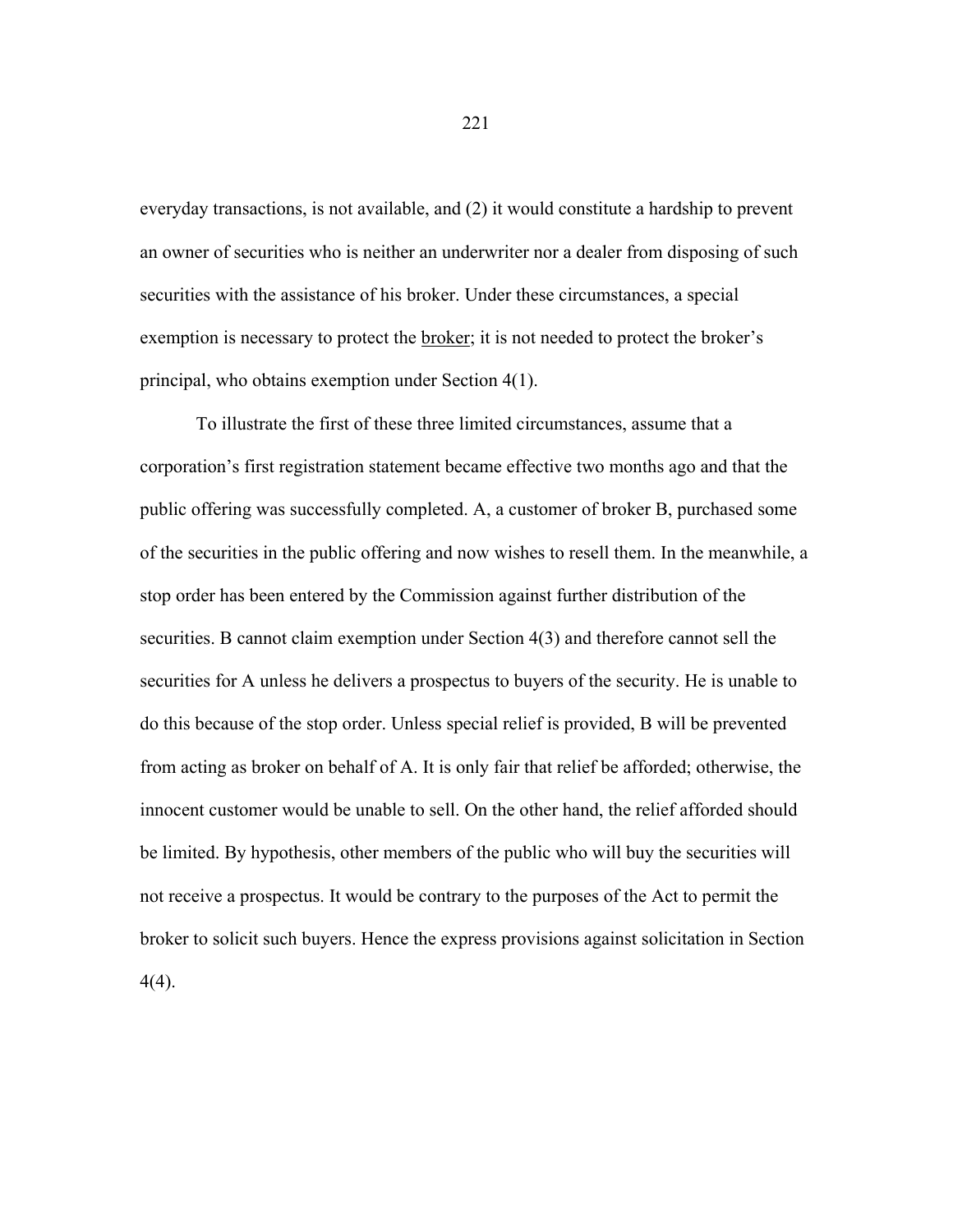The foregoing fact situation was selected by the House Committee on Banking and Currency to illustrate the operation of Section 4(4):

This exemption also assures an open market for securities at all times, even though a stop order against further distribution of such securities may have been entered. Purchasers, provided they are not dealers, may thus, in the event that a stop order has been entered, cut their losses immediately, if there are losses, by disposing of securities. On the other hand, the entry of a stop order prevents any further distribution of the security. $\frac{53}{1}$ 

A second situation in which Section 4(3) would not be available (by its own terms) to exempt a broker-dealer from the obligation to deliver a prospectus with each sale of securities, and yet the absence of an exemption might cause severe hardship to innocent customers, exists during the 90 days following commencement of a first registered public offering of those securities.<sup>54/</sup> If the customer bought securities in the offering which he wishes to resell and the broker cannot obtain a supply of prospectuses, the broker would be unable to act absent a special exemption. The third situation, similar to the second, exists during the first 40 days following an illegal public distribution of securities.

 $\mathcal{L}_\text{max} = \frac{1}{2} \sum_{i=1}^n \mathcal{L}_\text{max}(\mathbf{z}_i - \mathbf{z}_i)$ 

<sup>53/</sup> H. R. Rep. No. 85, 73 Cong., 1st Sess., 16 (1933).

<sup>54/</sup> A prospectus must also be delivered at the present time during the first 40 days following the commencement of any registered public offering. The Study proposes that the requirement be removed (see pp. 121-2).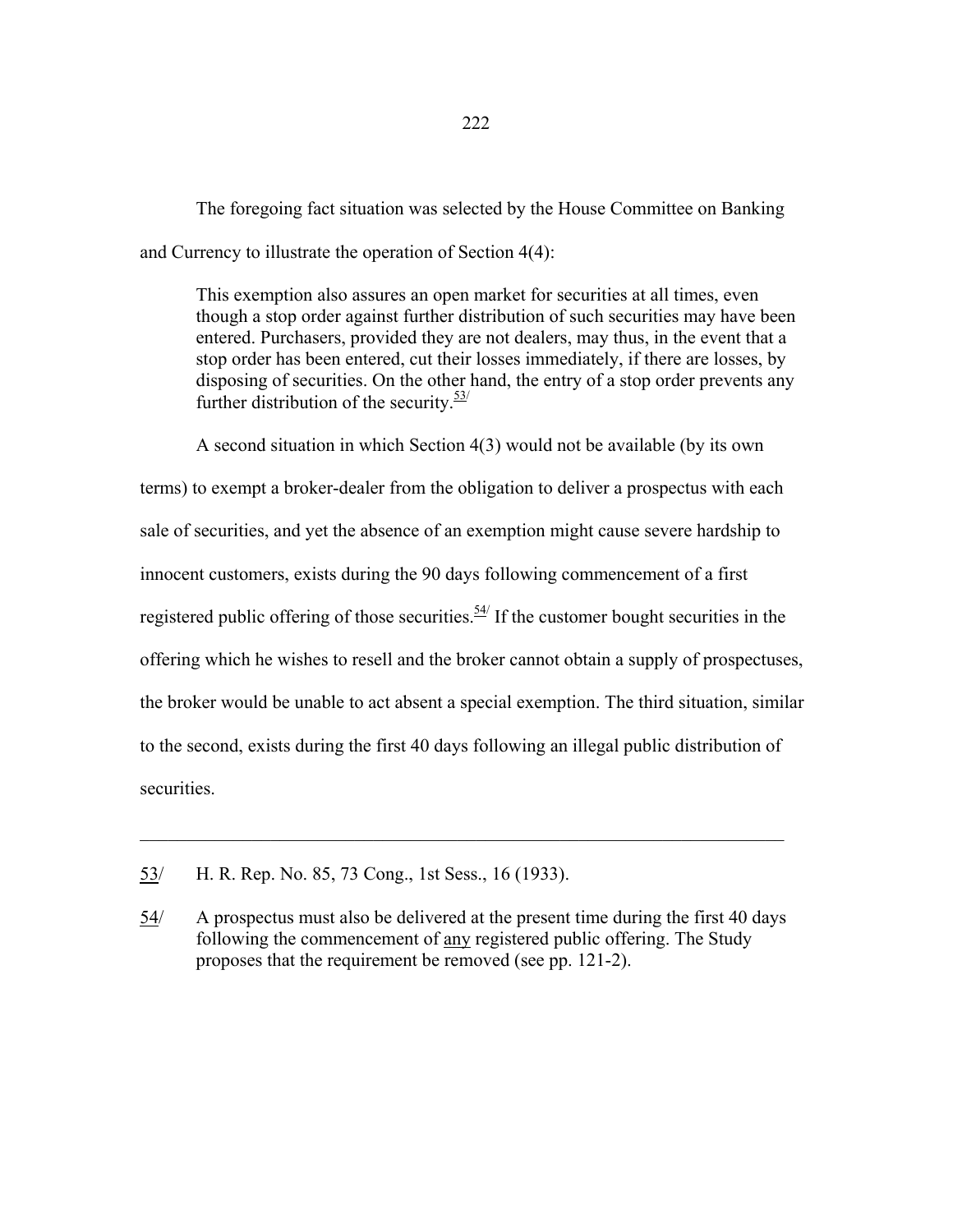The innocent purchaser of securities in such a distribution should be able to resell; he cannot do so with the aid of his broker unless the broker (who is denied the Section 4(3) exemption under these circumstances) can take advantage of a special exemption. Again, a special exemption for such a situation should be conditioned on no solicitation of buying customers. Section 4(4) so provides.

 To repeat, it may not have been contemplated that the special exemption of Section 4(4) for brokers' transactions would be applicable otherwise than in the three situations described. Over the years, however, the scope of the exemption has been extended through a series of changing interpretations, culminating in the present Rule  $154.55/$ 

Is an appropriate extension of the scope of the Section 4(4) exemption justifiable?

 The Study believes that it is, provided such extension is consistent with the basic policy of the Act to provide public investors with appropriate disclosure. The purpose of the extension should be to protect the careful broker from liability under proper circumstances.

 $\mathcal{L}_\text{max}$  , and the contribution of the contribution of the contribution of the contribution of the contribution of the contribution of the contribution of the contribution of the contribution of the contribution of t

<sup>55/</sup> The detailed history of these changing interpretations is described by Professor Loss in 1 Securities Regulation 697-706, (2d Ed. 1961). In brief, the Commission at first permitted the exemption to apply to the sale of very sizable quantities of stock held by controlling persons, only to reach a completely contrary result and invalidate the theory on which its former interpretations were based in Ira Haupt & Company, 23 S.E.C. 589 (1946). The opinion in Ira Haupt left the impression that any sale of unregistered securities to the public on behalf of a controlling person might violate the Act. Great uncertainty ensued and there was a demand for clarification. After several proposals and a public hearing the Commission adopted the present version of Rule 154. Securities Act Release 3525 (December 22, 1954).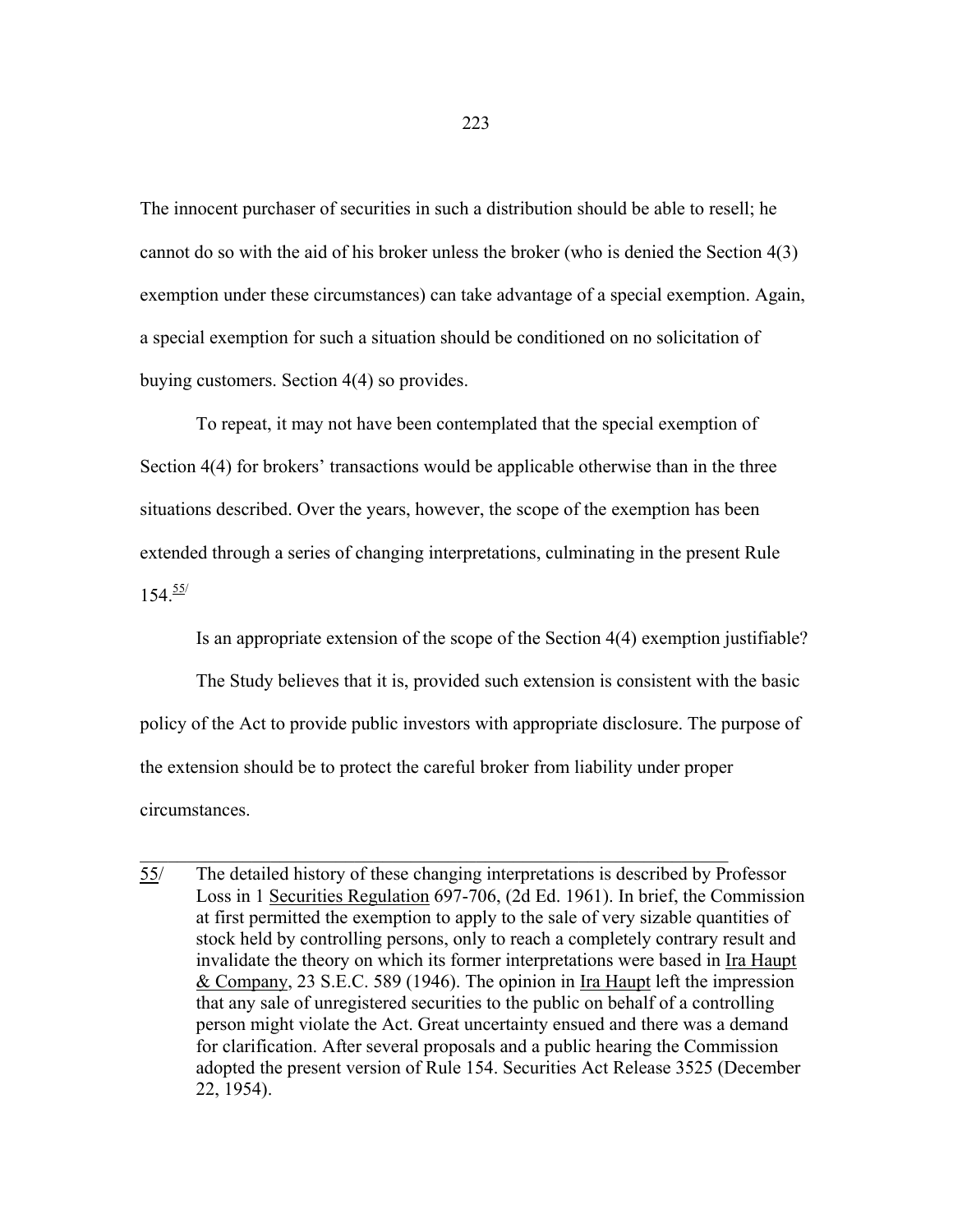Under the present Rule 154, if the broker selling for the account of a controlling person is unaware of circumstances indicating that his principal is engaged in making a distribution, the broker escapes liability even though his principal may have violated the '33 Act.<sup>56/</sup> If, however, the broker sells securities for the account of a shareholder who is, in fact, an underwriter of the securities under Section 2(11), the broker, however innocent, is also an underwriter. No rule exists which grants the broker absolution in such a case. It is the Study's recommendation that Rule 154 be revised to protect a broker under both sets of circumstances if, after reasonable inquiry of his customer, he has no grounds for believing and does not believe that the customer's sale amounts to a "distribution" under Rule 162.

 To illustrate, assume that A purchases a block of stock amounting to 5% of the outstanding shares from reporting company C in a non-public transaction. One year later he determines to sell the entire block without seeking registration of the shares. He goes to several brokers for this purpose, falsely representing to each of them that he has sold no other shares of C during the past six months. Broker B, having made appropriate inquiry and having no reason to believe that A is in fact engaged in a distribution,

 $\mathcal{L}_\mathcal{L} = \mathcal{L}_\mathcal{L} = \mathcal{L}_\mathcal{L} = \mathcal{L}_\mathcal{L} = \mathcal{L}_\mathcal{L} = \mathcal{L}_\mathcal{L} = \mathcal{L}_\mathcal{L} = \mathcal{L}_\mathcal{L} = \mathcal{L}_\mathcal{L} = \mathcal{L}_\mathcal{L} = \mathcal{L}_\mathcal{L} = \mathcal{L}_\mathcal{L} = \mathcal{L}_\mathcal{L} = \mathcal{L}_\mathcal{L} = \mathcal{L}_\mathcal{L} = \mathcal{L}_\mathcal{L} = \mathcal{L}_\mathcal{L}$ 

<sup>56/</sup> U. S. v. Wolfson, C.C.H. Fed. Sec. L. Rep. (current) para. 92, 328 (C.A.2, December 27, 1968).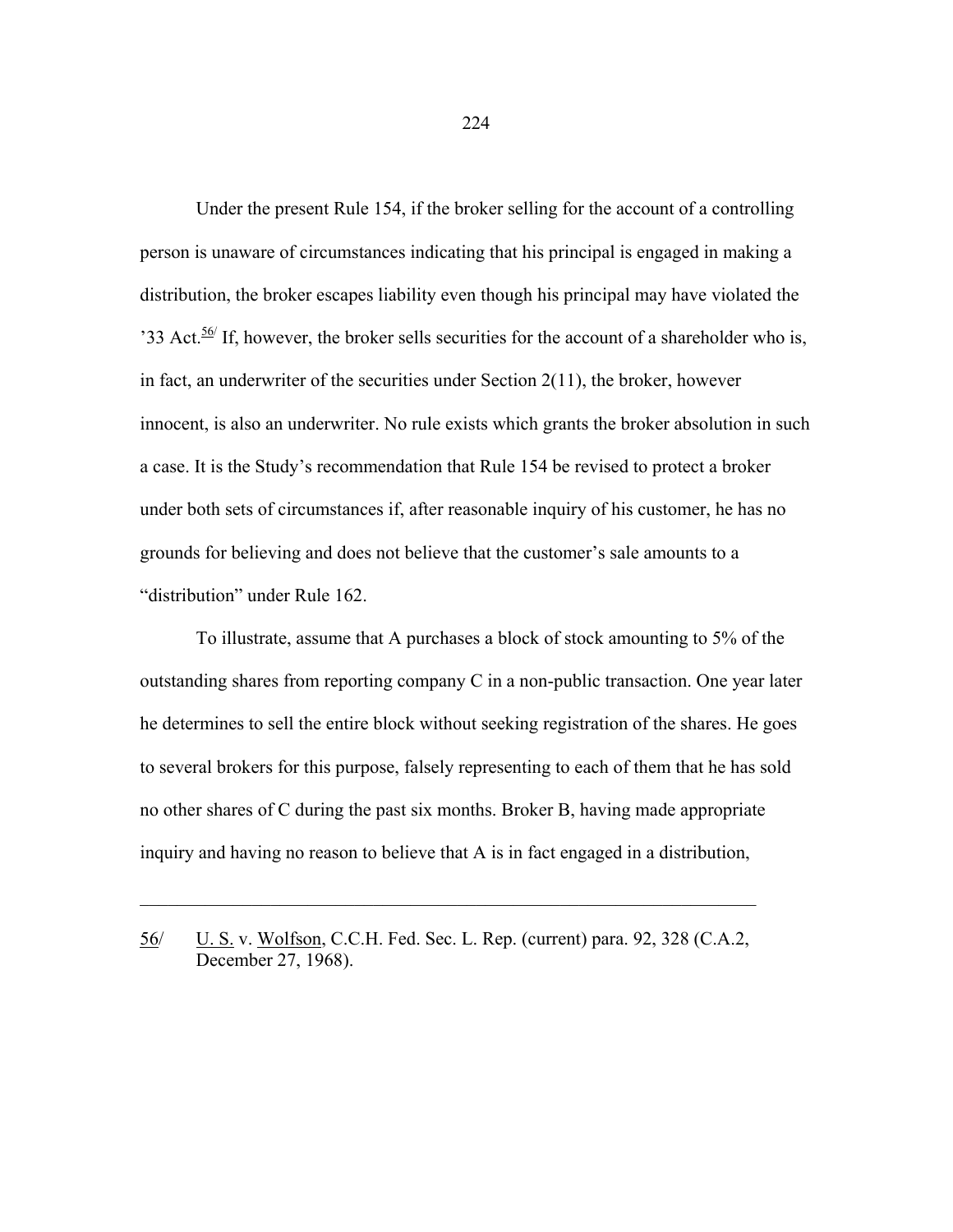sells on his behalf a quantity of shares well within the Rule 162 standards. Today, B would be an underwriter.<sup>57/</sup> The recommended revision of Rule 154 would provide B with an exemption. On the other hand, the revised Rule 154 would limit the exemption to those cases where the securities being sold to the public without registration are those of reporting companies. Rule 154 is not so limited today. This feature of the present rule is inconsistent with a sound disclosure policy. If the scope of the Section 4(4) exemption is to be extended by interpretation beyond the three situations described above in which there is clear need for a special exemption for brokers' transactions in addition to the dealers' exemption, that extension should not be so broad as to conflict with the interests of public investors.

 The Commission has indicated that a broker handling a sale under Rule 154 is obligated to make inquiry into the facts surrounding the proposed sale in order to obtain reasonable assurance that the transaction comes within the scope of the rule.  $\frac{58}{1}$  This

 $\_$  , and the contribution of the contribution of  $\mathcal{L}_\mathcal{A}$  , and the contribution of  $\mathcal{L}_\mathcal{A}$ 

<sup>57/</sup> The Commission has expressly stated that neither Rule 154 not [sic] Section 4(4) can be relied upon by the broker under such circumstances. Securities Act Release No. 4818 (January 21, 1966).

 $58$ / Id. In addition to such inquiry, a careful broker usually obtains a written representation from his customer (the controlling person, in the instance of the present Rule 154) certifying to the absence of any circumstances which might cause the exemption to be unavailable (such as any payments in excess of the brokerage commission, solicitation of orders in anticipation of the transaction, or sale or other securities of the same class which might cause the quantity limitation to be exceeded).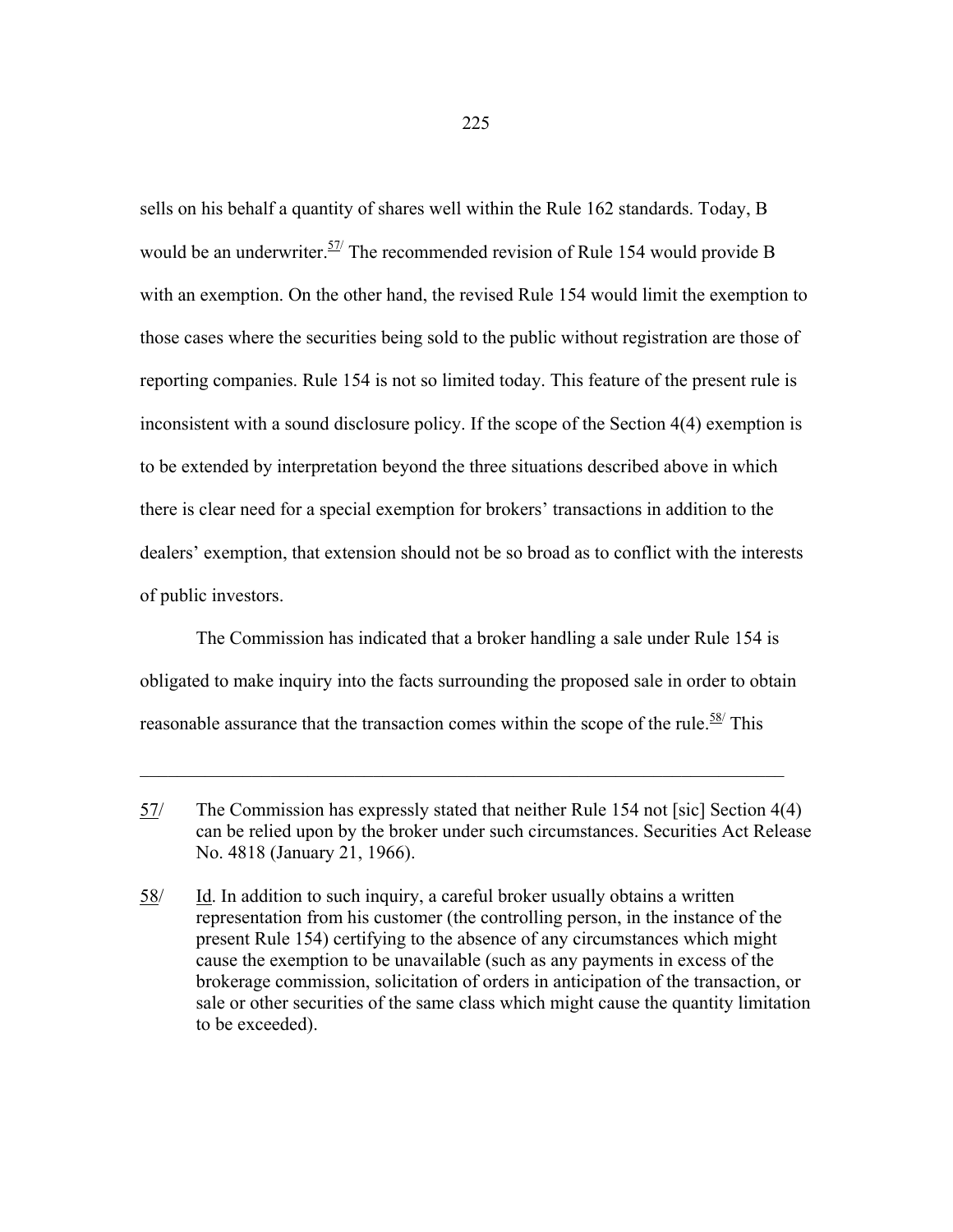obligations is expressly included in the proposed amended rule. The proposed amended rule also makes clear that the exemption applies only to the broker's part of the transaction. (See Appendix VI-3 for the amended rule).

## 2. Practical consequences of the Study's proposals.

 In the ensuing portion of this chapter, a number of typical practical situations are discussed and the effect of the proposed new rules is indicated. Illustrative examples are given where it appears that they may contribute to an understanding of the proposed new rules.

# (a) Sales made on behalf of controlling persons (non-reporting company).

A person who sells securities for a controlling person becomes an "underwriter" if the sale amounts to a "distribution" (Section  $2(11)$ ). A private placement is not a distribution (Rule 162). Any sale to the public is a "distribution" except transactions in the securities of reporting companies which are effected within the limitations of Rule  $162.59$ 

 Accordingly, a sale of securities on behalf of a controlling person of a nonreporting company may be made without registration of the securities—

 $\mathcal{L}_\mathcal{L} = \{ \mathcal{L}_\mathcal{L} = \{ \mathcal{L}_\mathcal{L} = \{ \mathcal{L}_\mathcal{L} = \{ \mathcal{L}_\mathcal{L} = \{ \mathcal{L}_\mathcal{L} = \{ \mathcal{L}_\mathcal{L} = \{ \mathcal{L}_\mathcal{L} = \{ \mathcal{L}_\mathcal{L} = \{ \mathcal{L}_\mathcal{L} = \{ \mathcal{L}_\mathcal{L} = \{ \mathcal{L}_\mathcal{L} = \{ \mathcal{L}_\mathcal{L} = \{ \mathcal{L}_\mathcal{L} = \{ \mathcal{L}_\mathcal{$ 

<sup>59/</sup> Hereafter the term "reporting company" refers to a company on the Rule 164 Qualified List. See pp. 206-15, supra.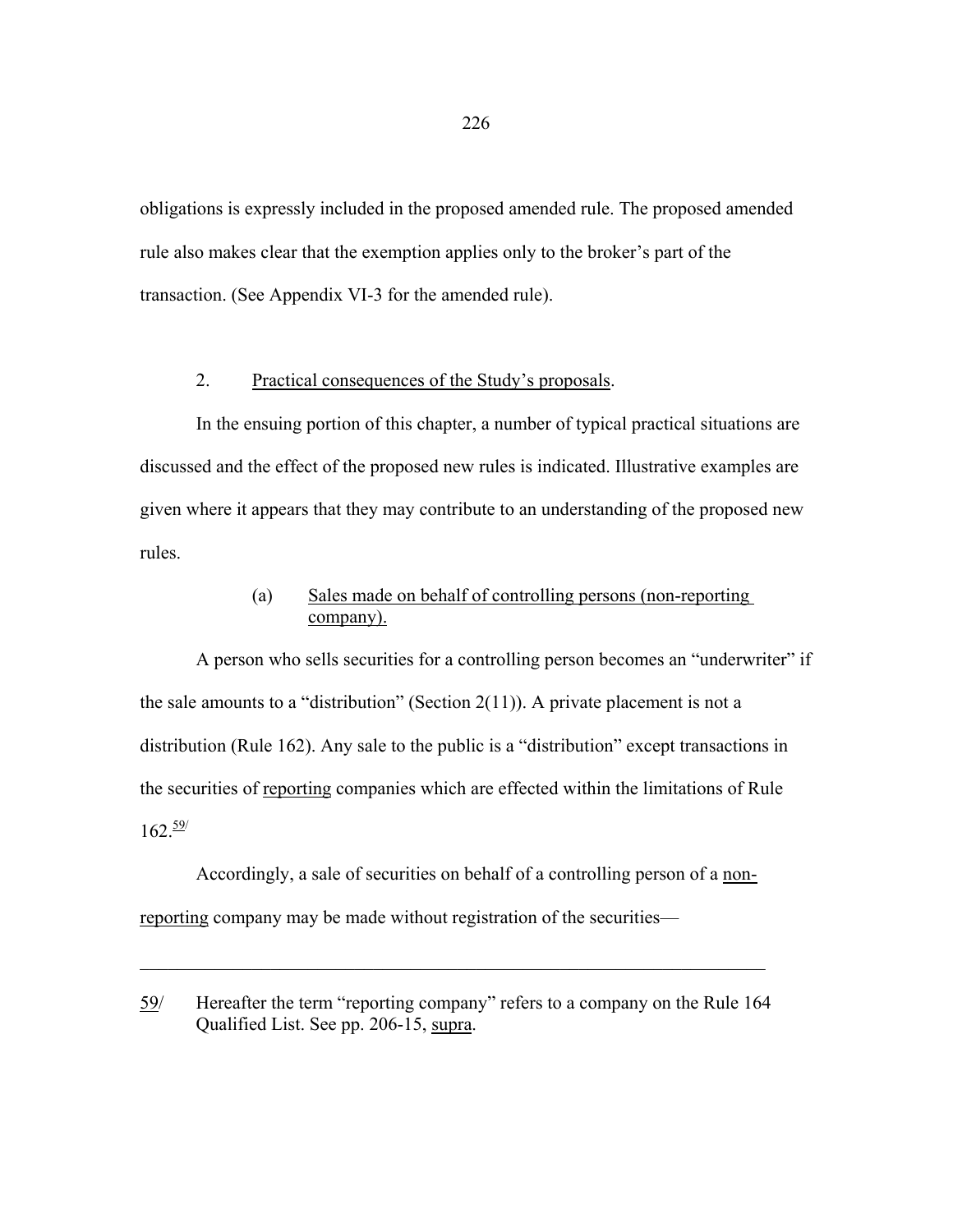- (1) if the sale is a private placement, or
- (2) if the sale is within the intrastate exemption of Section  $3(a)(11)$ , or
- (3) if the sale is made in accordance with Regulation A or one of the other regulations adopted under the authority of Section 3(b).

Apart from (2) and (3) above, public sales of securities on behalf of controlling persons of non reporting companies may be made only after registration of the securities.

### (b) Sales made on behalf of controlling persons (reporting company)

 Securities held by a controlling person may be of two kinds: (1) securities acquired in a public distribution of its shares made by the issuer or another controlling person or in the trading markets, and (2) securities acquired directly or indirectly from the issuer or from another controlling person in a non-public transaction or chain of nonpublic transactions.

 Securities in the former category are not within the definition of "restricted security." Only securities in the latter category come within that definition (Rule 161).

 Sales of restricted securities of reporting companies are dealt with in (d) below; the same standards are applicable, whether or not the seller is a controlling person of the issuer.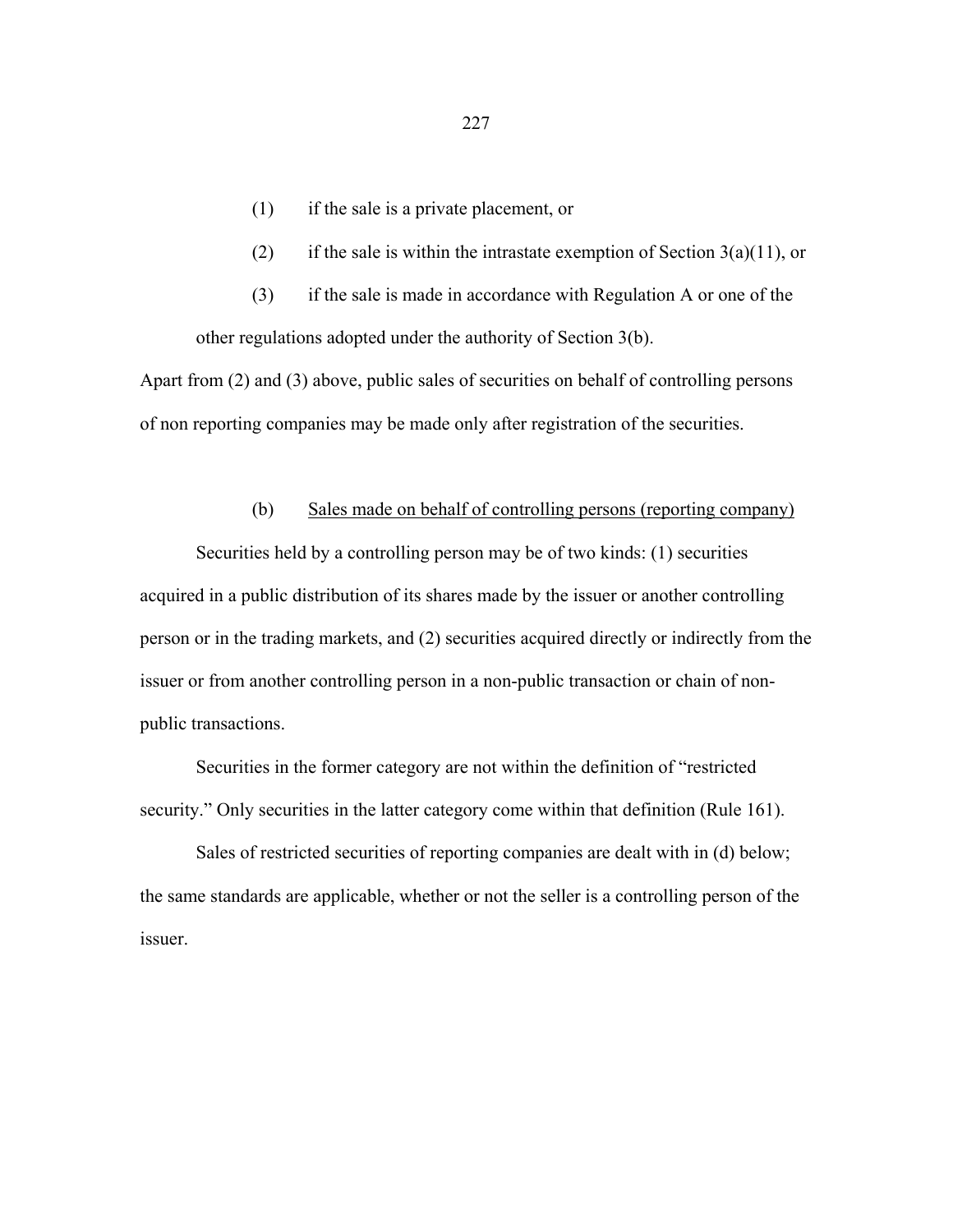Non-restricted securities may be sold on behalf of controlling persons of reporting companies, without registration—

(1) if the sale is a private placement, or

(2) if the sale is within the intrastate exemption of Section  $3(a)(11)$ , or

 (3) if the sale is made in accordance with Regulation A or one of the other regulations adopted under Section 3(b), or

(4) if the sale meets the requirements of Rule  $162(b)$ . Rule  $162(b)$ permits the sale of a limited quantity of securities during any one six-month period in brokerage transactions where no more than the minimum commission is charged. $\frac{60}{ }$ 

 Apart from (2), (3), and (4) above, public sales of non-restricted securities on behalf of controlling persons require registration.

## (c) Sales by those who purchased privately (non-reporting company)

 Under the proposed rules, a holder of "restricted securities" of a non-reporting company stand on much the same footing as a controlling person of such a company. Both may sell without registration only—

 $\mathcal{L}_\text{max} = \mathcal{L}_\text{max} = \mathcal{L}_\text{max} = \mathcal{L}_\text{max} = \mathcal{L}_\text{max} = \mathcal{L}_\text{max} = \mathcal{L}_\text{max} = \mathcal{L}_\text{max} = \mathcal{L}_\text{max} = \mathcal{L}_\text{max} = \mathcal{L}_\text{max} = \mathcal{L}_\text{max} = \mathcal{L}_\text{max} = \mathcal{L}_\text{max} = \mathcal{L}_\text{max} = \mathcal{L}_\text{max} = \mathcal{L}_\text{max} = \mathcal{L}_\text{max} = \mathcal{$ 

 $60/$  The holding period requirement of Rule 162(b) is not applicable when the securities being sold are not "restricted securities."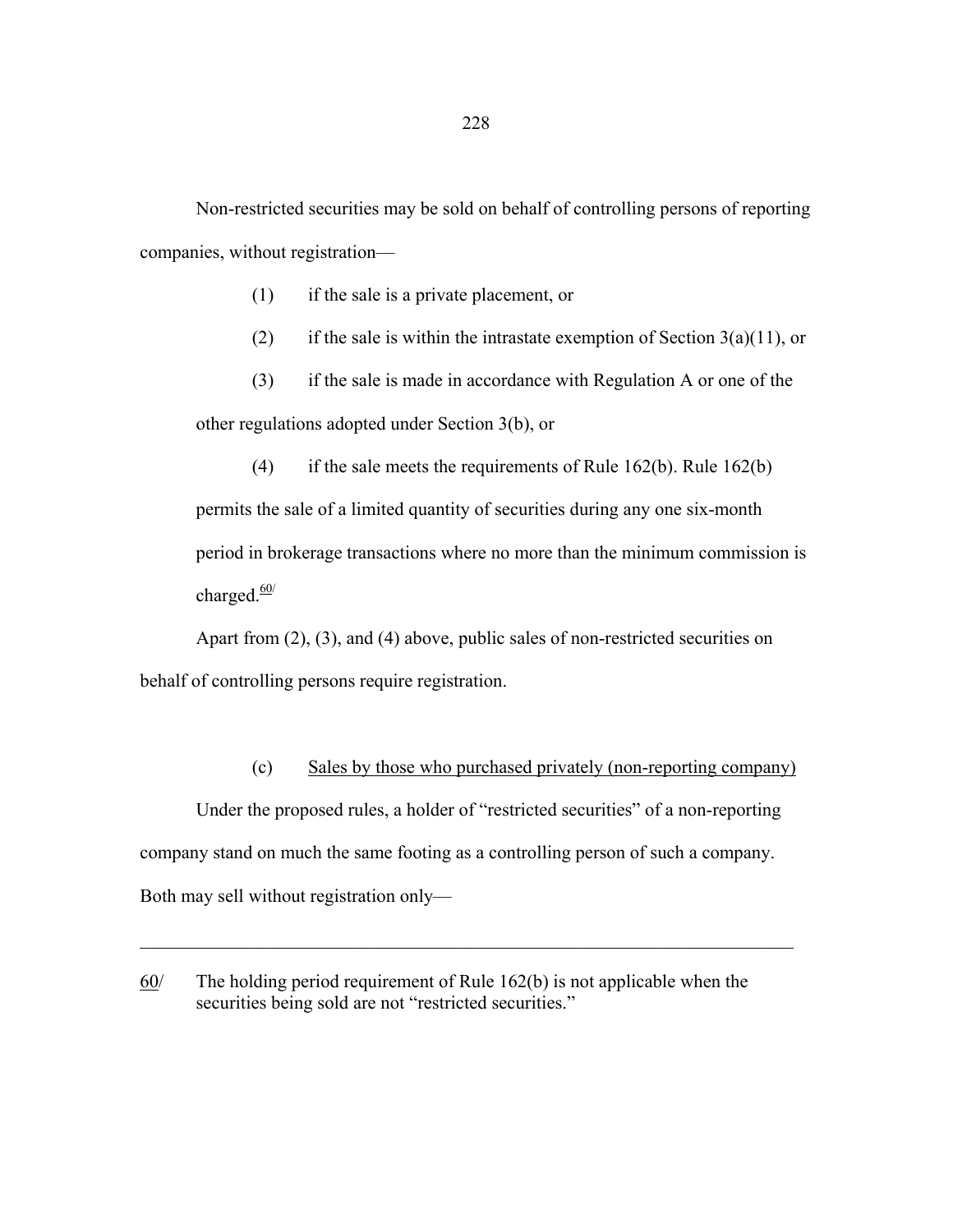(1) if the sale is a private placement, or

 (2) if the sale is to the public and within the limitations of Section  $3(a)(11)$ , or

 (3) if the sale is in accordance with Regulation A or any other applicable regulation adopted under Section 3(b).

 Any resale of shares sold by an issuer in reliance upon the exemption from registration in Section 4(2) will, of course, be of concern to the issuer, since it may affect the availability of the exemption. Thus, in the Crowell-Collier case  $61/$  shortly after the purported private offering took place, certain of the original purchasers resold a part of their securities. No single resale involved a large number of purchasers, but the original and subsequent purchasers aggregated approximately 115 in number. It was held that a public offering had occurred in violation of Section 5 of the '33 Act. Under the proposed rules, issuers will still find it necessary to take appropriate steps to prevent such an occurrence.

### (d) Sales by those who purchased privately (reporting company)

 Except in one respect, controlling persons and holders of "restricted securities" of reporting companies are on much the

 $\mathcal{L}_\mathcal{L} = \mathcal{L}_\mathcal{L} = \mathcal{L}_\mathcal{L} = \mathcal{L}_\mathcal{L} = \mathcal{L}_\mathcal{L} = \mathcal{L}_\mathcal{L} = \mathcal{L}_\mathcal{L} = \mathcal{L}_\mathcal{L} = \mathcal{L}_\mathcal{L} = \mathcal{L}_\mathcal{L} = \mathcal{L}_\mathcal{L} = \mathcal{L}_\mathcal{L} = \mathcal{L}_\mathcal{L} = \mathcal{L}_\mathcal{L} = \mathcal{L}_\mathcal{L} = \mathcal{L}_\mathcal{L} = \mathcal{L}_\mathcal{L}$ 

61/ Crowell-Collier Publishing Co., Securities Act Release No. 5825 (August 12, 1957).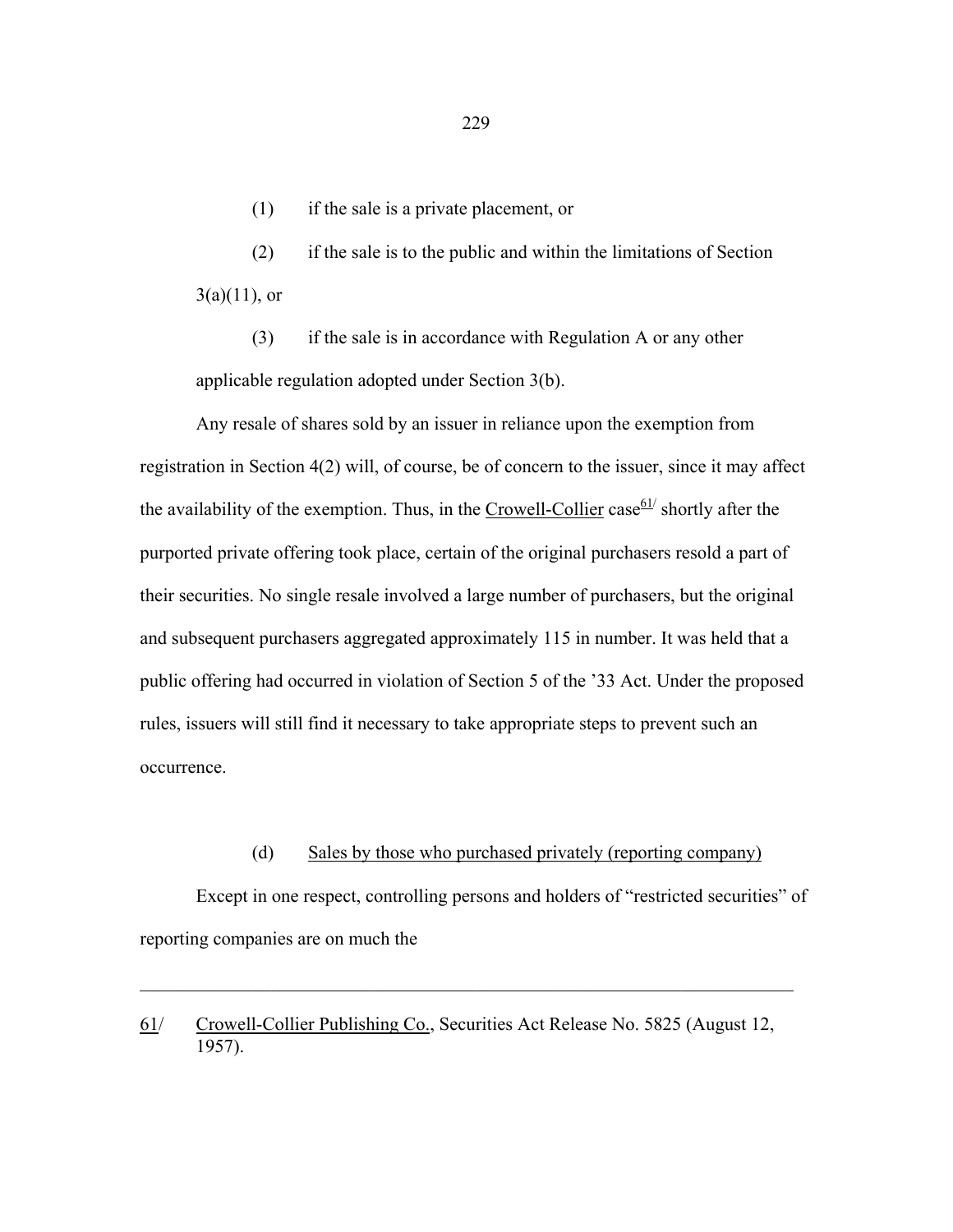same footing. There is a difference between them only if the controlling person acquired his securities in a public offering or in the trading markets. In that case (as indicated in the discussion under (b) above and in footnote 45 on page 199) the securities are not "restricted securities" and the holding period requirement in Rule 162(b) does not apply.

 If the securities are "restricted securities", the holding period required by Rule 162(b) applies whether or not the seller of the security is a controlling person.

 Those who hold restricted securities of reporting companies may sell them without registration—

- (1) in a private placement, or
- (2) in transactions exempted by Section  $3(a)(11)$ , or

 (3) in sales complying with Regulation A or any other applicable regulation adopted under Section 3(b), or

 (4) after the necessary holding period, in ordinary brokerage transactions involving a limited quantity of securities in any one six month period (Rule 162(b) and (c)).  $\frac{62}{ }$ 

 The discussion under (c) above regarding the precautions which must be taken by an issuer which relies on the exemption in

 $\mathcal{L}_\mathcal{L} = \mathcal{L}_\mathcal{L} = \mathcal{L}_\mathcal{L} = \mathcal{L}_\mathcal{L} = \mathcal{L}_\mathcal{L} = \mathcal{L}_\mathcal{L} = \mathcal{L}_\mathcal{L} = \mathcal{L}_\mathcal{L} = \mathcal{L}_\mathcal{L} = \mathcal{L}_\mathcal{L} = \mathcal{L}_\mathcal{L} = \mathcal{L}_\mathcal{L} = \mathcal{L}_\mathcal{L} = \mathcal{L}_\mathcal{L} = \mathcal{L}_\mathcal{L} = \mathcal{L}_\mathcal{L} = \mathcal{L}_\mathcal{L}$ 

<sup>62/</sup> It should be noted that "restricted securities" acquired by an underwriter from an issuer or controlling person in connection with services rendered in a registered public offering are deemed to be integrated with the securities publicly offered and must be registered. Securities Act Release No. 4936, Guide 10 (December 9, 1968).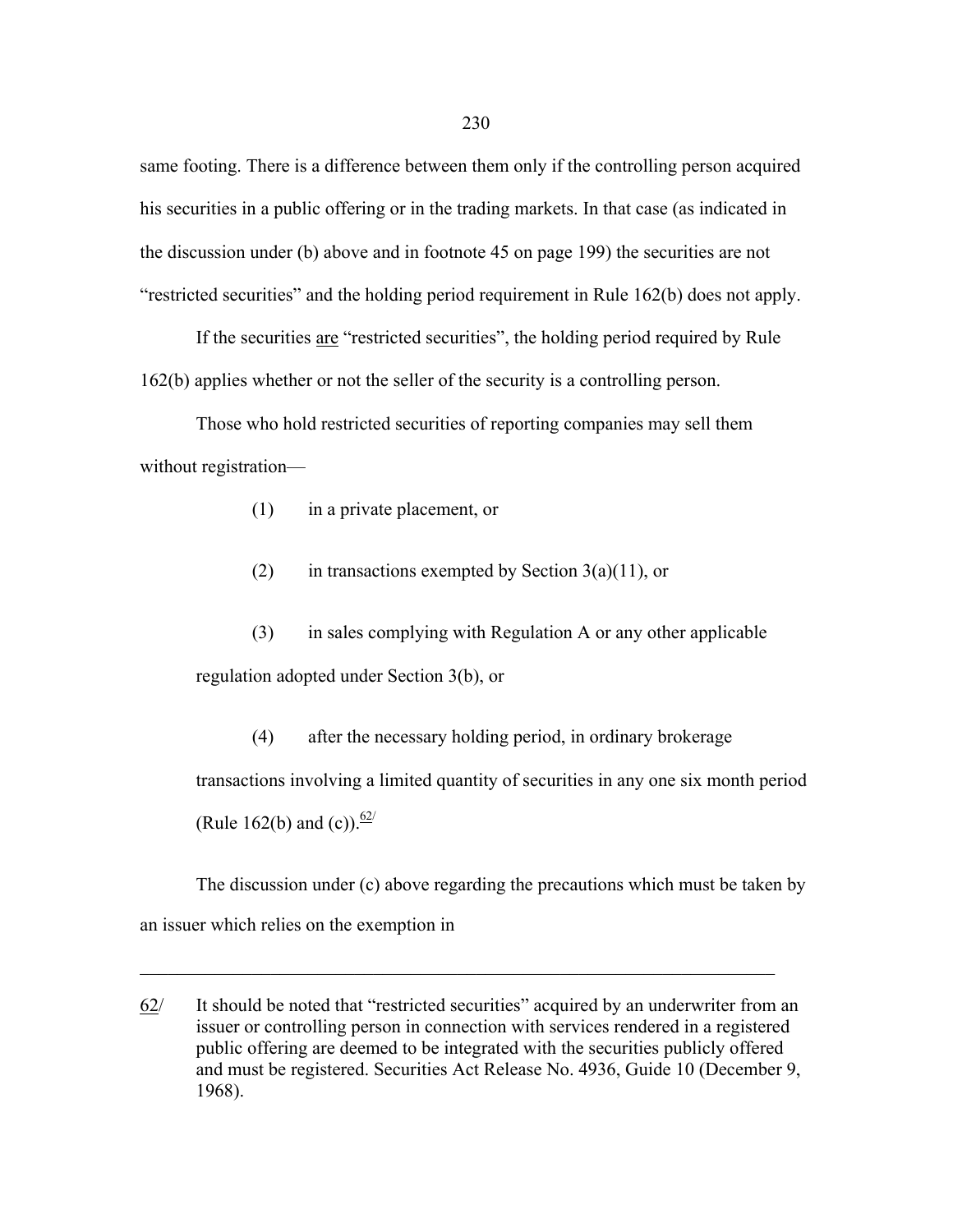Section 4(2) is also germane here. However, resales in brokerage transactions within the limits of Rule 162(b) (1)(2) and (3) would have no effect upon the issuer's right to claim the exemption (Rule 180).

 Under the new rules, there is no need for a "fungibility concept" as pervasive as that which now applies in the area of private offerings. If a person holds securities purchased in the trading markets and securities of the same issuer recently acquired in a private placement, he may resell the former at any time without affecting either the issuer's right to claim the exemption under Section 4(2) or the holding period for the private placement securities. The holding period would be compromised only if during that period he acquired other restricted securities of the same issuer (as outlined more fully on pp. 201-2).

 The following examples will illustrate the foregoing aspects of the new rules: Example one:

Reporting company A, with 4,000,000 shares of common stock outstanding (traded over-the-counter) issues 20,000 shares of its common stock to X and Y, two unrelated businessmen, each of whom take 10,000 shares (the "initial transaction"). X had never previously owned shares of A but Y, three months earlier, had purchased 5,000 shares in the market. Five months after the initial transaction, X purchases an additional 10,000 shares from A's president and controlling stockholder in a private placement. Seven months after the initial transaction, Y sells to a dealer the 5,000 shares he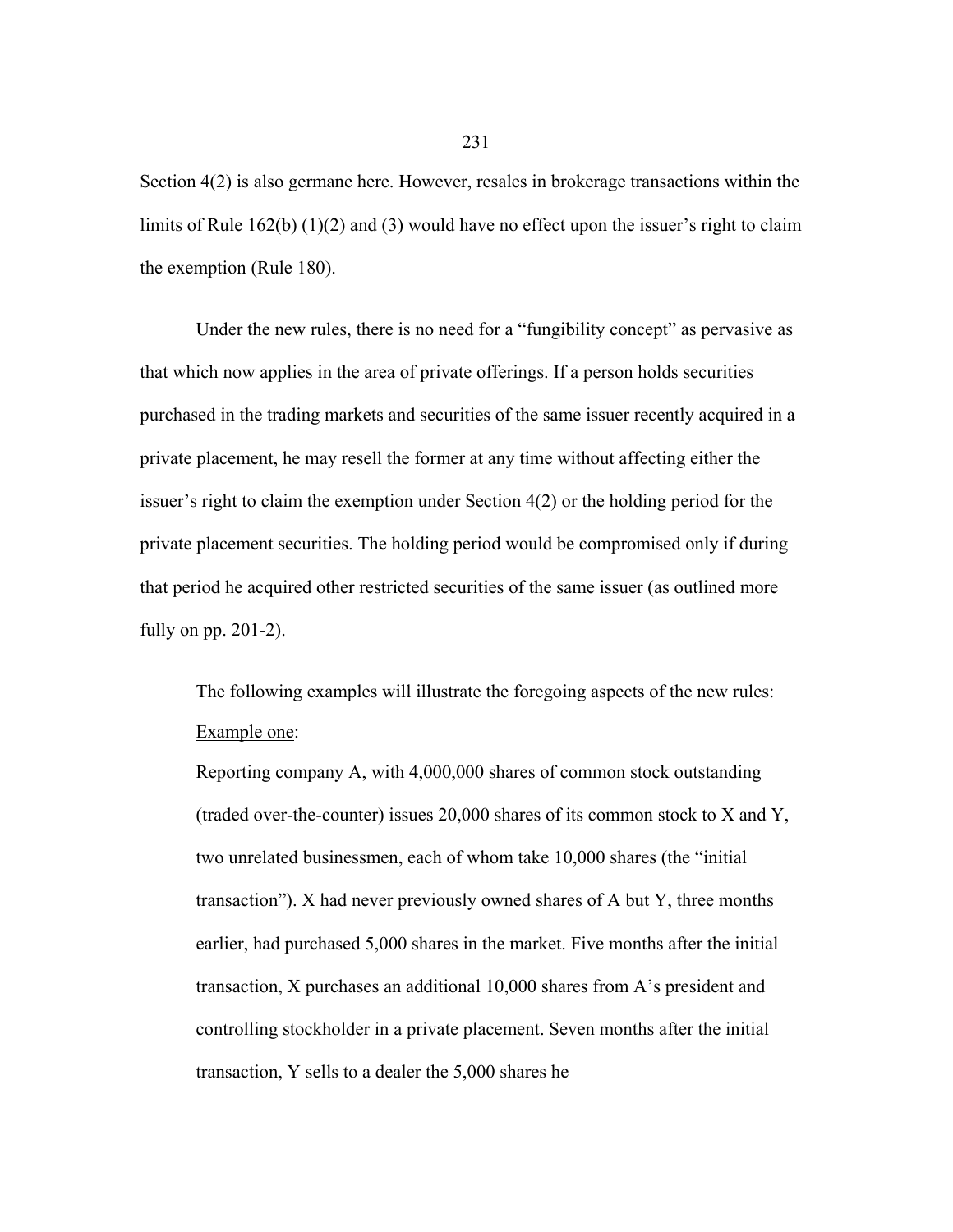had acquired ten months earlier. Eleven months after the initial transaction, X acquires 5,000 shares of A in the market. One year after the initial transaction, X and Y decide to sell the shares they purchased in the initial transaction. Y may sell in brokerage transactions as contemplated by Rule 162(b)(3). He has satisfied the holding period requirement of Rule 162(b)(2) by holding his restricted securities for one year, during which he acquired no other restricted securities of A. His sale has no effect upon the ability of A to claim the exemption of Section 4(2) for the initial transaction.

 X may not sell any of his shares to the public without registration of compliance with the provisions of Regulation A. His holding period for the 10,000 shares purchased in the initial transaction was interrupted by his purchase of additional restricted shares from A's president. One year after his last acquisition of restricted shares of A, he will be in a position to sell the shares he purchased in the initial transaction. His recent purchase of 5,000 shares of A in the market does not affect such holding period.

### Example two:

Company A (in the last example) issues to  $X$ , a plant supervisor, a qualified stock option to purchase 2,000 of its common shares, exercisable in equal, cumulative installments during the last 4 years of its 5 year life.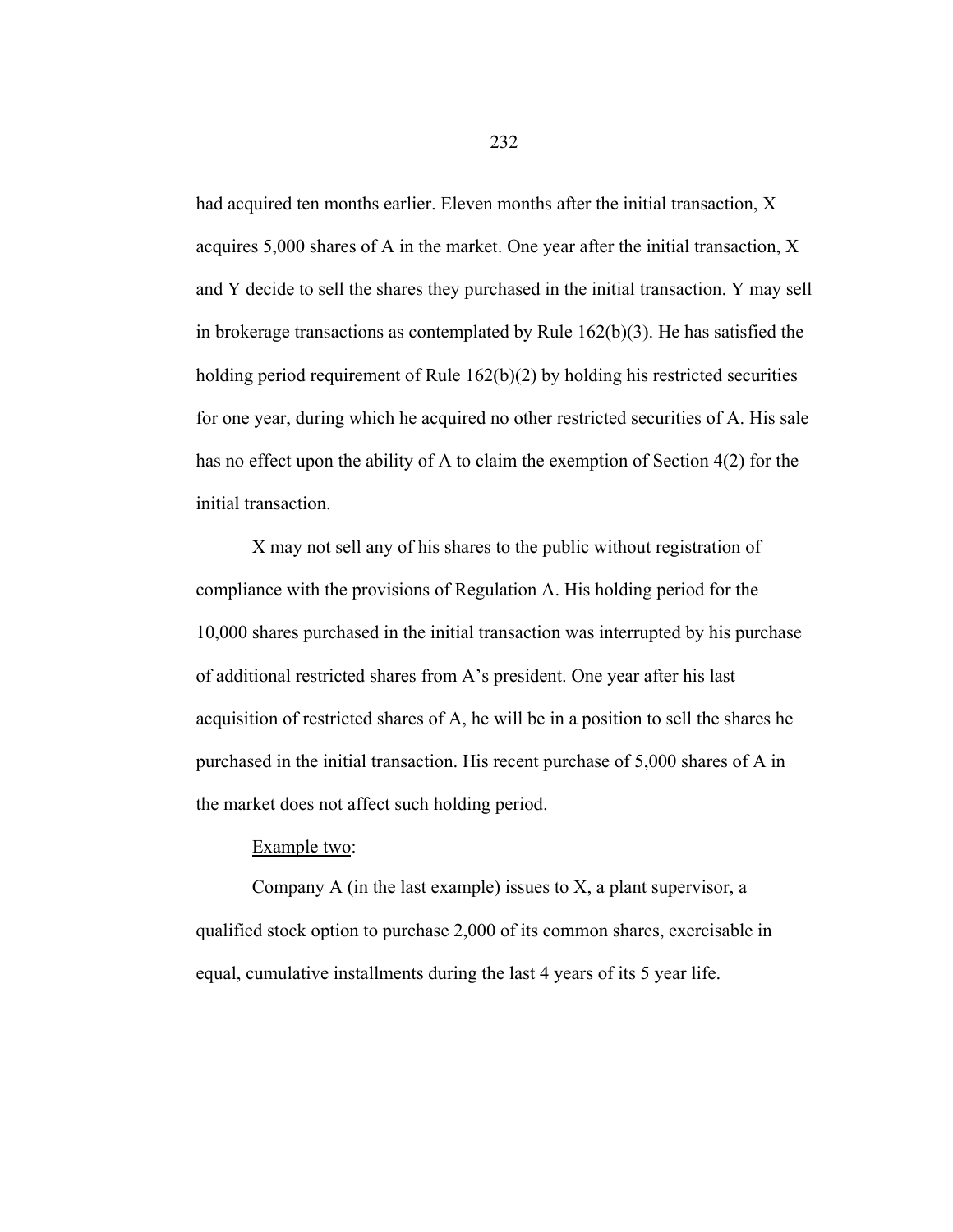There is no registration statement in effect as to the shares to be issued on exercise of the option. At the mid-point of the second year of the option, X exercises his right to purchase 500 shares. Immediately prior to the end of the fourth year of the option, X exercises as to an additional 500 shares. Shortly after the midpoint of the fifth year of the option, X decides to sell the first block of 500 shares, which he has now held for three years, in order to finance the exercise of the option on the last 1,000 shares.

 X may sell the shares in brokerage transactions as contemplated by Rule 162(b)(3). Since the option is qualified, the necessary holding period under Rule 162(b)(2) is not interrupted by X's purchase of additional restricted shares of A on exercise of his option less than one year prior to the sale.

> (e) Receipients [sic] of securities in business combinations where the acquired company is privately owned—herein of "contingent stock"

 Assume that company X wishes to acquire company Y (a corporation with 10 shareholders) through a voluntary exchange of securities.<sup>63/</sup> The new shareholders of company X are in the same position and

 $\mathcal{L}_\mathcal{L} = \{ \mathcal{L}_\mathcal{L} = \{ \mathcal{L}_\mathcal{L} = \{ \mathcal{L}_\mathcal{L} = \{ \mathcal{L}_\mathcal{L} = \{ \mathcal{L}_\mathcal{L} = \{ \mathcal{L}_\mathcal{L} = \{ \mathcal{L}_\mathcal{L} = \{ \mathcal{L}_\mathcal{L} = \{ \mathcal{L}_\mathcal{L} = \{ \mathcal{L}_\mathcal{L} = \{ \mathcal{L}_\mathcal{L} = \{ \mathcal{L}_\mathcal{L} = \{ \mathcal{L}_\mathcal{L} = \{ \mathcal{L}_\mathcal{$ 

<sup>63/</sup> It is the Study's recommendation in Chapter VII (Business Combinations) that the same principles should apply whether the acquisition is structured as a voluntary exchange of securities, as a statutory merger, or as a sale of assets followed by dissolution of the acquired company.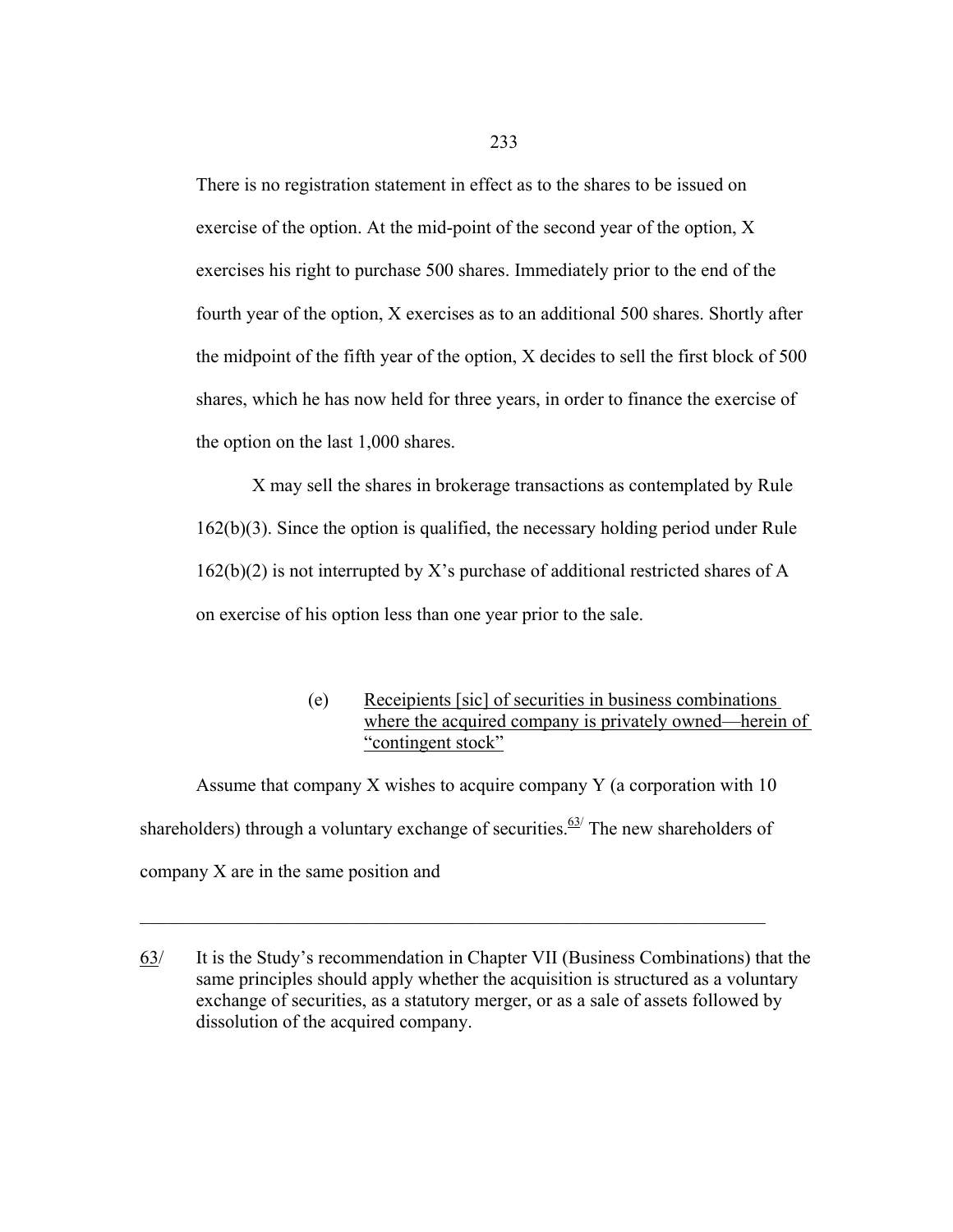subject to the same restrains as other purchasers of X's stock in non-public transactions. See (c) and (d) above. The foregoing is, however, subject to two qualifications which are important where the acquiring company is a reporting company:

First qualification: Under Rule  $162(c)(2)$  a special method (discussed in greater detail in Chapter VII at pp. 294-6) is provided for calculating the holding period for shares issued in business combinations. Briefly, if the acquired company satisfies the "going business" requirements of Rule  $162(c)(2)$  each new shareholder may use, for a part or all of the required holding period, the length of time he has held the shares of the acquired company.

An example may be useful to illustrate the application of Rule  $162(c)(2)$  to business combinations:

 Reporting company A issues a total of 100,000 shares of its common stock to the shareholders of company B in exchange for all of B's stock. B has ten shareholders, viz., its president, X, who owns 20% of B's stock, his wife (who owns 10%), a trust for his minor child (which owns 10%), the vice president, Y (no relation of X) who owns 40%, and 6 other employees, all unrelated to each other or to X or Y. B has been in operation for several years with gross sales during the past 12 months of approximately \$300,000. Each of B's shareholders, except Z (who acquired 5% of B's stock six months ago), has held his shares of B for more than the past 12 months. None of B's shareholders have previously acquired any shares of A.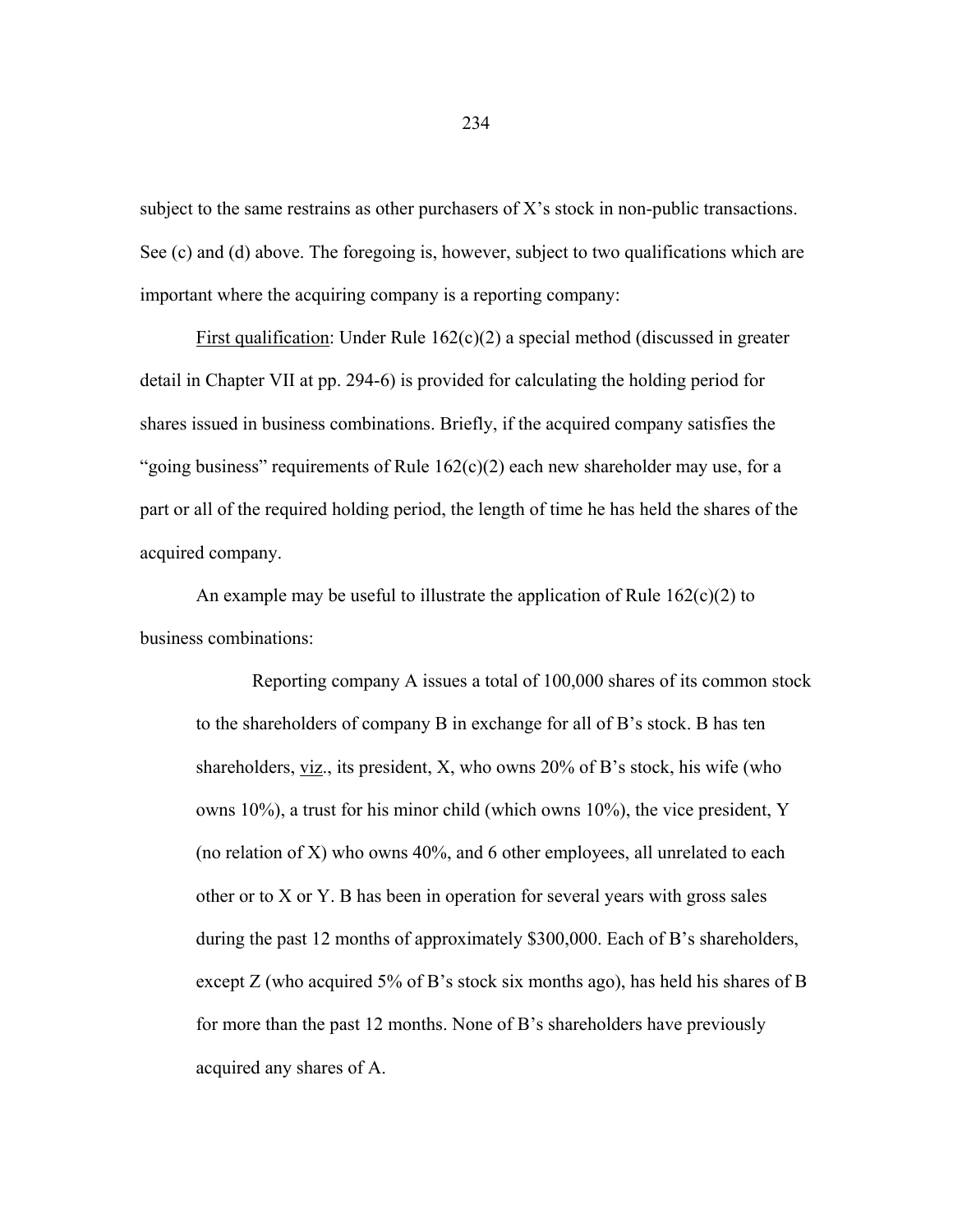A has outstanding a total of 5,000,000 common shares and its shares are traded over-the-counter.

 Each of B's shareholders, except Z, may (if permitted to do so under the contract of purchase and sale with  $A^{64/2}$  resell all of the shares of A he has received in the exchange in ordinary brokerage transactions of the kind contemplated by Rule 162(b)(3).

 Although the shares of A received by the shareholders of B were "restricted securities," the holding period required by Rule  $162(c)(2)$  was satisfied (except in the case of Z) by the periods of time the shares of B had been held prior to the sale. Z will be able to sell his new shares of A in six months time by "tacking" that period to the period during which he previously held his B shares. The holdings of X, his wife, and the trust for his minor child must be considered together under Rule 162(a), but together they do not amount to 1% of the outstanding stock of A. Such holdings, if they were to be combined with the holdings of Y, would exceed 1% of the outstanding stock of A, but X and Y are unrelated and may act independently of each other.

64/ Under present standards, if A wishes to obtain pooling of interests accounting treatment for the acquisition of B, the principal stockholders of B will have to retain a major portion of their shares of A for a substantial period.

 $\mathcal{L}_\text{max}$  , and the contribution of the contribution of the contribution of the contribution of the contribution of the contribution of the contribution of the contribution of the contribution of the contribution of t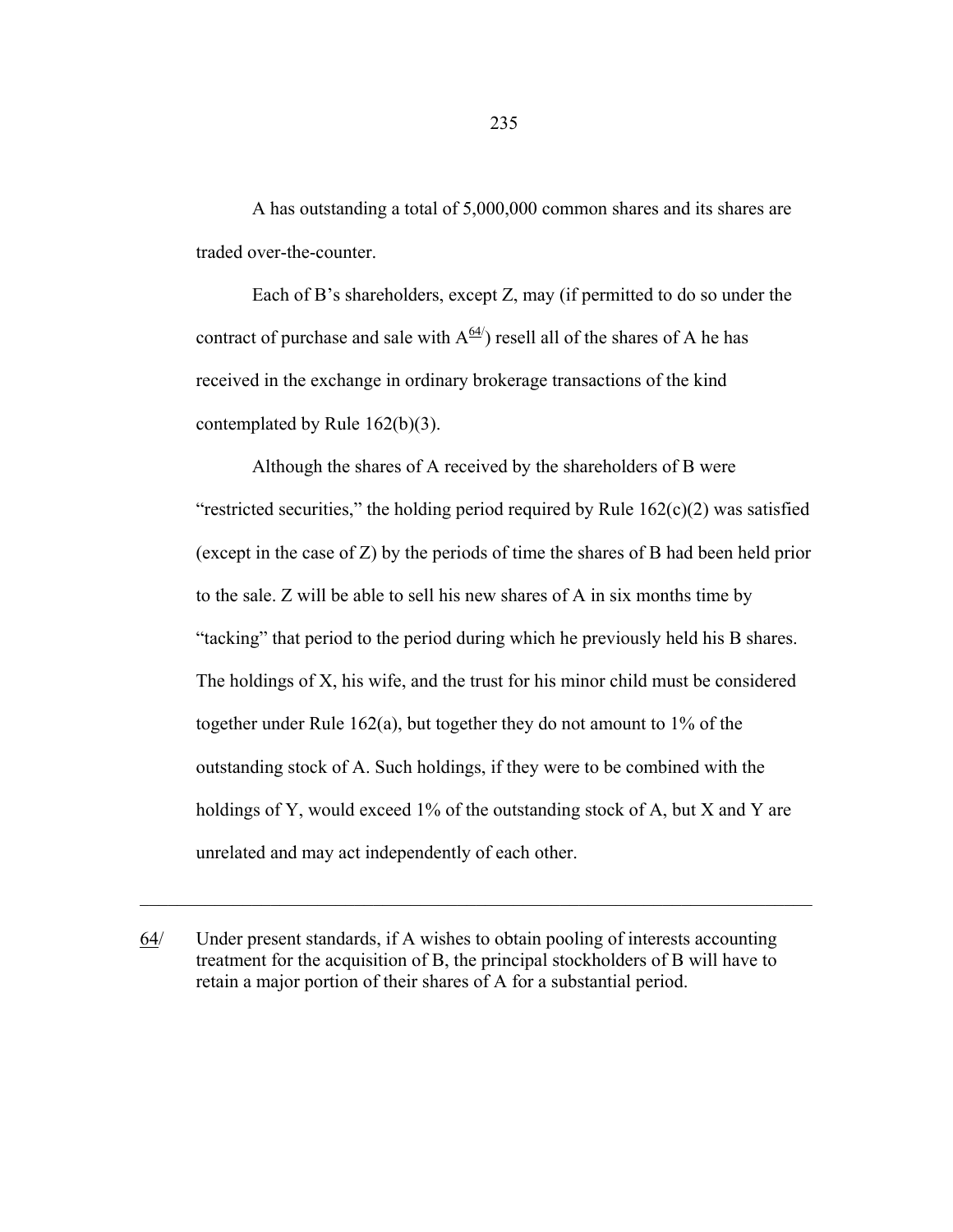Second qualification: This qualification is found in the last paragraph of Rule  $162(c)(1)$ . To illustrate, assume that in the above example the contract provides that if, in the two years following the transfer of B's stock to A, the business of B achieves certain sales and profit levels, an additional contingent installment of 50,000 shares of A will be paid to the former shareholders of B in consideration of the original transfer to A of the B shares. The condition precedent to this payment is met. Accordingly, two years after the initial transaction, X (who has remained with B under an employment contract executed at the time of the sale) receives 10,000 shares of A. Three weeks later X decides to sell the 20,000 shares of A which he received at the time of the initial transaction together with the 10,000 he has just received. He may do so without registration in ordinary brokerage transactions (as contemplated by Rule 162(b)(3). The 10,000 contingent shares are deemed to have been "purchased" by him at the time of the initial transaction since no further money or property was paid or payable by him for such shares. (The rule makes it clear that the employment of X is not considered a payment for the contingent shares).

### (f) Private placements of convertible securities.

 Under present interpretations (1) privately placed immediately convertible securities can never be sold publicly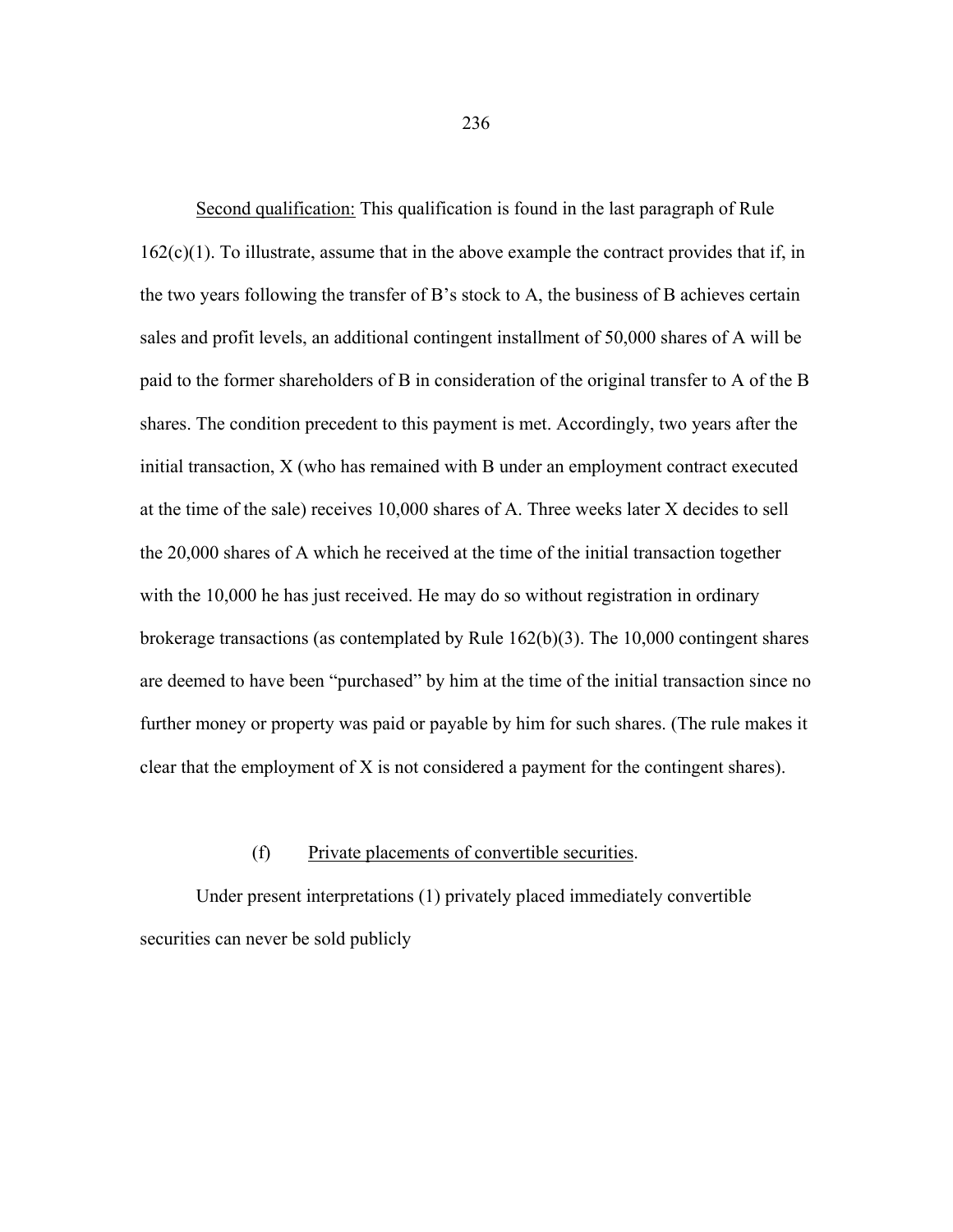without registration, and (2) upon conversion of such securities, whenever occurring, the conversion securities cannot be publicly sold unless it is demonstrated that they were acquired at the time of conversion with "investment intent".

 Rule 155, which establishes the foregoing principles, was deemed necessary by the Commission in 1962 to prevent the private placement of convertible senior securities from being employed as a device for the creation of interstate public markets in unregistered common stock. It could be rescinded, in the Study's opinion, if the proposed new rules are adopted.

 As applied to the private placement of convertible securities, the proposed new rules would operate as follows:

 Privately placed convertible securities are restricted securities. If a holder of such securities should convert them, the conversion securities would likewise be restricted securities. Restricted securities can be sold only by the several methods outlined in (c) and (d) above. As indicated in (d) above, if the issuer is a reporting company, public sales of restricted securities can take place in ordinary brokerage transactions contemplated by Rule 162(b)(3) after a one-year holding period.

Is it necessary that a new holding period begin when conversion takes place?

A negative answer is given in Rule  $162(c)(5)$  under which the holding period requirement is deemed satisfied if the time during which the seller owned the securities surrendered for conversion,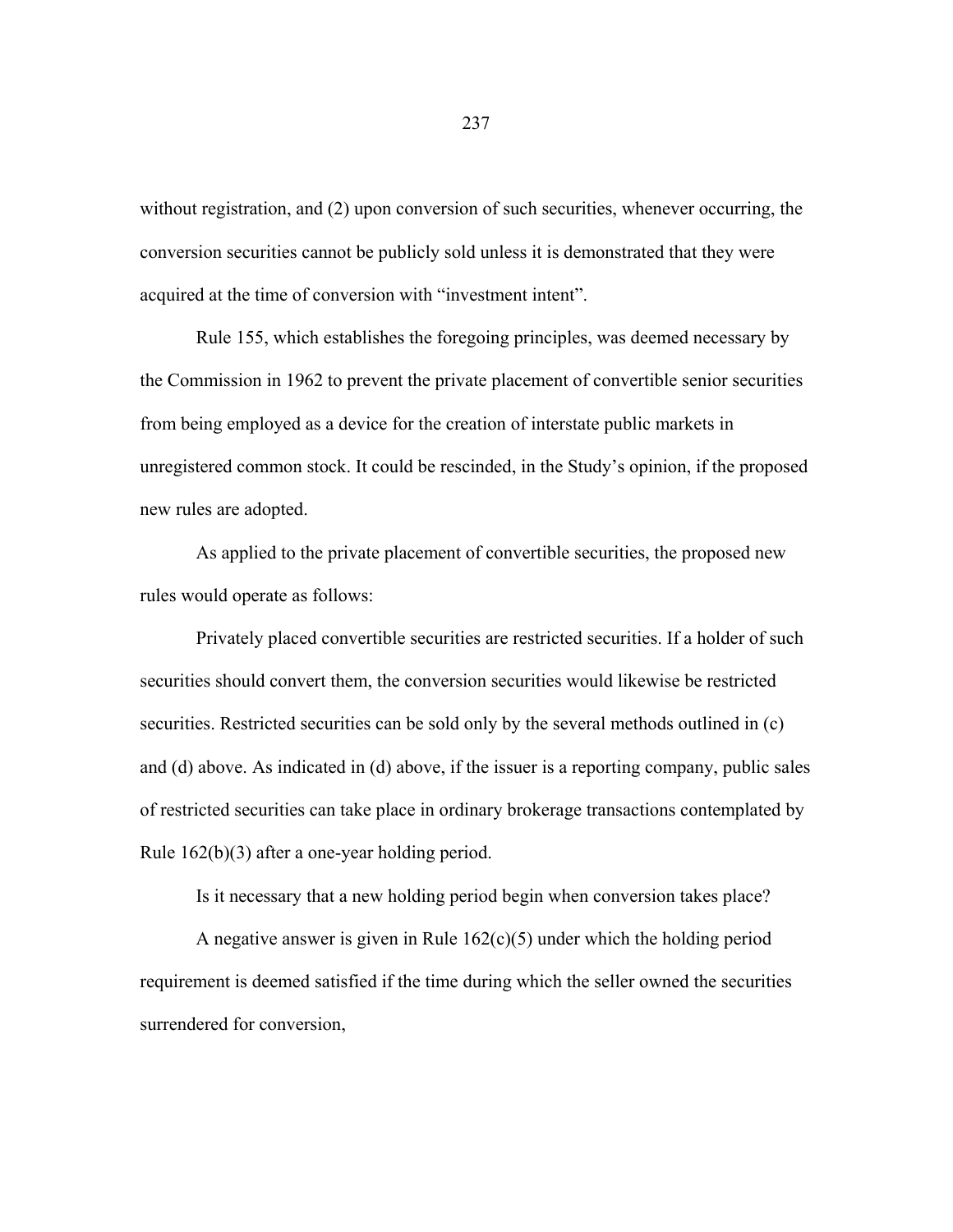combined with the time he has held the conversion securities, totals at least one year and the other requirements of Rule  $162(c)(5)$  are met. An example may be helpful to illustrate the foregoing:

 Reporting company A (with 1,000,000 outstanding common shares traded over-the-counter) issues its convertible debentures (constituting a new class of securities) to seven persons. X, a purchaser who is unrelated to the others, holds his convertible debentures for one year and then coverts them into 10,000 shares of common stock. He can immediately sell the common stock in ordinary brokerage transactions of the kind contemplated by Rule 162(b)(3).

### (g) Transfers by gift, or death, or on termination of a bona fide trust

 Restricted securities transferred by reason of gift, death, or termination of a bona fide trust remain restricted securities. If the issuer is a reporting company, must the legatee, donee or beneficiary under such circumstances hold the securities for one year before he can sell within the limitations of Rule 162(b)(3)?

 Rule 162(c)(3) provides that the legatee, donee or beneficiary can "tack" the period during which the decedent, donor or trustee owned the security; if that period is less than one year, the legatee, donee or beneficiary would have to hold for the balance of a one year period. No holding period at all is required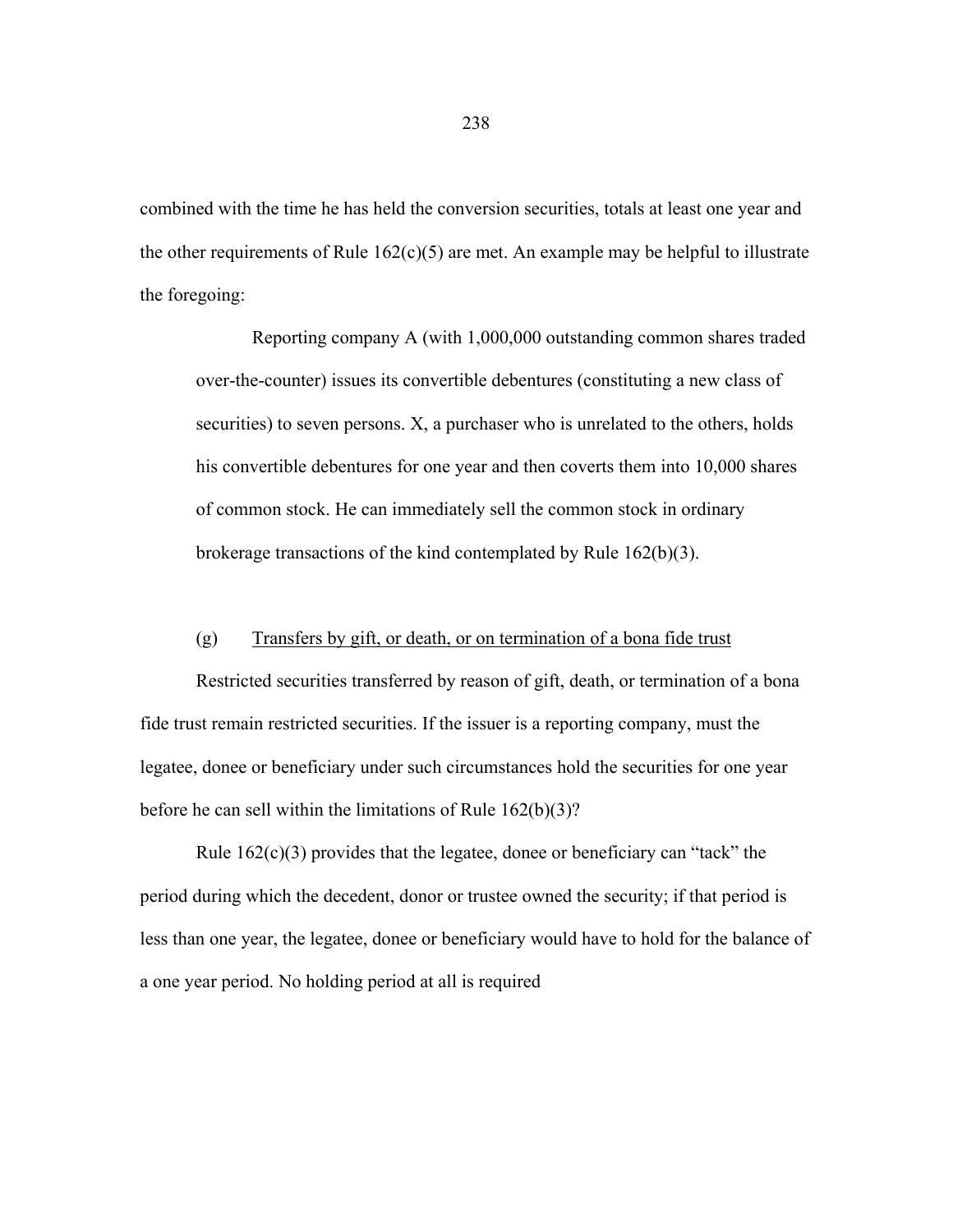if the decedent, donor or trustee was a controlling person of the issuer and the securities in question were not restricted securities in his hands.

(h) Pledges of securities.

The so-called  $\frac{Guild \text{ Films}}{2}$  doctrine<sup>65/</sup> is currently applied by the Commission to the resale of pledged securities. It consists essentially of two propositions:

 (1) A pledgee is considered to stand at least in part in the shoes of the pledgor, and to act at least in part for the pledgor when it sells the collateral;

 (2) Accordingly, if the pledgor is a controlling person or a purchaser from the issuer in a private offering, the pledgee can sell the collateral without registration only if an exemption is available to the pledgor which would have permitted the pledgor to sell the same shares without registration.

This doctrine serves a purpose under present interpretations. It is unnecessary under the proposed new rules.

 Prior to the advent of the Guild Films doctrine, it was generally believed that a sale of collateral deposited with a bona

65/ S.E.C. v. Guild Films Co., Inc., 279 F. 2d 485 (2d Cir. 1960). Cert. denied 364 U.S. 819 (1960).

 $\mathcal{L}_\text{max}$  , and the contribution of the contribution of the contribution of the contribution of the contribution of the contribution of the contribution of the contribution of the contribution of the contribution of t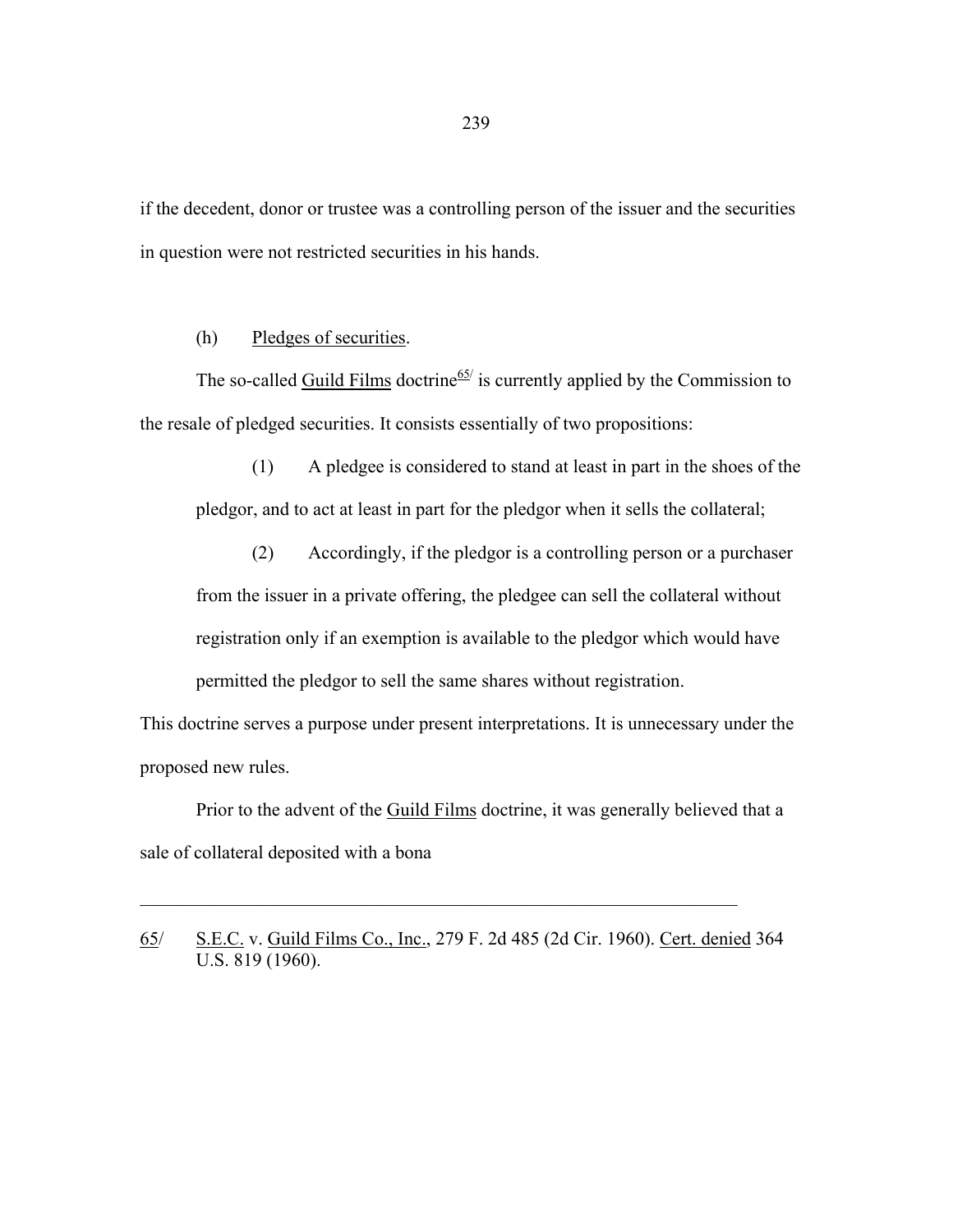fide pledgee by a controlling person, or by a person who purchased the securities in a private offering, was exempt under Section 4(1) of the '33 Act, unless the pledgee itself controlled the issuer.<sup>66/</sup> The concept of <u>bona fides</u> was needed to prevent the pledge transaction from being used (as it was in the Guild Films case) as a mere device to secure the sale of the pledged shares, the pledgor and pledgee both anticipating that the pledgor would default on the loan.

 Under the Guild Films doctrine, the bona fides of the pledgee are disregarded. The Study recommends that the concept of the bona fide pledge be revived. As Professor

Loss has observed:

The "good faith" test, properly circumscribed, would surely be adequate to take care of evasions like Guild Films or situations where the interest rate of the amount of collateral is so disproportionately high as to raise an inference that the pledgor or pledgee or both looked primarily toward ultimate distribution of the pledged security. $\frac{67}{ }$ 

 Rule 162(c)(4), which deals with the holding period in cases involving pledged securities, treats the <u>bona fide</u> pledgee in the same fashion as any other non-public purchaser of restricted securities, except that he is permitted to "tack" the holding period of the pledgor. If the pledged securities were not restricted

 $\mathcal{L}_\mathcal{L} = \mathcal{L}_\mathcal{L} = \mathcal{L}_\mathcal{L} = \mathcal{L}_\mathcal{L} = \mathcal{L}_\mathcal{L} = \mathcal{L}_\mathcal{L} = \mathcal{L}_\mathcal{L} = \mathcal{L}_\mathcal{L} = \mathcal{L}_\mathcal{L} = \mathcal{L}_\mathcal{L} = \mathcal{L}_\mathcal{L} = \mathcal{L}_\mathcal{L} = \mathcal{L}_\mathcal{L} = \mathcal{L}_\mathcal{L} = \mathcal{L}_\mathcal{L} = \mathcal{L}_\mathcal{L} = \mathcal{L}_\mathcal{L}$ 

<sup>66/ 1</sup> Loss, Securities Regulation 645 (2d ed. 1961)

<sup>67/</sup> Id. at 650.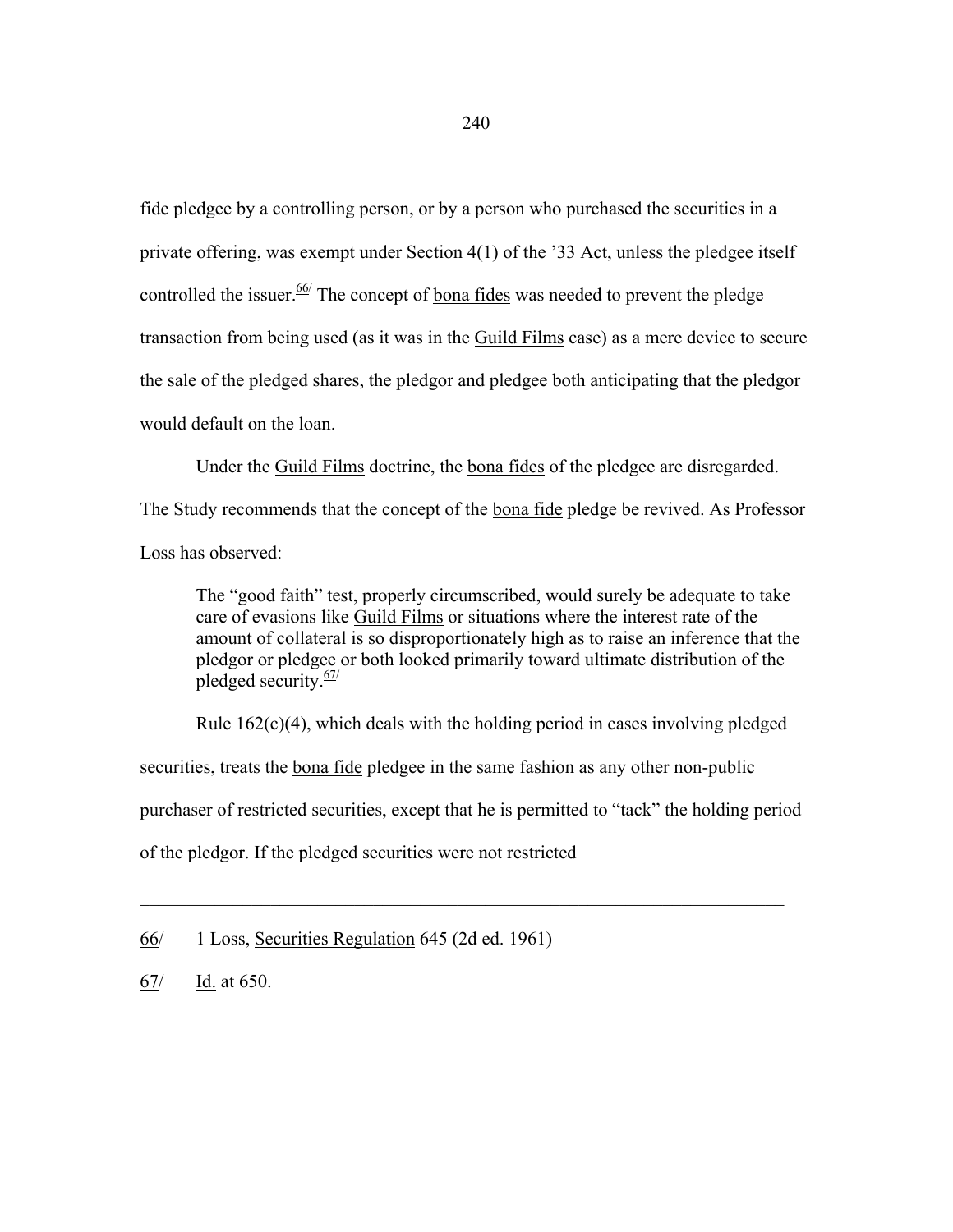securities in the hands of the pledgor (as would be true if the pledgor at the time the pledge was made was a controlling person of the issuer and the securities had been acquired by him in the open market), there is no holding period prior to the time the pledgee can sell. The securities transferred to the pledgee in either case, however, are restricted securities in the pledgee's hands, and cannot be sold in a "distribution" without first being registered under the '33 Act. Absent such registration, a pledgee holding restricted securities of a non-reporting company would be limited to the kinds of resale transactions referred to in (c) above. If the securities are those of a reporting company, the pledgee could, in addition, resell them in ordinary brokerage transactions of the kind contemplated by Rule 162(b)(3).

 If a pledgee sells restricted securities in a non-public transaction, the purchaser of the securities is permitted under Rule  $162(c)(4)$  to "tack" the holding period of the pledgee and the pledgor.

# (i) Securities acquired by reason of stock dividends, stock splits and recapitalizations.

If a holder of restricted securities received a stock dividend on such securities, if such securities are split, or if such securities are changed or exchanged in a recapitalization, the resulting new shares are likewise restricted securities (Rule 161).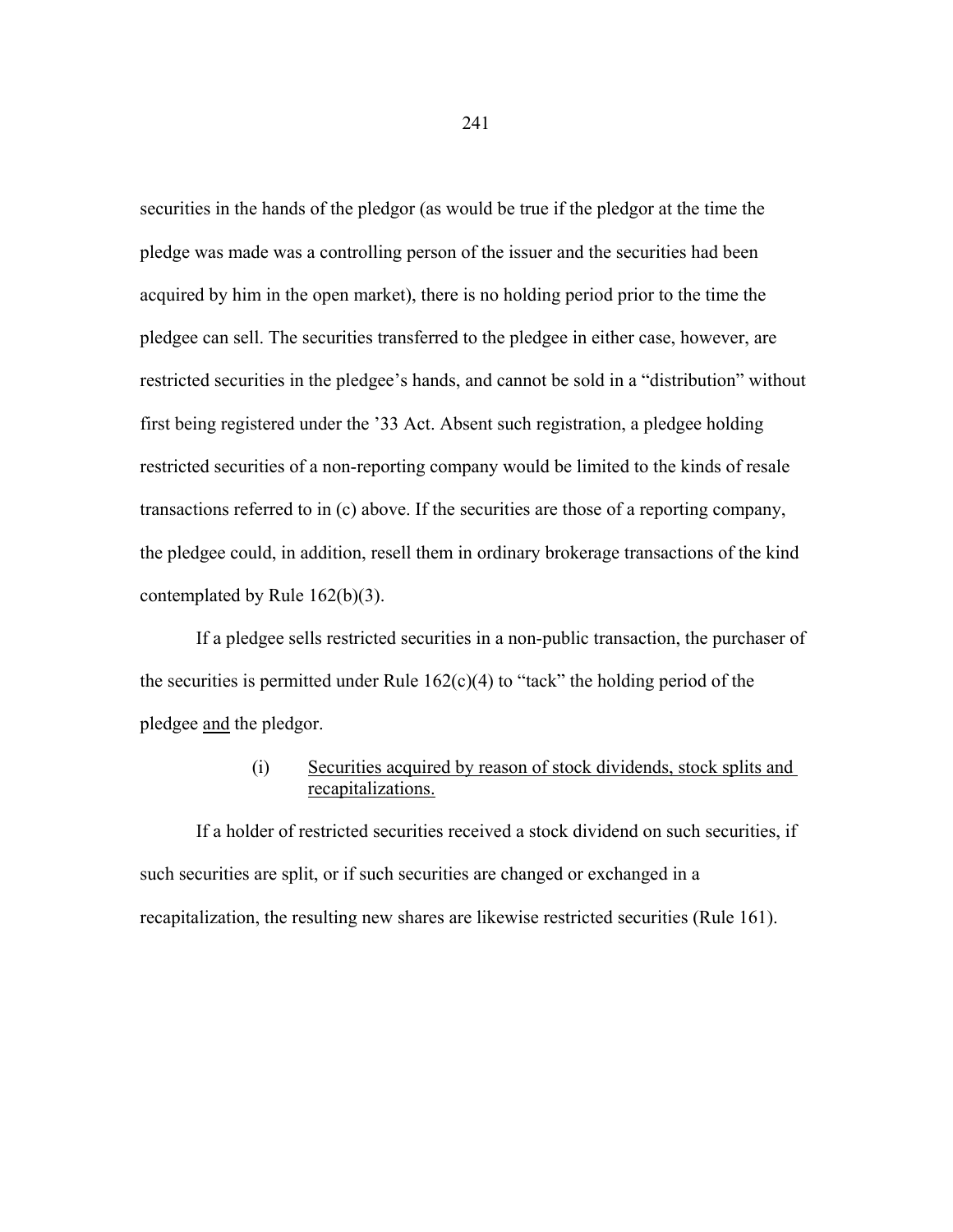For purposes of the holding period requirement of Rule 162(b)(2), such securities are deemed to have been held for the same period of time and under the same circumstances as the split shares, the shares on which the dividend was paid, or the shares affected by the recapitalization (Rule  $162(c)(1)$ ).

#### Example one:

 Reporting company A, with 1,000,000 outstanding common shares traded over-the-counter, sells 10,000 shares of its common stock to its vice president, X, in a non-public transaction. One year later (X not having purchased any other restricted securities of A in the meanwhile and having retained the 10,000 shares), a 25% stock dividend is paid by A on its outstanding common shares. X can immediately resell the 12,000 shares he then holds in ordinary brokerage transactions of the kind contemplated by Rule 162(b)(3).

### Example two:

 Reporting company A issues 10,000 shares of its 6% cumulative preferred stock, of which there are a total of 1,000,000 shares outstanding traded over-thecounter, to X in a private placement. One year later, pursuant to proceedings taken in accordance with the requirements of the law of the state of incorporation, all such shares are changed into shares of 7% non-cumulative preference stock, subordinated to a new class of cumulative preferred stock. X now wishes to sell his shares.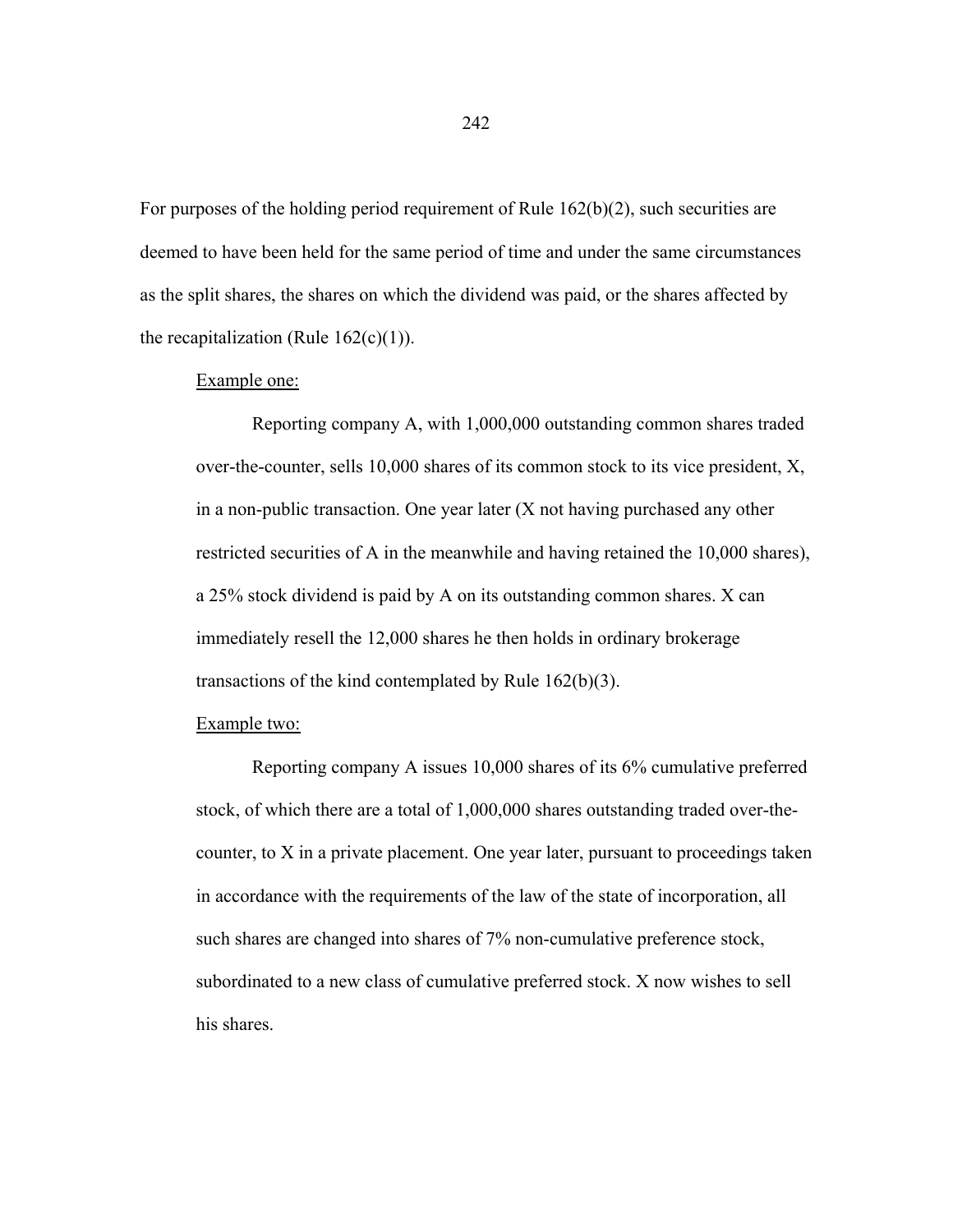X can sell in brokerage transactions of the kind contemplated by Rule 162(b)(3). No new holding period began when the recapitalization took place.

## (j) Non-reporting company becomes a reporting company.

 A person who purchases securities of a non-reporting company in a private offering may, of course, be in a position to resell publicly within the limits of Rule 162(b)(3) as soon as the company registers with the Commission and thereby becomes a reporting company.

#### Example:

 Company A, in order to raise initial equity capital, sells 100,000 shares of its stock to 15 persons. Two years later, having increased its business to the point where additional equity capital is needed, A sells 100,000 additional shares to the public through underwriters, having first registered the shares under the '33 Act. A is now obligated to file reports with the Commission by virtue of Section 15(d) of the '34 Act. X, who purchased 5,000 of the original 100,000 shares, can now sell up to 2,000 of his shares (or 1% of the total outstanding) through his broker in transactions which meet the tests of Rule 162(b)(3).

## (k) Restricted securities cease to be restricted.

 Under Rule 161, restricted securities cease to be restricted after a period of 5 years, if the issuer has met the gross revenues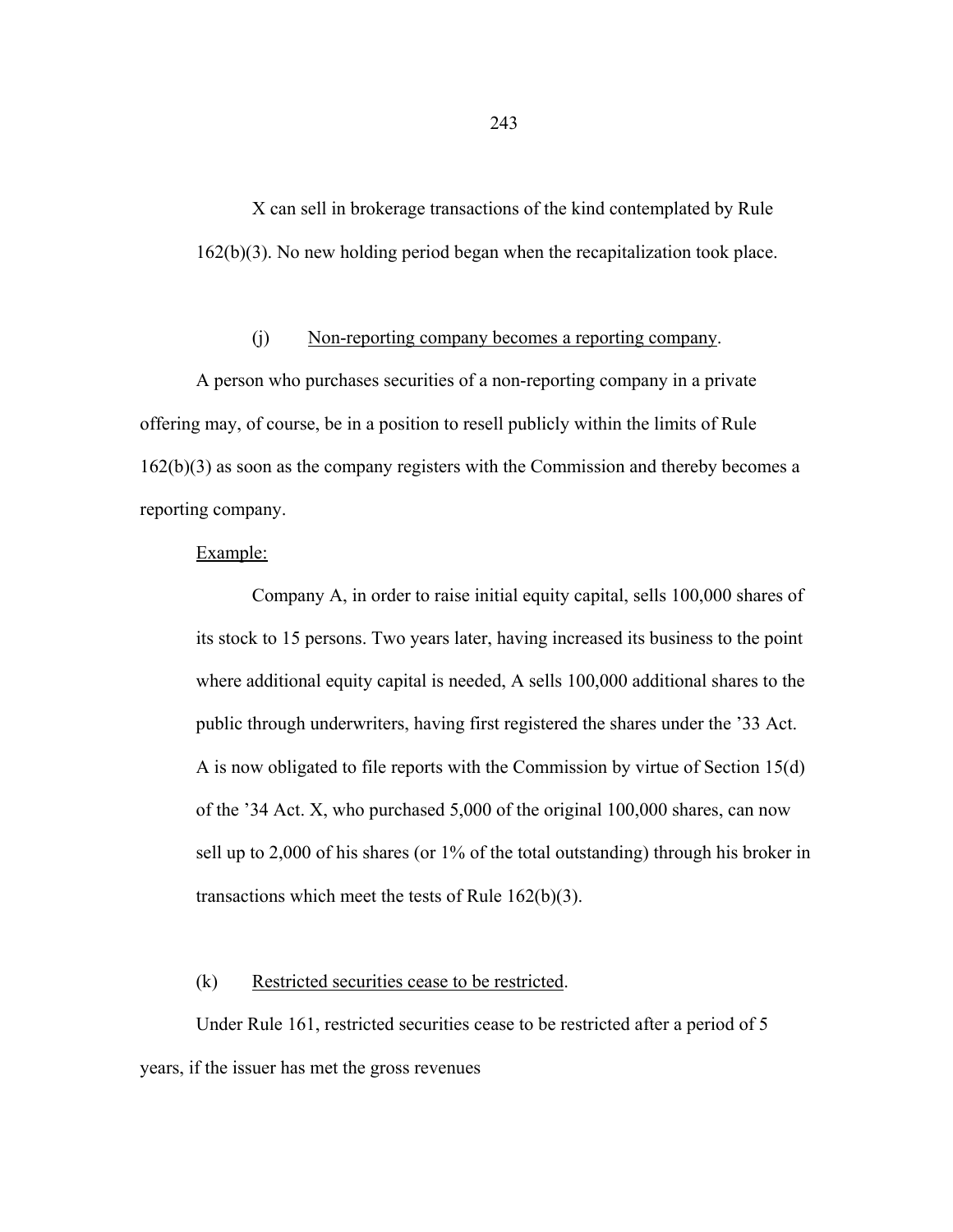test designed to give assurance of an active, going business throughout the period.

## Example:

 Company A, in the previous example, does not require additional equity capital after the initial private offering and remains closely held. During the first year following the private offering, its gross sales amounted to \$100,000 and, during the second year, to \$150,000. In each subsequent year, gross sales have been in excess of \$250,000. X, a purchaser in the original private offering, is free to sell his shares in any fashion he may choose after the end of the sixth year.

### 3. Some implications for the future of the proposed rules.

 The proposed rules represent the Study's best judgment as to the appropriate next step to take in the evolution of disclosure policy. They move modestly in the direction of greater coordination of '34 Act disclosures with those of the '33 Act, and the recommendation of the Study is conditioned upon improvement in '34 Act reporting the subject matter of Chapter X. It is possible that they go too far, and it is equally possible that they do not go far enough. Only a period of experience will tell. The rules provide a flexible framework for later modification. In time,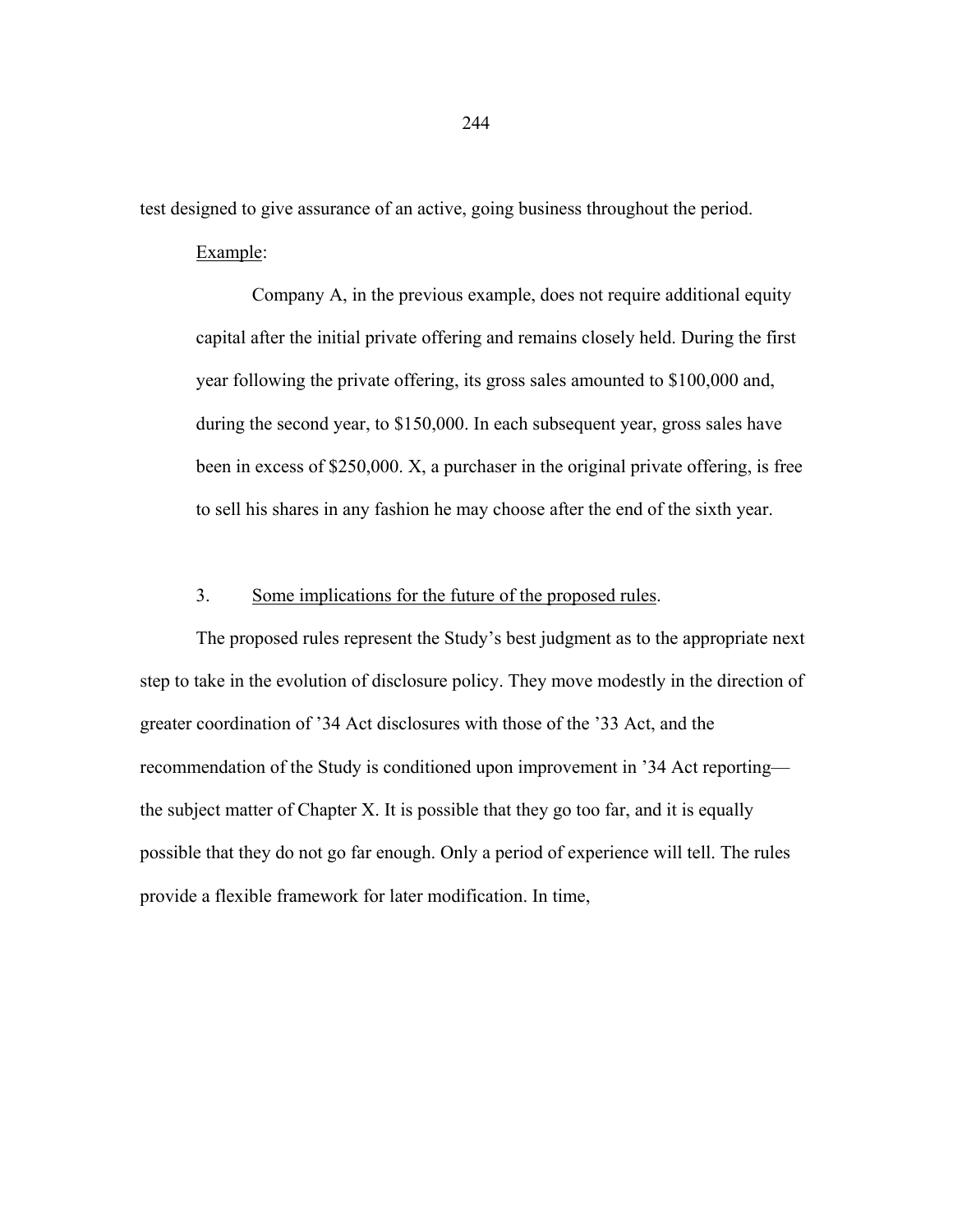the Commission may wish—

(1) to increase, or to decrease, the quantity limitation in Rule  $162(b)(3)$ (presently set at 1% of outstanding securities in the case of over-the-counter securities, or the lesser of 1% of outstanding securities or weekly trading volume, in the case of listed securities);

 (2) to reduce, or to increase, the time period (presently six months) during which not more than a specified quantity of securities may be sold in brokerage transactions on behalf of any one offeror; or

(3) to remove altogether the quantity limitation of Rule  $162(b)(3)$  and rely solely upon restrictions which limit selling compensation and the solicitation of orders from buying customers.

The Study assumes that if the proposed rules are adopted the Commission will review their operation and reexamine their provisions at suitable intervals.

D. The concept of "control" under Section 2(11) of the '33 Act should exclude remote relationships. It would be consistent with good policy to clarify this point by rule and appropriate illustrations.

As indicated in the Introduction to this Chapter (at pp. 158-9) the Study considered with care the possibilities for lending greater precision to the concept of "control." An examination was made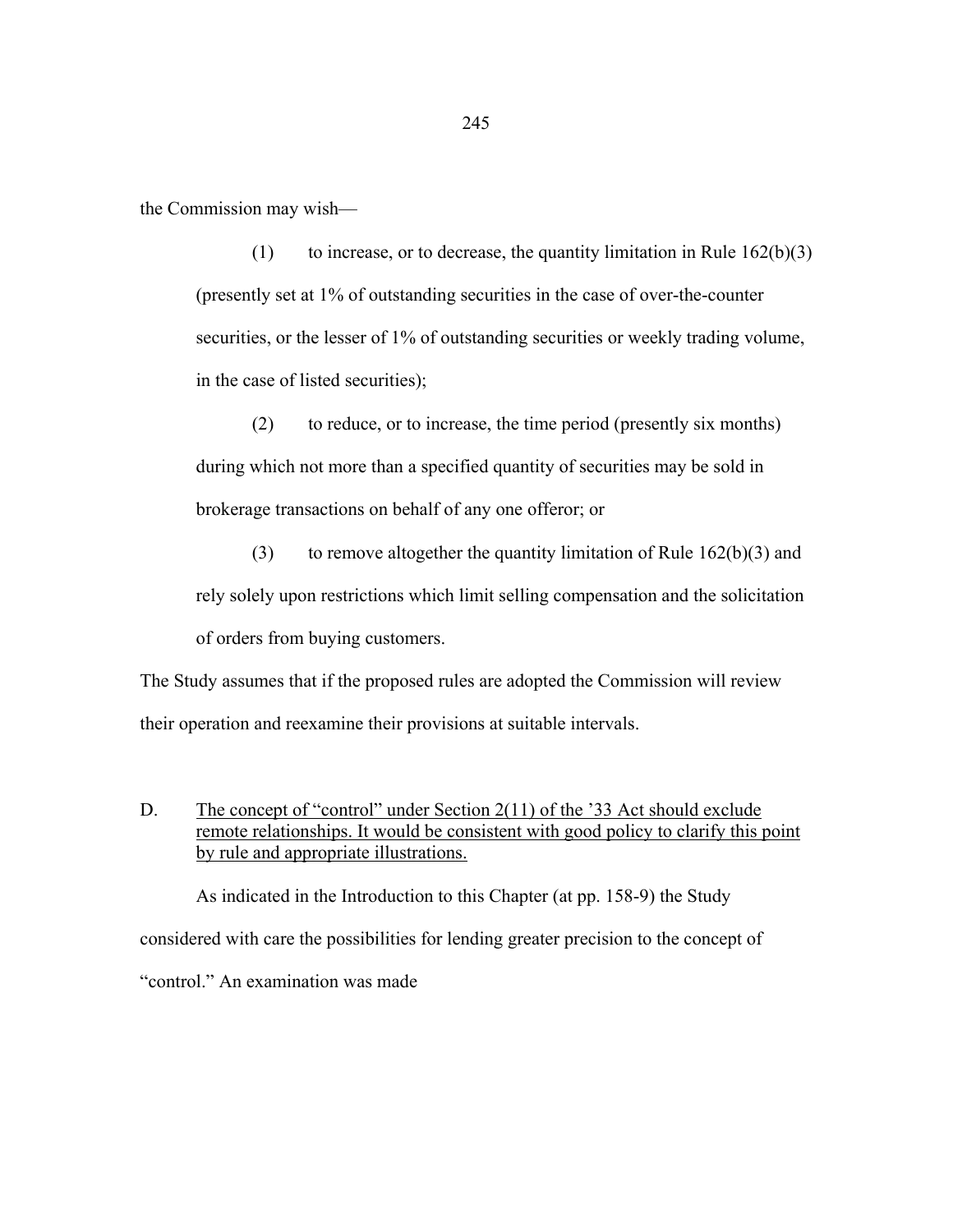of informal rulings on the issue of control in the files of the Division of Corporation Finance. Although the immense variety of the problems presented makes it highly doubtful whether any precise series of pigeonholes can be developed to contain the "control" concept, a number of issues were raised in which the application of that concept appeared to the Study to be fanciful and unnecessary to a sound disclosure scheme. This observation gave rise to the drafting of a rule (proposed Rule 160, included in Appendix VI-1) providing that a person who possessed none of certain enumerated relationships with the issuer would not be deemed included within the concept.  $68/$ 

 Necessarily, the relationships enumerated are broad ones. They include: a director, an executive officer, an owner of securities possessing 10% or more of the voting power, a designated close relative of one or more of the foregoing, and a creditor who may, at his election, veto those changes in management or important corporate transactions to which he does not expressly consent.

 A person whose relationship to a corporation is solely that of a non-executive officer would be outside the concept of

 $\_$  , and the set of the set of the set of the set of the set of the set of the set of the set of the set of the set of the set of the set of the set of the set of the set of the set of the set of the set of the set of th

<sup>68/</sup> The rule might also be applicable in the context of the definition of "affiliate" in Rule 251 of Regulation A. There is some question as to whether it is either necessary or appropriate for such a rule to apply in other contexts of the '33 and '34 Acts.